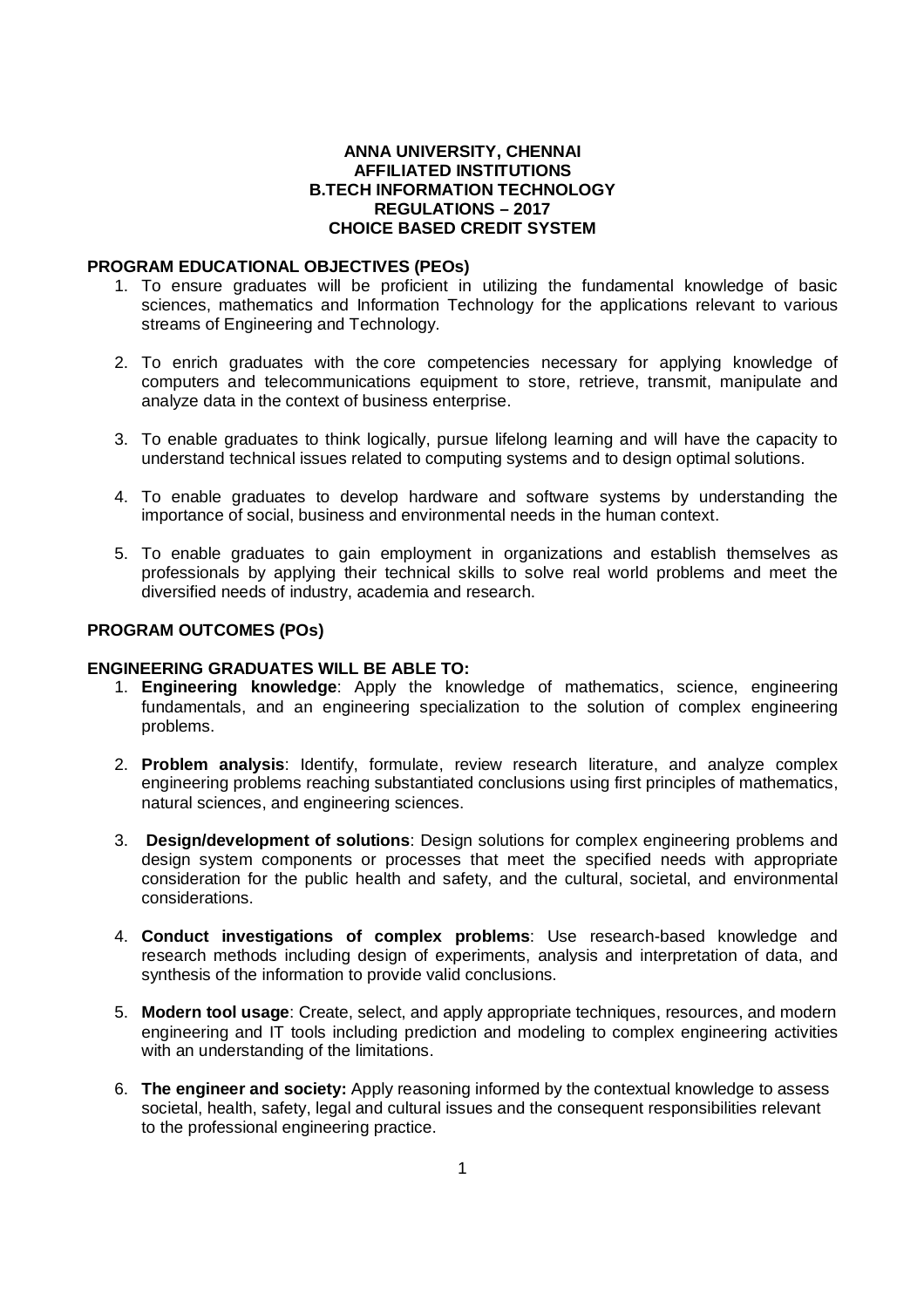- 7. **Environment and sustainability**: Understand the impact of the professional engineering solutions in societal and environmental contexts, and demonstrate the knowledge of, and need for sustainable development.
- 8. **Ethics**: Apply ethical principles and commit to professional ethics and responsibilities and norms of the engineering practice.
- 9. **Individual and team work**: Function effectively as an individual, and as a member or leader in diverse teams, and in multidisciplinary settings.
- 10. **Communication**: Communicate effectively on complex engineering activities with the engineering community and with society at large, such as, being able to comprehend and write effective reports and design documentation, make effective presentations, and give and receive clear instructions.
- 11. **Project management and finance**: Demonstrate knowledge and understanding of the engineering and management principles and apply these to one's own work, as a member and leader in a team, to manage projects and in multidisciplinary environments.
- 12. **Life-long learning**: Recognize the need for, and have the preparation and ability to engage in independent and life-long learning in the broadest context of technological change.

### **PROGRAM SPECIFIC OBJECTIVES (PSOs)**

- 1. To create, select, and apply appropriate techniques, resources, modern engineering and IT tools including prediction and modelling to complex engineering activities with an understanding of the limitations.
- 2. To manage complex IT projects with consideration of the human, financial, ethical and environmental factors and an understanding of risk management processes, and operational and policy implications.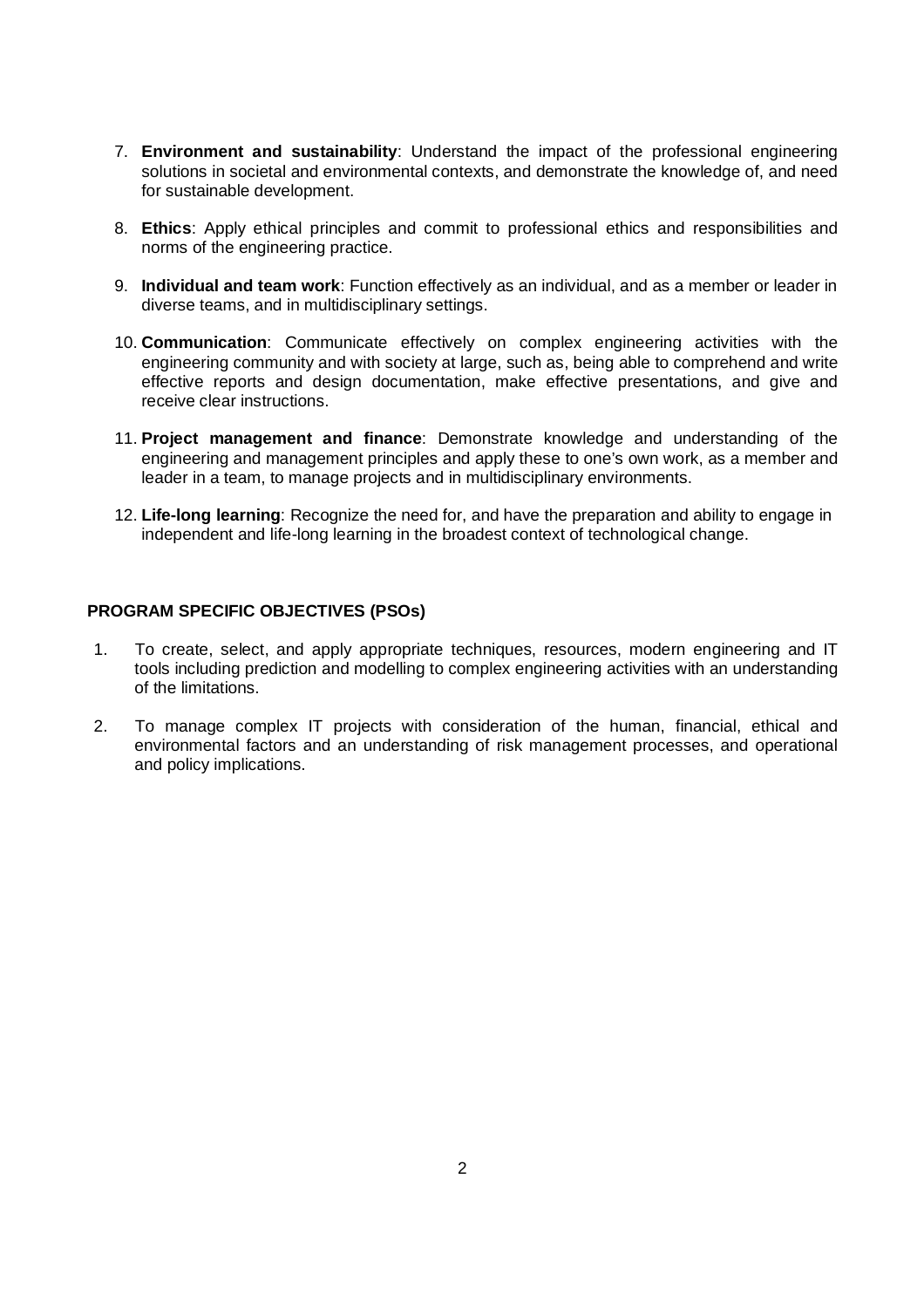### **MAPPING OF PROGRAMME EDUCATIONAL OBJECTIVES WITH PROGRAMME OUTCOMES**

A broad relation between the programme objective and the outcomes is given in the following table

| <b>PROGRAMME EDUCATIONAL OBJECTIVES</b> |   |   |        |   | <b>PROGRAMME OUTCOMES</b> |  |  |  |
|-----------------------------------------|---|---|--------|---|---------------------------|--|--|--|
|                                         | A | Β |        | Е | G                         |  |  |  |
|                                         |   |   |        |   |                           |  |  |  |
|                                         |   | ີ |        |   |                           |  |  |  |
|                                         |   |   | ⌒<br>u |   |                           |  |  |  |
|                                         |   |   | ◠<br>w |   |                           |  |  |  |
|                                         |   |   |        |   |                           |  |  |  |

### **MAPPING OF PROGRAM SPECIFIC OBJECTIVES WITH PROGRAMME OUTCOMES**

A broad relation between the Program Specific Objectives and the outcomes is given in the following table

| <b>PROGRAM</b>                       |   |  | <b>PROGRAMME OUTCOMES</b> |  |  |     |  |
|--------------------------------------|---|--|---------------------------|--|--|-----|--|
| <b>SPECIFIC</b><br><b>OBJECTIVES</b> | D |  |                           |  |  |     |  |
|                                      |   |  |                           |  |  |     |  |
|                                      |   |  |                           |  |  | . . |  |

Contribution 1: Reasonable 2:Significant 3:Strong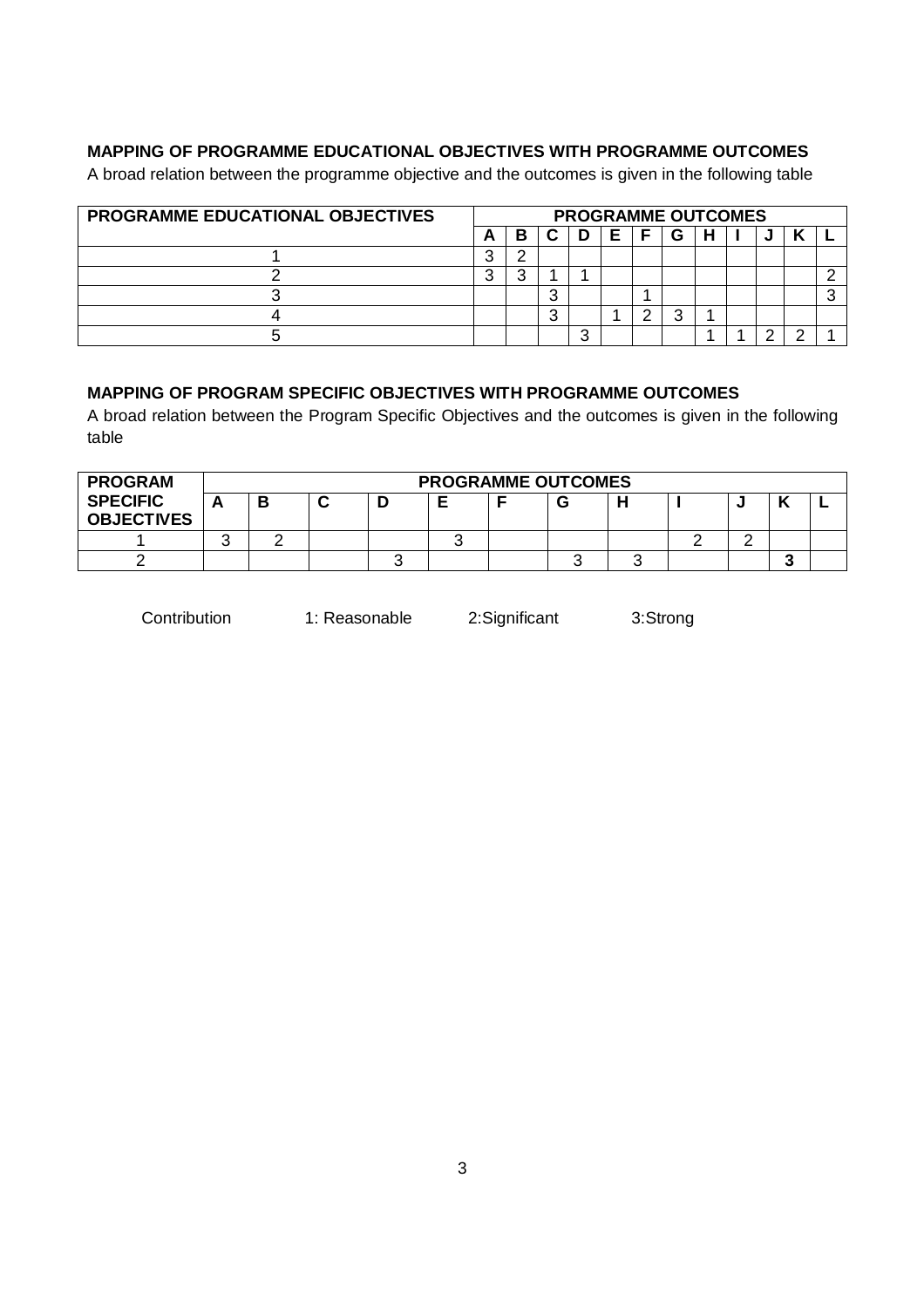### **SEMESTER I**

| SI.       | <b>COURSE TITLE</b>                                         | PO <sub>1</sub> | PO <sub>2</sub> | PO <sub>3</sub> | PO <sub>4</sub> | PO <sub>5</sub> |   | <b>PO6   PO7  </b> | PO <sub>8</sub> | PO <sub>9</sub> | <b>PO10</b> | <b>PO11</b> | <b>PO12</b> |
|-----------|-------------------------------------------------------------|-----------------|-----------------|-----------------|-----------------|-----------------|---|--------------------|-----------------|-----------------|-------------|-------------|-------------|
| <b>No</b> |                                                             |                 |                 |                 |                 |                 |   |                    |                 |                 |             |             |             |
| ι.        | <b>Communicative English</b>                                |                 |                 |                 |                 |                 |   |                    |                 | 3               | 3           |             |             |
| 2.        | <b>Engineering Mathematics I</b>                            | 3               | 3               | 3               |                 |                 |   |                    |                 | $\overline{2}$  |             |             |             |
| 3.        | <b>Engineering Physics</b>                                  | 3               | 3               | 3               |                 |                 |   | っ                  |                 |                 |             |             |             |
| 4.        | <b>Engineering Chemistry</b>                                | 3               | ⌒               | ⌒               |                 |                 |   | 3                  |                 |                 |             |             |             |
| 5.        | Problem Solving and Python<br>Programming                   | 3               |                 | ◠               |                 | 3               |   |                    |                 |                 |             |             |             |
| 6.        | <b>Engineering Graphics</b>                                 | 3               | 3               |                 |                 |                 | 2 |                    |                 |                 |             |             |             |
| 7.        | Problem Solving and Python<br><b>Programming Laboratory</b> | 3               | 3               | З               |                 | 3               |   |                    |                 |                 |             |             |             |
| 8.        | <b>Physics and Chemistry</b><br>Laboratory                  | 3               | 3               |                 |                 |                 |   |                    |                 |                 |             |             |             |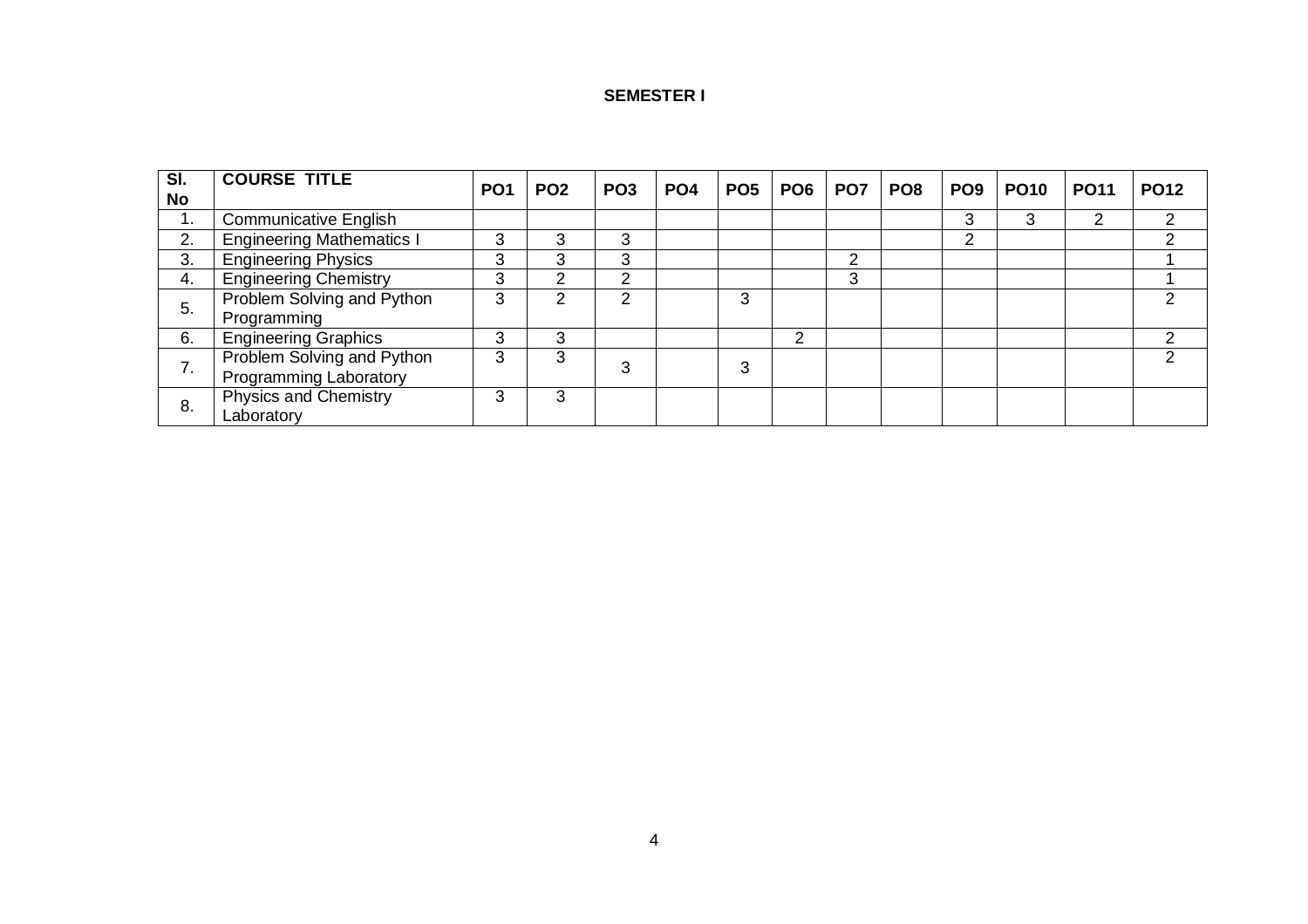|      |                                                                           |                 |                 |                 | <b>SEMESTER II</b> |                 |                 |                 |                 |                 |                |                |               |
|------|---------------------------------------------------------------------------|-----------------|-----------------|-----------------|--------------------|-----------------|-----------------|-----------------|-----------------|-----------------|----------------|----------------|---------------|
| S.No | <b>COURSE TITLE</b>                                                       | PO <sub>1</sub> | PO <sub>2</sub> | PO <sub>3</sub> | PO <sub>4</sub>    | PO <sub>5</sub> | PO <sub>6</sub> | PO <sub>7</sub> | PO <sub>8</sub> | PO <sub>9</sub> | <b>PO10</b>    | <b>PO11</b>    | <b>PO12</b>   |
| 1.   | <b>Technical English</b>                                                  |                 |                 |                 |                    |                 |                 |                 |                 | 3               | 3              | $\overline{2}$ | 2             |
| 2.   | <b>Engineering Mathematics</b>                                            | 3               | 3               | 3               |                    |                 |                 |                 |                 | $\overline{2}$  |                |                | 2             |
| 3.   | Physics for Information<br>Science                                        | 3               | 3               | $\overline{2}$  |                    |                 |                 | $\overline{2}$  |                 |                 |                |                | 2             |
| 4.   | <b>Basic Electrical,</b><br>Electronics and<br>Measurement<br>Engineering | 3               | 2               |                 |                    |                 |                 |                 |                 |                 |                |                |               |
| 5.   | Information Technology<br><b>Essentials</b>                               | 3               | 3               | 3               |                    | 3               |                 |                 |                 |                 | $\overline{2}$ |                | 2             |
| 6.   | Programming in C                                                          | 3               | 3               | 3               |                    | 2               |                 |                 |                 |                 |                |                | $\mathcal{P}$ |
| 7.   | <b>Engineering Practices</b><br>Laboratory                                | 3               | 3               |                 |                    |                 | 3               |                 |                 |                 |                |                |               |
| 8.   | C Programming<br>Laboratory                                               | 3               | 3               | 3               |                    | 3               |                 |                 |                 |                 |                |                | $\mathcal{P}$ |
| 9.   | Information Technology<br><b>Essentials Laboratory</b>                    | 3               | 3               | 3               |                    | 3               |                 |                 |                 |                 | 2              | $\overline{2}$ | 2             |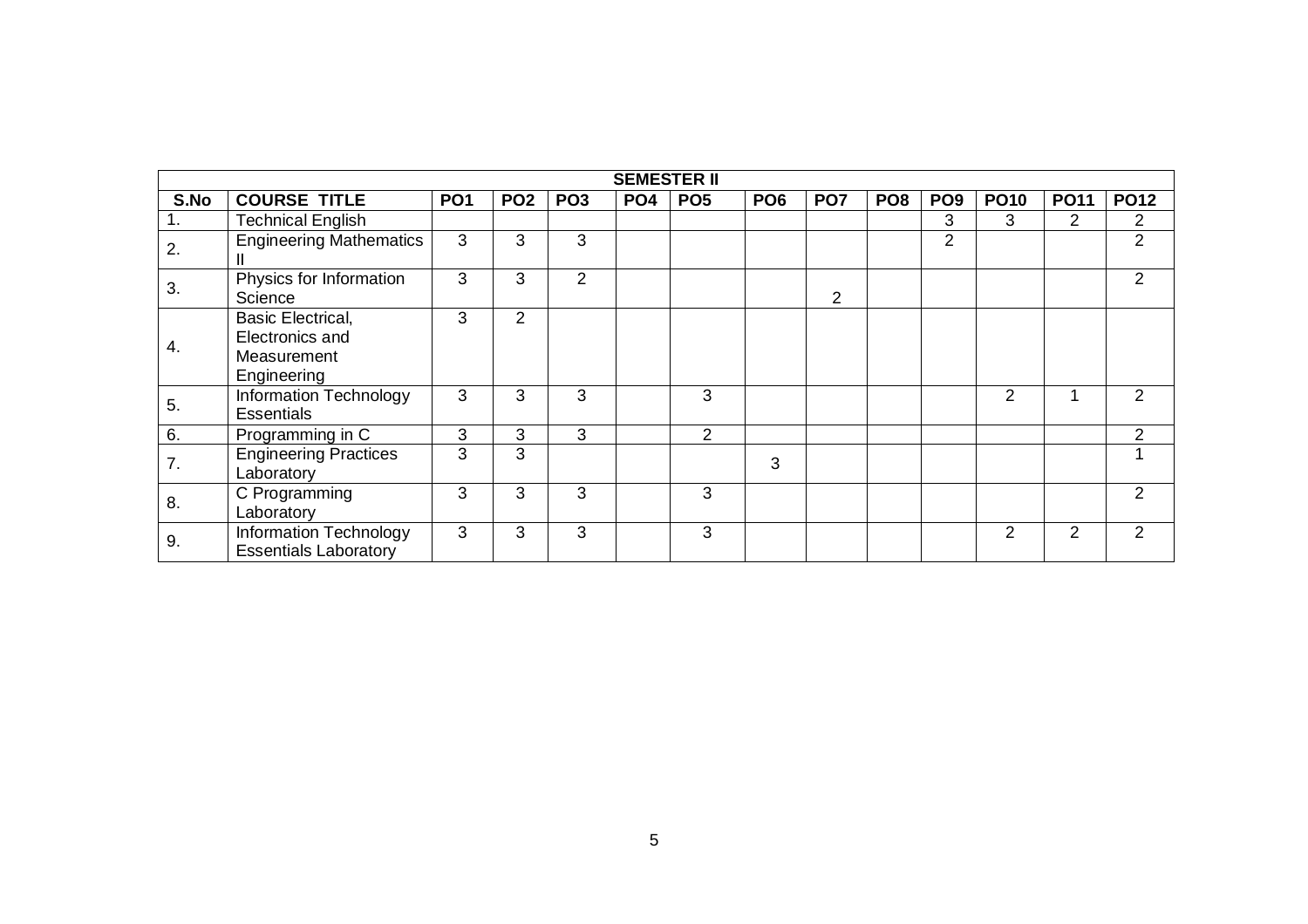### **SEMESTER III**

| SI.<br>No | <b>COURSE</b><br><b>TITLE</b>                     | PO <sub>1</sub> | PO <sub>2</sub> | PO <sub>3</sub> | PO <sub>4</sub> | PO <sub>5</sub> | PO <sub>6</sub> | PO <sub>7</sub> | PO <sub>8</sub> | PO <sub>9</sub> | <b>PO10</b> | <b>PO11</b> | <b>PO12</b>    |
|-----------|---------------------------------------------------|-----------------|-----------------|-----------------|-----------------|-----------------|-----------------|-----------------|-----------------|-----------------|-------------|-------------|----------------|
| 1.        | <b>Discrete</b><br><b>Mathematics</b>             | 3               | 3               | $\overline{2}$  |                 |                 |                 |                 |                 |                 |             |             | 1              |
| 2.        | <b>Digital</b><br>Principles and<br>System Design | 3               | 3               | 3               |                 |                 |                 |                 |                 |                 |             |             |                |
| 3.        | Data Structures                                   | $\overline{3}$  | 3               | 3               |                 |                 |                 |                 |                 |                 |             |             |                |
| 4.        | Object<br>Oriented<br>Programming                 | $\overline{2}$  | $\overline{2}$  | 3               |                 | 3               |                 |                 |                 |                 |             |             |                |
| 5.        | Analog and<br>Digital<br>Communication            | 3               | 3               | $\overline{2}$  |                 |                 |                 |                 |                 |                 |             |             |                |
| 6.        | Data Structures<br>Laboratory                     | $\overline{3}$  | 3               | 3               |                 | $\overline{2}$  |                 |                 |                 |                 |             |             |                |
| 7.        | Object<br>Oriented<br>Programming<br>Laboratory   | 3               | $\overline{2}$  | 3               |                 | 3               |                 |                 |                 |                 |             |             |                |
| 8.        | <b>Digital Systems</b><br>Laboratory              | $\overline{3}$  | 3               | 3               |                 | $\overline{2}$  |                 |                 |                 |                 |             |             |                |
| 9.        | Interpersonal<br>Skills/Listening<br>& Speaking   |                 |                 |                 |                 |                 |                 |                 |                 | 3               | 3           | 1           | $\overline{2}$ |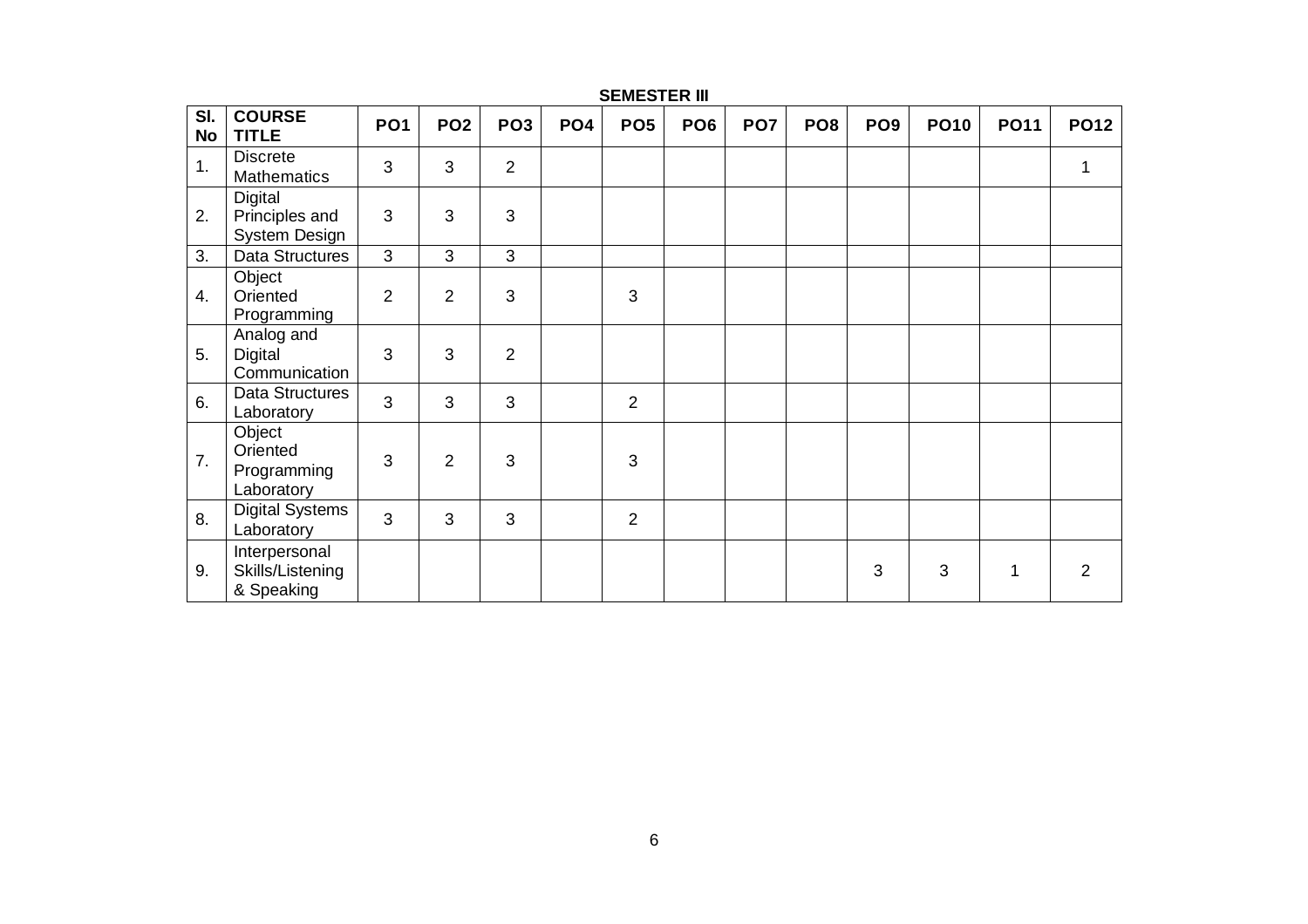| $\overline{\mathsf{SI}}$ .<br>No | <b>COURSE</b><br><b>TITLE</b>                   | PO <sub>1</sub> | PO <sub>2</sub> | PO <sub>3</sub> | PO <sub>4</sub> | PO <sub>5</sub> | PO <sub>6</sub> | PO <sub>7</sub> | PO <sub>8</sub> | PO <sub>9</sub> | <b>PO10</b> | <b>PO11</b> | <b>PO12</b>    |
|----------------------------------|-------------------------------------------------|-----------------|-----------------|-----------------|-----------------|-----------------|-----------------|-----------------|-----------------|-----------------|-------------|-------------|----------------|
| 1.                               | Probability<br>and Statistics                   | 3               | 3               | 3               |                 |                 |                 |                 |                 |                 |             |             |                |
| 2.                               | Computer<br>Architecture                        | 3               | $\overline{2}$  | 3               |                 |                 |                 |                 |                 |                 |             |             |                |
| 3.                               | Database<br>Management<br><b>Systems</b>        | $\mathfrak{S}$  | $\overline{2}$  | 3               |                 |                 |                 |                 |                 |                 |             |             |                |
| 4.                               | Design and<br>Analysis of<br>Algorithms         | 3               | 3               | $\overline{2}$  | $\overline{2}$  |                 |                 |                 |                 |                 |             |             |                |
| 5.                               | Operating<br>Systems                            | 3               | 1               | 3               |                 |                 |                 |                 |                 |                 |             |             |                |
| 6.                               | Environmental<br>Science and<br>Engineering     |                 |                 |                 |                 |                 |                 | 3               |                 |                 |             |             |                |
| 7.                               | Database<br>Management<br>Systems<br>Laboratory | $\mathfrak{S}$  | $\overline{2}$  | 3               |                 | $\overline{2}$  |                 |                 |                 |                 |             |             |                |
| 8.                               | Operating<br>Systems<br>Laboratory              | 3               | 1               | 3               |                 | $\overline{2}$  |                 |                 |                 |                 |             |             |                |
| 9.                               | Advanced<br>Reading and<br>Writing              |                 |                 |                 |                 |                 |                 |                 |                 | 3               | 3           | 1           | $\overline{2}$ |

### **SEMESTER IV**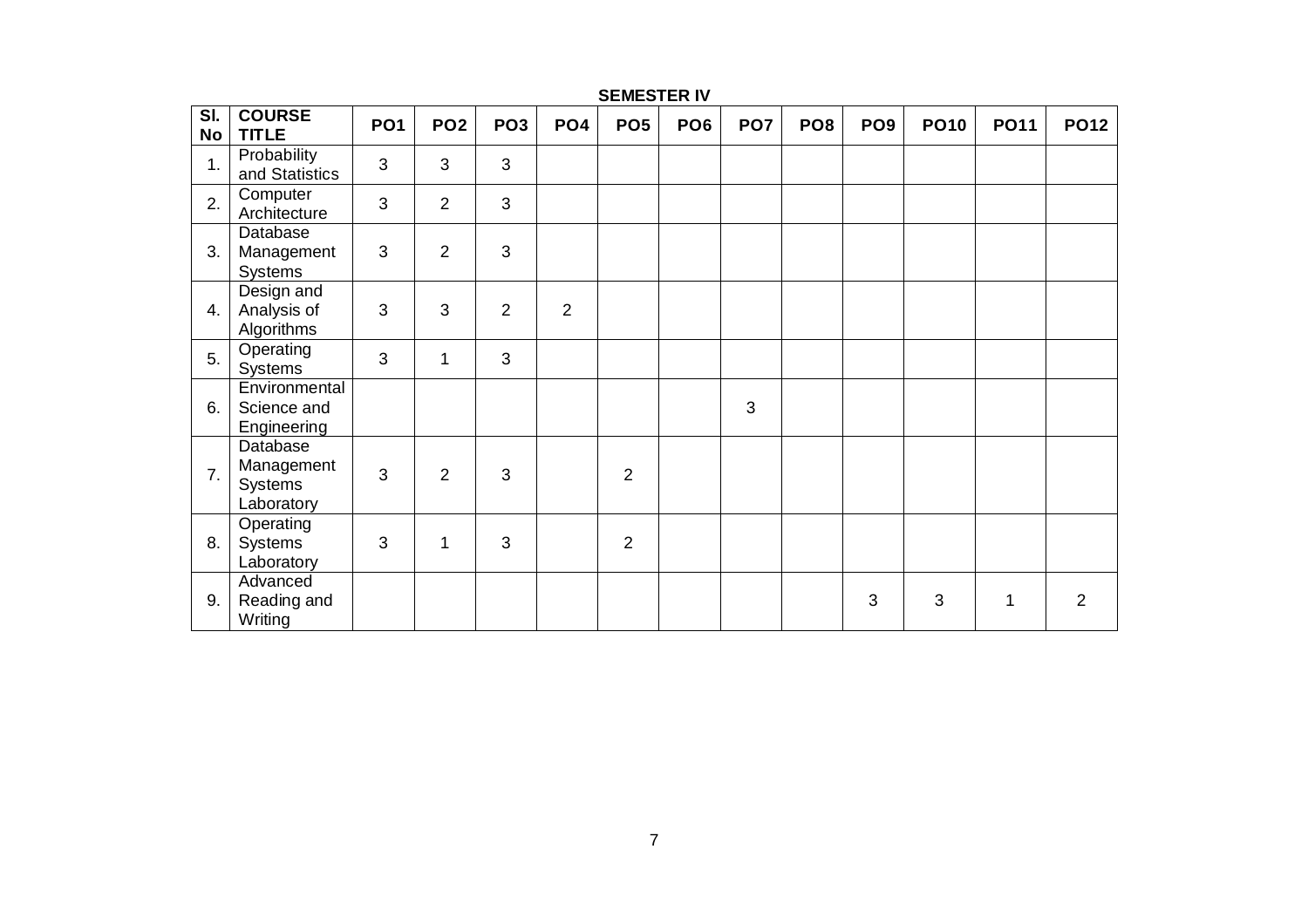| SI.<br><b>No</b> | <b>COURSE</b><br><b>TITLE</b>                            | PO <sub>1</sub> | PO <sub>2</sub> | PO <sub>3</sub> | PO <sub>4</sub> | PO <sub>5</sub> | PO <sub>6</sub> | PO <sub>7</sub> | PO <sub>8</sub> | PO <sub>9</sub> | <b>PO10</b>    | <b>PO11</b> | <b>PO12</b> |
|------------------|----------------------------------------------------------|-----------------|-----------------|-----------------|-----------------|-----------------|-----------------|-----------------|-----------------|-----------------|----------------|-------------|-------------|
| 1.               | Algebra and<br>Number Theory                             | 3               | 3               | $\overline{2}$  |                 |                 |                 |                 |                 |                 |                |             |             |
| 2.               | Computer<br><b>Networks</b>                              | 3               | 1               | $\overline{2}$  |                 |                 |                 |                 |                 |                 |                |             |             |
| 3.               | Microprocessors<br>and<br>Microcontrollers               | 3               | $\overline{2}$  | 3               |                 |                 |                 |                 |                 |                 |                |             |             |
| $\overline{4}$ . | Web<br>Technology                                        | 3               | 1               | $\mathbf{1}$    |                 | 3               |                 |                 |                 |                 |                |             |             |
| 5.               | Software<br>Engineering                                  | 3               | 1               | $\overline{2}$  |                 |                 |                 |                 |                 |                 | $\mathfrak{S}$ |             |             |
| 6.               | Microprocessors<br>and<br>Microcontrollers<br>Laboratory | 3               | $\overline{2}$  | 3               |                 | $\overline{2}$  |                 |                 |                 |                 |                |             |             |
| 7.               | <b>Networks</b><br>Laboratory                            | 3               | $\mathbf{1}$    | $\overline{2}$  |                 | $\overline{2}$  |                 |                 |                 |                 |                |             |             |
| 8.               | Web<br>Technology<br>Laboratory                          | 3               | 1               | 1               |                 | 3               |                 |                 |                 |                 |                |             |             |

### **SEMESTER V**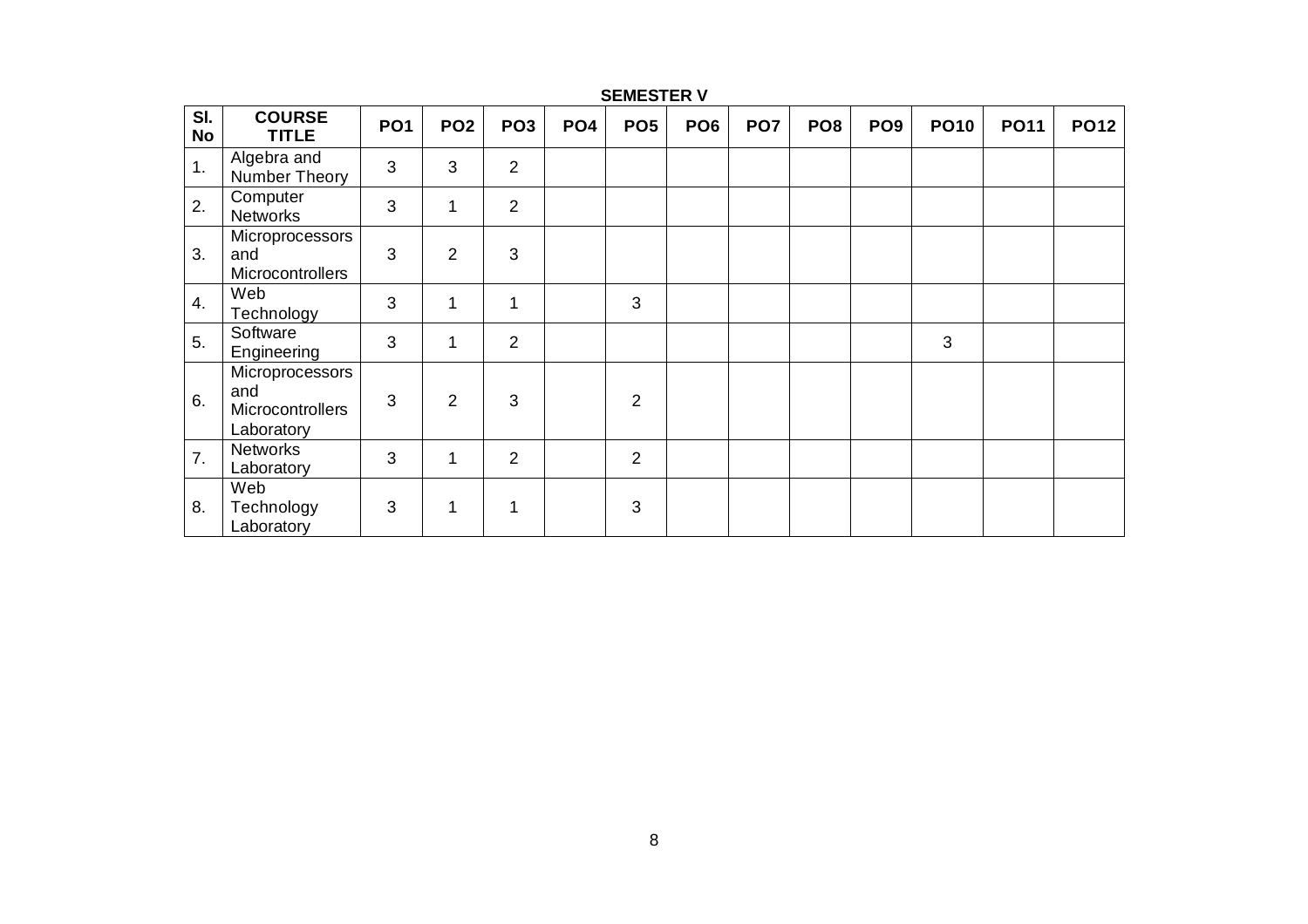| SI.<br><b>No</b> | <b>COURSE</b><br><b>TITLE</b>                              | PO <sub>1</sub> | PO <sub>2</sub> | PO <sub>3</sub> | PO <sub>4</sub> | PO <sub>5</sub> | PO <sub>6</sub> | PO <sub>7</sub> | PO <sub>8</sub> | PO <sub>9</sub> | <b>PO10</b> | <b>PO11</b> | <b>PO12</b> |
|------------------|------------------------------------------------------------|-----------------|-----------------|-----------------|-----------------|-----------------|-----------------|-----------------|-----------------|-----------------|-------------|-------------|-------------|
| 1.               | Computational<br>Intelligence                              | $\overline{3}$  | 3               | 3               | 3               |                 | $\overline{2}$  |                 |                 |                 |             |             |             |
| 2.               | Object<br>Oriented<br>Analysis and<br>Design               | 3               | 3               | 3               | 3               |                 |                 |                 |                 |                 |             |             |             |
| 3.               | Mobile<br>Communication                                    | 3               | $\overline{2}$  | 3               |                 |                 |                 |                 |                 |                 |             |             |             |
| 4.               | <b>Big Data</b><br>Analytics                               | 3               | 3               | 3               | 3               |                 | 2               |                 |                 |                 |             |             |             |
| 5.               | Computer<br>Graphics and<br>Multimedia                     | 3               |                 | 3               |                 | $\overline{2}$  |                 |                 |                 |                 |             |             |             |
| 6.               | Mobile<br>Application<br>Development<br>Laboratory         | 1               |                 | $\overline{2}$  |                 | 3               |                 |                 |                 |                 |             |             |             |
| 7.               | Object<br>Oriented<br>Analysis and<br>Design<br>Laboratory | 3               | 3               | 3               | 2               | 3               |                 |                 |                 |                 |             |             |             |
| 8.               | Mini Project                                               | 3               | 3               | 3               | 1               | 3               | 3               | 3               |                 |                 |             |             |             |

**SEMESTER VI**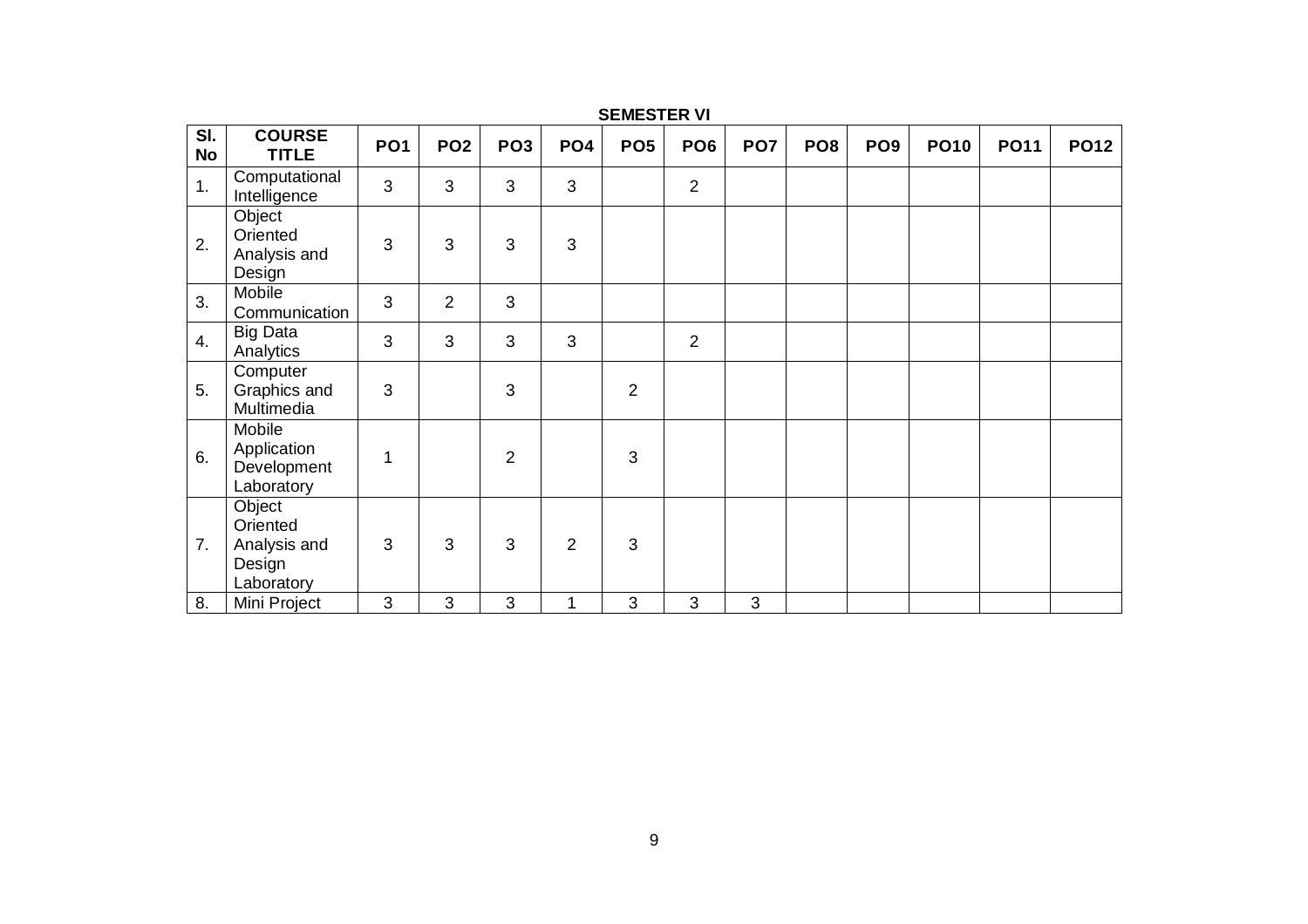### **SEMESTER VII**

| SI.<br><b>No</b> | <b>COURSE TITLE</b>                           | <b>PO1</b> | PO <sub>2</sub> | PO <sub>3</sub> | PO <sub>4</sub> | PO <sub>5</sub> | PO <sub>6</sub> | PO <sub>7</sub> | PO <sub>8</sub> | PO <sub>9</sub> | <b>PO10</b> | <b>PO11</b> | <b>PO12</b> |
|------------------|-----------------------------------------------|------------|-----------------|-----------------|-----------------|-----------------|-----------------|-----------------|-----------------|-----------------|-------------|-------------|-------------|
|                  | <b>Principles of Management</b>               |            |                 |                 |                 |                 |                 |                 | っ               | っ               | 3           | 3           | ⌒           |
| 2.               | Cryptography and Network<br>Security          | 3          | 3               | 3               | ◠               |                 | າ               |                 |                 |                 |             |             |             |
| 3.I              | <b>Cloud Computing</b>                        | ⌒          | 3               | 3               | っ               |                 | າ               |                 |                 |                 |             |             |             |
| 4.               | Open Elective II                              |            |                 |                 |                 |                 |                 |                 |                 |                 |             |             |             |
| 5.1              | <b>Professional Elective II</b>               |            |                 |                 |                 |                 |                 |                 |                 |                 |             |             |             |
| 6.               | Professional<br>Elective III                  |            |                 |                 |                 |                 |                 |                 |                 |                 |             |             |             |
| 7.1              | <b>FOSS and Cloud Computing</b><br>Laboratory | ◠          | 3               | 3               | ⌒               | 3               | っ               |                 |                 |                 |             |             |             |
| 8.1              | <b>Security Laboratory</b>                    | 3          | 3               |                 |                 |                 | 3               |                 |                 |                 |             |             |             |

### **SEMESTER VIII**

| SI.<br><b>No</b> | <b>COURSE TITLE</b>         | PO <sub>1</sub> | PO <sub>2</sub> | PO <sub>3</sub> | PO <sub>4</sub> | PO <sub>5</sub> | PO <sub>6</sub> | PO <sub>7</sub> | PO <sub>8</sub> | PO <sub>9</sub> | <b>PO10</b> | <b>PO11</b>              | <b>PO12</b> |
|------------------|-----------------------------|-----------------|-----------------|-----------------|-----------------|-----------------|-----------------|-----------------|-----------------|-----------------|-------------|--------------------------|-------------|
| ι.               | Professional<br>Elective IV |                 |                 |                 |                 |                 |                 |                 |                 |                 |             |                          |             |
| C<br>۷.          | Professional<br>Elective V  |                 |                 |                 |                 |                 |                 |                 |                 |                 |             |                          |             |
| 3.               | Project Work                | J               |                 | 3               | 3               |                 |                 |                 |                 |                 |             | $\overline{\phantom{a}}$ |             |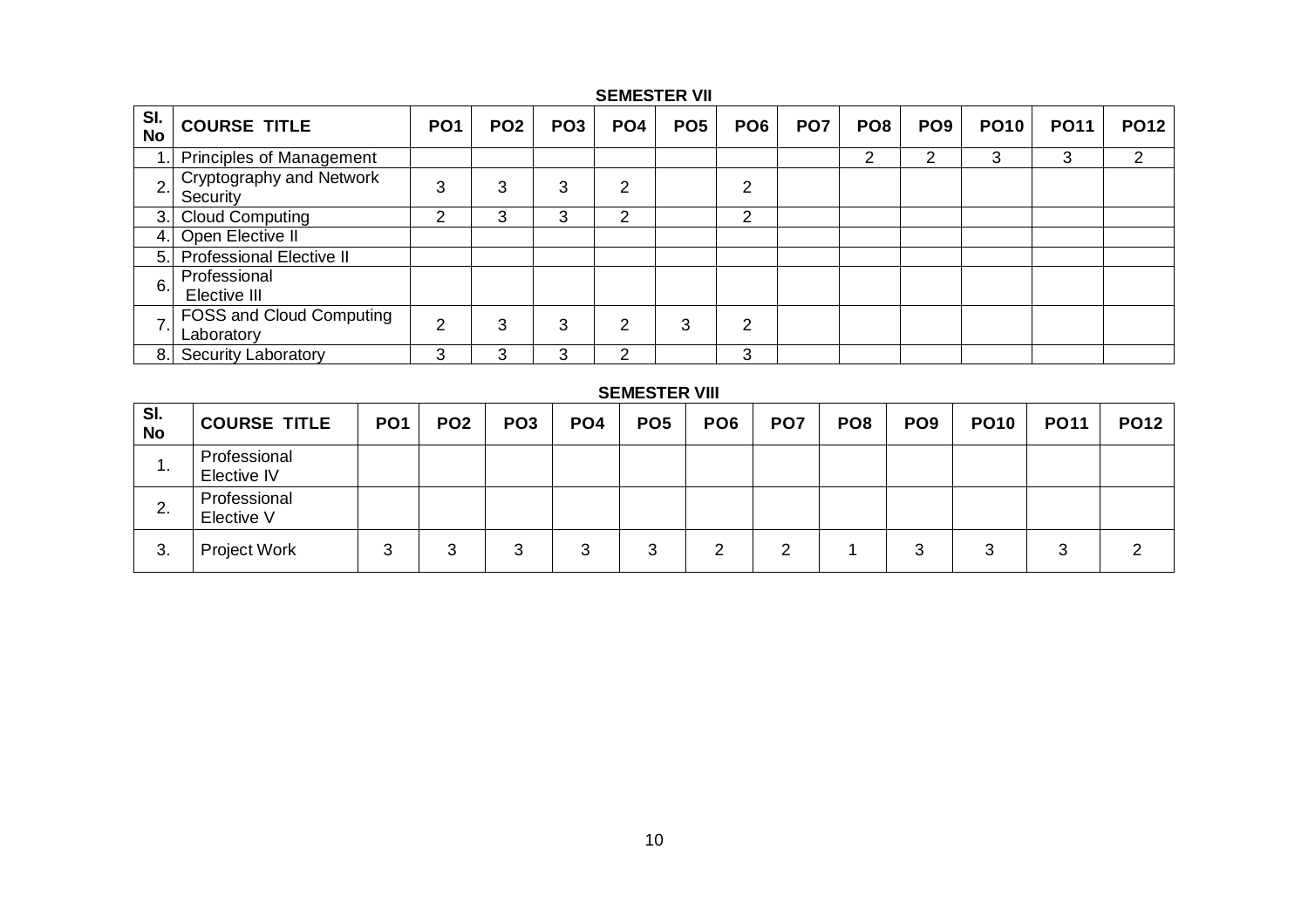|                  |                                               |                 |                 |                 |                 | <b>ELECTIVE - I</b> |                 |                 |                 |                 |             |             |             |
|------------------|-----------------------------------------------|-----------------|-----------------|-----------------|-----------------|---------------------|-----------------|-----------------|-----------------|-----------------|-------------|-------------|-------------|
| SI.<br><b>No</b> | <b>COURSE TITLE</b>                           | PO <sub>1</sub> | PO <sub>2</sub> | PO <sub>3</sub> | PO <sub>4</sub> | PO <sub>5</sub>     | PO <sub>6</sub> | PO <sub>7</sub> | PO <sub>8</sub> | PO <sub>9</sub> | <b>PO10</b> | <b>PO11</b> | <b>PO12</b> |
| 1.               | Software Testing                              | 2               | 2               |                 | 3               |                     |                 |                 |                 |                 |             |             |             |
| 2.               | Graph Theory and<br>Applications              | 3               | 3               | 2               | 3               |                     |                 |                 |                 |                 |             |             |             |
| 3.               | <b>Digital Signal</b><br>Processing           | 3               | 3               | 3               | 3               |                     | 2               | $\overline{2}$  |                 |                 |             |             |             |
| 4.               | Information Storage<br>and Management         | 3               | 3               |                 |                 |                     |                 |                 |                 |                 |             |             |             |
| 5.               | Agile Methodologies                           | 3               |                 |                 |                 | 3                   |                 |                 |                 | 3               | 3           | 3           |             |
| 6.               | <b>Embedded Systems</b>                       | $\overline{2}$  | 2               | 3               |                 |                     | 2               | 3               |                 |                 |             |             |             |
| 7.               | <b>Intellectual Property</b><br><b>Rights</b> |                 |                 |                 |                 |                     |                 |                 | 3               |                 | 3           | 3           |             |
| 8.               |                                               |                 |                 |                 |                 |                     |                 |                 |                 |                 |             |             |             |

### **PROFESSIONAL ELECTIVES (PE) SEMESTER VI**

### **ELECTIVE - II**

| SI.<br><b>No</b> | <b>COURSE TITLE</b>                     | PO <sub>1</sub> | PO <sub>2</sub> | PO <sub>3</sub> | PO <sub>4</sub> | PO <sub>5</sub> | PO <sub>6</sub> | PO <sub>7</sub> | PO <sub>8</sub> | PO <sub>9</sub> | <b>PO10</b> | <b>PO11</b> | <b>PO12</b> |
|------------------|-----------------------------------------|-----------------|-----------------|-----------------|-----------------|-----------------|-----------------|-----------------|-----------------|-----------------|-------------|-------------|-------------|
| 1 <sub>1</sub>   | Web Development<br>Frameworks           | $\overline{2}$  |                 | 3               |                 | 3               |                 |                 |                 |                 |             |             |             |
| 2.               | Machine Learning<br><b>Techniques</b>   | 3               | 3               | 3               | 2               |                 | 2               |                 |                 |                 |             |             |             |
| 3.               | Formal Languages<br>and Automata Theory | 3               | 3               | 3               | 3               |                 | $\mathcal{P}$   |                 |                 |                 |             |             |             |
| 4.               | Internet of Things                      | 2               |                 | 2               |                 | 3               | 3               | 3               |                 |                 |             |             |             |
| 5.               | Software Project<br>Management          | $\overline{2}$  | 2               | $\overline{2}$  |                 |                 |                 |                 |                 | 3               | 3           | 3           |             |
| 6.               | <b>Service Oriented</b><br>Architecture | 3               | 3               | 3               |                 |                 | 2               | 2               |                 |                 |             |             |             |
| 7.               | <b>Total Quality</b><br>Management      |                 |                 |                 |                 |                 |                 |                 | 3               | $\overline{2}$  | 3           | 3           | 3           |
| 8.               |                                         |                 |                 |                 |                 |                 |                 |                 |                 |                 |             |             |             |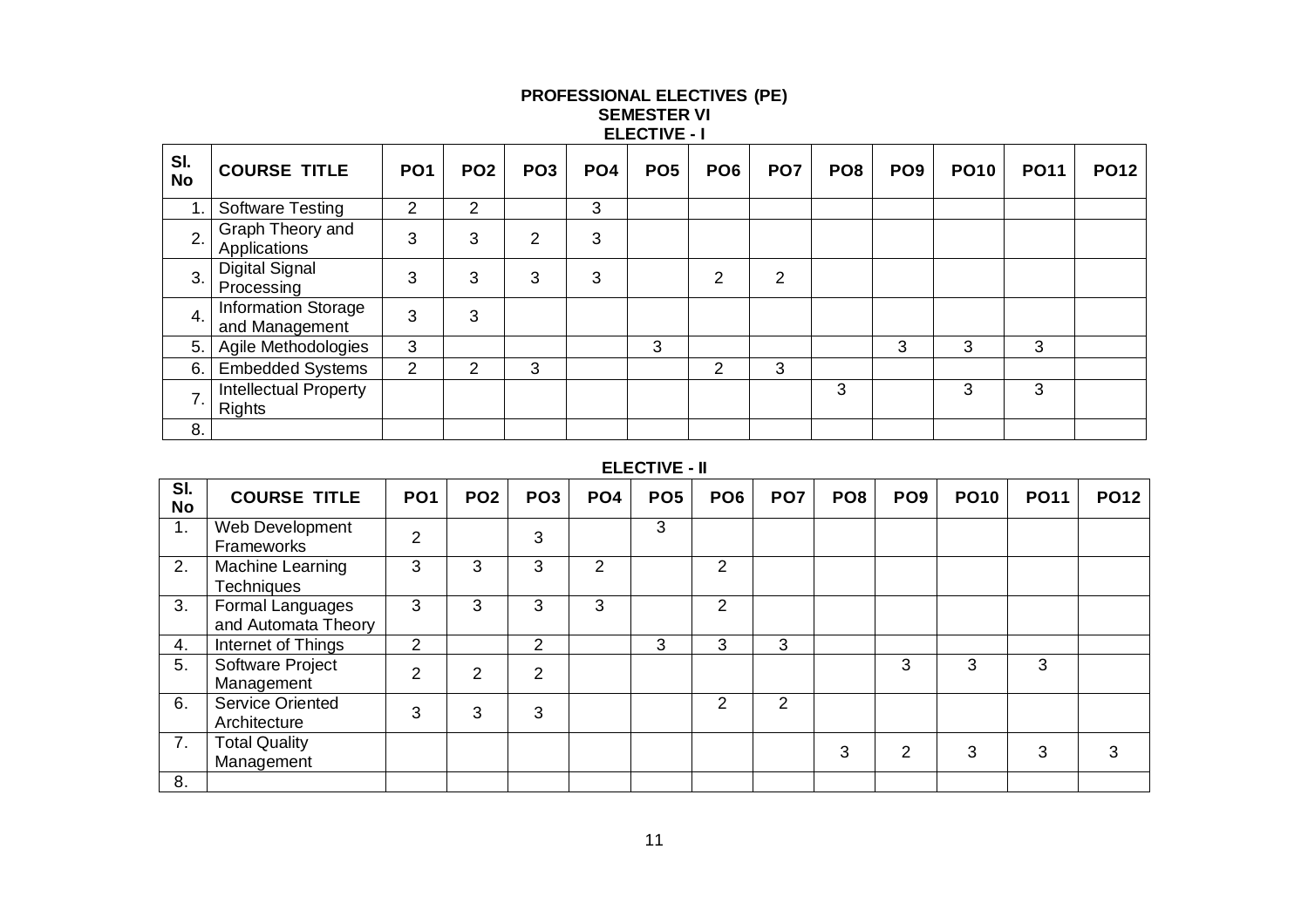| SI.<br><b>No</b> | <b>COURSE TITLE</b>                                                 | PO <sub>1</sub> | PO <sub>2</sub> | PO <sub>3</sub> | PO <sub>4</sub> | PO <sub>5</sub> | PO <sub>6</sub> | PO <sub>7</sub> | PO <sub>8</sub> | PO <sub>9</sub> | <b>PO10</b> | <b>PO11</b> | <b>PO12</b> |
|------------------|---------------------------------------------------------------------|-----------------|-----------------|-----------------|-----------------|-----------------|-----------------|-----------------|-----------------|-----------------|-------------|-------------|-------------|
| 1.               | Human Computer<br>Interaction                                       | 3               | 3               | 3               | $\overline{2}$  |                 | 3               |                 |                 |                 |             |             |             |
| 2.               | C# and .Net<br>Programming                                          | 2               |                 | 3               |                 | 3               |                 |                 |                 |                 |             |             |             |
| 3.               | Wireless Ad hoc<br>and Sensor<br><b>Networks</b>                    | 3               | 3               | 3               |                 |                 |                 |                 |                 |                 |             |             |             |
| 4.               | <b>Foundation Skills</b><br>in Integrated<br>Product<br>Development | 3               | 3               | 3               | 2               |                 | $\overline{2}$  | $\overline{2}$  |                 |                 |             | 3           |             |
| 5.               | <b>Advanced Topics</b><br>on Databases                              | 3               | 3               | 3               | $\overline{2}$  |                 |                 |                 |                 |                 |             |             |             |
| 6.               | <b>Disaster</b><br>Management                                       | $\overline{2}$  | $\overline{2}$  | $\overline{2}$  |                 |                 | 3               | 3               |                 |                 |             |             |             |

### **ELECTIVE - III**

### **ELECTIVE - IV**

| SI.<br><b>No</b> | <b>COURSE</b><br><b>TITLE</b>            | PO <sub>1</sub> | PO <sub>2</sub> | PO <sub>3</sub> | PO <sub>4</sub> | PO <sub>5</sub> | PO <sub>6</sub> | PO <sub>7</sub> | PO <sub>8</sub> | PO <sub>9</sub> | <b>PO10</b> | <b>PO11</b> | <b>PO12</b> |
|------------------|------------------------------------------|-----------------|-----------------|-----------------|-----------------|-----------------|-----------------|-----------------|-----------------|-----------------|-------------|-------------|-------------|
| 1.               | Social Network<br>Analysis               | 3               | 3               | 3               | 3               |                 |                 |                 |                 |                 |             |             |             |
| 2.               | Soft Computing                           | $\overline{2}$  | 3               | 3               | 3               |                 |                 |                 |                 |                 |             |             |             |
| 3.               | Cyber<br>Forensics                       | 3               | 3               | 3               | 3               |                 |                 |                 |                 |                 |             |             |             |
| 4.               | Information<br>Security                  | 3               | 3               | 3               | 3               |                 |                 |                 |                 |                 |             |             |             |
| 5.               | Digital Image<br>Processing              | 3               | 3               | 3               | 3               |                 |                 |                 |                 |                 |             |             |             |
| 6.               | <b>Network</b><br>Management             | $\overline{2}$  | 3               | 3               | 3               |                 |                 |                 |                 |                 |             |             |             |
| 7.               | Professional<br>Ethics in<br>Engineering |                 |                 |                 |                 |                 |                 |                 | 3               |                 |             |             | 3           |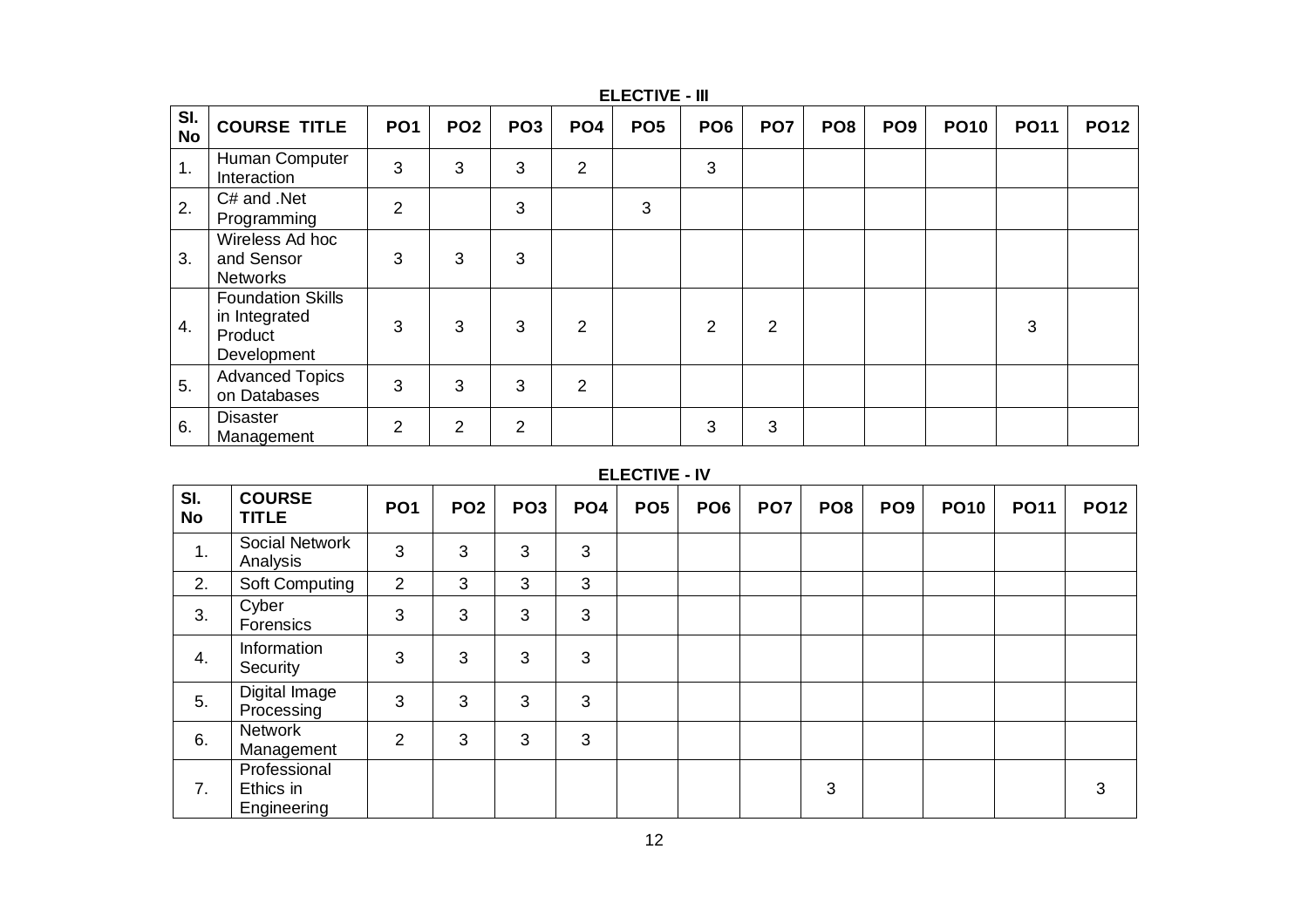| <b>ELECTIVE - V</b> |  |  |
|---------------------|--|--|
|---------------------|--|--|

| SI.<br>No | <b>COURSE</b><br><b>TITLE</b>                 | <b>PO1</b> | PO <sub>2</sub> | PO <sub>3</sub> | PO <sub>4</sub> | PO <sub>5</sub> | PO <sub>6</sub> | PO <sub>7</sub> | PO <sub>8</sub> | PO <sub>9</sub> | <b>PO10</b> | <b>PO11</b> | <b>PO12</b> |
|-----------|-----------------------------------------------|------------|-----------------|-----------------|-----------------|-----------------|-----------------|-----------------|-----------------|-----------------|-------------|-------------|-------------|
| 1.        | Information<br>Retrieval<br><b>Techniques</b> | 3          | 3               | 3               |                 |                 |                 |                 |                 |                 |             |             |             |
| 2.        | Green<br>Computing                            | 3          | 3               | 3               |                 |                 | 3               | 3               |                 |                 |             |             |             |
| 3.        | Natural<br>Language<br>Processing             | 3          | 3               | 3               | 3               |                 |                 |                 |                 |                 |             |             |             |
| 4.        | Speech<br>Processing                          | 3          | 3               | 3               | 3               |                 |                 |                 |                 |                 |             |             |             |
| 5.        | Web Design and<br>Management                  | 3          |                 | 3               |                 |                 |                 |                 |                 |                 |             |             |             |
| 6.        | Electronic<br>Commerce                        | 3          |                 | 1               |                 |                 |                 |                 |                 |                 |             | 3           | 3           |
| 7.        | Fundamentals of<br>Nanoscience                | 3          | 3               | 3               |                 |                 |                 |                 |                 |                 |             |             |             |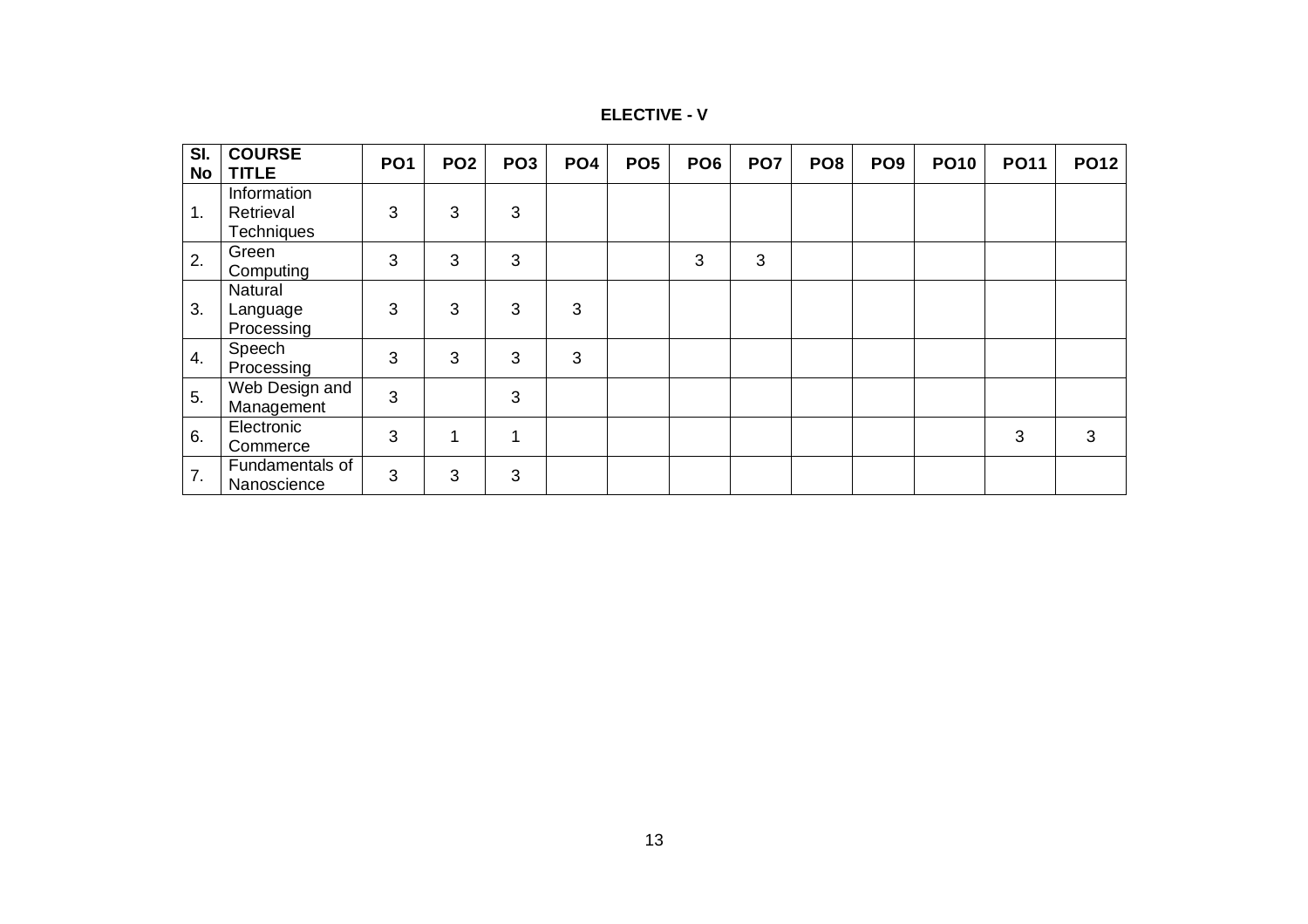### **ANNA UNIVERSITY, CHENNAI AFFILIATED INSTITUTIONS B.TECH INFORMATION TECHNOLOGY REGULATIONS – 2017 CHOICE BASED CREDIT SYSTEM I - VIII SEMESTERS CURRICULA AND SYLLABI**

| SI.<br>No | <b>COURSE</b><br><b>CODE</b> | <b>COURSE TITLE</b>                                  | <b>CATEGORY</b> | <b>CONTACT</b><br><b>PERIODS</b> |                |                | P        | C  |  |  |  |  |  |
|-----------|------------------------------|------------------------------------------------------|-----------------|----------------------------------|----------------|----------------|----------|----|--|--|--|--|--|
|           | <b>THEORY</b>                |                                                      |                 |                                  |                |                |          |    |  |  |  |  |  |
| 1.        | <b>HS8151</b>                | <b>Communicative English</b>                         | <b>HS</b>       | 4                                | 4              | $\Omega$       | $\Omega$ | 4  |  |  |  |  |  |
| 2.        | MA8151                       | Engineering<br>Mathematics - I                       | <b>BS</b>       | 4                                | 4              | 0              | 0        | 4  |  |  |  |  |  |
| 3.        | PH8151                       | <b>Engineering Physics</b>                           | <b>BS</b>       | 3                                | 3              | $\Omega$       | 0        | 3  |  |  |  |  |  |
| 4.        | CY8151                       | <b>Engineering Chemistry</b>                         | <b>BS</b>       | 3                                | 3              | $\Omega$       | 0        | 3  |  |  |  |  |  |
| 5.        | GE8151                       | Problem Solving and Python<br>Programming            | ES              | 3                                | 3              | $\overline{0}$ | $\Omega$ | 3  |  |  |  |  |  |
| 6.        | GE8152                       | <b>Engineering Graphics</b>                          | ES              | 6                                | $\overline{2}$ | 0              | 4        | 4  |  |  |  |  |  |
|           | <b>PRACTICALS</b>            |                                                      |                 |                                  |                |                |          |    |  |  |  |  |  |
| 7.        | GE8161                       | Problem Solving and Python<br>Programming Laboratory | ES              | $\overline{4}$                   | $\overline{0}$ | $\overline{0}$ | 4        | 2  |  |  |  |  |  |
| 8.        | <b>BS8161</b>                | <b>Physics and Chemistry</b><br>Laboratory           | <b>BS</b>       | 4                                | $\Omega$       | $\Omega$       | 4        | 2  |  |  |  |  |  |
|           |                              |                                                      | TOTAL           | 31                               | 19             | $\bf{0}$       | 12       | 25 |  |  |  |  |  |

### **SEMESTER I**

### **SEMESTER II**

| SI.<br>No     | <b>COURSE</b><br><b>CODE</b> | <b>COURSE TITLE</b>                                                 | <b>CATEGORY</b> | <b>CONTACT</b><br><b>PERIODS</b> |          |          | Р  |    |
|---------------|------------------------------|---------------------------------------------------------------------|-----------------|----------------------------------|----------|----------|----|----|
| <b>THEORY</b> |                              |                                                                     |                 |                                  |          |          |    |    |
| 1.            | <b>HS8251</b>                | <b>Technical English</b>                                            | <b>HS</b>       | 4                                | 4        | 0        | 0  | 4  |
| 2.            | MA8251                       | Engineering Mathematics - II                                        | <b>BS</b>       | 4                                | 4        | 0        | 0  | 4  |
| 3.            | PH8252                       | <b>Physics for Information Science</b>                              | <b>BS</b>       | 3                                | 3        | 0        | 0  | 3  |
| 4.            | BE8255                       | <b>Basic Electrical, Electronics</b><br>and Measurement Engineering | ES              | 3                                | 3        | 0        | 0  | 3  |
| 5.            | IT8201                       | <b>Information Technology</b><br><b>Essentials</b>                  | <b>PC</b>       | 3                                | 3        | 0        | 0  | 3  |
| 6.            | CS8251                       | Programming in C                                                    | <b>PC</b>       | 3                                | 3        | 0        | ი  | 3  |
|               | <b>PRACTICALS</b>            |                                                                     |                 |                                  |          |          |    |    |
| 7.            | GE8261                       | <b>Engineering Practices</b><br>Laboratory                          | ES              | 4                                | $\Omega$ | 0        | 4  |    |
| 8.            | CS8261                       | C Programming Laboratory                                            | <b>PC</b>       | 4                                | $\Omega$ | $\Omega$ | 4  | 2  |
| 9.            | IT8211                       | Information Technology<br><b>Essentials Laboratory</b>              | <b>PC</b>       | $\overline{2}$                   | $\Omega$ | 0        | 2  |    |
|               |                              |                                                                     | <b>TOTAL</b>    | 30                               | 20       | $\bf{0}$ | 10 | 25 |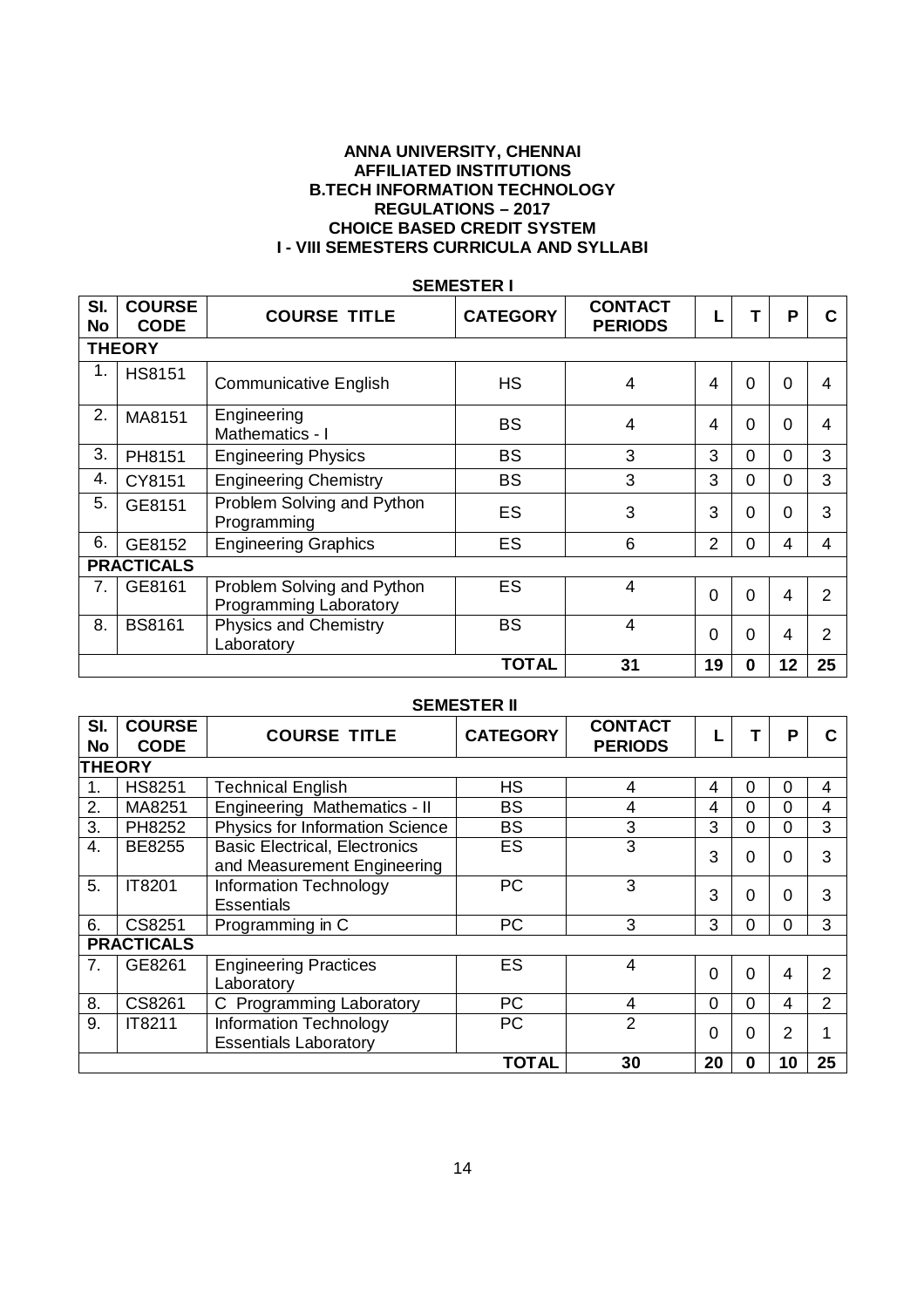### **SEMESTER III**

| SI.<br>No      | <b>COURSE</b><br><b>CODE</b> | <b>COURSE TITLE</b>                              | <b>CATEGORY</b> | <b>CONTACT</b><br><b>PERIODS</b> |          | т        | Ρ  |    |
|----------------|------------------------------|--------------------------------------------------|-----------------|----------------------------------|----------|----------|----|----|
|                | <b>THEORY</b>                |                                                  |                 |                                  |          |          |    |    |
|                | MA8351                       | <b>Discrete Mathematics</b>                      | <b>BS</b>       | 4                                | 4        | $\Omega$ | 0  | 4  |
| 2.             | CS8351                       | Digital Principles and System<br>Design          | ES              | 4                                | 4        | $\Omega$ | 0  | 4  |
| 3.             | CS8391                       | <b>Data Structures</b>                           | <b>PC</b>       | 3                                | 3        | $\Omega$ | 0  | 3  |
| 4.             | CS8392                       | <b>Object Oriented Programming</b>               | <b>PC</b>       | 3                                | 3        | $\Omega$ | 0  | 3  |
| 5.1            | EC8394                       | Analog and Digital<br>Communication              | <b>PC</b>       | 3                                | 3        | $\Omega$ | 0  | 3  |
|                | <b>PRACTICALS</b>            |                                                  |                 |                                  |          |          |    |    |
| 6.             | CS8381                       | Data Structures Laboratory                       | <b>PC</b>       | 4                                | $\Omega$ | $\Omega$ | 4  | 2  |
| $\overline{7}$ | CS8383                       | <b>Object Oriented Programming</b><br>Laboratory | <b>PC</b>       | 4                                | 0        | $\Omega$ | 4  | 2  |
| 8.             | CS8382                       | <b>Digital Systems Laboratory</b>                | ES              | 4                                | $\Omega$ | $\Omega$ | 4  | 2  |
| 9.             | <b>HS8381</b>                | Interpersonal Skills/Listening<br>& Speaking     | <b>EEC</b>      | 2                                | $\Omega$ | $\Omega$ | 2  |    |
|                |                              |                                                  | <b>TOTAL</b>    | 31                               | 17       | 0        | 14 | 24 |

### **SEMESTER IV**

| SI.<br><b>No</b> | <b>COURSE</b><br><b>CODE</b> | <b>COURSE TITLE</b>                              | <b>CATEGORY</b> | <b>CONTACT</b><br><b>PERIODS</b> |             |          | P              |                |
|------------------|------------------------------|--------------------------------------------------|-----------------|----------------------------------|-------------|----------|----------------|----------------|
|                  | <b>THEORY</b>                |                                                  |                 |                                  |             |          |                |                |
|                  | MA8391                       | <b>Probability and Statistics</b>                | <b>BS</b>       | 4                                | 4           | $\Omega$ | 0              | 4              |
| 2.               | CS8491                       | <b>Computer Architecture</b>                     | <b>PC</b>       | 3                                | 3           | 0        | 0              | 3              |
| 3.               | CS8492                       | Database Management<br><b>Systems</b>            | <b>PC</b>       | 3                                | 3           | $\Omega$ | 0              | 3              |
| 4.               | CS8451                       | Design and Analysis of<br>Algorithms             | <b>PC</b>       | 3                                | 3           | $\Omega$ | $\Omega$       | 3              |
| 5.               | CS8493                       | <b>Operating Systems</b>                         | <b>PC</b>       | 3                                | 3           | $\Omega$ | $\Omega$       | 3              |
| 6.               | GE8291                       | <b>Environmental Science and</b><br>Engineering  | <b>HS</b>       | 3                                | 3           | $\Omega$ | $\Omega$       | 3              |
|                  | <b>PRACTICALS</b>            |                                                  |                 |                                  |             |          |                |                |
| 7.               | CS8481                       | Database Management<br><b>Systems Laboratory</b> | <b>PC</b>       | 4                                | 0           | $\Omega$ | 4              | $\overline{2}$ |
| 8.               | CS8461                       | <b>Operating Systems Laboratory</b>              | <b>PC</b>       | 4                                | $\mathbf 0$ | $\Omega$ | 4              | $\overline{2}$ |
| 9.               | <b>HS8461</b>                | Advanced Reading and Writing                     | <b>EEC</b>      | 2                                | $\mathbf 0$ | $\Omega$ | $\overline{2}$ | 1              |
|                  |                              |                                                  | <b>TOTAL</b>    | 29                               | 19          | $\bf{0}$ | 10             | 24             |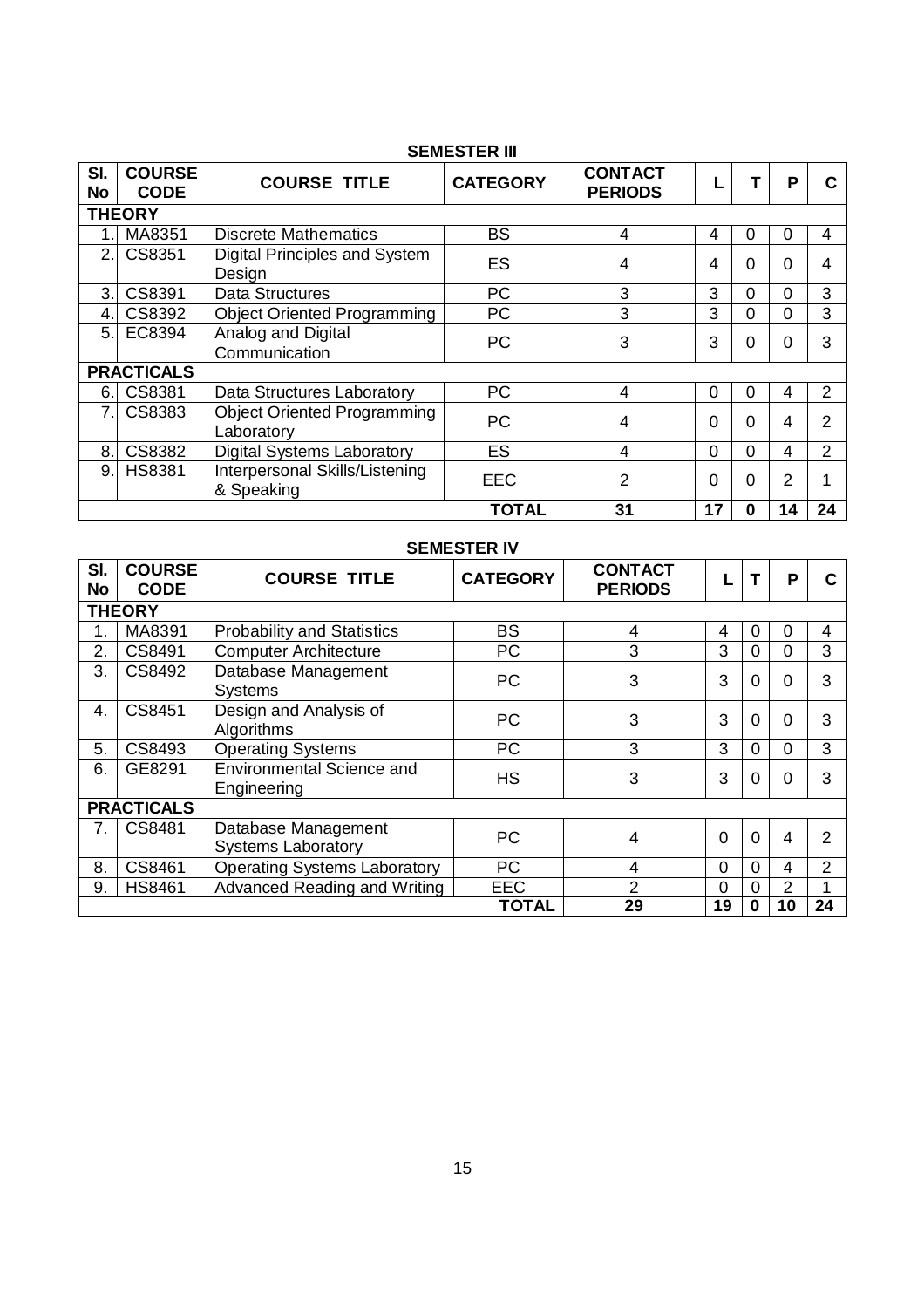### **SEMESTER V**

| SI.<br><b>No</b> | <b>COURSE</b><br><b>CODE</b> | <b>COURSE TITLE</b>                                | <b>CATEGORY</b> | <b>CONTACT</b><br><b>PERIODS</b> |                | т        | P  |                |
|------------------|------------------------------|----------------------------------------------------|-----------------|----------------------------------|----------------|----------|----|----------------|
|                  | <b>THEORY</b>                |                                                    |                 |                                  |                |          |    |                |
| 1.               | MA8551                       | Algebra and Number Theory                          | <b>BS</b>       | 4                                | 4              | 0        | 0  | 4              |
| 2.               | CS8591                       | <b>Computer Networks</b>                           | PC              | 3                                | 3              | $\Omega$ | 0  | 3              |
| 3.               | EC8691                       | Microprocessors and<br>Microcontrollers            | <b>PC</b>       | 3                                | 3              | 0        | 0  | 3              |
| 4.               | IT8501                       | Web Technology                                     | <b>PC</b>       | 3                                | 3              | $\Omega$ | 0  | 3              |
| 5.               | CS8494                       | Software Engineering                               | <b>PC</b>       | 3                                | 3              | $\Omega$ | 0  | 3              |
| 6.               |                              | Open Elective I                                    | <b>OE</b>       | 3                                | 3              | $\Omega$ | 0  | 3              |
|                  | <b>PRACTICALS</b>            |                                                    |                 |                                  |                |          |    |                |
| 7.               | EC8681                       | Microprocessors and<br>Microcontrollers Laboratory | <b>PC</b>       | 4                                | 0              | $\Omega$ | 4  | 2              |
| 8.               | CS8581                       | <b>Networks Laboratory</b>                         | <b>PC</b>       | 4                                | $\overline{0}$ | $\Omega$ | 4  | 2              |
| 9.               | IT8511                       | Web Technology Laboratory                          | <b>PC</b>       | 4                                | $\overline{0}$ | $\Omega$ | 4  | $\overline{2}$ |
|                  |                              |                                                    | <b>TOTAL</b>    | 31                               | 19             | 0        | 12 | 25             |

|                  | <b>SEMESTER VI</b>           |                                                          |                 |                                  |          |          |                |    |  |  |  |  |
|------------------|------------------------------|----------------------------------------------------------|-----------------|----------------------------------|----------|----------|----------------|----|--|--|--|--|
| SI.<br><b>No</b> | <b>COURSE</b><br><b>CODE</b> | <b>COURSE TITLE</b>                                      | <b>CATEGORY</b> | <b>CONTACT</b><br><b>PERIODS</b> |          |          | P              |    |  |  |  |  |
|                  | <b>THEORY</b>                |                                                          |                 |                                  |          |          |                |    |  |  |  |  |
| 1.               | IT8601                       | Computational Intelligence                               | <b>PC</b>       | 3                                | 3        | 0        | 0              | 3  |  |  |  |  |
| 2.               | CS8592                       | Object Oriented Analysis and<br>Design                   | <b>PC</b>       | 3                                | 3        | 0        | 0              | 3  |  |  |  |  |
| 3.               | IT8602                       | <b>Mobile Communication</b>                              | <b>PC</b>       | 3                                | 3        | $\Omega$ | ი              | 3  |  |  |  |  |
| 4.               | CS8091                       | <b>Big Data Analytics</b>                                | <b>PC</b>       | 3                                | 3        | 0        | 0              | 3  |  |  |  |  |
| 5.               | CS8092                       | <b>Computer Graphics and</b><br>Multimedia               | <b>PC</b>       | 3                                | 3        | $\Omega$ | 0              | 3  |  |  |  |  |
| 6.               |                              | <b>Professional Elective I</b>                           | <b>PE</b>       | 3                                | 3        | 0        | 0              | 3  |  |  |  |  |
|                  | <b>PRACTICALS</b>            |                                                          |                 |                                  |          |          |                |    |  |  |  |  |
| 7.               | CS8662                       | <b>Mobile Application</b><br>Development Laboratory      | PС              | 4                                | $\Omega$ | 0        | 4              | 2  |  |  |  |  |
| 8.               | CS8582                       | <b>Object Oriented Analysis and</b><br>Design Laboratory | <b>PC</b>       | 4                                | $\Omega$ | 0        | 4              | 2  |  |  |  |  |
| 9.               | IT8611                       | Mini Project                                             | <b>EEC</b>      | $\overline{2}$                   | $\Omega$ | 0        | $\overline{2}$ |    |  |  |  |  |
| 10.              | <b>HS8581</b>                | <b>Professional Communication</b>                        | EEC             | $\overline{2}$                   | $\Omega$ | 0        | $\overline{2}$ |    |  |  |  |  |
|                  |                              |                                                          | <b>TOTAL</b>    | 30                               | 18       | 0        | 12             | 24 |  |  |  |  |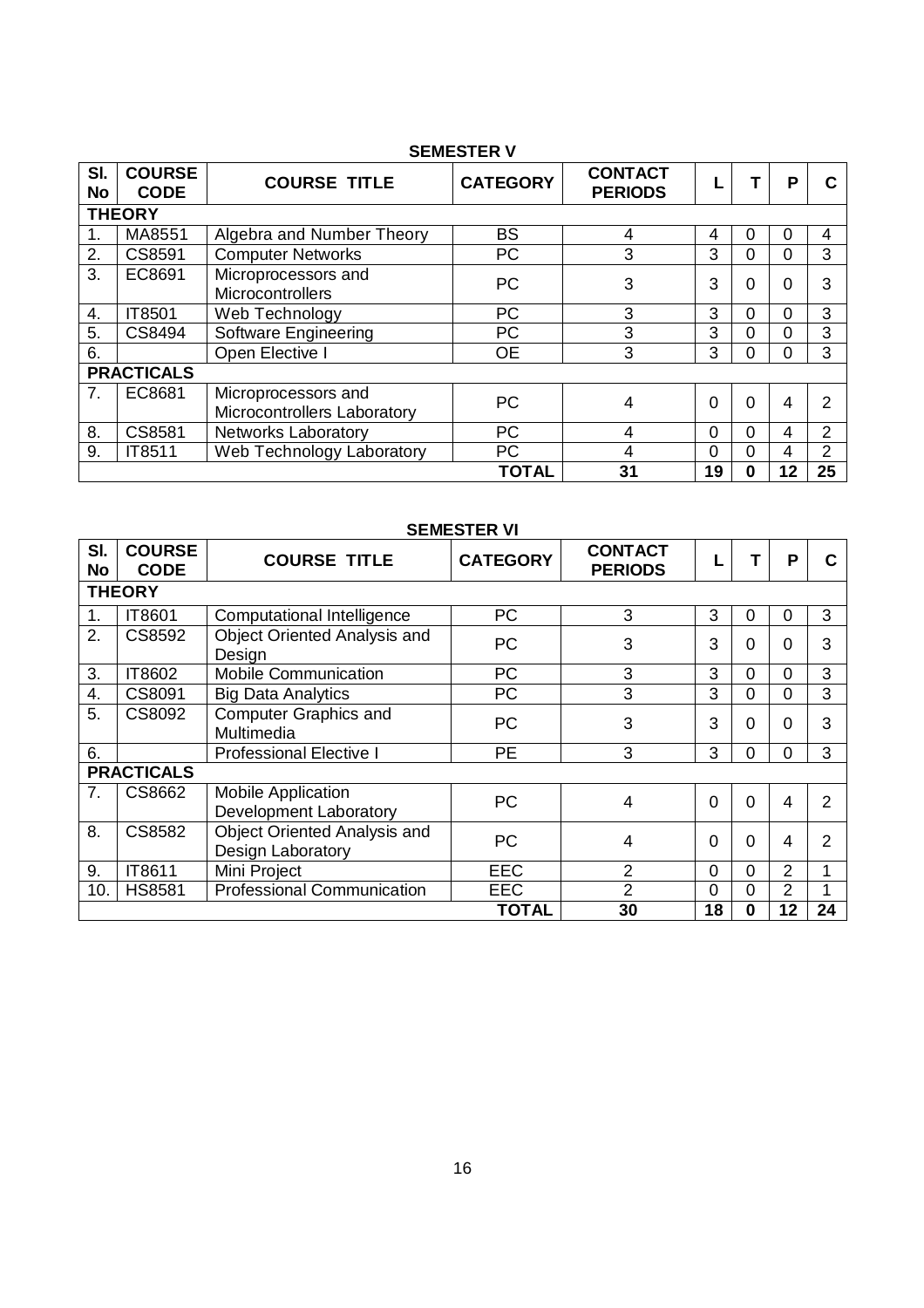|                  | <b>SEMESTER VII</b>          |                                                      |                 |                                  |          |          |   |               |  |  |  |  |
|------------------|------------------------------|------------------------------------------------------|-----------------|----------------------------------|----------|----------|---|---------------|--|--|--|--|
| SI.No            | <b>COURSE</b><br><b>CODE</b> | <b>COURSE TITLE</b>                                  | <b>CATEGORY</b> | <b>CONTACT</b><br><b>PERIODS</b> |          |          | P | C             |  |  |  |  |
| <b>THEORY</b>    |                              |                                                      |                 |                                  |          |          |   |               |  |  |  |  |
|                  | MG8591                       | <b>Principles of Management</b>                      | <b>HS</b>       | 3                                | 3        | 0        | 0 | 3             |  |  |  |  |
| $\overline{2}$ . | CS8792                       | Cryptography and Network<br>Security                 | <b>PC</b>       | 3                                | 3        | 0        | 0 |               |  |  |  |  |
| 3.               | CS8791                       | <b>Cloud Computing</b>                               | PC              | 3                                | 3        | $\Omega$ | ი | 3             |  |  |  |  |
| 4.               |                              | Open Elective II                                     | <b>OE</b>       | 3                                | 3        | $\Omega$ | 0 | 3             |  |  |  |  |
| 5.               |                              | <b>Professional Elective II</b>                      | <b>PE</b>       | 3                                | 3        | $\Omega$ | 0 | 3             |  |  |  |  |
| 6.               |                              | Professional<br>Elective III                         | <b>PE</b>       | 3                                | 3        | 0        |   |               |  |  |  |  |
|                  | <b>PRACTICALS</b>            |                                                      |                 |                                  |          |          |   |               |  |  |  |  |
| 7.               | IT8711                       | <b>FOSS and Cloud</b><br><b>Computing Laboratory</b> | <b>PC</b>       | 4                                | $\Omega$ | 0        | 4 |               |  |  |  |  |
| 8.               | IT8761                       | <b>Security Laboratory</b>                           | <b>PC</b>       | 4                                | $\Omega$ | 0        | 4 | $\mathcal{P}$ |  |  |  |  |
|                  |                              |                                                      | <b>TOTAL</b>    | 26                               | 18       | 0        | 8 | 22            |  |  |  |  |

|                  | <b>SEMESTER VIII</b>         |                             |                 |                                  |   |   |    |    |  |  |  |
|------------------|------------------------------|-----------------------------|-----------------|----------------------------------|---|---|----|----|--|--|--|
| SI.<br><b>No</b> | <b>COURSE</b><br><b>CODE</b> | <b>COURSE TITLE</b>         | <b>CATEGORY</b> | <b>CONTACT</b><br><b>PERIODS</b> |   |   | Р  | C. |  |  |  |
| <b>THEORY</b>    |                              |                             |                 |                                  |   |   |    |    |  |  |  |
| 1.               |                              | Professional<br>Elective IV | <b>PE</b>       | 3                                | 3 | 0 | 0  | 3  |  |  |  |
| 2.               |                              | Professional Elective V     | <b>PE</b>       | 3                                | 3 |   | 0  | 3  |  |  |  |
|                  | <b>PRACTICALS</b>            |                             |                 |                                  |   |   |    |    |  |  |  |
| 3.               | IT8811                       | <b>Project Work</b>         | <b>EEC</b>      | 20                               | 0 |   | 20 | 10 |  |  |  |
|                  |                              |                             | <b>TOTAL</b>    | 26                               | 6 | 0 | 20 | 16 |  |  |  |

 **TOTAL NO. OF CREDITS: 185**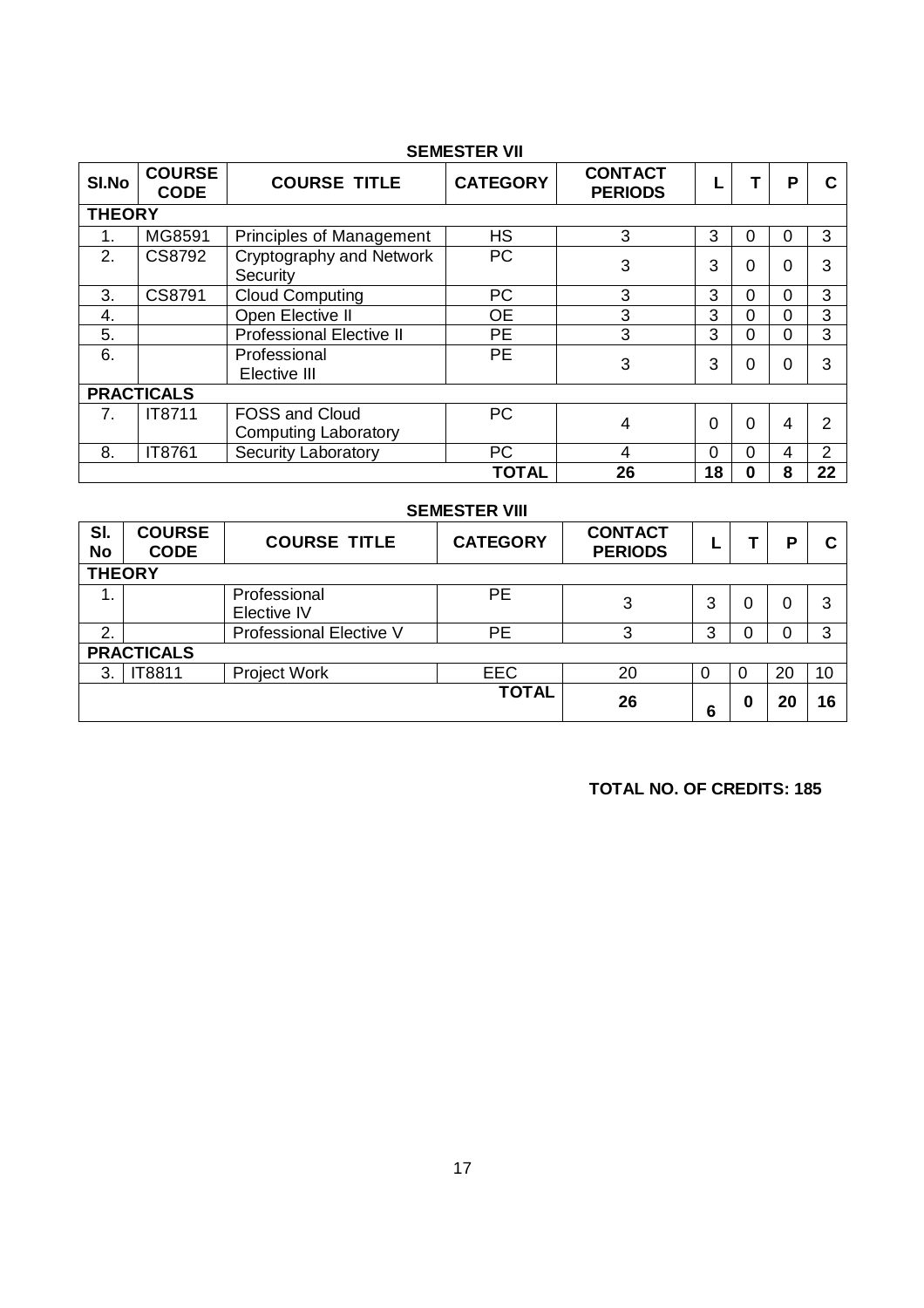| SI.<br><b>NO</b> | <b>COURSE</b><br><b>CODE</b> | <b>COURSE TITLE</b>                             | <b>CATEGORY</b> | <b>CONTACT</b><br><b>PERIODS</b> |   |  | D |  |  |  |  |
|------------------|------------------------------|-------------------------------------------------|-----------------|----------------------------------|---|--|---|--|--|--|--|
|                  | <b>HS8151</b>                | <b>Communicative English</b>                    | НS              |                                  | 4 |  |   |  |  |  |  |
| 2.1              | <b>HS8251</b>                | <b>Technical English</b>                        | НS              |                                  | 4 |  |   |  |  |  |  |
| 3.1              | GE8291                       | <b>Environmental Science and</b><br>Engineering | <b>HS</b>       |                                  |   |  |   |  |  |  |  |
|                  | MG8591                       | <b>Principles of Management</b>                 | HS              |                                  | 3 |  |   |  |  |  |  |

### **HUMANITIES AND SOCIAL SCIENCES (HS)**

### **BASIC SCIENCES (BS)**

| SI.<br><b>NO</b> | <b>COURSE</b><br><b>CODE</b> | <b>COURSE TITLE</b>                        | <b>CATEGORY</b> | <b>CONTACT</b><br><b>PERIODS</b> |          |          | Р        | C              |
|------------------|------------------------------|--------------------------------------------|-----------------|----------------------------------|----------|----------|----------|----------------|
| 1.               | MA8251                       | Engineering<br>Mathematics I               | <b>BS</b>       | 4                                | 4        | $\Omega$ | 0        | 4              |
| 2.               | PH8151                       | <b>Engineering Physics</b>                 | <b>BS</b>       | 3                                | 3        | $\Omega$ | 0        | 3              |
| 3.               | CY8151                       | <b>Engineering Chemistry</b>               | <b>BS</b>       | 3                                | 3        | $\Omega$ | 0        | 3              |
| 4.               | <b>BS8161</b>                | <b>Physics and Chemistry</b><br>Laboratory | <b>BS</b>       | 4                                | $\Omega$ | $\Omega$ | 4        | 2              |
| 5.               | MA8251                       | <b>Engineering Mathematics</b>             | <b>BS</b>       | 4                                | 4        | $\Omega$ | $\Omega$ | 4              |
| 6.               | PH8252                       | Physics for Information<br>Science         | <b>BS</b>       | 3                                | 3        | $\Omega$ | 0        | 3              |
| 7.               | MA8351                       | <b>Discrete Mathematics</b>                | <b>BS</b>       | 4                                | 4        | $\Omega$ | 0        | $\overline{4}$ |
| 8.               | MA8391                       | <b>Probability and Statistics</b>          | <b>BS</b>       | 4                                | 4        | $\Omega$ | 0        | 4              |
| 9.               | MA8551                       | Algebra and Number<br>Theory               | <b>BS</b>       | 4                                | 4        | $\Omega$ | ი        | 4              |

### **ENGINEERING SCIENCES (ES)**

| SI.<br><b>NO</b> | <b>COURSE</b><br><b>CODE</b> | <b>COURSE TITLE</b>                                                    | <b>CATEGORY</b> | <b>CONTACT</b><br><b>PERIODS</b> |                |   | Р |               |
|------------------|------------------------------|------------------------------------------------------------------------|-----------------|----------------------------------|----------------|---|---|---------------|
| 1.               | GE8151                       | Problem Solving and<br><b>Python Programming</b>                       | ES              | 3                                | 3              | 0 | 0 |               |
| 2.               | GE8152                       | <b>Engineering Graphics</b>                                            | <b>ES</b>       | 6                                | $\overline{2}$ | 0 | 4 |               |
| 3.               | GE8161                       | Problem Solving and<br><b>Python Programming</b><br>Laboratory         | ES              | 4                                | $\Omega$       | 0 |   |               |
| 4.               | BE8255                       | <b>Basic Electrical, Electronics</b><br>and Measurement<br>Engineering | ES              | 3                                | 3              | 0 | 0 |               |
| 5.               | GE8261                       | <b>Engineering Practices</b><br>Laboratory                             | ES              | 4                                | $\Omega$       | 0 | 4 |               |
| 6.               | CS8351                       | Digital Principles and<br><b>System Design</b>                         | <b>ES</b>       | 4                                | 4              | 0 | 0 |               |
| 7.               | CS8382                       | <b>Digital Systems Laboratory</b>                                      | <b>ES</b>       | 4                                | $\Omega$       | 0 | 4 | $\mathcal{P}$ |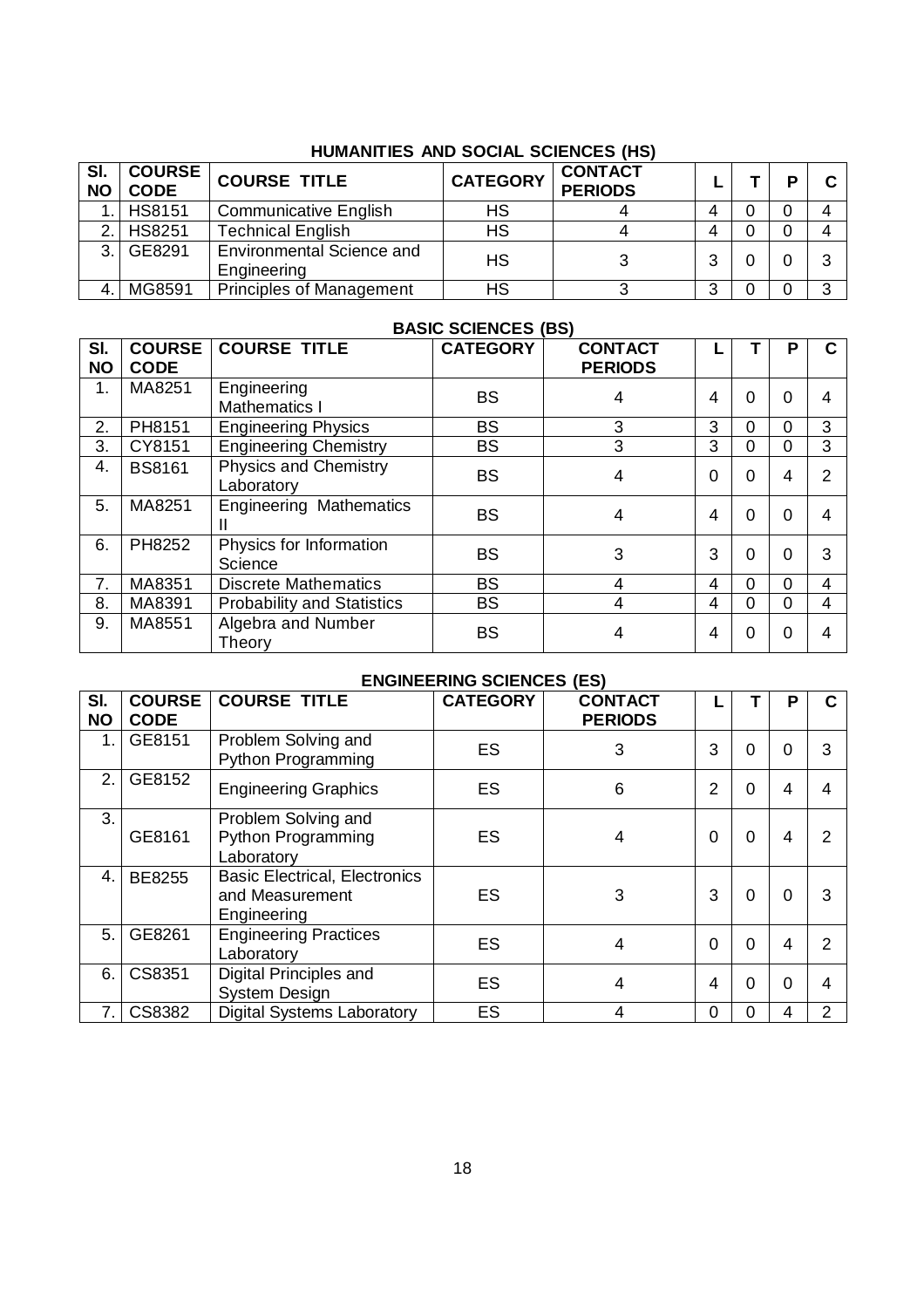|                                         |                              |                                                        | ן הערב אוטועמער ער גין |                                  |                |                |                |                           |
|-----------------------------------------|------------------------------|--------------------------------------------------------|------------------------|----------------------------------|----------------|----------------|----------------|---------------------------|
| $\overline{\mathsf{SI}}$ .<br><b>NO</b> | <b>COURSE</b><br><b>CODE</b> | <b>COURSE TITLE</b>                                    | <b>CATEGORY</b>        | <b>CONTACT</b><br><b>PERIODS</b> | L              | T              | P              | $\mathbf c$               |
| 1.                                      | IT8201                       | Information Technology<br><b>Essentials</b>            | PC                     | 3                                | 3              | $\mathbf 0$    | $\mathbf 0$    | 3                         |
| 2.                                      | IT8211                       | Information Technology<br><b>Essentials Laboratory</b> | PC                     | $\overline{2}$                   | $\mathbf 0$    | $\mathbf 0$    | $\overline{2}$ | 1                         |
| $\overline{3}$ .                        | CS8251                       | Programming in C                                       | $\overline{PC}$        | $\overline{3}$                   | $\overline{3}$ | $\mathbf 0$    | $\mathbf 0$    | $\overline{3}$            |
| $\overline{4}$ .                        | CS8261                       | C Programming                                          |                        |                                  |                |                |                |                           |
|                                         |                              | Laboratory                                             | PC                     | $\overline{\mathbf{4}}$          | $\pmb{0}$      | $\mathbf 0$    | $\overline{4}$ | $\overline{2}$            |
| 5.                                      | CS8391                       | <b>Data Structures</b>                                 | PC                     | 3                                | 3              | $\mathbf 0$    | $\overline{0}$ | 3                         |
| 6.                                      | CS8392                       | <b>Object Oriented</b><br>Programming                  | PC                     | 3                                | 3              | $\mathbf 0$    | $\mathbf 0$    | 3                         |
| 7.                                      | EC8394                       | Analog and Digital<br>Communication                    | PC                     | 3                                | 3              | $\mathbf 0$    | $\mathbf 0$    | 3                         |
| 8.                                      | CS8381                       | <b>Data Structures</b><br>Laboratory                   | PC                     | $\overline{4}$                   | $\mathbf 0$    | $\mathbf 0$    | $\overline{4}$ | $\overline{2}$            |
| 9.                                      | CS8383                       | <b>Object Oriented</b><br>Programming Laboratory       | PC                     | 4                                | $\mathbf 0$    | $\mathbf 0$    | $\overline{4}$ | 2                         |
| 10.                                     | CS8491                       | <b>Computer Architecture</b>                           | PC                     | 3                                | 3              | $\mathbf 0$    | $\mathbf 0$    | 3                         |
| 11.                                     | CS8492                       | Database Management<br><b>Systems</b>                  | PC                     | 3                                | 3              | $\mathbf 0$    | $\mathbf 0$    | 3                         |
| 12.                                     | CS8451                       | Design and Analysis of<br>Algorithms                   | PC                     | 3                                | 3              | $\mathbf 0$    | $\mathbf 0$    | 3                         |
| 13.                                     | CS8493                       | <b>Operating Systems</b>                               | PC                     | $\overline{3}$                   | 3              | $\mathbf 0$    | $\mathbf 0$    | 3                         |
| 14.                                     | CS8481                       | Database Management<br><b>Systems Laboratory</b>       | PC                     | 4                                | $\pmb{0}$      | $\mathbf 0$    | $\overline{4}$ | $\overline{2}$            |
| 15.                                     | CS8461                       | <b>Operating Systems</b><br>Laboratory                 | PC                     | $\overline{4}$                   | $\mathbf 0$    | $\mathbf 0$    | $\overline{4}$ | $\overline{2}$            |
| 16.                                     | CS8591                       | <b>Computer Networks</b>                               | PC                     | 3                                | 3              | $\mathbf 0$    | $\mathbf 0$    | 3                         |
| 17.                                     | EC8691                       | Microprocessors and<br>Microcontrollers                | PC                     | 3                                | 3              | $\mathbf 0$    | $\mathbf 0$    | 3                         |
| 18.                                     | IT8501                       | Web Technology                                         | $\overline{PC}$        | $\overline{3}$                   | $\mathfrak{S}$ | $\pmb{0}$      | $\mathbf 0$    | $\ensuremath{\mathsf{3}}$ |
| 19.                                     | CS8494                       | Software Engineering                                   | $\overline{PC}$        | $\overline{3}$                   | $\overline{3}$ | $\overline{0}$ | $\overline{0}$ | $\overline{3}$            |
| 20.                                     | EC8681                       | Microprocessors and<br>Microcontrollers<br>Laboratory  | PC                     | 4                                | $\mathbf 0$    | $\mathbf 0$    | 4              | $\overline{2}$            |
| 21.                                     | CS8581                       | Networks Laboratory                                    | $\overline{PC}$        | $\overline{4}$                   | $\mathbf 0$    | $\mathbf 0$    | $\overline{4}$ | $\overline{2}$            |
| $\overline{22}$ .                       | IT8511                       | Web Technology<br>Laboratory                           | PC                     | 4                                | $\mathbf 0$    | $\mathbf 0$    | 4              | $\overline{2}$            |
| 23.                                     | IT8601                       | Computational<br>Intelligence                          | <b>PC</b>              | 3                                | 3              | $\mathbf 0$    | $\mathbf 0$    | 3                         |
| 24.                                     | CS8592                       | <b>Object Oriented Analysis</b><br>and Design          | <b>PC</b>              | 3                                | 3              | $\mathbf 0$    | $\mathbf 0$    | 3                         |
| 25.                                     | IT8602                       | <b>Mobile Communication</b>                            | PC                     | 3                                | $\sqrt{3}$     | $\pmb{0}$      | $\mathbf 0$    | 3                         |
| 26.                                     | CS8091                       | <b>Big Data Analytics</b>                              | $\overline{PC}$        | $\overline{3}$                   | $\overline{3}$ | $\mathbf 0$    | $\mathbf 0$    | 3                         |
| 27.                                     | CS8092                       | <b>Computer Graphics and</b><br>Multimedia             | PC                     | 3                                | 3              | $\mathbf 0$    | $\mathbf 0$    | 3                         |
| 28.                                     | CS8662                       | Mobile Application<br>Development Laboratory           | PC                     | 4                                | $\pmb{0}$      | $\pmb{0}$      | 4              | $\overline{2}$            |

### **PROFESSIONAL CORE (PC)**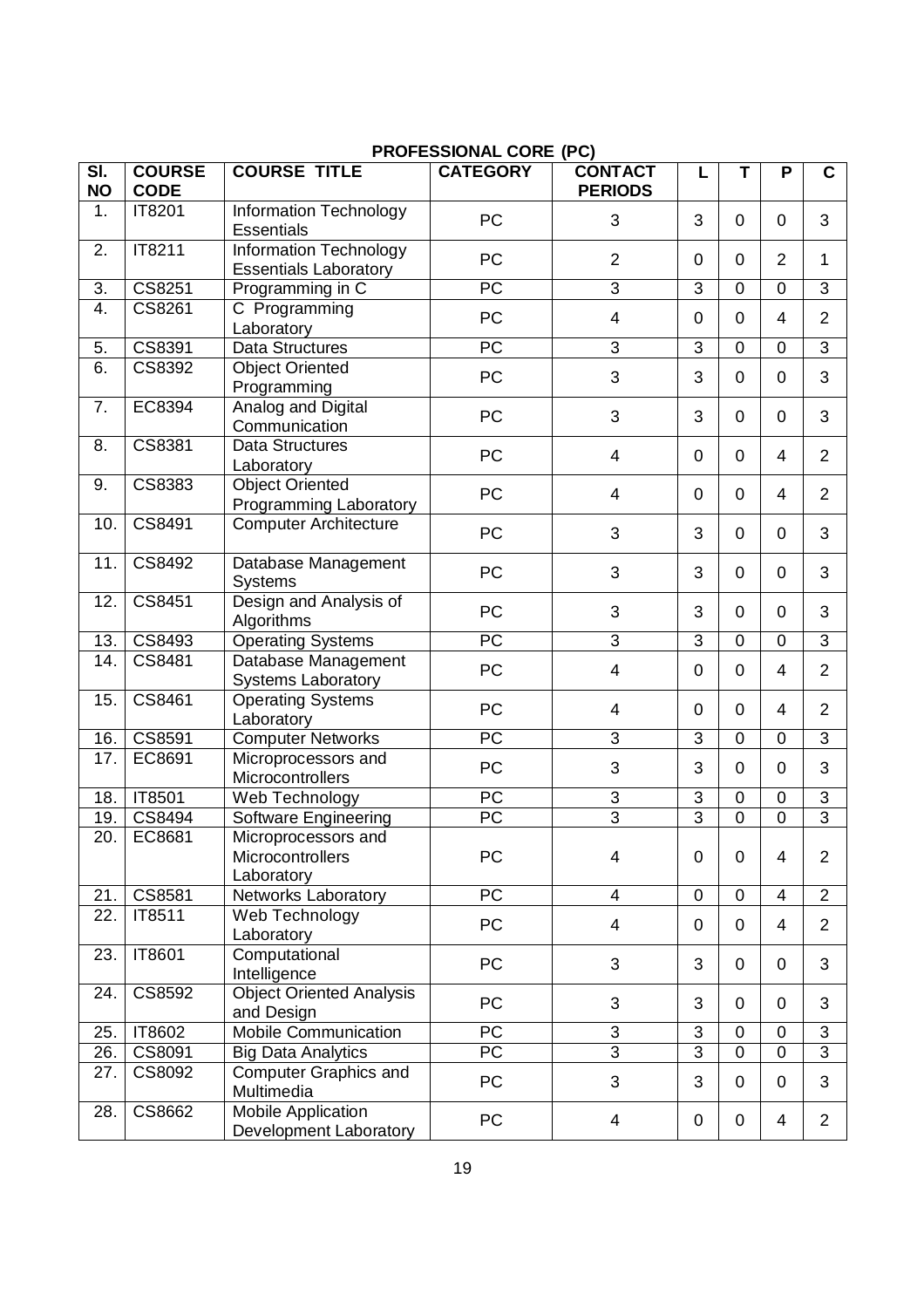| 29. | CS8582        | <b>Object Oriented Analysis</b><br>and Design Laboratory | <b>PC</b> |   |   |   |
|-----|---------------|----------------------------------------------------------|-----------|---|---|---|
|     | 30. CS8792    | Cryptography and<br><b>Network Security</b>              | <b>PC</b> | 3 |   |   |
| 31. | CS8791        | <b>Cloud Computing</b>                                   | <b>PC</b> | 3 | 0 | ◠ |
|     | 32. TF8711    | FOSS and Cloud<br><b>Computing Laboratory</b>            | <b>PC</b> |   |   |   |
| 33. | <b>IT8761</b> | <b>Security Laboratory</b>                               | PС        |   | 4 |   |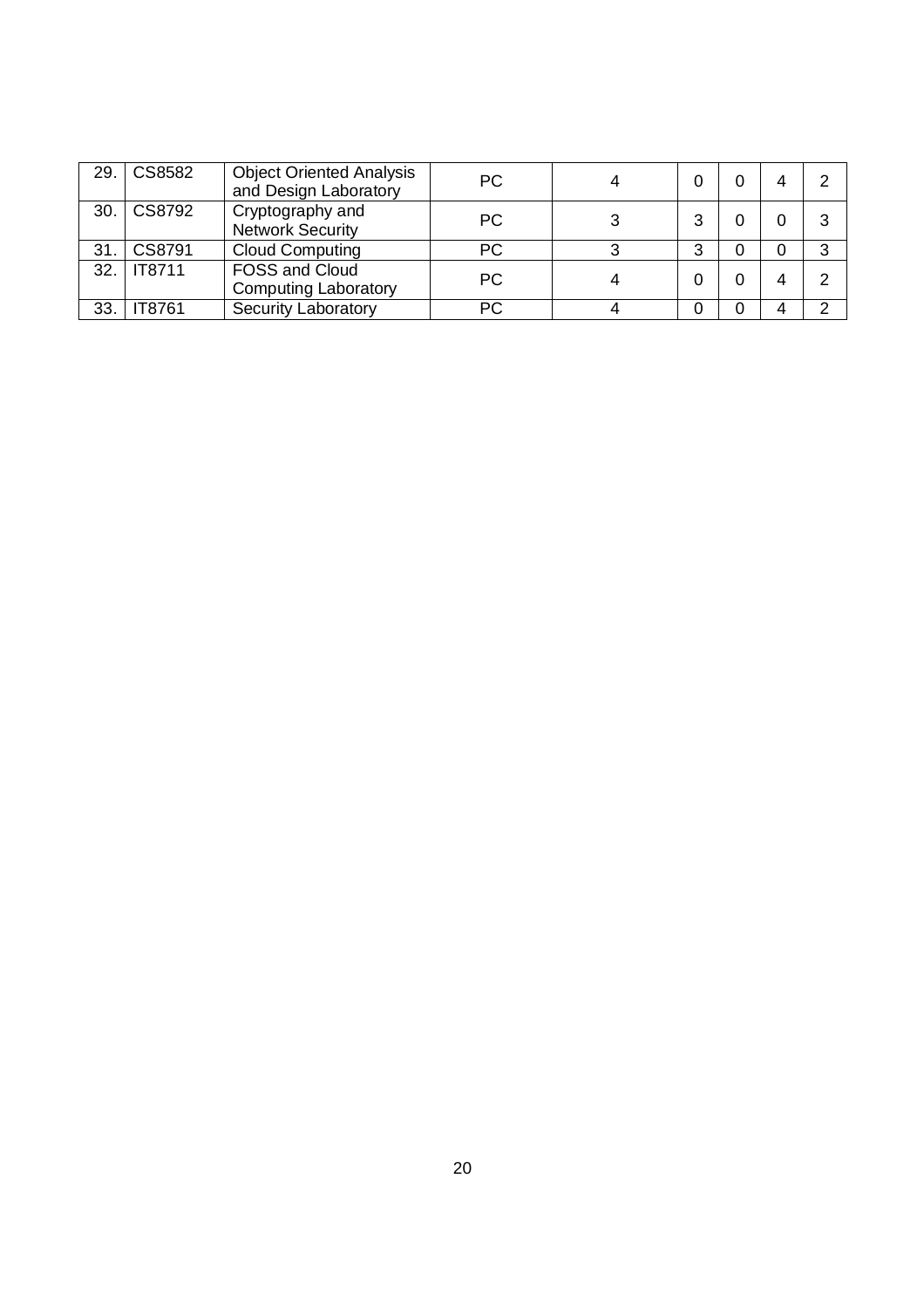### **PROFESSIONAL ELECTIVES (PE) SEMESTER VI ELECTIVE - I**

| SI.<br>No | <b>COURSE</b><br><b>CODE</b> | <b>COURSE TITLE</b>                   | <b>CATEGORY</b> | <b>CONTACT</b><br><b>PERIODS</b> |   |   | Р |   |
|-----------|------------------------------|---------------------------------------|-----------------|----------------------------------|---|---|---|---|
|           | IT8076                       | <b>Software Testing</b>               | <b>PE</b>       | 3                                | 3 | 0 |   | 3 |
| 2.        | <b>CS8077</b>                | Graph Theory and<br>Applications      | <b>PE</b>       | 3                                | 3 | ი |   |   |
| 3.1       | IT8071                       | <b>Digital Signal Processing</b>      | PЕ              | 3                                | 3 | 0 |   | 3 |
| 4.        | <b>IT8001</b>                | Information Storage and<br>Management | <b>PE</b>       | 3                                | 3 | 0 |   |   |
| 5.        | CS8072                       | Agile Methodologies                   | <b>PE</b>       | 3                                | 3 | 0 |   | З |
| 6.        | <b>IT8072</b>                | <b>Embedded Systems</b>               | <b>PE</b>       | 3                                | 3 | 0 |   | 3 |
|           | GE8075                       | <b>Intellectual Property Rights</b>   | <b>PE</b>       | 3                                | 3 |   |   | 3 |

### **SEMESTER VII ELECTIVE - II**

| SI.<br>No     | <b>COURSE</b><br><b>CODE</b> | <b>COURSE TITLE</b>                     | <b>CATEGORY</b> | <b>CONTACT</b><br><b>PERIODS</b> |   |          | P |   |
|---------------|------------------------------|-----------------------------------------|-----------------|----------------------------------|---|----------|---|---|
| $\mathbf 1$ . | IT8002                       | Web Development<br>Frameworks           | <b>PE</b>       | 3                                | 3 | 0        | ი |   |
| 2.            | CS8082                       | Machine Learning<br><b>Techniques</b>   | <b>PE</b>       | 3                                | 3 | 0        |   |   |
| 3.            | IT8003                       | Formal Languages and<br>Automata Theory | <b>PE</b>       | 3                                | 3 | 0        | ი | 3 |
| 4.            | CS8081                       | Internet of Things                      | <b>PE</b>       | 3                                | 3 | 0        | N | 3 |
| 5.            | <b>IT8075</b>                | Software Project<br>Management          | <b>PE</b>       | 3                                | 3 | 0        | 0 | 3 |
| 6.            | IT8074                       | Service Oriented Architecture           | <b>PE</b>       | 3                                | 3 | $\Omega$ | ი | 3 |
| 7.            | GE8077                       | <b>Total Quality Management</b>         | <b>PE</b>       | 3                                | 3 |          |   | 3 |

### **SEMESTER VII ELECTIVE - III**

| SI.<br><b>No</b> | <b>COURSE</b><br><b>CODE</b> | <b>COURSE TITLE</b>                                                     | <b>CATEGORY</b> | <b>CONTACT</b><br><b>PERIODS</b> |   |   | P |   |
|------------------|------------------------------|-------------------------------------------------------------------------|-----------------|----------------------------------|---|---|---|---|
| 1.               | CS8079                       | Human Computer Interaction                                              | PЕ              |                                  | 3 | 0 | ი | 3 |
| 2.               | CS8073                       | C# and .Net Programming                                                 | <b>PE</b>       | 3                                | 3 | 0 | 0 | 3 |
| 3.               | <b>CS8088</b>                | Wireless Adhoc and Sensor<br><b>Networks</b>                            | <b>PE</b>       | 3                                | 3 | 0 |   |   |
| 4.               | GE8072                       | <b>Foundation Skills in</b><br><b>Integrated Product</b><br>Development | <b>PE</b>       | 3                                | 3 | 0 | O |   |
| 5.               | CS8071                       | Advanced Topics on<br><b>Databases</b>                                  | <b>PE</b>       | 3                                | 3 | 0 | O |   |
| 6.               | GE8074                       | Human Rights                                                            | PE              | 3                                | 3 | 0 | ი | 3 |
| 7.               | GE8071                       | <b>Disaster Management</b>                                              | <b>PE</b>       | 3                                | 3 |   |   | 3 |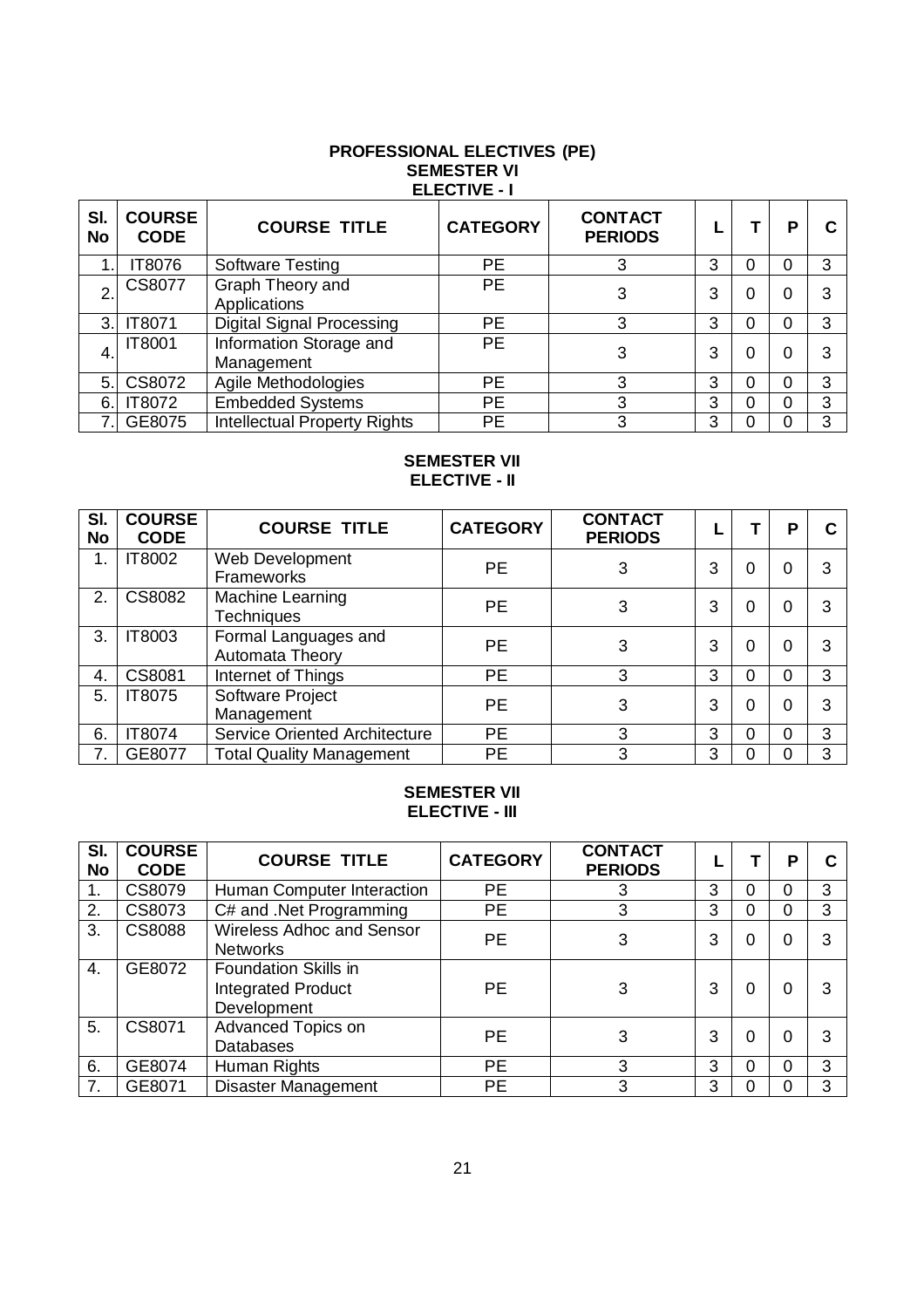### **SEMESTER VIII ELECTIVE - IV**

| SI.<br>No   | <b>COURSE</b><br><b>CODE</b> | <b>COURSE TITLE</b>                   | <b>CATEGORY</b> | <b>CONTACT</b><br><b>PERIODS</b> |   |   | Р | C        |
|-------------|------------------------------|---------------------------------------|-----------------|----------------------------------|---|---|---|----------|
| $\mathbf 1$ | <b>CS8085</b>                | <b>Social Network Analysis</b>        | <b>PE</b>       |                                  | 3 | 0 | 0 | ◠        |
| 2.          | CS8086                       | Soft Computing                        | PE              |                                  | 3 | 0 | 0 | <u>ົ</u> |
| 3.          | CS8074                       | <b>Cyber Forensics</b>                | <b>PE</b>       |                                  | 3 | 0 |   | ◠        |
| 4.          | <b>IT8073</b>                | <b>Information Security</b>           | <b>PE</b>       |                                  | 3 |   |   | ≏        |
| 5           | EC8093                       | Digital Image Processing              | PE              |                                  | 3 | 0 | 0 | ິ        |
| 6.          | IT8004                       | Network Management                    | PE              |                                  | 3 | 0 |   |          |
| 7           | GE8076                       | Professional Ethics in<br>Engineering | PE              |                                  | 3 |   |   |          |

### **SEMESTER VIII ELECTIVE - V**

| SI.No          | <b>COURSE</b><br><b>CODE</b> | <b>COURSE TITLE</b>                               | <b>CATEGORY</b> | <b>CONTACT</b><br><b>PERIODS</b> |   |   | Р |   |
|----------------|------------------------------|---------------------------------------------------|-----------------|----------------------------------|---|---|---|---|
|                | CS8080                       | <b>Information Retrieval</b><br><b>Techniques</b> | <b>PE</b>       | 3                                | 3 | 0 | 0 | 3 |
| 2.             | <b>CS8078</b>                | <b>Green Computing</b>                            | <b>PE</b>       | 3                                | 3 |   | ი | 3 |
| 3.             | CS8084                       | Natural Language<br>Processing                    | <b>PE</b>       | 3                                | 3 |   | ი | 3 |
| 4.             | IT8077                       | <b>Speech Processing</b>                          | <b>PE</b>       | 3                                | 3 |   | ი | 3 |
| 5.             | <b>IT8078</b>                | Web Design and<br>Management                      | PE              | 3                                | 3 |   | ი | 3 |
| 6.             | IT8005                       | <b>Electronic Commerce</b>                        | <b>PE</b>       | 3                                | 3 |   | 0 | 3 |
| 7 <sub>1</sub> | GE8073                       | Fundamentals of<br>Nanoscience                    | PE              | 3                                | 3 |   |   | 3 |

**\*Professional Electives are grouped according to elective number as was done previously.**

| EIVIFLUTABILITT ENTIANUEIVIENT UUUNSES (EEU) |                              |                                               |                 |                                  |   |  |    |    |  |  |
|----------------------------------------------|------------------------------|-----------------------------------------------|-----------------|----------------------------------|---|--|----|----|--|--|
| SI.NO                                        | <b>COURSE</b><br><b>CODE</b> | <b>COURSE TITLE</b>                           | <b>CATEGORY</b> | <b>CONTACT</b><br><b>PERIODS</b> |   |  | Р  | C. |  |  |
| 1                                            | <b>HS8381</b>                | Interpersonal Skills/<br>Listening & Speaking | <b>EEC</b>      | 2                                | 0 |  | 2  |    |  |  |
| 2.                                           | <b>HS8461</b>                | Advanced Reading and<br>Writing               | <b>EEC</b>      | 2                                | 0 |  | 2  |    |  |  |
| 3.                                           | IT8611                       | Mini Project                                  | <b>EEC</b>      | 2                                | 0 |  | 2  |    |  |  |
| 4.                                           | <b>HS8581</b>                | Professional<br>Communication                 | <b>EEC</b>      | 2                                | 0 |  | 2  |    |  |  |
| 5.                                           | IT8811                       | <b>Project Work</b>                           | <b>EEC</b>      | 20                               | 0 |  | 20 | 10 |  |  |

### **EMPLOYABILITY ENHANCEMENT COURSES (EEC)**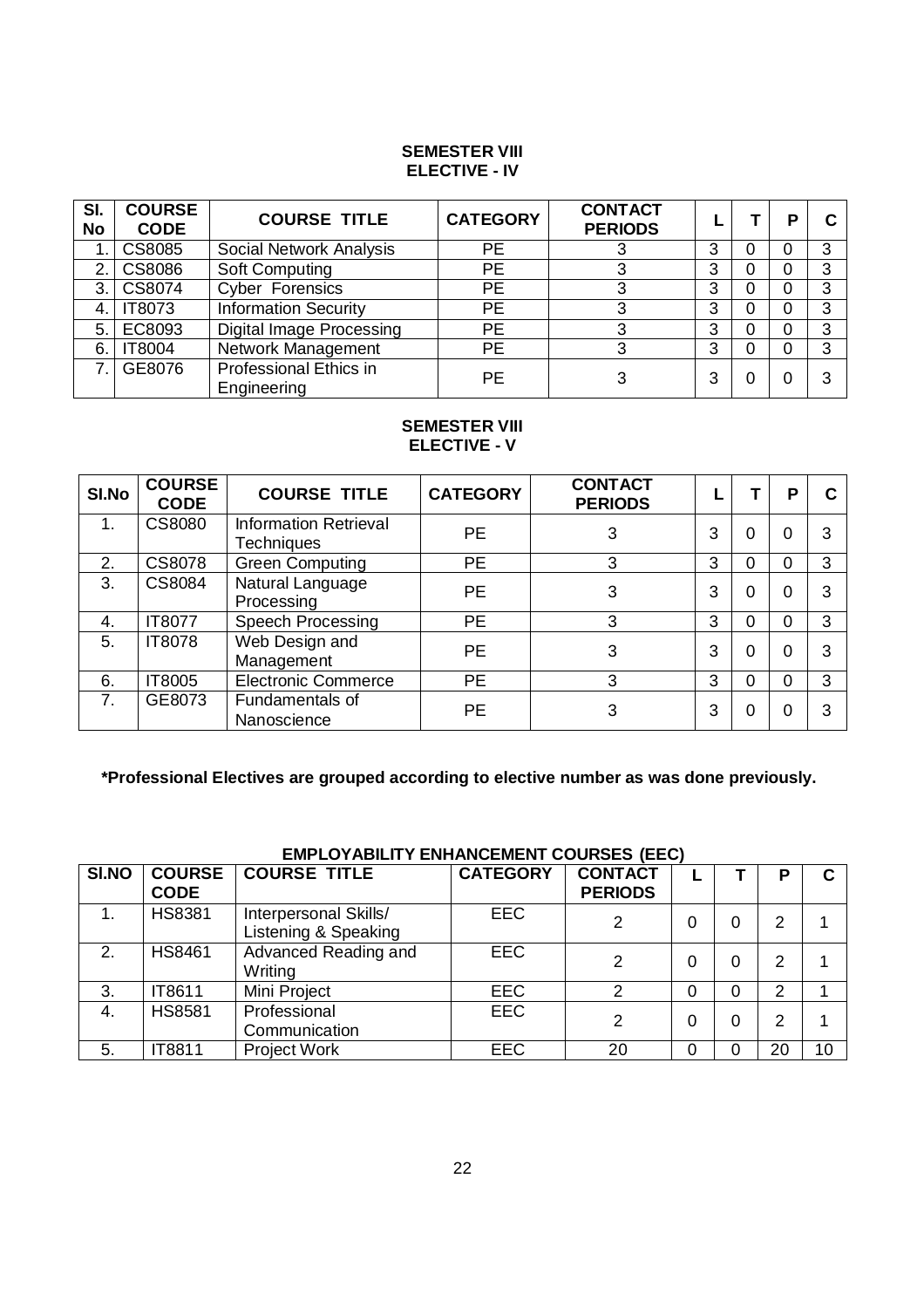### **SUMMARY**

| S.NO.         | <b>SUBJECT</b><br><b>AREA</b> |                |                | <b>CREDITS AS PER SEMESTER</b> |    |                |                |     |      | <b>CREDITS</b><br><b>TOTAL</b> | Percentage |
|---------------|-------------------------------|----------------|----------------|--------------------------------|----|----------------|----------------|-----|------|--------------------------------|------------|
|               |                               |                | $\mathbf{I}$   | $\mathbf{III}$                 | IV | V              | VI             | VII | VIII |                                |            |
| $\mathbf 1$ . | <b>HS</b>                     | $\overline{4}$ | 4              |                                | 3  |                |                | 3   |      | 14                             | 8.6%       |
| 2.            | <b>BS</b>                     | 12             | $\overline{7}$ | 4                              | 4  | $\overline{4}$ |                |     |      | 31                             | 16.84%     |
| 3.            | <b>ES</b>                     | 9              | 5              | 6                              |    |                |                |     |      | 20                             | 11.41%     |
| 4.            | <b>PC</b>                     |                | 9              | 13                             | 16 | 18             | 19             | 10  |      | 85                             | 45.56%     |
| 5.            | <b>PE</b>                     |                |                |                                |    | 3              | 3              | 6   | 6    | 18                             | 8.15%      |
| 6.            | <b>OE</b>                     |                |                |                                |    |                |                | 3   |      | 3                              | 3.26%      |
| 7.            | <b>EEC</b>                    |                |                | 1                              | 1  |                | $\overline{2}$ |     | 10   | 14                             | 7.0%       |
|               | <b>Total</b>                  | 25             | 25             | 24                             | 24 | 25             | 24             | 22  | 16   | 185                            |            |
|               | <b>Non Credit</b>             |                |                |                                |    |                |                |     |      |                                |            |
| 8.            |                               |                |                |                                |    |                |                |     |      |                                |            |
|               | <b>Mandatory</b>              |                |                |                                |    |                |                |     |      |                                |            |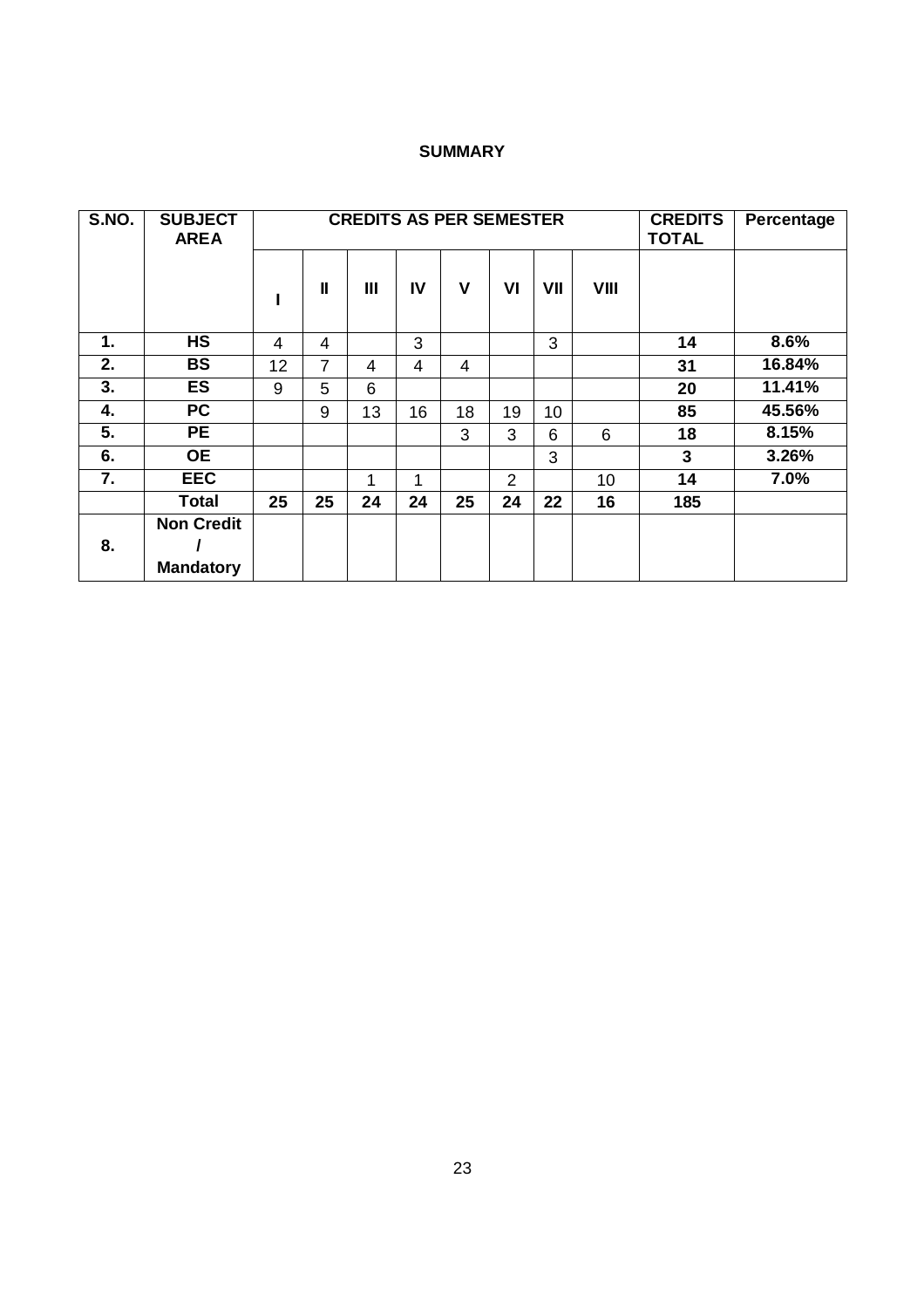### **UNIT III GRAMMAR AND LANGUAGE DEVELOPMENT 12** 12

**Reading**- short texts and longer passages (close reading) **Writing-** understanding text structure- use of reference words and discourse markers-coherence-jumbled sentences **Listening** – listening to longer texts and filling up the table- product description- narratives from different sources. **Speaking**asking about routine actions and expressing opinions. **Language development**- degrees of comparison- pronouns- direct vs indirect questions- **Vocabulary development –** single word substitutes- adverbs.

### **UNIT IV READING AND LANGUAGE DEVELOPMENT 12**

**Reading-** comprehension-reading longer texts- reading different types of texts- magazines **Writing**letter writing, informal or personal letters-e-mails-conventions of personal email- **Listening**- listening to dialogues or conversations and completing exercises based on them. **Speaking-** speaking about oneself- speaking about one's friend- **Language development-** Tenses- simple present-simple pastpresent continuous and past continuous- **Vocabulary development**- synonyms-antonyms- phrasal verbs

24

**Reading -** comprehension-pre-reading-post reading- comprehension questions (multiple choice questions and /or short questions/ open-ended questions)-inductive reading- short narratives and descriptions from newspapers including dialogues and conversations (also used as short Listening texts)- register- **Writing** – paragraph writing- topic sentence- main ideas- free writing, short narrative descriptions using some suggested vocabulary and structures –**Listening**- telephonic conversations. **Speaking –** sharing information of a personal kind—greeting – taking leave- **Language development** – prepositions, conjunctions **Vocabulary development-** guessing meanings of words in context.

### **UNIT II GENERAL READING AND FREE WRITING 12**

**OBJECTIVES:**

**UNIT I SHARING INFORMATION RELATED TO ONESELF/FAMILY& FRIENDS 12 Reading**- short comprehension passages, practice in skimming-scanning and predicting- **Writing**completing sentences- - developing hints. **Listening**- short texts- short formal and informal conversations. **Speaking-** introducing oneself - exchanging personal information- **Language development**- Wh- Questions- asking and answering-yes or no questions- parts of speech.

To develop the basic reading and writing skills of first year engineering and technology students.

- To help learners develop their listening skills, which will, enable them listen to lectures and comprehend them by asking questions; seeking clarifications.
- To help learners develop their speaking skills and speak fluently in real contexts.

**Vocabulary development-**- prefixes- suffixes- articles.- count/ uncount nouns.

### To help learners develop vocabulary of a general kind by developing their reading skills

### **HS8151 COMMUNICATIVE ENGLISH L T P C**

# **4 0 0 4**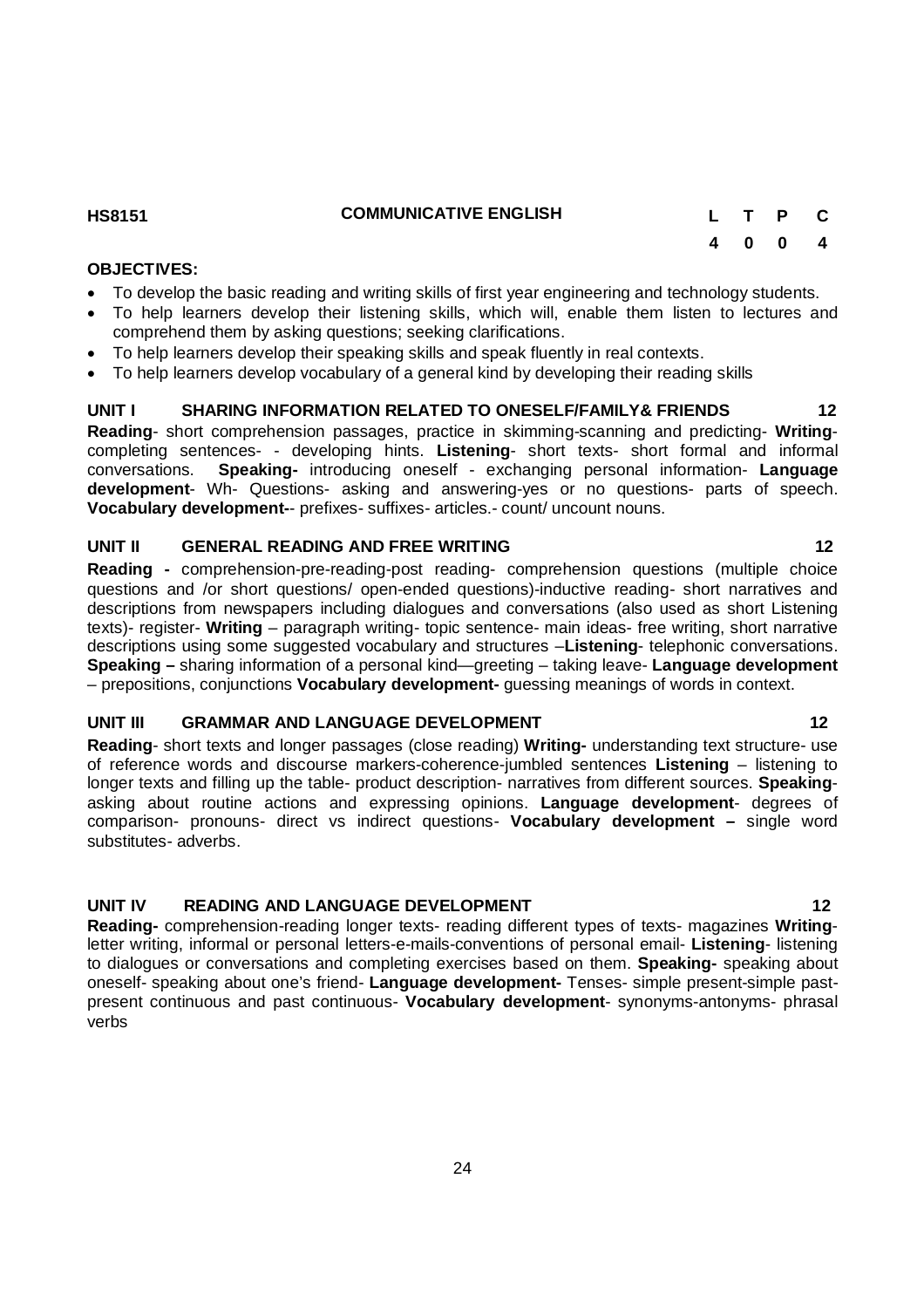### **UNIT V EXTENDED WRITING 12**

**Reading-** longer texts- close reading –**Writing**- brainstorming -writing short essays **–** developing an outline- identifying main and subordinate ideas- dialogue writing-**Listening** – listening to talksconversations- **Speaking –** participating in conversations- short group conversations-**Language development**-modal verbs- present/ past perfect tense - **Vocabulary development**-collocationsfixed and semi-fixed expressions

### **TOTAL: 60 PERIODS**

### **OUTCOMES:**

### **At the end of the course, learners will be able to:**

- Read articles of a general kind in magazines and newspapers.
- Participate effectively in informal conversations; introduce themselves and their friends and express opinions in English.
- Comprehend conversations and short talks delivered in English
- Write short essays of a general kind and personal letters and emails in English.

### **TEXT BOOKS:**

- 1. Board of Editors. **Using English** A Coursebook for Undergarduate Engineers and Technologists**.** Orient BlackSwan Limited, Hyderabad: 2015
- 2. Richards, C. Jack. **Interchange Students' Book-2** New Delhi: CUP, 2015.

### **REFERENCES:**

- 1 Bailey, Stephen. **Academic Writing: A practical guide for students**. New York: Rutledge,2011.
- 2 Means,L. Thomas and Elaine Langlois. **English & Communication For Colleges.**  CengageLearning ,USA: 2007
- 3 Redston, Chris &Gillies Cunningham **Face2Face** (Pre-intermediate Student's Book& Workbook) Cambridge University Press, New Delhi: 2005
- 4 Comfort, Jeremy, et al. **Speaking Effectively : Developing Speaking Skillsfor BusinessEnglish.** Cambridge University Press, Cambridge: Reprint 2011
- 5 Dutt P. Kiranmai and RajeevanGeeta. **Basic Communication Skills,** Foundation Books: 2013

## **MA8151 ENGINEERING MATHEMATICS – I L T P C**

 **4 0 0 4** 

### **OBJECTIVES :**

The goal of this course is to achieve conceptual understanding and to retain the best traditions of traditional calculus. The syllabus is designed to provide the basic tools of calculus mainly for the purpose of modelling the engineering problems mathematically and obtaining solutions. This is a foundation course which mainly deals with topics such as single variable and multivariable calculus and plays an important role in the understanding of science, engineering, economics and computer science, among other disciplines.

### **UNIT I DIFFERENTIAL CALCULUS 12**

Representation of functions - Limit of a function - Continuity - Derivatives - Differentiation rules - Maxima and Minima of functions of one variable.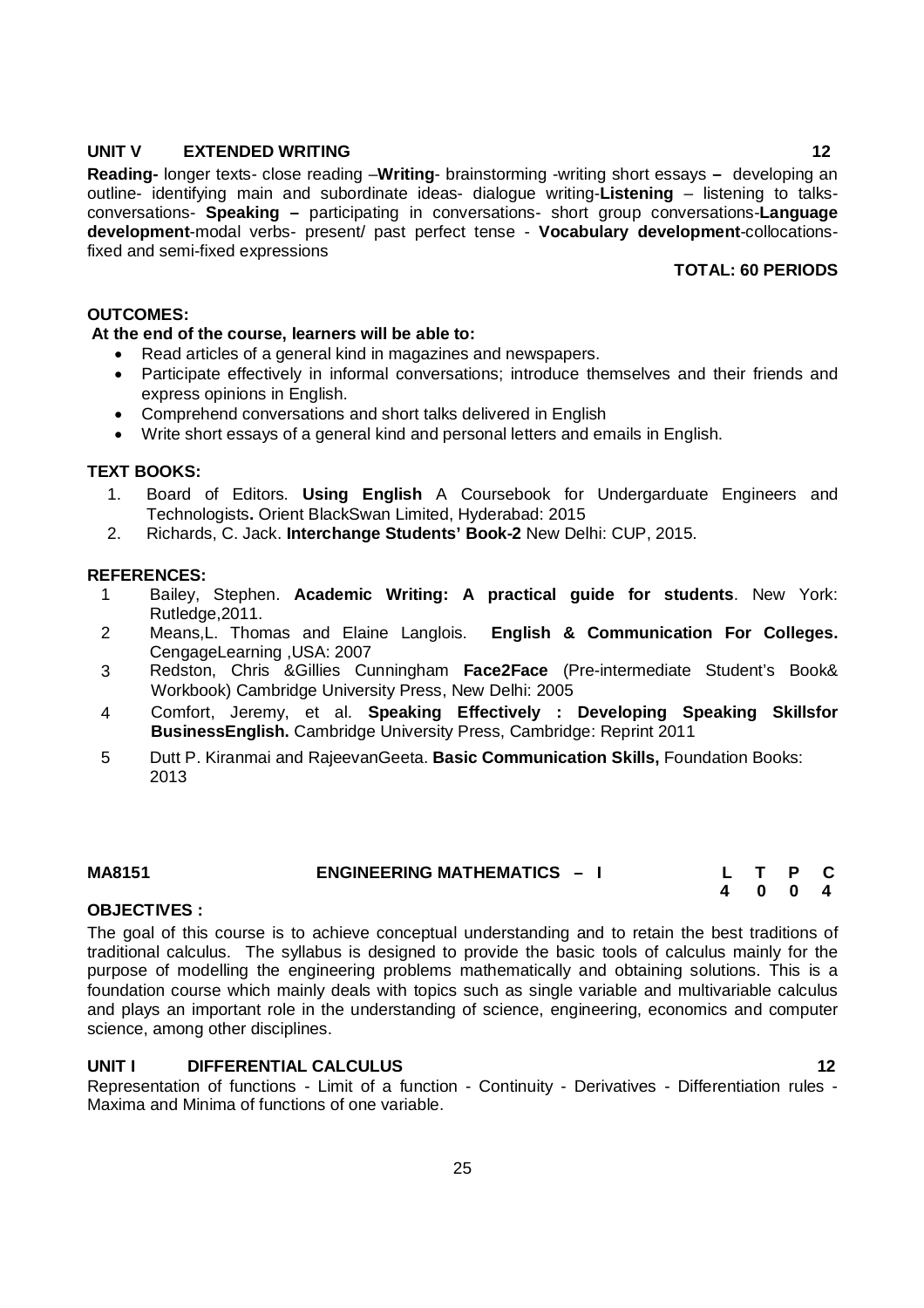### Apply differentiation to solve maxima and minima problems.

- Evaluate integrals both by using Riemann sums and by using the Fundamental Theorem of Calculus.
- Apply integration to compute multiple integrals, area, volume, integrals in polar coordinates, in addition to change of order and change of variables.
- Evaluate integrals using techniques of integration, such as substitution, partial fractions and integration by parts.
- Determine convergence/divergence of improper integrals and evaluate convergent improper integrals.
- Apply various techniques in solving differential equations.

### **TEXT BOOKS :**

**OUTCOMES :**

- 1. Grewal B.S., "Higher Engineering Mathematics", Khanna Publishers, New Delhi, 43<sup>rd</sup> Edition, 2014.
- 2. James Stewart, "Calculus: Early Transcendentals", Cengage Learning, 7<sup>th</sup> Edition, New Delhi, 2015. [For Units I & III - Sections 1.1, 2.2, 2.3, 2.5, 2.7(Tangents problems only), 2.8, 3.1 to 3.6, 3.11, 4.1, 4.3, 5.1(Area problems only), 5.2, 5.3, 5.4 (excluding net change theorem), 5.5, 7.1 - 7.4 and 7.8].

### **REFERENCES :**

- 1. Anton, H, Bivens, I and Davis, S, "Calculus", Wiley, 10<sup>th</sup> Edition, 2016.
- 2. Jain R.K. and Iyengar S.R.K., "Advanced Engineering Mathematics", Narosa Publications, New Delhi, 3<sup>rd</sup> Edition, 2007.
- 3. Narayanan, S. and Manicavachagom Pillai, T. K., "Calculus" Volume I and II, S. Viswanathan Publishers Pvt. Ltd., Chennai, 2007.

26

- 4. Srimantha Pal and Bhunia, S.C, "Engineering Mathematics" Oxford University Press, 2015.
- 5. Weir, M.D and Joel Hass, "Thomas Calculus", 12<sup>th</sup> Edition, Pearson India, 2016.

### **UNIT II** FUNCTIONS OF SEVERAL VARIABLES 12

Partial differentiation – Homogeneous functions and Euler's theorem – Total derivative – Change of variables – Jacobians – Partial differentiation of implicit functions – Taylor's series for functions of two variables – Maxima and minima of functions of two variables – Lagrange's method of undetermined multipliers.

### **UNIT III INTEGRAL CALCULUS 12**

Definite and Indefinite integrals - Substitution rule - Techniques of Integration - Integration by parts, Trigonometric integrals, Trigonometric substitutions, Integration of rational functions by partial fraction, Integration of irrational functions - Improper integrals.

### **UNIT IV MULTIPLE INTEGRALS** 12

Double integrals – Change of order of integration – Double integrals in polar coordinates – Area enclosed by plane curves – Triple integrals – Volume of solids – Change of variables in double and triple integrals.

### **UNIT V DIFFERENTIAL EQUATIONS 12**

Higher order linear differential equations with constant coefficients - Method of variation of parameters – Homogenous equation of Euler's and Legendre's type – System of simultaneous linear differential equations with constant coefficients - Method of undetermined coefficients.

Use both the limit definition and rules of differentiation to differentiate functions.

**After completing this course, students should demonstrate competency in the following skills:**

### **TOTAL: 60 PERIODS**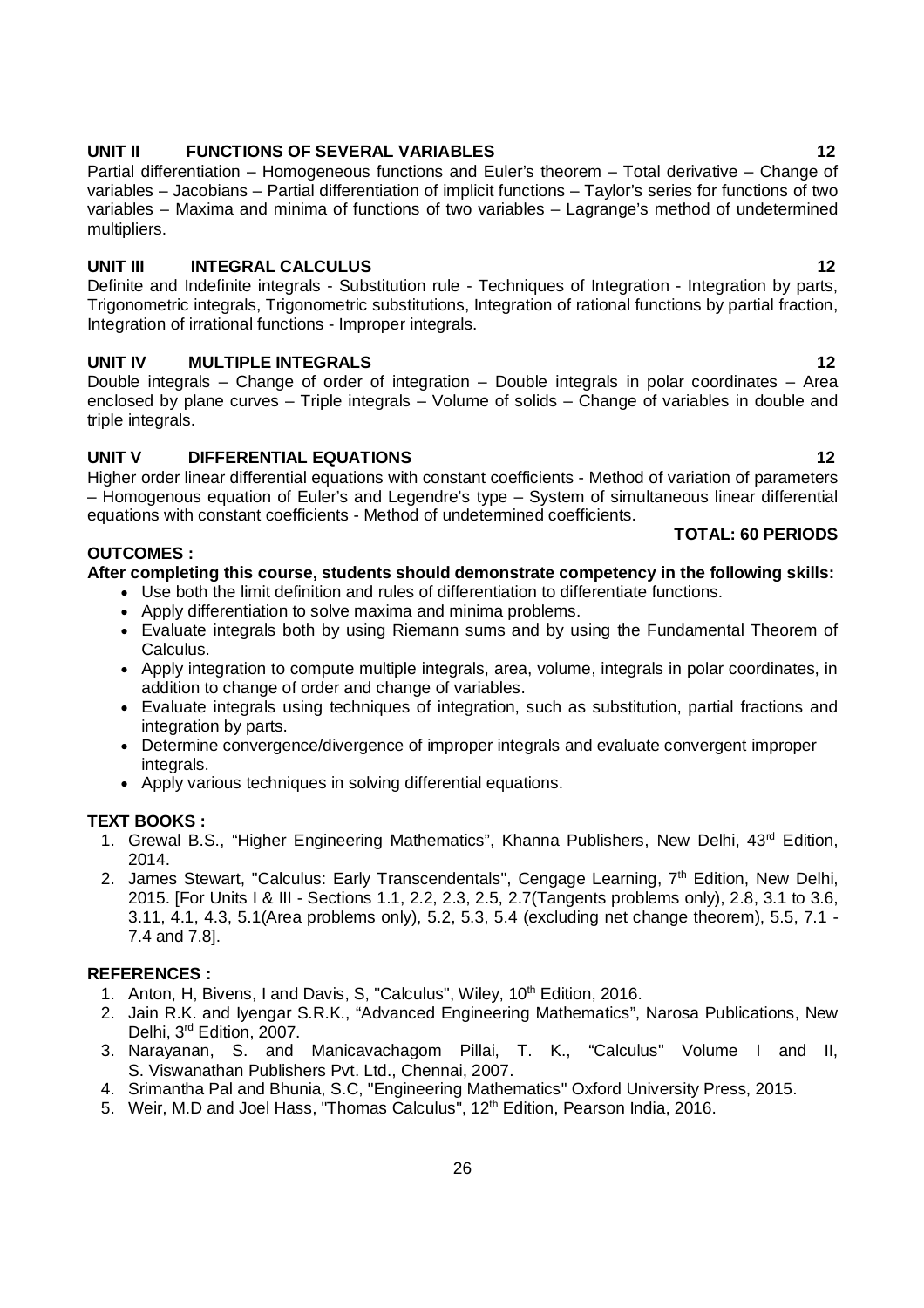- applications in tunneling microscopes, and
- The students will understand the basics of crystals, their structures and different crystal growth techniques.

Elasticity – Stress-strain diagram and its uses - factors affecting elastic modulus and tensile strength – torsional stress and deformations – twisting couple - torsion pendulum: theory and experiment bending of beams - bending moment – cantilever: theory and experiment – uniform and non-uniform bending: theory and experiment - I-shaped girders - stress due to bending in beams.

**UNIT I PROPERTIES OF MATTER 9**

### **UNIT II WAVES AND FIBER OPTICS 9**

streams of Engineering and Technology.

**OBJECTIVES:**

Oscillatory motion – forced and damped oscillations: differential equation and its solution – plane progressive waves – wave equation. Lasers : population of energy levels, Einstein's A and B coefficients derivation – resonant cavity, optical amplification (qualitative) – Semiconductor lasers: homojunction and heterojunction – Fiber optics: principle, numerical aperture and acceptance angle types of optical fibres (material, refractive index, mode) – losses associated with optical fibers - fibre optic sensors: pressure and displacement.

### **UNIT III THERMAL PHYSICS 9**

Transfer of heat energy – thermal expansion of solids and liquids – expansion joints - bimetallic strips - thermal conduction, convection and radiation – heat conductions in solids – thermal conductivity - Forbe's and Lee's disc method: theory and experiment - conduction through compound media (series and parallel) – thermal insulation – applications: heat exchangers, refrigerators, ovens and solar water heaters.

### **UNIT IV QUANTUM PHYSICS 9**

Black body radiation – Planck's theory (derivation) – Compton effect: theory and experimental verification – wave particle duality – electron diffraction – concept of wave function and its physical significance – Schrödinger's wave equation – time independent and time dependent equations – particle in a one-dimensional rigid box – tunnelling (qualitative) - scanning tunnelling microscope.

### **UNIT V CRYSTAL PHYSICS 9**

Single crystalline, polycrystalline and amorphous materials – single crystals: unit cell, crystal systems, Bravais lattices, directions and planes in a crystal, Miller indices – inter-planar distances coordination number and packing factor for SC, BCC, FCC, HCP and diamond structures - crystal imperfections: point defects, line defects – Burger vectors, stacking faults – role of imperfections in plastic deformation - growth of single crystals: solution and melt growth techniques.

### **OUTCOMES:**

### **Upon completion of this course,**

- The students will gain knowledge on the basics of properties of matter and its applications,
- The Students Will Acquire Knowledge On The Concepts Of Waves And Optical Devices And Their Applications in fibre optics,
- The students will have adequate knowledge on the concepts of thermal properties of materials
- and their applications in expansion joints and heat exchangers, • The students will get knowledge on advanced physics concepts of quantum theory and its

### **TOTAL : 45 PERIODS**

## **PH8151 ENGINEERING PHYSICS**

To enhance the fundamental knowledge in Physics and its applications relevant to various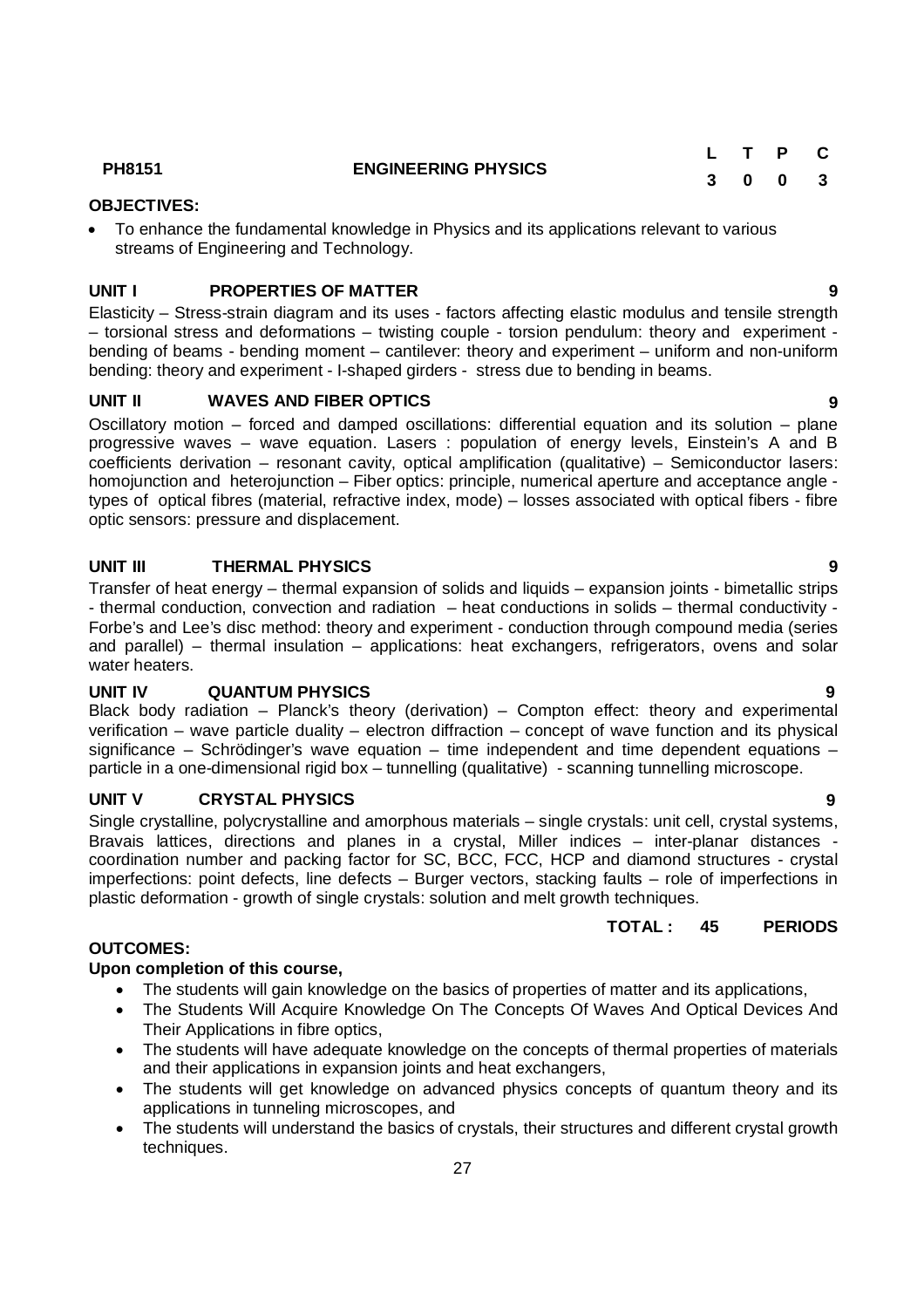### **TEXT BOOKS:**

- 1. Bhattacharya, D.K. & Poonam, T. "Engineering Physics". Oxford University Press, 2015.
- 2. Gaur, R.K. & Gupta, S.L. "Engineering Physics". Dhanpat Rai Publishers, 2012.
- 3. Pandey, B.K. & Chaturvedi, S. "Engineering Physics". Cengage Learning India, 2012.

### **REFERENCES:**

- 1. Halliday, D., Resnick, R. & Walker, J. "Principles of Physics". Wiley, 2015.
- 2. Serway, R.A. & Jewett, J.W. "Physics for Scientists and Engineers". Cengage Learning, 2010.
- 3. Tipler, P.A. & Mosca, G. "Physics for Scientists and Engineers with Modern Physics'. W.H.Freeman, 2007.

### **CY8151 ENGINEERING CHEMISTRY L T P C**

### **OBJECTIVES:**

- To make the students conversant with boiler feed water requirements, related problems and water treatment techniques.
- To develop an understanding of the basic concepts of phase rule and its applications to single and two component systems and appreciate the purpose and significance of alloys.
- Preparation, properties and applications of engineering materials.
- Types of fuels, calorific value calculations, manufacture of solid, liquid and gaseous fuels.
- Principles and generation of energy in batteries, nuclear reactors, solar cells, wind mills and fuel cells.

### **UNIT I WATER AND ITS TREATMENT 9**

Hardness of water – types – expression of hardness – units – estimation of hardness of water by EDTA – numerical problems – boiler troubles (scale and sludge) – treatment of boiler feed water – Internal treatment (phosphate, colloidal, sodium aluminate and calgon conditioning) external treatment – Ion exchange process, zeolite process – desalination of brackish water - Reverse Osmosis.

### **UNIT II SURFACE CHEMISTRY AND CATALYSIS 9**

Adsorption: Types of adsorption – adsorption of gases on solids – adsorption of solute from solutions – adsorption isotherms – Freundlich's adsorption isotherm – Langmuir's adsorption isotherm – contact theory – kinetics of surface reactions, unimolecular reactions, Langmuir - applications of adsorption on pollution abatement. Catalysis: Catalyst – types of catalysis – criteria – autocatalysis – catalytic poisoning and catalytic promoters - acid base catalysis – applications (catalytic convertor) – enzyme catalysis– Michaelis – Menten equation.

### **UNIT III ALLOYS AND PHASE RULE 9**

Alloys: Introduction- Definition- properties of alloys- significance of alloying, functions and effect of alloying elements- Nichrome and stainless steel (18/8) – heat treatment of steel. Phase rule: Introduction, definition of terms with examples, one component system -water system - reduced phase rule - thermal analysis and cooling curves - two component systems - lead-silver system - Pattinson process.

 **3 0 0 3**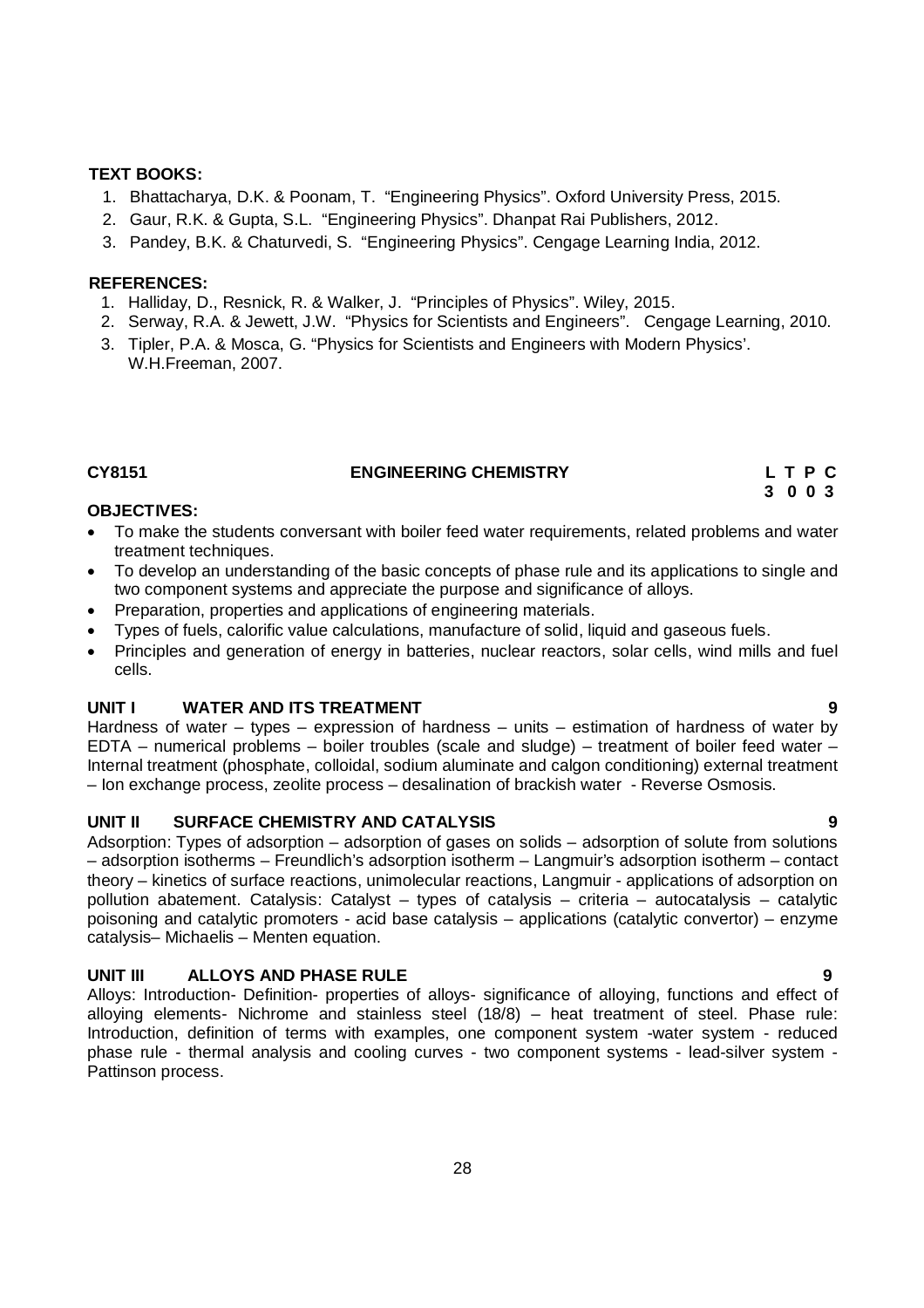### **UNIT IV FUELS AND COMBUSTION 9**

Fuels: Introduction - classification of fuels - coal - analysis of coal (proximate and ultimate) carbonization - manufacture of metallurgical coke (Otto Hoffmann method) - petroleum - manufacture of synthetic petrol (Bergius process) - knocking - octane number - diesel oil - cetane number - natural gas - compressed natural gas (CNG) - liquefied petroleum gases (LPG) - power alcohol and biodiesel. Combustion of fuels: Introduction - calorific value - higher and lower calorific values- theoretical calculation of calorific value - ignition temperature - spontaneous ignition temperature - explosive range - flue gas analysis (ORSAT Method).

### **UNIT V ENERGY SOURCES AND STORAGE DEVICES 9**

Nuclear fission - controlled nuclear fission - nuclear fusion - differences between nuclear fission and fusion - nuclear chain reactions - nuclear energy - light water nuclear power plant - breeder reactor solar energy conversion - solar cells - wind energy. Batteries, fuel cells and supercapacitors: Types of batteries – primary battery (dry cell) secondary battery (lead acid battery, lithium-ion-battery) fuel cells  $-$  H<sub>2</sub>-O<sub>2</sub> fuel cell.

### **OUTCOMES:**

• The knowledge gained on engineering materials, fuels, energy sources and water treatment techniques will facilitate better understanding of engineering processes and applications for further learning.

### **TEXT BOOKS:**

- 1. S. S. Dara and S. S. Umare, "A Textbook of Engineering Chemistry", S. Chand & Company LTD, New Delhi, 2015
- 2. P. C. Jain and Monika Jain, "Engineering Chemistry" Dhanpat Rai Publishing Company (P) LTD, New Delhi, 2015
- 3. S. Vairam, P. Kalyani and Suba Ramesh, "Engineering Chemistry", Wiley India PVT, LTD, New Delhi, 2013.

### **REFERENCES:**

- 1. Friedrich Emich, "Engineering Chemistry", Scientific International PVT, LTD, New Delhi, 2014.
- 2. Prasanta Rath, "Engineering Chemistry", Cengage Learning India PVT, LTD, Delhi, 2015.
- 3. Shikha Agarwal, "Engineering Chemistry-Fundamentals and Applications", Cambridge University Press, Delhi, 2015.

## GE8151 **PROBLEM SOLVING AND PYTHON PROGRAMMING** L T P C 2 0 0 3

 **3 0 0 3**

### **OBJECTIVES:**

- To know the basics of algorithmic problem solving
- To read and write simple Python programs.
- To develop Python programs with conditionals and loops.
- To define Python functions and call them.
- To use Python data structures –- lists, tuples, dictionaries.
- To do input/output with files in Python.

**TOTAL: 45 PERIODS**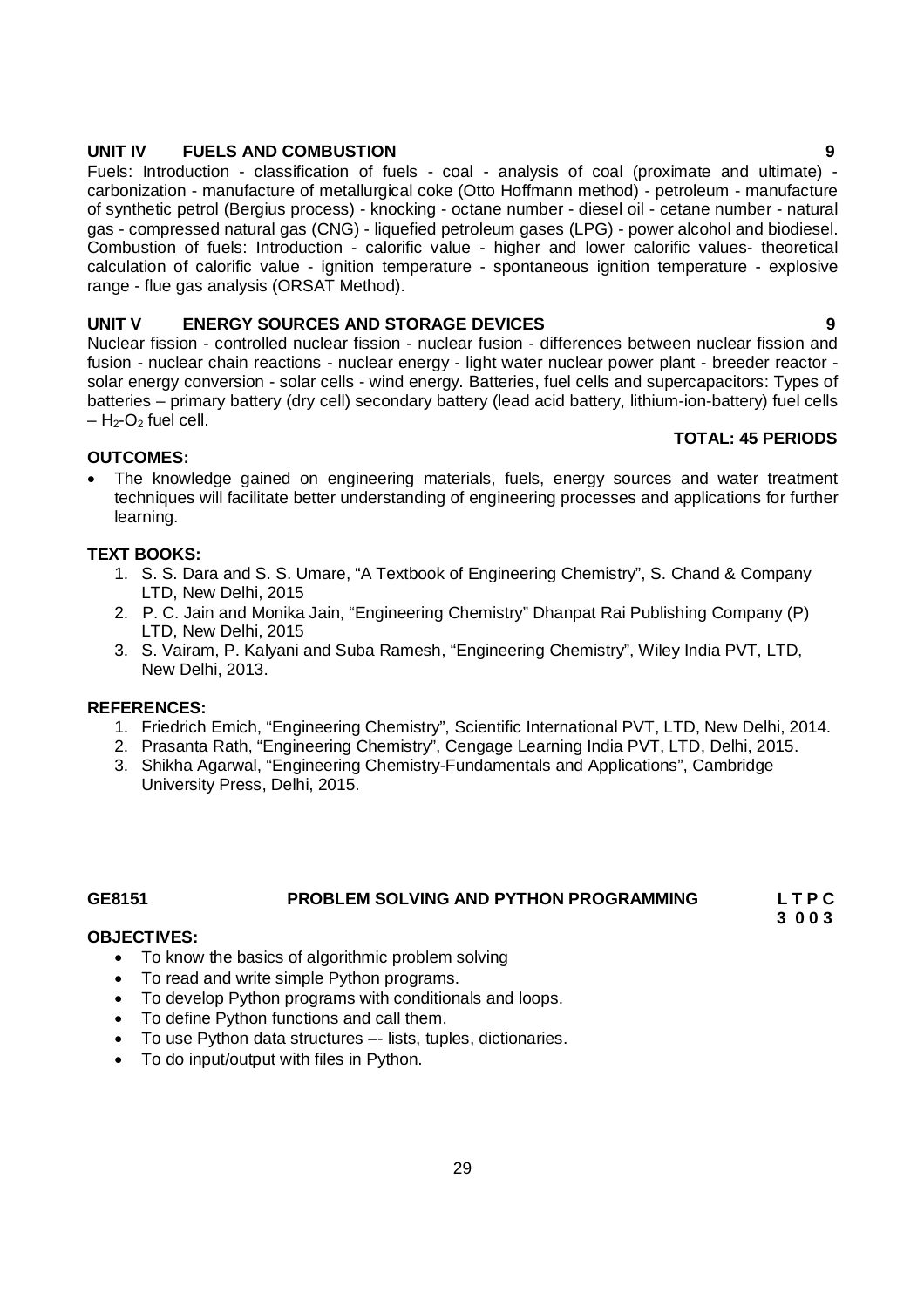### **UNIT I ALGORITHMIC PROBLEM SOLVING 9**

Algorithms, building blocks of algorithms (statements, state, control flow, functions), notation (pseudo code, flow chart, programming language), algorithmic problem solving, simple strategies for developing algorithms (iteration, recursion). Illustrative problems: find minimum in a list, insert a card in a list of sorted cards, guess an integer number in a range, Towers of Hanoi.

### **UNIT II DATA, EXPRESSIONS, STATEMENTS 9**

Python interpreter and interactive mode; values and types: int, float, boolean, string, and list; variables, expressions, statements, tuple assignment, precedence of operators, comments; modules and functions, function definition and use, flow of execution, parameters and arguments; Illustrative programs: exchange the values of two variables, circulate the values of n variables, distance between two points.

### **UNIT III CONTROL FLOW, FUNCTIONS 9**

Conditionals: Boolean values and operators, conditional (if), alternative (if-else), chained conditional (if-elif-else); Iteration: state, while, for, break, continue, pass; Fruitful functions: return values, parameters, local and global scope, function composition, recursion; Strings: string slices, immutability, string functions and methods, string module; Lists as arrays. Illustrative programs: square root, gcd, exponentiation, sum an array of numbers, linear search, binary search.

### **UNIT IV LISTS, TUPLES, DICTIONARIES 9**

Lists: list operations, list slices, list methods, list loop, mutability, aliasing, cloning lists, list parameters; Tuples: tuple assignment, tuple as return value; Dictionaries: operations and methods; advanced list processing - list comprehension; Illustrative programs: selection sort, insertion sort, mergesort, histogram.

### **UNIT V FILES, MODULES, PACKAGES 9**

Files and exception: text files, reading and writing files, format operator; command line arguments, errors and exceptions, handling exceptions, modules, packages; Illustrative programs: word count, copy file.

### **OUTCOMES:**

### **Upon completion of the course, students will be able to**

- Develop algorithmic solutions to simple computational problems
- Read, write, execute by hand simple Python programs.
- Structure simple Python programs for solving problems.
- Decompose a Python program into functions.
- Represent compound data using Python lists, tuples, dictionaries.
- Read and write data from/to files in Python Programs.

### **TEXT BOOKS:**

- 1. Allen B. Downey, "Think Python: How to Think Like a Computer Scientist", 2<sup>nd</sup> edition, Updated for Python 3, Shroff/O'Reilly Publishers, 2016 (http://greenteapress.com/wp/thinkpython/)
- 2. Guido van Rossum and Fred L. Drake Jr, "An Introduction to Python Revised and updated for Python 3.2, Network Theory Ltd., 2011.

### **TOTAL : 45 PERIODS**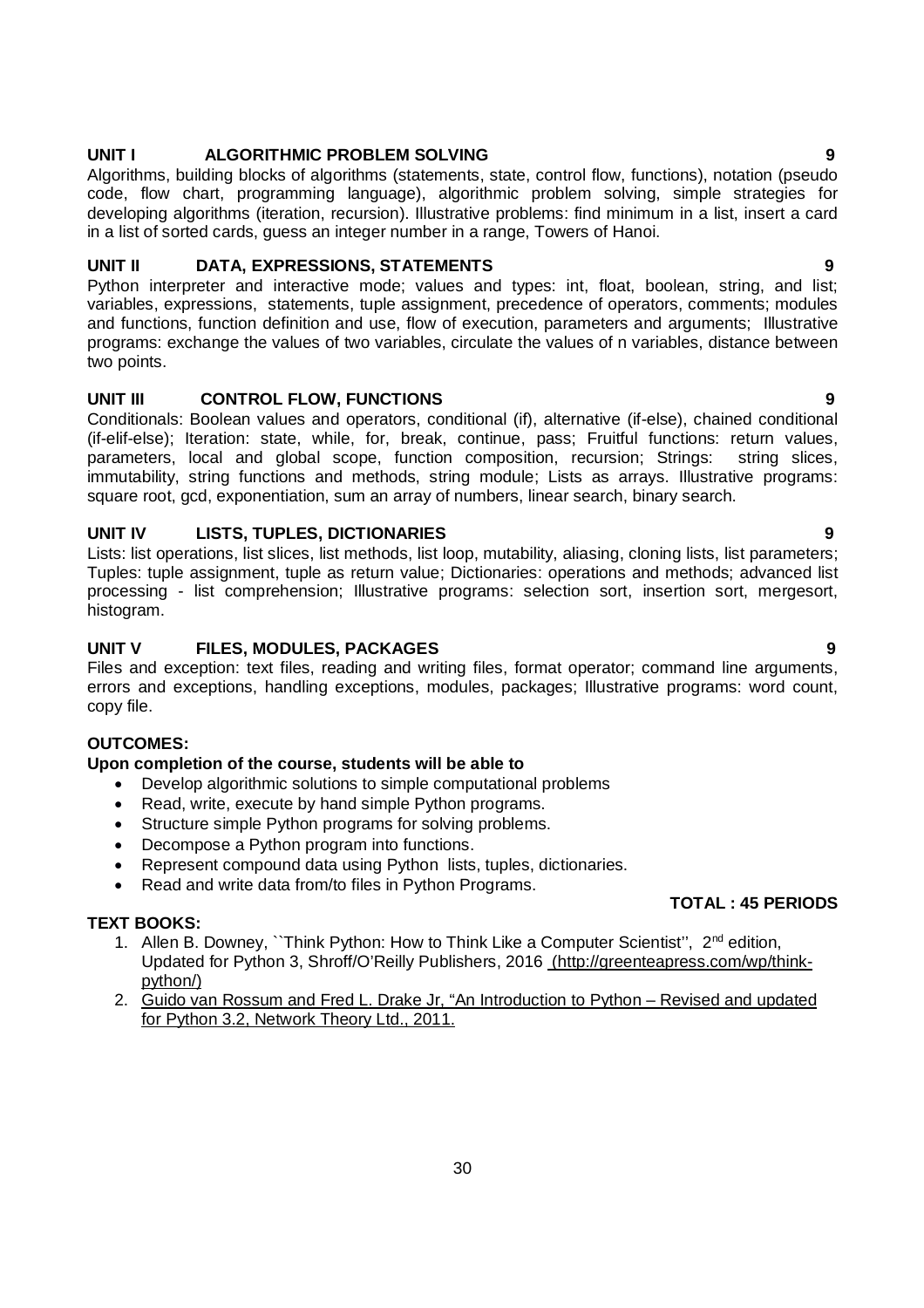### **REFERENCES:**

- 1. John V Guttag, "Introduction to Computation and Programming Using Python'', Revised and expanded Edition, MIT Press , 2013
- 2. Robert Sedgewick, Kevin Wayne, Robert Dondero, "Introduction to Programming in Python: An Inter-disciplinary Approach, Pearson India Education Services Pvt. Ltd., 2016.
- 3. Timothy A. Budd, "Exploring Python", Mc-Graw Hill Education (India) Private Ltd.,, 2015.
- 4. Kenneth A. Lambert, "Fundamentals of Python: First Programs", CENGAGE Learning, 2012.
- 5. Charles Dierbach, "Introduction to Computer Science using Python: A Computational Problem-Solving Focus, Wiley India Edition, 2013.
- **6.** Paul Gries, Jennifer Campbell and Jason Montojo, "Practical Programming: An Introduction to Computer Science using Python 3", Second edition, Pragmatic Programmers, LLC, 2013.

### **GE8152 ENGINEERING GRAPHICS L T P C**

### **OBJECTIVES:**

- To develop in students, graphic skills for communication of concepts, ideas and design of Engineering products.
- T o expose them to existing national standards related to technical drawings.

### **CONCEPTS AND CONVENTIONS (Not for Examination) 1**

Importance of graphics in engineering applications – Use of drafting instruments – BIS conventions and specifications – Size, layout and folding of drawing sheets – Lettering and dimensioning.

### **UNIT I PLANE CURVES AND FREEHAND SKETCHING 7+12**

Basic Geometrical constructions, Curves used in engineering practices: Conics – Construction of ellipse, parabola and hyperbola by eccentricity method – Construction of cycloid – construction of involutes of square and circle – Drawing of tangents and normal to the above curves.

Visualization concepts and Free Hand sketching: Visualization principles –Representation of Three Dimensional objects – Layout of views- Freehand sketching of multiple views from pictorial views of objects

### **UNIT II PROJECTION OF POINTS, LINES AND PLANE SURFACE 6+12**

Orthographic projection- principles-Principal planes-First angle projection-projection of points. Projection of straight lines (only First angle projections) inclined to both the principal planes - Determination of true lengths and true inclinations by rotating line method and traces Projection of planes (polygonal and circular surfaces) inclined to both the principal planes by rotating object method.

### **UNIT III PROJECTION OF SOLIDS 5+12**

Projection of simple solids like prisms, pyramids, cylinder, cone and truncated solids when the axis is inclined to one of the principal planes by rotating object method.

### **UNIT IV PROJECTION OF SECTIONED SOLIDS AND DEVELOPMENT OF SURFACES 5+12**

Sectioning of above solids in simple vertical position when the cutting plane is inclined to the one of the principal planes and perpendicular to the other – obtaining true shape of section. Development of lateral surfaces of simple and sectioned solids – Prisms, pyramids cylinders and cones.

 **2 0 4 4**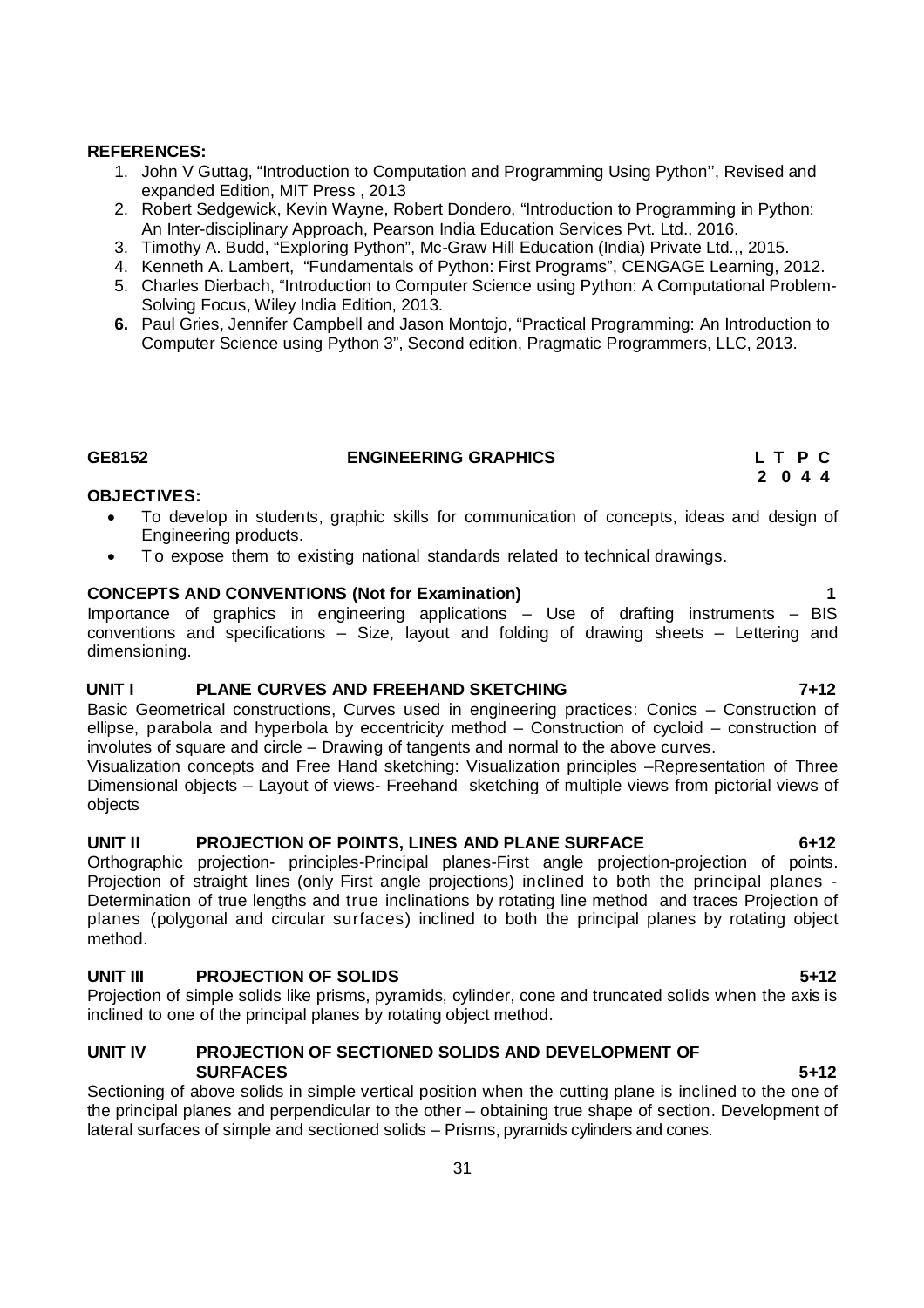### **UNIT V ISOMETRIC AND PERSPECTIVE PROJECTIONS 6+12**

Principles of isometric projection – isometric scale –Isometric projections of simple solids and truncated solids - Prisms, pyramids, cylinders, cones- combination of two solid objects in simple vertical positions - Perspective projection of simple solids-Prisms, pyramids and cylinders by visual ray method .

### **TOTAL: 90 PERIODS**

### **OUTCOMES:**

### **On successful completion of this course, the student will be able to**

- Familiarize with the fundamentals and standards of Engineering graphics
- Perform freehand sketching of basic geometrical constructions and multiple views of objects.
- Project orthographic projections of lines and plane surfaces.
- Draw projections and solids and development of surfaces.
- Visualize and to project isometric and perspective sections of simple solids.

### **TEXT BOOKS:**

- 1. Natrajan K.V., "A text book of Engineering Graphics", Dhanalakshmi Publishers, Chennai, 2009.
- 2. Venugopal K. and Prabhu Raja V., "Engineering Graphics", New Age International (P) Limited, 2008.

### **REFERENCES:**

- 1. Bhatt N.D. and Panchal V.M., "Engineering Drawing", Charotar Publishing House, 50<sup>th</sup> Edition, 2010.
- 2. Basant Agarwal and Agarwal C.M., "Engineering Drawing", Tata McGraw Hill Publishing Company Limited, New Delhi, 2008.
- 3. Gopalakrishna K.R., "Engineering Drawing" (Vol. I&II combined), Subhas Stores, Bangalore, 2007.
- 4. Luzzader, Warren.J. and Duff,John M., "Fundamentals of Engineering Drawing with an introduction to Interactive Computer Graphics for Design and Production, Eastern Economy Edition, Prentice Hall of India Pvt. Ltd, New Delhi, 2005.
- 5. N S Parthasarathy And Vela Murali, "Engineering Graphics", Oxford University, Press, New Delhi, 2015.
- 6. Shah M.B., and Rana B.C., "Engineering Drawing", Pearson, 2nd Edition, 2009.

### **Publication of Bureau of Indian Standards**:

- 1. IS 10711 2001: Technical products Documentation Size and lay out of drawing sheets.
- 2. IS 9609 (Parts 0 & 1) 2001: Technical products Documentation Lettering.
- 3. IS 10714 (Part 20) 2001 & SP 46 2003: Lines for technical drawings.
- 4. IS 11669 1986 & SP 46 2003: Dimensioning of Technical Drawings.
- 5. IS 15021 (Parts 1 to 4) 2001: Technical drawings Projection Methods.

### **Special points applicable to University Examinations on Engineering Graphics:**

- 1. There will be five questions, each of either or type covering all units of the syllabus.
- 2. All questions will carry equal marks of 20 each making a total of 100.
- 3. The answer paper shall consist of drawing sheets of A3 size only. The students will be permitted to use appropriate scale to fit solution within A3 size.
- 4. The examination will be conducted in appropriate sessions on the same day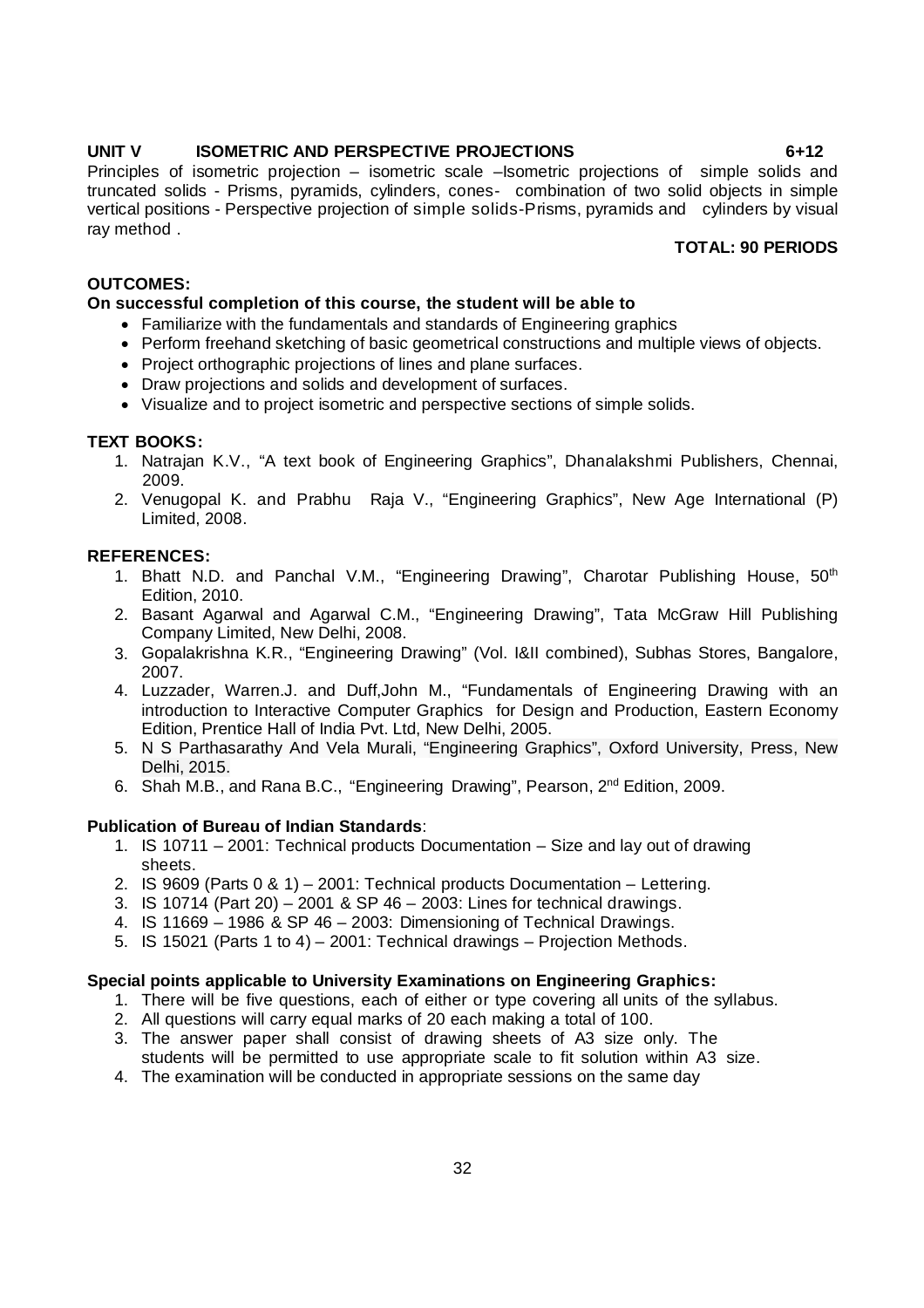### **GE8161 PROBLEM SOLVING AND PHYTHON PROGRAMMING L T P C LABORATORY 0 0 4 2**

**OBJECTIVES**

- To write, test, and debug simple Python programs.
- To implement Python programs with conditionals and loops.
- Use functions for structuring Python programs.
- Represent compound data using Python lists, tuples, dictionaries.
- Read and write data from/to files in Python.

### **LIST OF PROGRAMS**

- 1. Compute the GCD of two numbers.
- 2. Find the square root of a number (Newton's method)
- 3. Exponentiation (power of a number)
- 4. Find the maximum of a list of numbers
- 5. Linear search and Binary search
- 6. Selection sort, Insertion sort
- 7. Merge sort
- 8. First n prime numbers
- 9. Multiply matrices
- 10. Programs that take command line arguments (word count)
- 11. Find the most frequent words in a text read from a file
- 12. Simulate elliptical orbits in Pygame
- 13. Simulate bouncing ball using Pygame

### **PLATFORM NEEDED**

Python 3 interpreter for Windows/Linux

### **OUTCOMES**

### **Upon completion of the course, students will be able to**

- Write, test, and debug simple Python programs.
- Implement Python programs with conditionals and loops.
- Develop Python programs step-wise by defining functions and calling them.
- Use Python lists, tuples, dictionaries for representing compound data.
- Read and write data from/to files in Python.

### **TOTAL :60 PERIODS**

### **BS8161 PHYSICS AND CHEMISTRY LABORATORY (Common to all branches of B.E. / B.Tech Programmes) L T P C 0 0 4 2**

### **OBJECTIVES:**

 To introduce different experiments to test basic understanding of physics concepts applied in optics, thermal physics, properties of matter and liquids.

### **LIST OF EXPERIMENTS: PHYSICS LABORATORY (Any 5 Experiments)**

- 1. Determination of rigidity modulus Torsion pendulum
- 2. Determination of Young's modulus by non-uniform bending method
- 3. (a) Determination of wavelength, and particle size using Laser (b) Determination of acceptance angle in an optical fiber.
- 4. Determination of thermal conductivity of a bad conductor Lee's Disc method.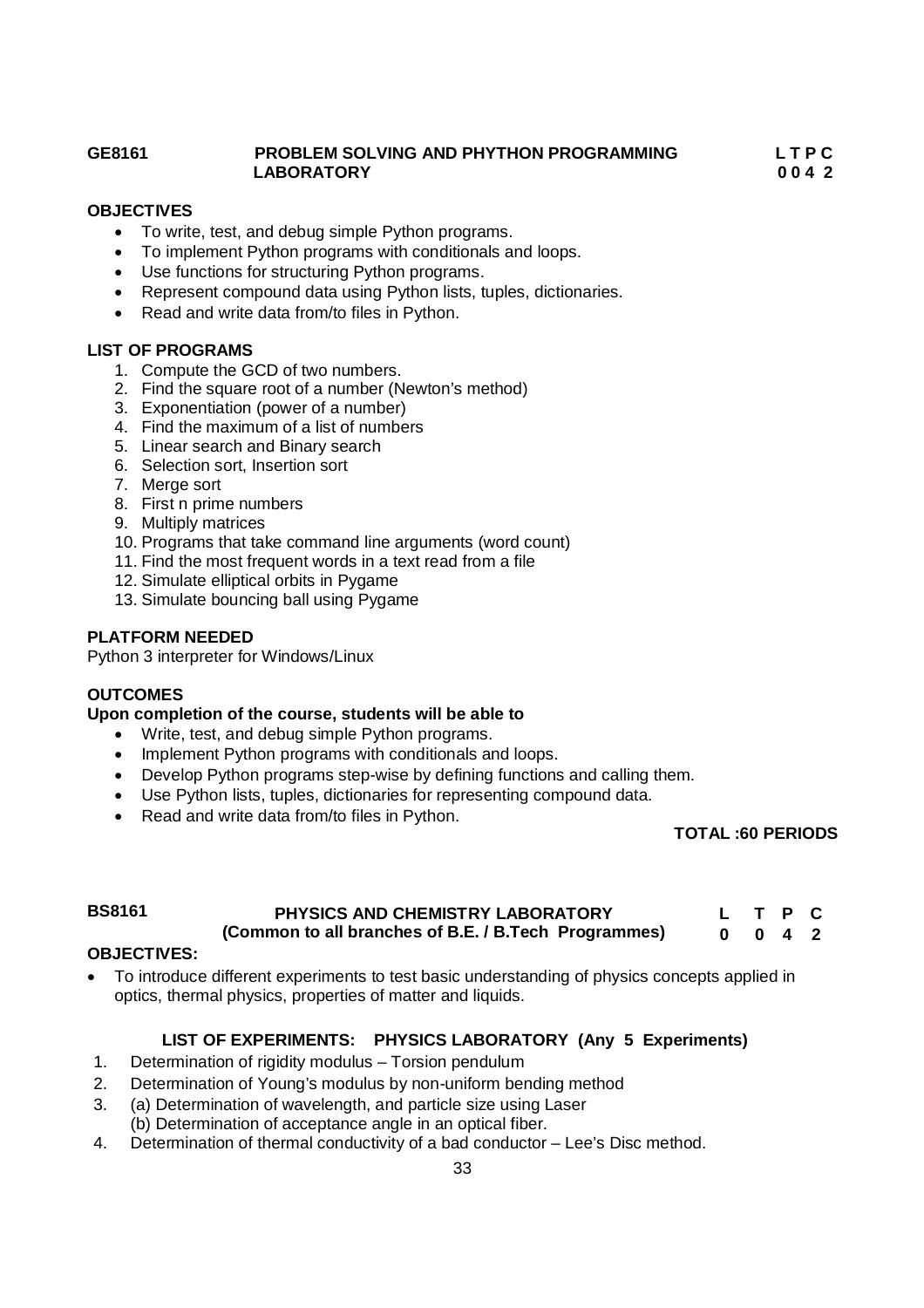- 5. Determination of velocity of sound and compressibility of liquid Ultrasonic interferometer
- 6. Determination of wavelength of mercury spectrum spectrometer grating
- 7. Determination of band gap of a semiconductor
- 8. Determination of thickness of a thin wire Air wedge method

### **OUTCOMES:**

### **Upon completion of the course, the students will be able to**

Apply principles of elasticity, optics and thermal properties for engineering applications.

### **CHEMISTRY LABORATORY: (Any seven experiments to be conducted)**

### **OBJECTIVES**:

- To make the student to acquire practical skills in the determination of water quality parameters through volumetric and instrumental analysis.
- To acquaint the students with the determination of molecular weight of a polymer by viscometery.
	- 1. Estimation of HCl using  $Na<sub>2</sub>CO<sub>3</sub>$  as primary standard and Determination of alkalinity in water sample.
	- 2. Determination of total, temporary & permanent hardness of water by EDTA method.
	- 3. Determination of DO content of water sample by Winkler's method.
	- 4. Determination of chloride content of water sample by argentometric method.
	- 5. Estimation of copper content of the given solution by Iodometry.
	- 6. Determination of strength of given hydrochloric acid using pH meter.
	- 7. Determination of strength of acids in a mixture of acids using conductivity meter.
	- 8. Estimation of iron content of the given solution using potentiometer.
	- 9. Estimation of iron content of the water sample using spectrophotometer (1, 10- Phenanthroline / thiocyanate method).
	- 10. Estimation of sodium and potassium present in water using flame photometer.
	- 11. Determination of molecular weight of polyvinyl alcohol using Ostwald viscometer.
	- 12. Pseudo first order kinetics-ester hydrolysis.
	- 13. Corrosion experiment-weight loss method.
	- 14. Determination of CMC.
	- 15. Phase change in a solid.
	- 16. Conductometric titration of strong acid vs strong base.

### **OUTCOMES:**

 The students will be outfitted with hands-on knowledge in the quantitative chemical analysis of water quality related parameters.

### **TEXTBOOKS:**

### **TOTAL: 30 PERIODS**

1. Vogel's Textbook of Quantitative Chemical Analysis  $(8<sup>TH</sup>$  edition, 2014)

### **TOTAL: 30 PERIODS**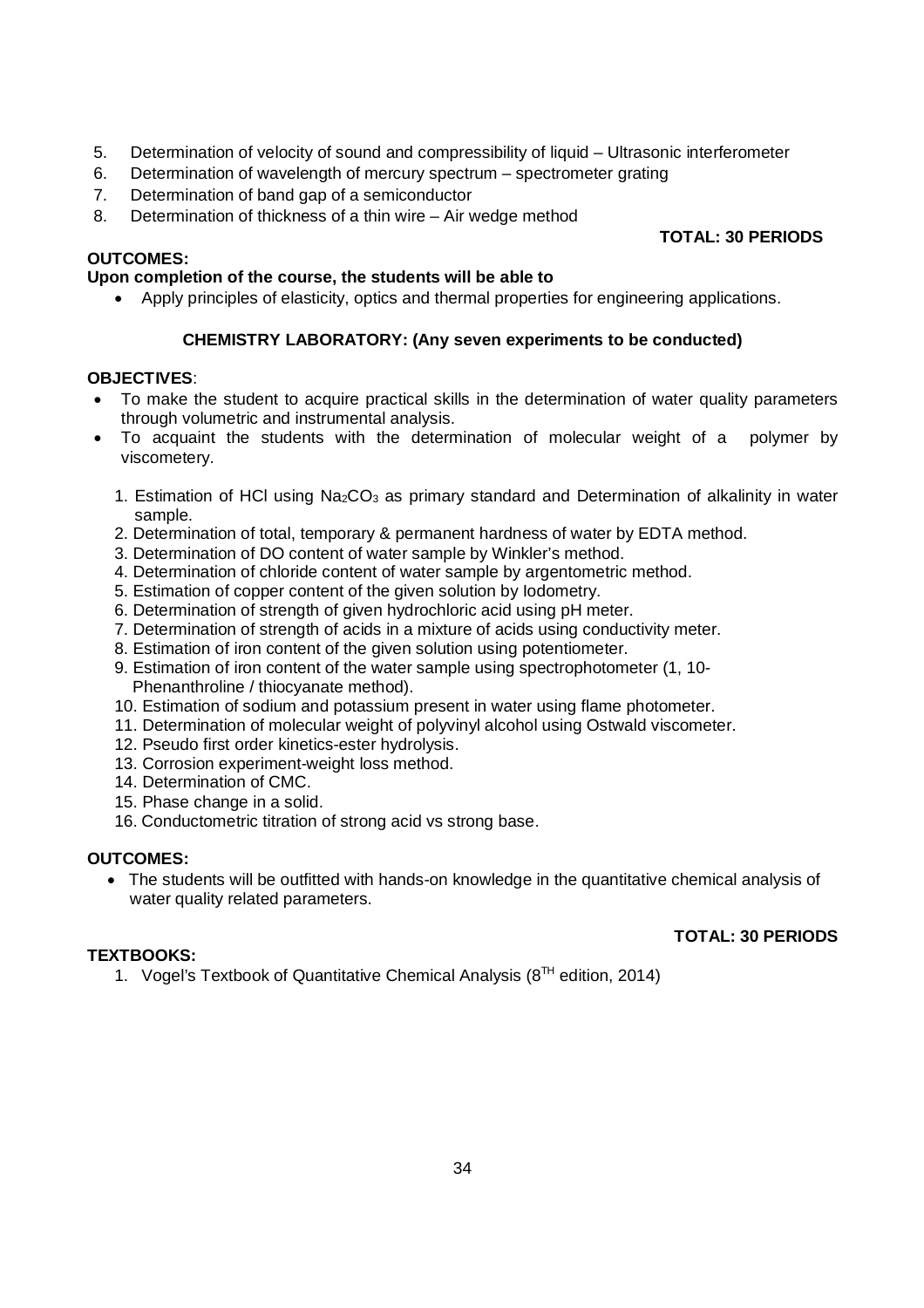**HS8251 TECHNICAL ENGLISH L T P C**

### **OBJECTIVES:**

### **The Course prepares second semester engineering and Technology students to:**

- Develop strategies and skills to enhance their ability to read and comprehend engineering and technology texts.
- Foster their ability to write convincing job applications and effective reports.
- Develop their speaking skills to make technical presentations, participate in group discussions.
- Strengthen their listening skill which will help them comprehend lectures and talks in their areas of specialisation.

### **UNIT I INTRODUCTION TECHNICAL ENGLISH 12** 12

**Listening**- Listening to talks mostly of a scientific/technical nature and completing information-gap exercises- **Speaking** –Asking for and giving directions- **Reading** – reading short technical texts from journals- newsapapers- **Writing**- purpose statements – extended definitions – issue- writing instructions – checklists-recommendations-**Vocabulary Development**- technical vocabulary **Language Development** –subject verb agreement - compound words.

### **UNIT II READING AND STUDY SKILLS 12**

**Listening**- Listening to longer technical talks and completing exercises based on them-**Speaking** – describing a process-**Reading** – reading longer technical texts- identifying the various transitions in a text- paragraphing- **Writing**- interpreting cgarts, graphs- **Vocabulary Development-**vocabularyused in formal letters/emails and reports **Language Development-** impersonal passive voice, numerical adiectives.

### **UNIT III TECHNICAL WRITING AND GRAMMAR 12** 12

**Listening**- Listening to classroom lectures/ talkls on engineering/technology -**Speaking** – introduction to technical presentations- **Reading** – longer texts both general and technical, practice in speed reading; **Writing**-Describing a process, use of sequence words- **Vocabulary Development**sequence words- Misspelled words. **Language Development-** embedded sentences

### **UNIT IV REPORT WRITING 12**

**Listening**- Listening to documentaries and making notes. **Speaking** – mechanics of presentations-**Reading** – reading for detailed comprehension- **Writing**- email etiquette- job application – cover letter –Résumé preparation( via email and hard copy)- analytical essays and issue based essays-- **Vocabulary Development**- finding suitable synonyms-paraphrasing-. **Language Development**clauses- if conditionals.

### **UNIT V GROUP DISCUSSION AND JOB APPLICATIONS 12**

**Listening**- TED/Ink talks; **Speaking** –participating in a group discussion -**Reading**– reading and understanding technical articles **Writing**– Writing reports- minutes of a meeting- accident and survey-**Vocabulary Development- verbal analogies Language Development-** reported speech.

### **TOTAL :60 PERIODS**

**4 0 0 4**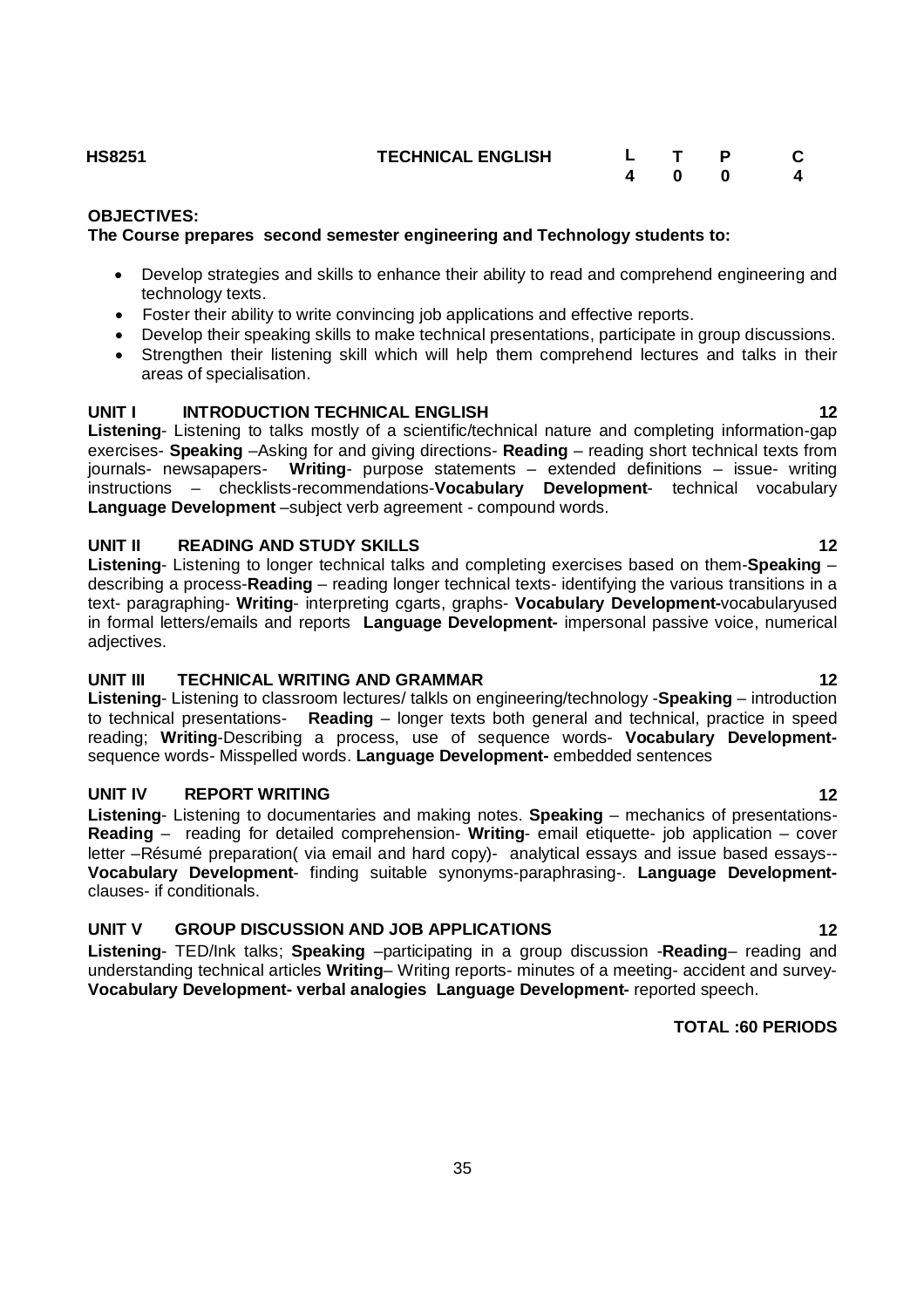### **OUTCOMES:**

### **At the end of the course learners will be able to:**

- Read technical texts and write area- specific texts effortlessly.
- Listen and comprehend lectures and talks in their area of Specialization successfully.
- Speak appropriately and effectively in varied formal and informal contexts.
- Write reports and winning job applications.

### **TEXT BOOKS:**

- 1. Board of editors. **Fluency in English A Course book for Engineering and Technology.** Orient Blackswan, Hyderabad: 2016.
- 2. Sudharshana.N.P and Saveetha. C. **English for Technical Communication**. Cambridge University Press: New Delhi, 2016.

### **REFERENCES:**

- 1. Raman, Meenakshi and Sharma, Sangeetha- **Technical Communication Principles and Practice.**Oxford University Press: New Delhi,2014.
- 2. Kumar, Suresh. E. **Engineering English**. Orient Blackswan: Hyderabad,2015
- 3. Booth-L. Diana**, Project Work,** Oxford University Press**,** Oxford: 2014.
- 4. Grussendorf, Marion, **English for Presentations,** Oxford University Press, Oxford: 2007
- **5.** Means, L. Thomas and Elaine Langlois, **English & Communication For Colleges.** Cengage Learning, USA: 2007

**Students can be asked to read Tagore, Chetan Bhagat and for supplementary reading.**

| <b>MA8251</b> | <b>ENGINEERING MATHEMATICS - II</b> | L T P C |  |  |
|---------------|-------------------------------------|---------|--|--|
|               |                                     | 4004    |  |  |

### **OBJECTIVES :**

This course is designed to cover topics such as Matrix Algebra, Vector Calculus, Complex Analysis and Laplace Transform. Matrix Algebra is one of the powerful tools to handle practical problems arising in the field of engineering. Vector calculus can be widely used for modelling the various laws of physics. The various methods of complex analysis and Laplace transforms can be used for efficiently solving the problems that occur in various branches of engineering disciplines.

### **UNIT I MATRICES 12**

Eigenvalues and Eigenvectors of a real matrix – Characteristic equation – Properties of Eigenvalues and Eigenvectors – Cayley-Hamilton theorem – Diagonalization of matrices – Reduction of a quadratic form to canonical form by orthogonal transformation – Nature of quadratic forms.

### **UNIT II VECTOR CALCULUS 12**

Gradient and directional derivative – Divergence and curl - Vector identities – Irrotational and Solenoidal vector fields – Line integral over a plane curve – Surface integral - Area of a curved surface - Volume integral - Green's, Gauss divergence and Stoke's theorems – Verification and application in evaluating line, surface and volume integrals.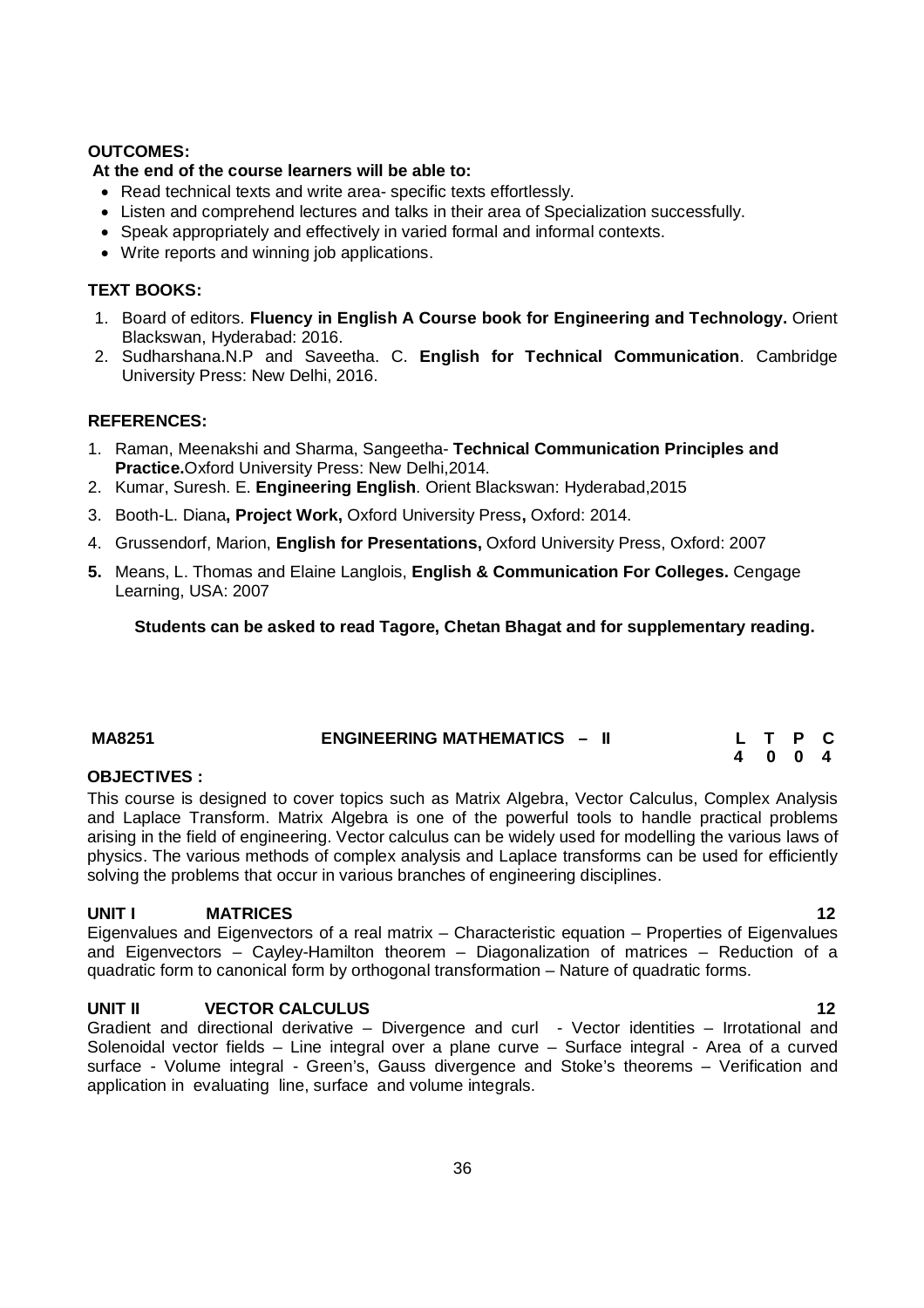#### **UNIT III ANALYTIC FUNCTIONS 12**

Analytic functions – Necessary and sufficient conditions for analyticity in Cartesian and polar coordinates - Properties – Harmonic conjugates – Construction of analytic function - Conformal

mapping – Mapping by functions  $w = z + c, \, cz, \stackrel{1}{\textbf{2}} z^2$ *z*  $w = z + c$ ,  $cz, -z^2$  - Bilinear transformation.

#### **UNIT IV COMPLEX INTEGRATION 12**

Line integral - Cauchy's integral theorem – Cauchy's integral formula – Taylor's and Laurent's series – Singularities – Residues – Residue theorem – Application of residue theorem for evaluation of real integrals – Use of circular contour and semicircular contour.

#### **UNIT V LAPLACE TRANSFORMS** 12

Existence conditions – Transforms of elementary functions – Transform of unit step function and unit impulse function – Basic properties – Shifting theorems -Transforms of derivatives and integrals – Initial and final value theorems – Inverse transforms – Convolution theorem – Transform of periodic functions – Application to solution of linear second order ordinary differential equations with constant coefficients.

#### **TOTAL: 60 PERIODS**

#### **OUTCOMES :**

**After successfully completing the course, the student will have a good understanding of the following topics and their applications:** 

- Eigenvalues and eigenvectors, diagonalization of a matrix, Symmetric matrices, Positive definite matrices and similar matrices.
- Gradient, divergence and curl of a vector point function and related identities.
- Evaluation of line, surface and volume integrals using Gauss, Stokes and Green's theorems and their verification.
- Analytic functions, conformal mapping and complex integration.
- Laplace transform and inverse transform of simple functions, properties, various related theorems and application to differential equations with constant coefficients.

#### **TEXT BOOKS :**

- 1. Grewal B.S., "Higher Engineering Mathematics", Khanna Publishers, New Delhi, 43rd Edition, 2014.
- 2. Kreyszig Erwin, "Advanced Engineering Mathematics ", John Wiley and Sons, 10<sup>th</sup> Edition, New Delhi, 2016.

#### **REFERENCES :**

- 1. Bali N., Goyal M. and Watkins C., "Advanced Engineering Mathematics", Firewall Media (An imprint of Lakshmi Publications Pvt., Ltd.,), New Delhi,  $7<sup>th</sup>$  Edition, 2009.
- 2. Jain R.K. and Iyengar S.R.K., " Advanced Engineering Mathematics ", Narosa Publications, New Delhi, 3rd Edition, 2007.
- 3. O'Neil, P.V. "Advanced Engineering Mathematics", Cengage Learning India Pvt., Ltd, New Delhi, 2007.
- 4. Sastry, S.S, "Engineering Mathematics", Vol. I & II, PHI Learning Pvt. Ltd, 4 th Edition, New Delhi, 2014.
- 5. Wylie, R.C. and Barrett, L.C., "Advanced Engineering Mathematics "Tata McGraw Hill Education Pvt. Ltd, 6th Edition, New Delhi, 2012.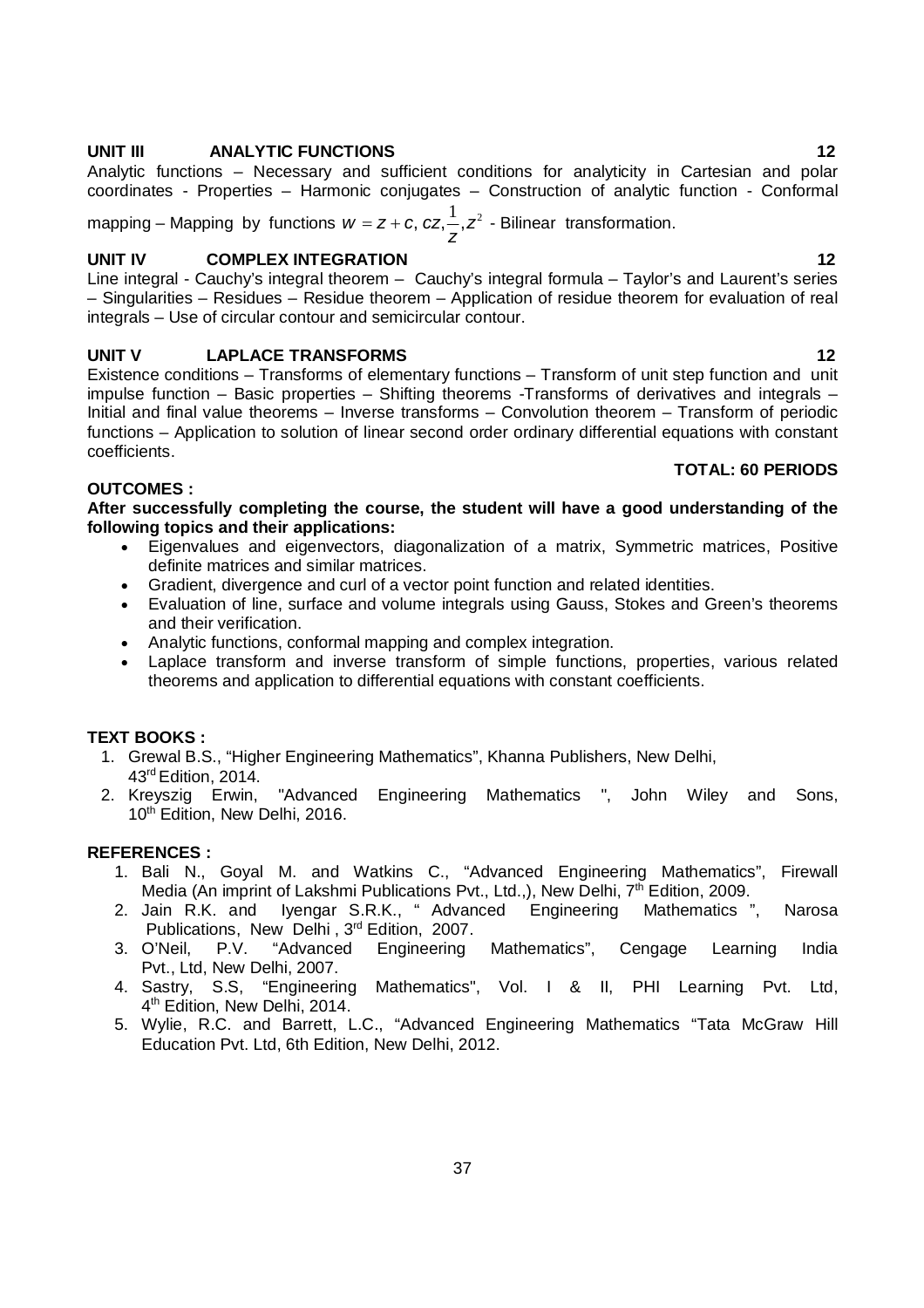Electron density in bulk material – Size dependence of Fermi energy – Quantum confinement – Quantum structures – Density of states in quantum well, quantum wire and quantum dot structure - Band gap of nanomaterials – Tunneling: single electron phenomena and single electron transistor – Quantum dot laser. Conductivity of metallic nanowires – Ballistic transport – Quantum resistance and conductance – Carbon nanotubes: Properties and applications.

#### **OUTCOMES:**

### **At the end of the course, the students will able to**

- Gain knowledge on classical and quantum electron theories, and energy band structuues,
- Acquire knowledge on basics of semiconductor physics and its applications in various devices,
- Get knowledge on magnetic properties of materials and their applications in data storage,
- Have the necessary understanding on the functioning of optical materials for optoelectronics,
- Understand the basics of quantum structures and their applications in carbon electronics..

**UNIT I ELECTRICAL PROPERTIES OF MATERIALS 9** Classical free electron theory - Expression for electrical conductivity – Thermal conductivity,

expression - Wiedemann-Franz law - Success and failures - electrons in metals - Particle in a three dimensional box – degenerate states – Fermi- Dirac statistics – Density of energy states – Electron in periodic potential – Energy bands in solids – tight binding approximation - Electron effective mass – concept of hole.

### **UNIT II SEMICONDUCTOR PHYSICS 9**

Intrinsic Semiconductors – Energy band diagram – direct and indirect band gap semiconductors – Carrier concentration in intrinsic semiconductors – extrinsic semiconductors - Carrier concentration in N-type & P-type semiconductors – Variation of carrier concentration with temperature – variation of Fermi level with temperature and impurity concentration – Carrier transport in Semiconductor: random motion, drift, mobility and diffusion – Hall effect and devices – Ohmic contacts – Schottky diode.

### **UNIT III MAGNETIC PROPERTIES OF MATERIALS 9**

Magnetic dipole moment – atomic magnetic moments- magnetic permeability and susceptibility - Magnetic material classification: diamagnetism – paramagnetism – ferromagnetism – antiferromagnetism – ferrimagnetism – Ferromagnetism: origin and exchange interaction- saturation magnetization and Curie temperature – Domain Theory- M versus H behaviour – Hard and soft magnetic materials – examples and uses-– Magnetic principle in computer data storage – Magnetic hard disc (GMR sensor).

### **UNIT IV OPTICAL PROPERTIES OF MATERIALS 9**

Classification of optical materials – carrier generation and recombination processes - Absorption emission and scattering of light in metals, insulators and semiconductors (concepts only) - photo current in a P-N diode – solar cell - LED – Organic LED – Laser diodes – Optical data storage techniques.

# **UNIT V NANO DEVICES 9**

## **OBJECTIVES:**

 To understand the essential principles of Physics of semiconductor device and Electron transport properties. Become proficient in magnetic and optical properties of materials and Nano-electronic devices.

(Common to CSE & IT)

**PH 8252 PHYSICS FOR INFORMATION SCIENCE**

**L T P C 3 0 0 3**

# **TOTAL : 45 PERIODS**

#### 38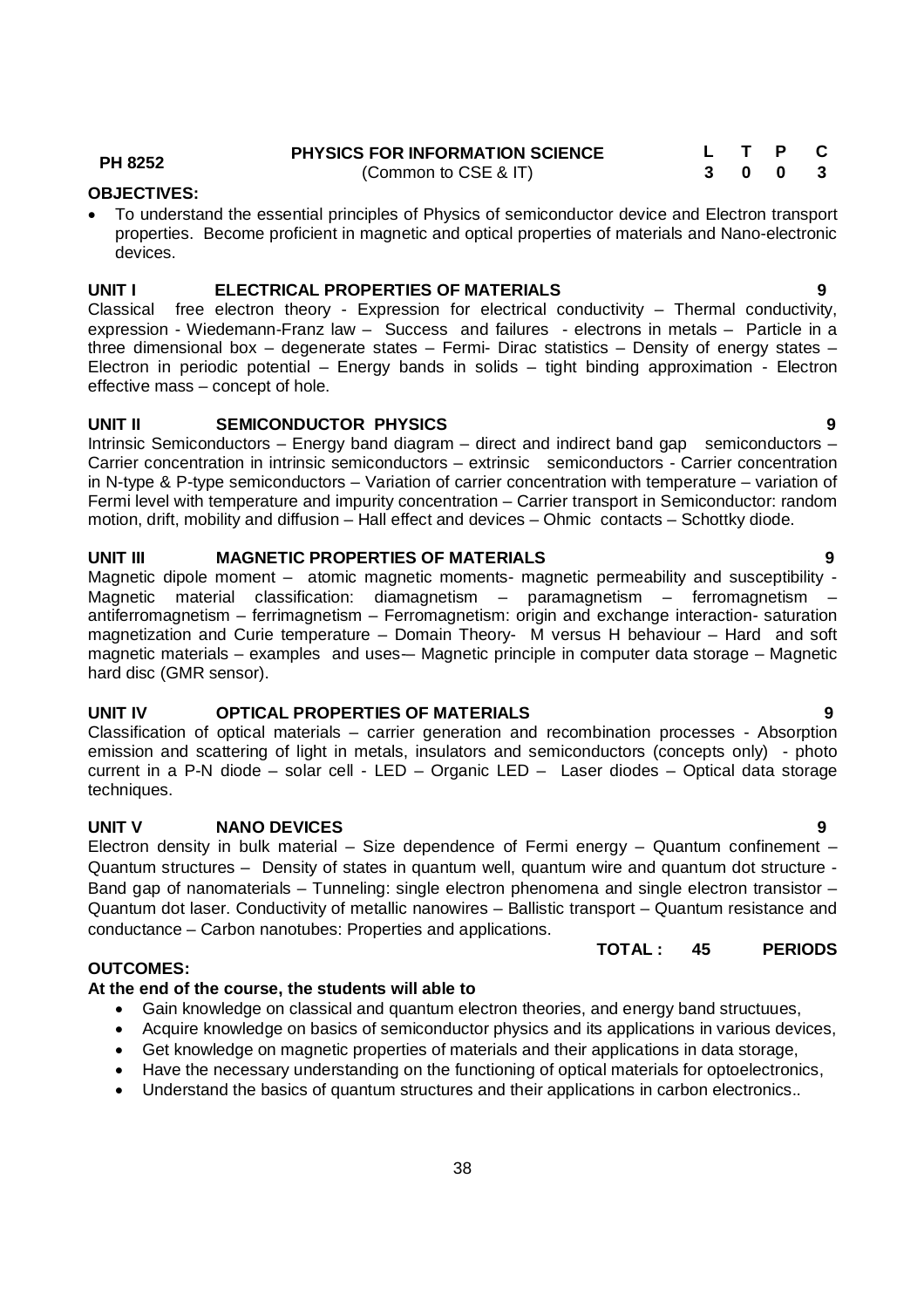#### **TEXT BOOKS:**

- 1. Jasprit Singh, "Semiconductor Devices: Basic Principles", Wiley 2012.<br>2. Kasap. S.O. "Principles of Electronic Materials and Devices". McGraw-
- 2. Kasap, S.O. "Principles of Electronic Materials and Devices", McGraw-Hill Education, 2007.
- 3. Kittel, C. "Introduction to Solid State Physics". Wiley, 2005.

#### **REFERENCES:**

- 1. Garcia, N. & Damask, A. "Physics for Computer Science Students". Springer-Verlag, 2012.
- 2. Hanson, G.W. "Fundamentals of Nanoelectronics". Pearson Education, 2009.
- 3. Rogers, B., Adams, J. & Pennathur, S. "Nanotechnology: Understanding Small Systems". CRC Press, 2014.

#### **BE8255 BASIC ELECTRICAL, ELECTRONICS AND MEASUREMENT L T P C ENGINEERING 3 0 0 3**

#### **OBJECTIVES:**

- To understand the fundamentals of electronic circuit constructions.
- To learn the fundamental laws, theorems of electrical circuits and also to analyse them
- To study the basic principles of electrical machines and their performance
- To study the different energy sources, protective devices and their field applications
- To understand the principles and operation of measuring instruments and transducers

#### **UNIT I ELECTRICAL CIRCUITS ANALYSIS 9**

Ohms Law, Kirchhoff's Law-Instantaneous power- series and parallel circuit analysis with resistive, capacitive and inductive network - nodal analysis, mesh analysis- network theorems - Thevenins theorem, Norton theorem, maximum power transfer theorem and superposition theorem, three phase supply-Instantaneous, Reactive and apparent power-star delta conversion.

#### **UNIT II ELECTRICAL MACHINES 9**

DC and AC ROTATING MACHINES: Types, Construction, principle, Emf and torque equation, application Speed Control- Basics of Stepper Motor – Brushless DC motors- Transformers-Introduction- types and construction, working principle of Ideal transformer-Emf equation- All day efficiency calculation.

#### **UNIT III UTILIZATION OF ELECTRICAL POWER 9**

Renewable energy sources-wind and solar panels. Illumination by lamps- Sodium Vapour, Mercury vapour, Fluorescent tube. Domestic refrigerator and air conditioner-Electric circuit, construction and working principle. Batteries-NiCd, Pb Acid and Li ion–Charge and Discharge Characteristics. Protection-need for earthing, fuses and circuit breakers.Energy Tariff calculation for domestic loads.

#### **UNIT IV ELECTRONIC CIRCUITS 9**

PN Junction-VI Characteristics of Diode, zener diode, Transistors configurations - amplifiers. Op amps- Amplifiers, oscillator,rectifiers, differentiator, integrator, ADC, DAC. Multi vibrator using 555 Timer IC . Voltage regulator IC using LM 723,LM 317.

#### **UNIT V ELECTRICAL MEASUREMENT 9**

Characteristic of measurement-errors in measurement, torque in indicating instruments- moving coil and moving iron meters, Energy meter and watt meter. Transducers- classification-thermo electric, RTD, Strain gauge, LVDT, LDR and piezoelectric. Oscilloscope-CRO.

- 
-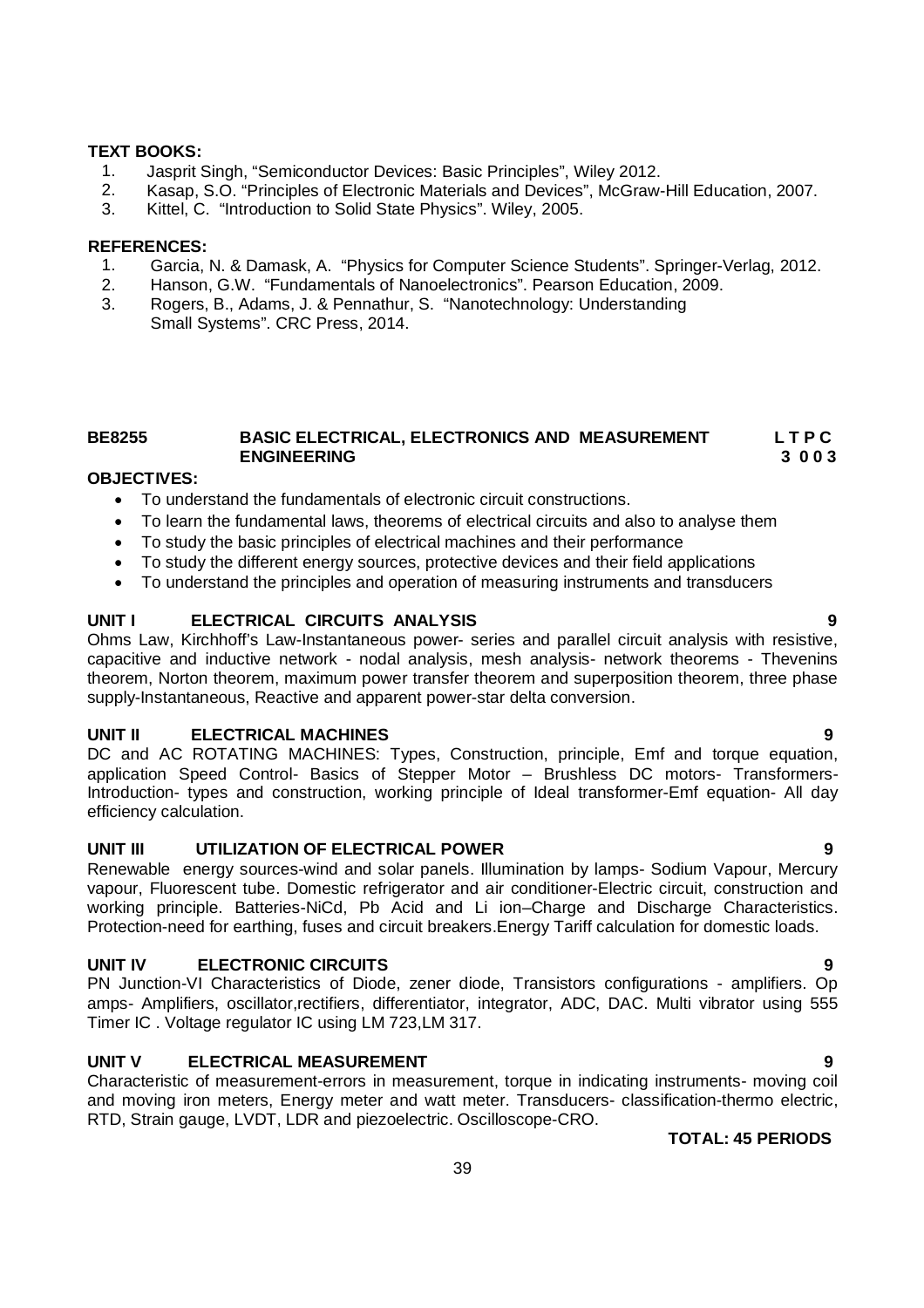#### **OUTCOMES**:

#### **Upon completion of the course, the students will be able to:**

- Discuss the essentials of electric circuits and analysis.
- Discuss the basic operation of electric machines and transformers
- Introduction of renewable sources and common domestic loads.
- To understand the fundamentals of electronic circuit constructions.
- Introduction to measurement and metering for electric circuits.

#### **TEXT BOOKS:**

- 1. D.P. Kotharti AND I.J Nagarath, Basic Electrical and Electronics Engineering, Mc Graw Hill, Third Edition, 2016.
- 2. M.S. Sukhija and T.K. Nagsarkar, Basic Electrical and Electronics ENGINEERING, OXFORD, 2016.

#### **REFERENCES**:

- 1. S.B. Lal Seksena and Kaustuv Dasgupta, Fundaments of Electrical Engineering, Cambridge, 2016.
- 2. B.L Theraja, Fundamentals of Electrical Engineering And Electronics'. Chand & Co, 2008.
- 3. S.K.Sahdev, Basic of Electrical Engineering, Pearson, 2015.
- 4. John Bird, ―Electrical and Electronic Principles and Technologyǁ, Fourth Edition, Elsevier, 2010.
- 5. Mittle,Mittal, Basic Electrical Engineeringǁ, 2nd Edition, Tata McGraw-Hill Edition, 2016.
- 6. C.L.Wadhwa, "Generation, Distribution and Utilisation of Electrical Energy",New Age international pvt.ltd.,2003.

### **IT8201 INFORMATION TECHNOLOGY ESSENTIALS L T P C**

 **3 0 0 3**

#### **OBJECTIVES:**

- To introduce the concept of Internet, Networks and its working principles.
- To know scripting languages.
- To understand various applications related to Information Technology.

### **UNIT I WEB ESSENTIALS 9**

Creating a Website - Working principle of a Website - Browser fundamentals - Authoring tools - Types of servers: Application Server - Web Server - Database Server

### **UNIT II SCRIPTING ESSENTIALS**

Need for Scripting languages - Types of scripting languages - Client side scripting - Server side scripting - PHP - Working principle of PHP - PHP Variables - Constants - Operators – Flow Control and Looping - Arrays - Strings - Functions - File Handling - PHP and MySQL - PHP and HTML - Cookies - Simple PHP scripts

### **UNIT III NETWORKING ESSENTIALS 9**

Fundamental computer network concepts - Types of computer networks - - Network layers - TCP/IP model - Wireless Local Area Network - Ethernet - WiFi - Network Routing - Switching - Network components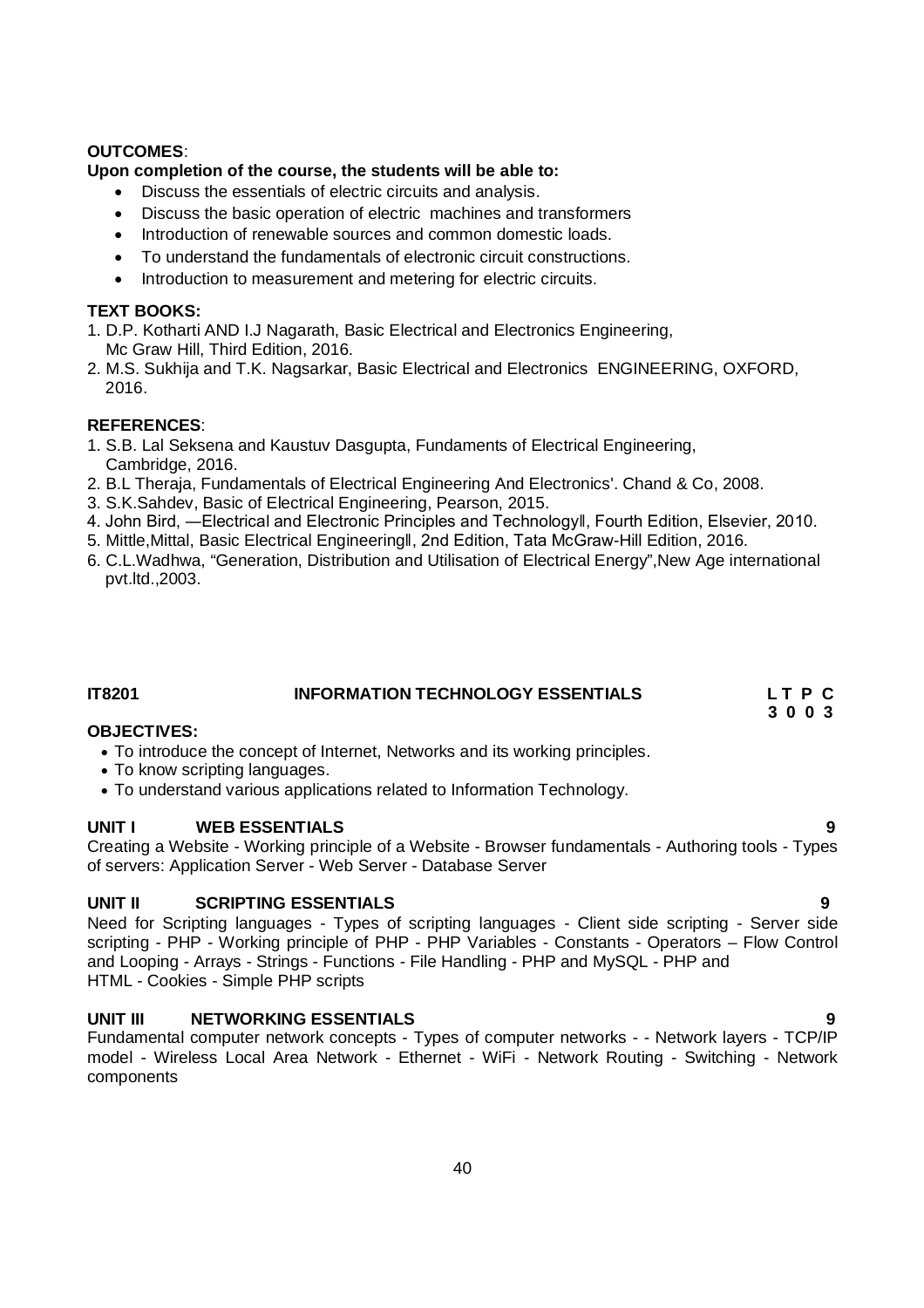#### 41

#### **UNIT IV MOBILE COMMUNICATION ESSENTIALS 9**

Cell phone working fundamentals - Cell phone frequencies & channels - Digital cell phone components - Generations of cellular networks - Cell phone network technologies / architecture - Voice calls & SMS

#### **UNIT V APPLICATION ESSENTIALS 9**

Creation of simple interactive applications - Simple database applications - Multimedia applications - Design and development of information systems – Personal Information System – Information retrieval system – Social networking applications

#### **OUTCOMES:**

### **On Completion of the course, the students should be able to:**

- Design and deploy web-sites
- Design and deploy simple web-applications
- Create simple database applications
- Develop information system
- Describe the basics of networking and mobile communications

#### **TEXT BOOKS:**

- 1. Robin Nixon, "Learning PHP, MySQL, JavaScript, CSS & HTML5" Third Edition, O'REILLY, 2014.
- 2. James F. Kurose, "Computer Networking: A Top-Down Approach", Sixth Edition, Pearson, 2012.

### **REFERENCES:**

- 1. Gottapu Sasibhushana Rao, "Mobile Cellular Communication", Pearson, 2012.
- 2. R. Kelly Rainer , Casey G. Cegielski , Brad Prince, Introduction to Information Systems, Fifth Edition, Wiley Publication, 2014.
- 3. it-ebooks.org

#### **CS8251 PROGRAMMING IN C L T P C**

 **3 0 0 3**

#### **OBJECTIVES:**

- To develop C Programs using basic programming constructs
- To develop C programs using arrays and strings
- To develop applications in C using functions , pointers and structures
- To do input/output and file handling in C

#### **UNIT I BASICS OF C PROGRAMMING 9**

Introduction to programming paradigms - Structure of C program - C programming: Data Types – Storage classes - Constants – Enumeration Constants - Keywords – Operators: Precedence and Associativity - Expressions - Input/Output statements, Assignment statements – Decision making statements - Switch statement - Looping statements – Pre-processor directives - Compilation process

#### **UNIT II ARRAYS AND STRINGS 9**

Introduction to Arrays: Declaration, Initialization – One dimensional array – Example Program**:** Computing Mean, Median and Mode - Two dimensional arrays – Example Program: Matrix Operations (Addition, Scaling, Determinant and Transpose) - String operations: length, compare, concatenate, copy – Selection sort, linear and binary search.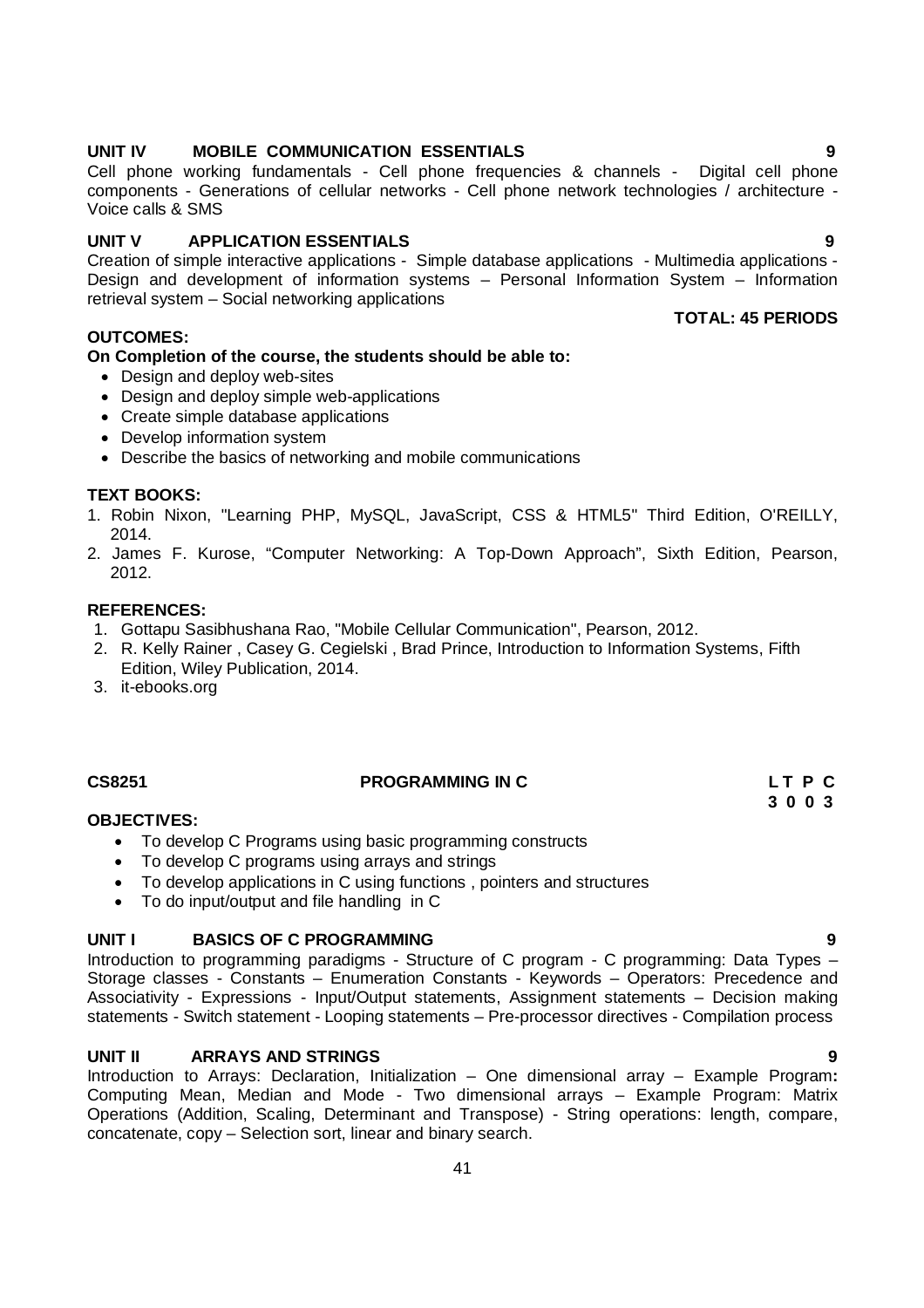#### **UNIT III FUNCTIONS AND POINTERS 9**

Introduction to functions: Function prototype, function definition, function call, Built-in functions (string functions, math functions) – Recursion – Example Program: Computation of Sine series, Scientific calculator using built-in functions, Binary Search using recursive functions – Pointers – Pointer operators – Pointer arithmetic – Arrays and pointers – Array of pointers – Example Program: Sorting of names – Parameter passing: Pass by value, Pass by reference – Example Program: Swapping of two numbers and changing the value of a variable using pass by reference.

#### **UNIT IV STRUCTURES 9**

Structure - Nested structures – Pointer and Structures – Array of structures – Example Program using structures and pointers – Self referential structures – Dynamic memory allocation - Singly linked list typedef.

#### **UNIT V FILE PROCESSING 9**

Files – Types of file processing: Sequential access, Random access – Sequential access file - Example Program: Finding average of numbers stored in sequential access file - Random access file - Example Program: Transaction processing using random access files – Command line arguments

#### **TOTAL : 45 PERIODS**

#### **OUTCOMES:**

#### **Upon completion of the course, the students will be able to**

- Develop simple applications in C using basic constructs
- Design and implement applications using arrays and strings
- Develop and implement applications in C using functions and pointers.
- Develop applications in C using structures.
- Design applications using sequential and random access file processing.

#### **TEXT BOOKS:**

- 1. Reema Thareja, "Programming in C", Oxford University Press, Second Edition, 2016.
- 2. Kernighan, B.W and Ritchie, D.M, "The C Programming language", Second Edition, Pearson Education, 2006

#### **REFERENCES:**

- 1. Paul Deitel and Harvey Deitel, "C How to Program", Seventh edition, Pearson Publication
- 2. Juneja, B. L and Anita Seth, "Programming in C", CENGAGE Learning India pvt. Ltd., 2011
- 3. Pradip Dey, Manas Ghosh, "Fundamentals of Computing and Programming in C", First Edition, Oxford University Press, 2009.
- 4. Anita Goel and Ajay Mittal, "Computer Fundamentals and Programming in C", Dorling Kindersley (India) Pvt. Ltd., Pearson Education in South Asia, 2011.
- 5. Byron S. Gottfried, "Schaum's Outline of Theory and Problems of Programming with C", McGraw-Hill Education, 1996.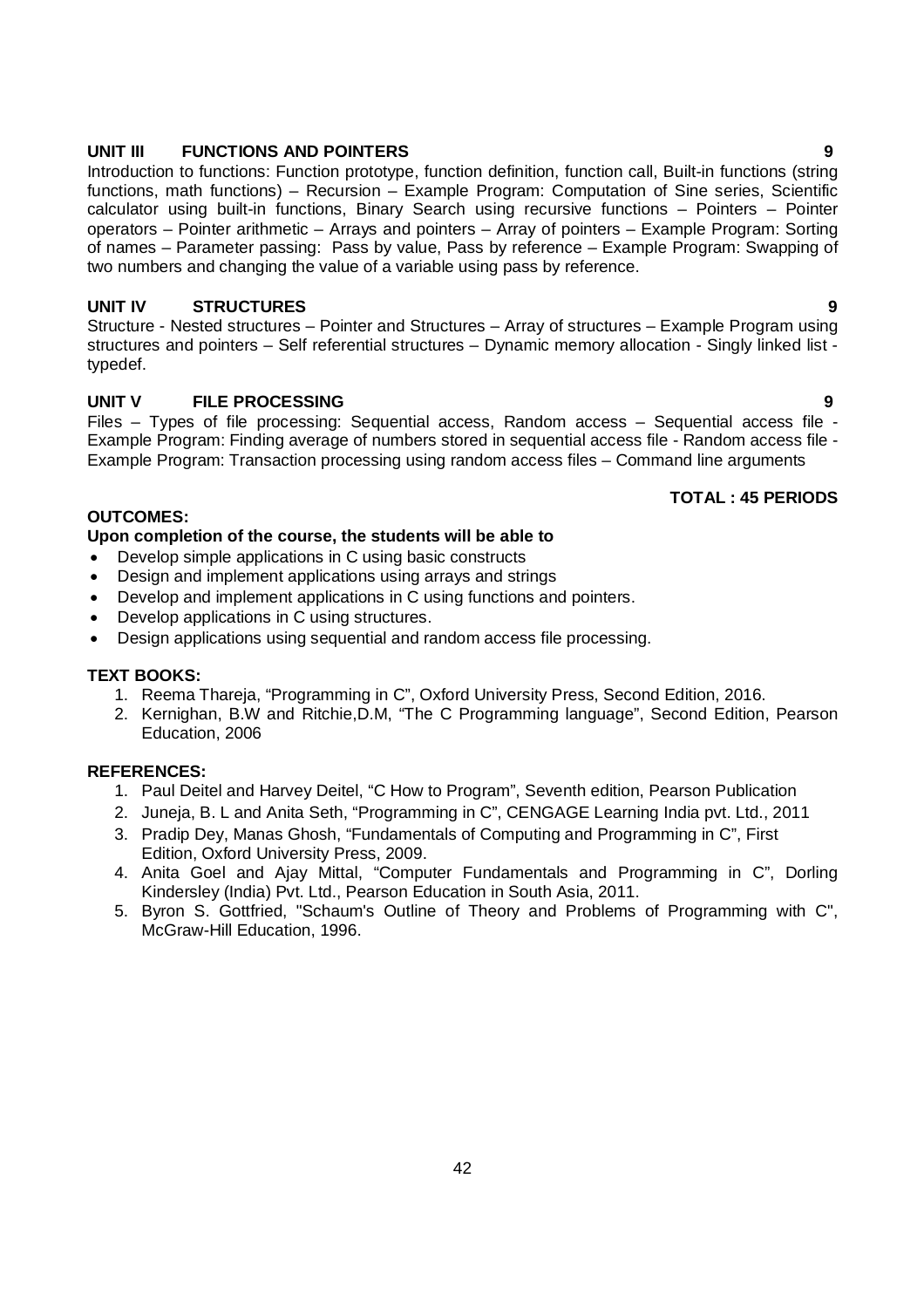### **GE8261 ENGINEERING PRACTICES LABORATORY L T P C**

 **0 0 4 2** 

#### **OBJECTIVES:**

To provide exposure to the students with hands on experience on various basic engineering practices in Civil, Mechanical, Electrical and Electronics Engineering.

**I** CIVIL ENGINEERING PRACTICE 13

#### **GROUP A (CIVIL & MECHANICAL)**

#### **Buildings:**

(a) Study of plumbing and carpentry components of residential and industrial buildings. Safety aspects.

#### **Plumbing Works**:

- (a) Study of pipeline joints, its location and functions: valves, taps, couplings, unions, reducers, elbows in household fittings.
- (b) Study of pipe connections requirements for pumps and turbines.
- (c) Preparation of plumbing line sketches for water supply and sewage works.
- (d) Hands-on-exercise:

Basic pipe connections – Mixed pipe material connection – Pipe connections with different joining components.

(e) Demonstration of plumbing requirements of high-rise buildings.

#### **Carpentry using Power Tools only:**

(a) Study of the joints in roofs, doors, windows and furniture.

(b) Hands-on-exercise:

Wood work, joints by sawing, planing and cutting.

#### **II MECHANICAL ENGINEERING PRACTICE 18** 18

#### **Welding:**

(a) Preparation of butt joints, lap joints and T- joints by Shielded metal arc welding.

(b) Gas welding practice

#### **Basic Machining:**

- (a) Simple Turning and Taper turning
- (b) Drilling Practice

#### **Sheet Metal Work:**

- (a) Forming & Bending:
- (b) Model making Trays and funnels.
- (c) Different type of joints.

#### **Machine assembly practice:**

- (a) Study of centrifugal pump
- (b) Study of air conditioner

#### **Demonstration on:**

- (a) Smithy operations, upsetting, swaging, setting down and bending. Example Exercise – Production of hexagonal headed bolt.
- (b) Foundry operations like mould preparation for gear and step cone pulley.
- (c) Fitting Exercises Preparation of square fitting and  $V$  fitting models.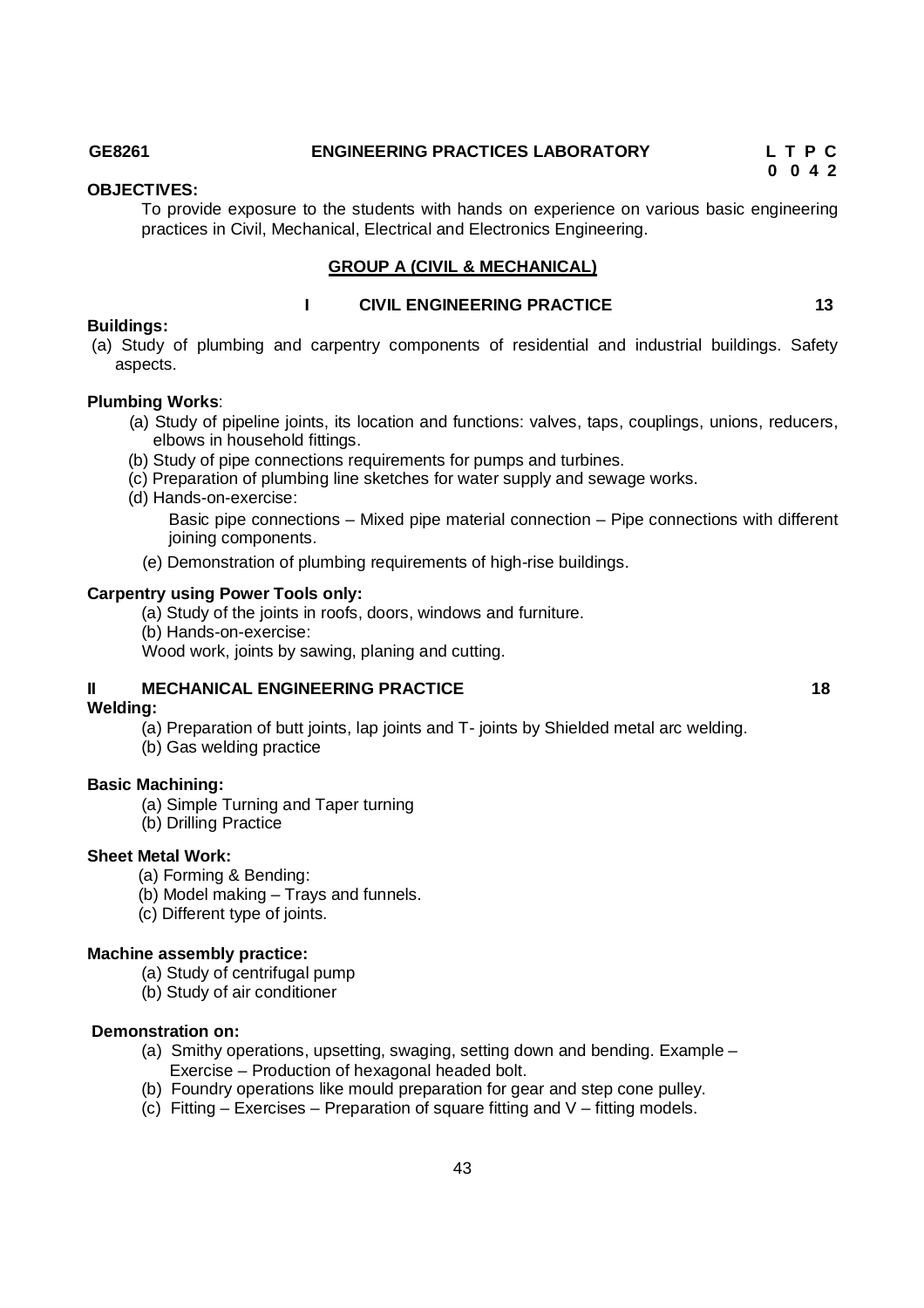### **GROUP B (ELECTRICAL & ELECTRONICS)**

#### **III ELECTRICAL ENGINEERING PRACTICE 13** 13

- 1. Residential house wiring using switches, fuse, indicator, lamp and energy meter.
- 2. Fluorescent lamp wiring.
- 3. Stair case wiring
- 4. Measurement of electrical quantities voltage, current, power & power factor in RLC circuit.
- 5. Measurement of energy using single phase energy meter.
- 6. Measurement of resistance to earth of an electrical equipment.

#### **IV ELECTRONICS ENGINEERING PRACTICE 16** 16

- 1. Study of Electronic components and equipments Resistor, colour coding measurement of AC signal parameter (peak-peak, rms period, frequency) using CR.
- 2. Study of logic gates AND, OR, EX-OR and NOT.
- 3. Generation of Clock Signal.
- 4. Soldering practice Components Devices and Circuits Using general purpose PCB.
- 5. Measurement of ripple factor of HWR and FWR.

#### **OUTCOMES:**

### **On successful completion of this course, the student will be able to**

- Fabricate carpentry components and pipe connections including plumbing works.
- Use welding equipments to join the structures.
- Carry out the basic machining operations
- Make the models using sheet metal works
- Illustrate on centrifugal pump, Air conditioner, operations of smithy, foundary and
- fittings
- Carry out basic home electrical works and appliances
- Measure the electrical quantities
- Elaborate on the components, gates, soldering practices.

#### **LIST OF EQUIPMENT FOR A BATCH OF 30 STUDENTS:**

#### **CIVIL**

- 1. Assorted components for plumbing consisting of metallic pipes, plastic pipes, flexible pipes, couplings, unions, elbows, plugs and other fittings. The contract of the contract of the contract of the contract of the contract of the contract of the contract of the contract of the contract of the contract of the contract of the contract of the contract o 2. Carpentry vice (fitted to work bench) 15 Nos.<br>3. Standard woodworking tools 15 Sets. 3. Standard woodworking tools.
- 4. Models of industrial trusses, door joints, furniture joints 5 each 5. Power Tools: (a) Rotary Hammer<br>
(b) Demolition Hammer 2 Nos (b) Demolition Hammer (c) Circular Saw 2 Nos
	- $(d)$  Planer
	- (e) Hand Drilling Machine 2 Nos
	- (f) Jigsaw 2 Nos

## **TOTAL: 60 PERIODS**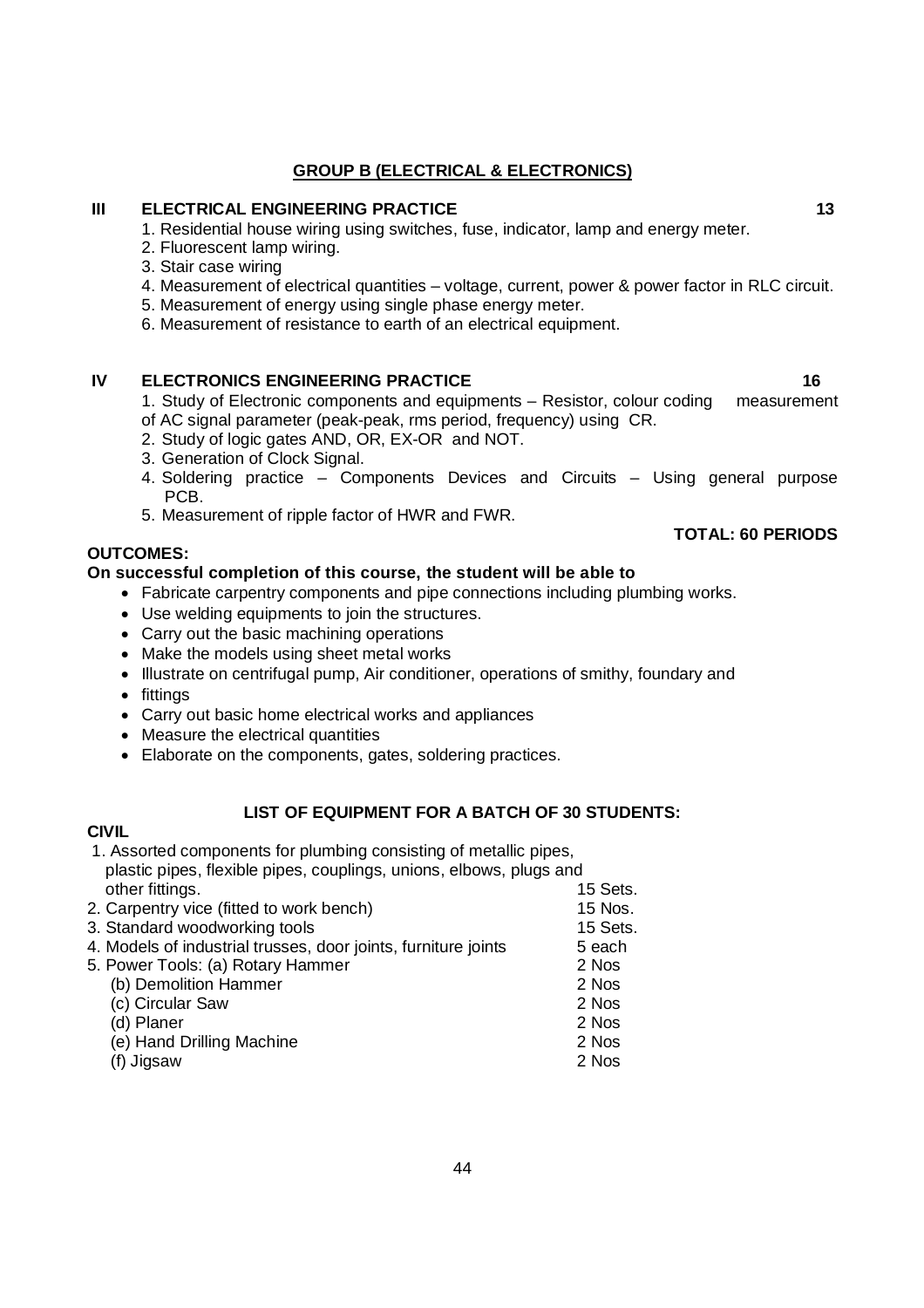#### **MECHANICAL**

| 1. Arc welding transformer with cables and holders<br>2. Welding booth with exhaust facility                                                   | 5 Nos.<br>5 Nos. |  |  |
|------------------------------------------------------------------------------------------------------------------------------------------------|------------------|--|--|
| 3. Welding accessories like welding shield, chipping hammer,<br>wire brush, etc.<br>4. Oxygen and acetylene gas cylinders, blow pipe and other | 5 Sets.          |  |  |
| welding outfit.                                                                                                                                | 2 Nos.           |  |  |
| 5. Centre lathe                                                                                                                                | 2 Nos.           |  |  |
| 6. Hearth furnace, anvil and smithy tools                                                                                                      | 2 Sets.          |  |  |
| 7. Moulding table, foundry tools                                                                                                               | 2 Sets.          |  |  |
| 8. Power Tool: Angle Grinder                                                                                                                   | 2 Nos            |  |  |
| 9. Study-purpose items: centrifugal pump, air-conditioner                                                                                      | One each.        |  |  |
| <b>ELECTRICAL</b>                                                                                                                              |                  |  |  |
| 1. Assorted electrical components for house wiring                                                                                             | 15 Sets          |  |  |
| 2. Electrical measuring instruments<br>10 Sets                                                                                                 |                  |  |  |
| 3. Study purpose items: Iron box, fan and regulator, emergency lamp 1 each                                                                     |                  |  |  |
| 4. Megger (250V/500V)                                                                                                                          | 1 No.            |  |  |
| 5. Power Tools: (a) Range Finder                                                                                                               | 2 Nos            |  |  |
| (b) Digital Live-wire detector                                                                                                                 | 2 Nos            |  |  |
| <b>ELECTRONICS</b>                                                                                                                             |                  |  |  |
| 1. Soldering guns                                                                                                                              | 10 Nos.          |  |  |
| 2. Assorted electronic components for making circuits                                                                                          | 50 Nos.          |  |  |
| 3. Small PCBs                                                                                                                                  | 10 Nos.          |  |  |
|                                                                                                                                                |                  |  |  |
| 4. Multimeters                                                                                                                                 | 10 Nos.          |  |  |
| 5. Study purpose items: Telephone, FM radio, low-voltage power<br>supply                                                                       |                  |  |  |

# **CS8261 C PROGRAMMING LABORATORY L T P C**

 **0 0 4 2**

### **OBJECTIVES:**

- To develop programs in C using basic constructs.
- To develop applications in C using strings, pointers, functions, structures
- To develop applications in C using file processing

#### **LIST OF EXPERIMENTS:**

- 1. Programs using I/O statements and expressions.
- 2. Programs using decision-making constructs.
- 3. Write a program to find whether the given year is leap year or Not? (Hint: not every centurion year is a leap. For example 1700, 1800 and 1900 is not a leap year)
- 4. Design a calculator to perform the operations, namely, addition, subtraction, multiplication, division and square of a number.
- 5. Check whether a given number is Armstrong number or not?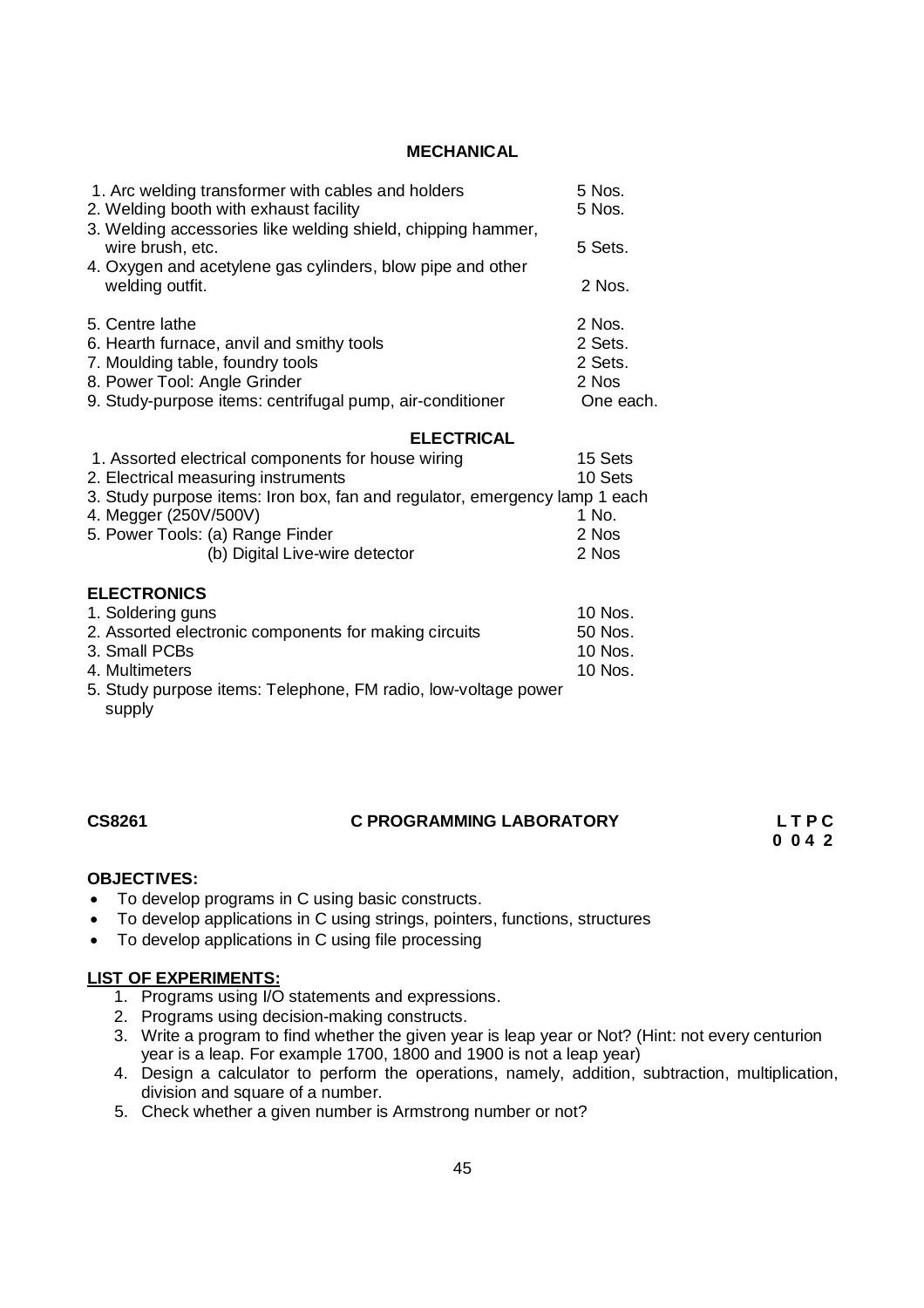- 6. Given a set of numbers like <10, 36, 54, 89, 12, 27>, find sum of weights based on the following conditions
	- 5 if it is a perfect cube
	- 4 if it is a multiple of 4 and divisible by 6
	- 3 if it is a prime number

Sort the numbers based on the weight in the increasing order as shown below <10,its weight>,<36,its weight><89,its weight>

- 7. Populate an array with height of persons and find how many persons are above the average height.
- 8. Populate a two dimensional array with height and weight of persons and compute the Body Mass Index of the individuals.
- 9. Given a string "a\$bcd./fg" find its reverse without changing the position of special characters. (Example input:a@gh%;j and output:j@hg%;a)
- 10. Convert the given decimal number into binary, octal and hexadecimal numbers using user defined functions.
- 11. From a given paragraph perform the following using built-in functions:
	- a. Find the total number of words.
	- b. Capitalize the first word of each sentence.
	- c. Replace a given word with another word.
- 12. Solve towers of Hanoi using recursion.
- 13. Sort the list of numbers using pass by reference.
- 14. Generate salary slip of employees using structures and pointers.
- 15. Compute internal marks of students for five different subjects using structures and functions.
- 16. Insert, update, delete and append telephone details of an individual or a company into a telephone directory using random access file.
- 17. Count the number of account holders whose balance is less than the minimum balance using sequential access file.

#### **Mini Project**

18. Create a "Railway reservation system" with the following modules

- Booking
- Availability checking
- Cancellation
- Prepare chart

### **TOTAL: 60 PERIODS**

#### **OUTCOMES:**

### **Upon completion of the course, the students will be able to**

- Develop C programs for simple applications making use of basic constructs, arrays and strings.
- Develop C programs involving functions, recursion, pointers, and structures.
- Design applications using sequential and random access file processing.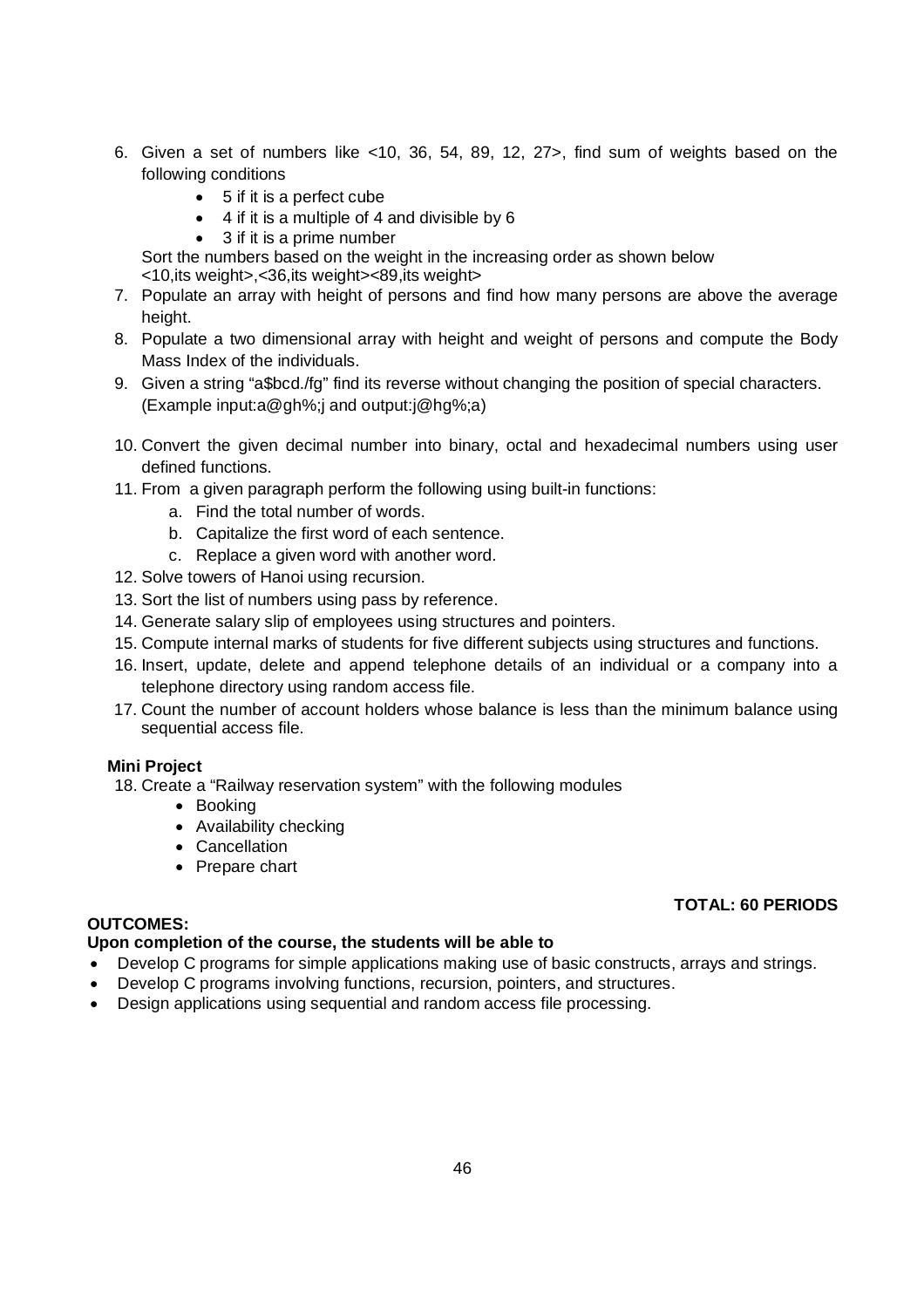#### **IT8211 INFORMATION TECHNOLOGY ESSENTIALS L T P C LABORATORY 0 0 2 1**

### **OBJECTIVES:**

- To write simple scripts for the creation of web sites
- To create various information technology enabled applications
- 1. Creation of interactive web sites Design using HTML and authoring tools
- 2. Creation of simple PHP scripts Dynamism in web sites
- 3. Handling multimedia content in web sites
- 4. Database applications using PHP and MySQL
- 5. Study of computer networking components
- 6. Creation of information retrieval system using web, PHP and MySQL
- 7. Study of Technologies associated with mobile devices
- 8. Creation of Personal Information System

#### **OUTCOMES: On Completion of the course, the students should be able to:**

- Design interactive websites using basic HTML tags, different styles, links and with all
- Basic control elements.
- Create client side and server side programs using scripts using PHP.
- Design dynamic web sites and handle multimedia components
- Create applications with PHP connected to database.
- Create Personal Information System
- Implement the technologies behind computer networks and mobile communication.

# **MA8351 DISCRETE MATHEMATICS L T P C**

#### **4 0 0 4 OBJECTIVES:**

- To extend student's logical and mathematical maturity and ability to deal with abstraction.
- To introduce most of the basic terminologies used in computer science courses and application of ideas to solve practical problems.
- To understand the basic concepts of combinatorics and graph theory.
- To familiarize the applications of algebraic structures.
- To understand the concepts and significance of lattices and boolean algebra which are widely used in computer science and engineering.

#### **UNIT I LOGIC AND PROOFS 12**

Propositional logic – Propositional equivalences - Predicates and quantifiers – Nested quantifiers – Rules of inference - Introduction to proofs – Proof methods and strategy.

#### **UNIT II COMBINATORICS 12**

Mathematical induction – Strong induction and well ordering – The basics of counting – The pigeonhole principle – Permutations and combinations – Recurrence relations – Solving linear recurrence relations – Generating functions – Inclusion and exclusion principle and its applications

# **TOTAL: 30 PERIODS**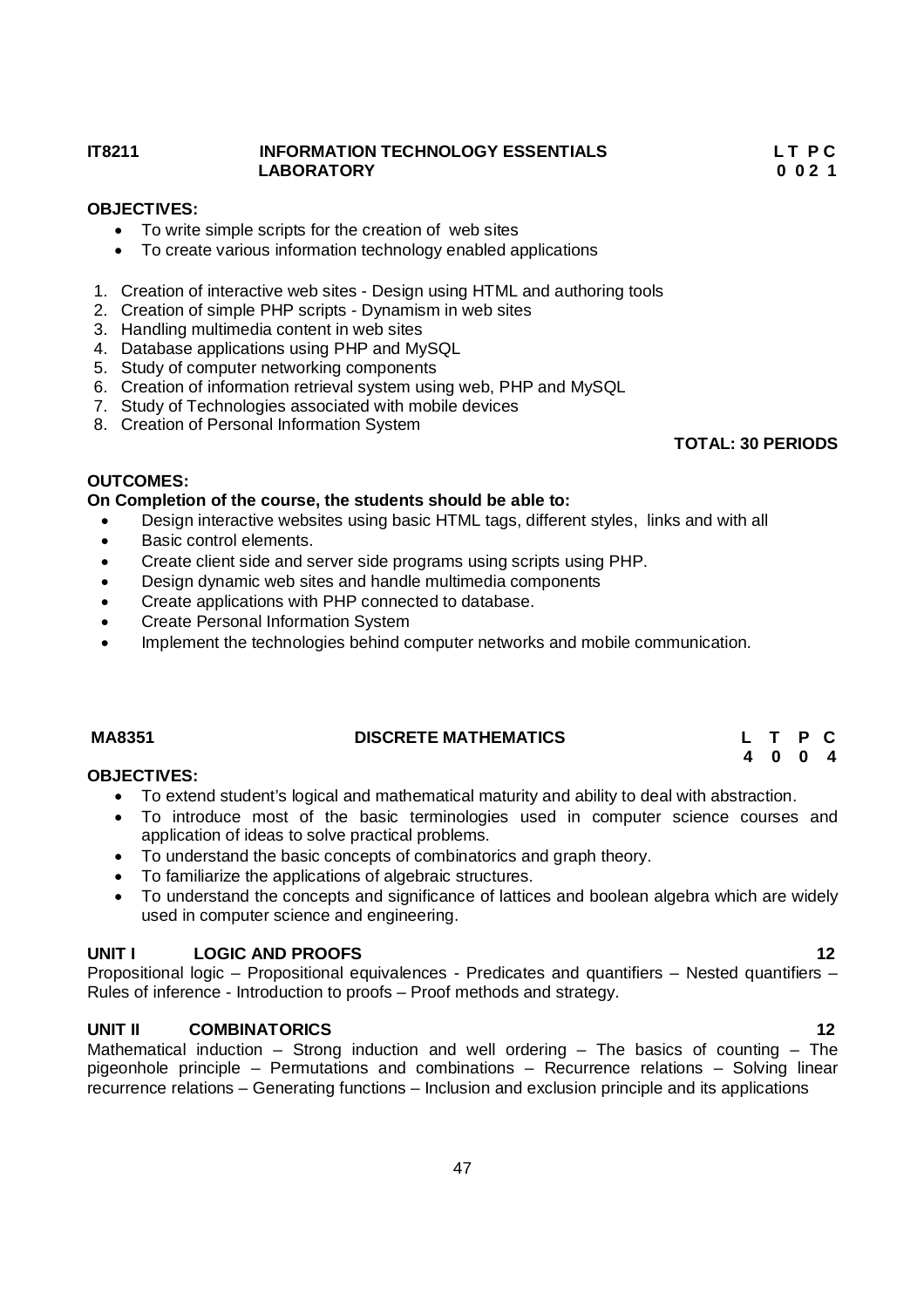#### **UNIT III GRAPHS 12**

Graphs and graph models – Graph terminology and special types of graphs – Matrix representation of graphs and graph isomorphism – Connectivity – Euler and Hamilton paths.

#### **UNIT IV ALGEBRAIC STRUCTURES** 12

Algebraic systems – Semi groups and monoids - Groups – Subgroups – Homomorphism's – Normal subgroup and cosets – Lagrange's theorem – Definitions and examples of Rings and Fields.

#### **UNIT V LATTICES AND BOOLEAN ALGEBRA 12**

Partial ordering – Posets – Lattices as posets – Properties of lattices - Lattices as algebraic systems – Sub lattices – Direct product and homomorphism – Some special lattices – Boolean algebra.

#### **TOTAL : 60 PERIODS**

#### **OUTCOMES :**

#### **At the end of the course, students would:**

- Have knowledge of the concepts needed to test the logic of a program.
- Have an understanding in identifying structures on many levels.
- Be aware of a class of functions which transform a finite set into another finite set which relates to input and output functions in computer science.
- Be aware of the counting principles.
- Be exposed to concepts and properties of algebraic structures such as groups, rings and fields.

#### **TEXTBOOKS:**

- 1. Rosen, K.H., "Discrete Mathematics and its Applications", 7th Edition, Tata McGraw Hill Pub. Co. Ltd., New Delhi, Special Indian Edition, 2011.
- 2. Tremblay, J.P. and Manohar.R, " Discrete Mathematical Structures with Applications to Computer Science", Tata McGraw Hill Pub. Co. Ltd, New Delhi, 30<sup>th</sup> Reprint, 2011.

#### **REFERENCES :**

- 1. Grimaldi, R.P. "Discrete and Combinatorial Mathematics: An Applied Introduction", 4<sup>th</sup> Edition, Pearson Education Asia, Delhi, 2007.
- 2. Lipschutz, S. and Mark Lipson., "Discrete Mathematics", Schaum's Outlines, Tata McGraw Hill Pub. Co. Ltd., New Delhi, 3rd Edition, 2010.
- 3. Koshy, T. "Discrete Mathematics with Applications", Elsevier Publications, 2006.

### **CS8351 DIGITAL PRINCIPLES AND SYSTEM DESIGN L T P C**

#### **OBJECTIVES:**

- To design digital circuits using simplified Boolean functions
- To analyze and design combinational circuits
- To analyze and design synchronous and asynchronous sequential circuits
- To understand Programmable Logic Devices
- To write HDL code for combinational and sequential circuits

#### **UNIT I BOOLEAN ALGEBRA AND LOGIC GATES 12**

Number Systems - Arithmetic Operations - Binary Codes- Boolean Algebra and Logic Gates - Theorems and Properties of Boolean Algebra - Boolean Functions - Canonical and Standard Forms - Simplification of Boolean Functions using Karnaugh Map - Logic Gates – NAND and NOR Implementations.

**4 0 0 4**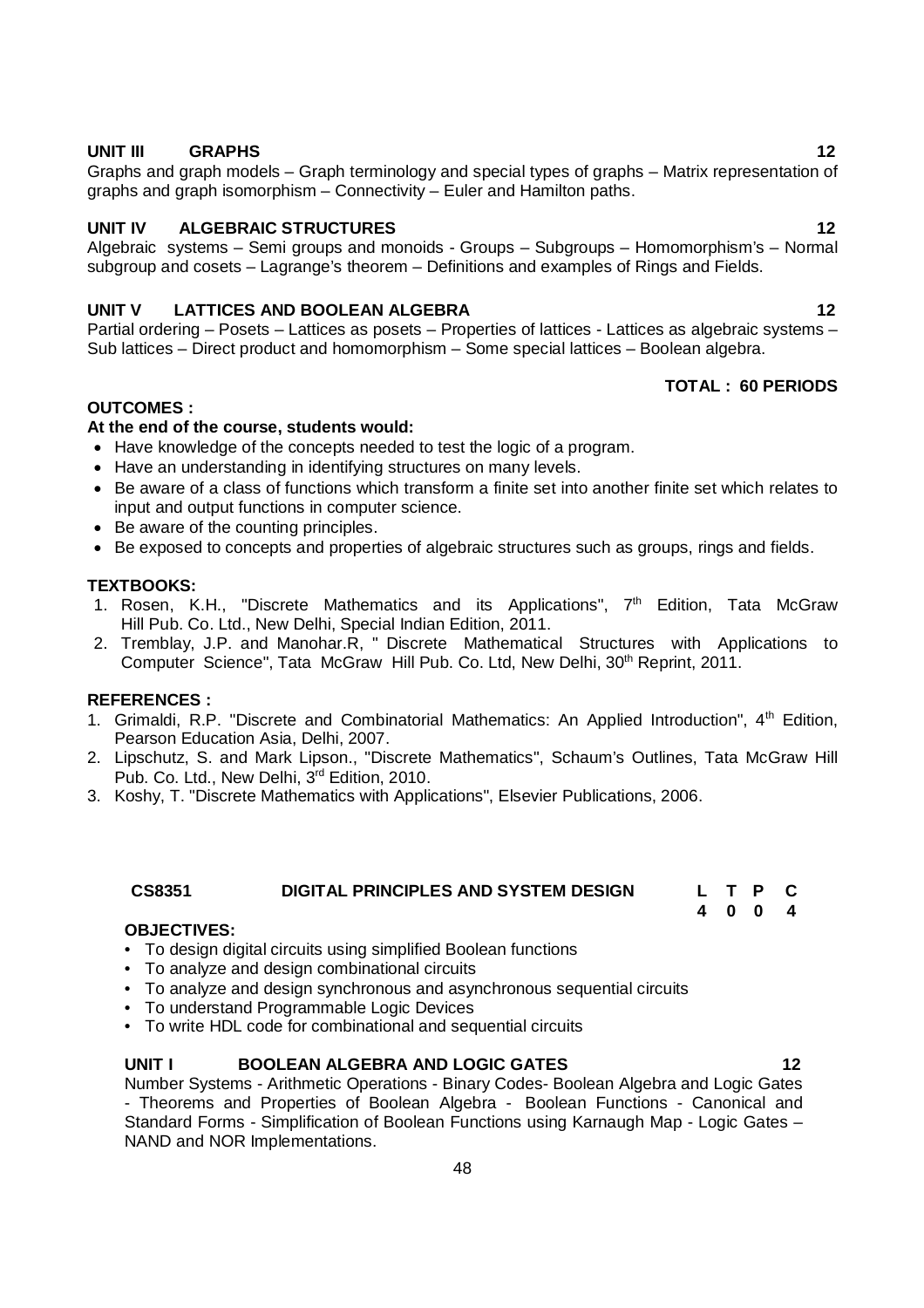#### **UNIT II COMBINATIONAL LOGIC 12**

Combinational Circuits – Analysis and Design Procedures - Binary Adder-Subtractor - Decimal Adder - Binary Multiplier - Magnitude Comparator - Decoders – Encoders – Multiplexers - Introduction to HDL – HDL Models of Combinational circuits.

#### **UNIT III SYNCHRONOUS SEQUENTIAL LOGIC 12**

Sequential Circuits - Storage Elements: Latches , Flip-Flops - Analysis of Clocked Sequential Circuits - State Reduction and Assignment - Design Procedure - Registers and Counters - HDL Models of Sequential Circuits.

#### **UNIT IV ASYNCHRONOUS SEQUENTIAL LOGIC 12**

Analysis and Design of Asynchronous Sequential Circuits – Reduction of State and Flow Tables – Race-free State Assignment – Hazards.

### **UNIT V MEMORY AND PROGRAMMABLE LOGIC 12**

RAM – Memory Decoding – Error Detection and Correction - ROM - Programmable Logic Array – Programmable Array Logic – Sequential Programmable Devices.

**TOTAL : 60 PERIODS**

#### **OUTCOMES:**

#### **On Completion of the course, the students should be able to:**

- Simplify Boolean functions using KMap
- Design and Analyze Combinational and Sequential Circuits
- Implement designs using Programmable Logic Devices
- Write HDL code for combinational and Sequential Circuits

#### **TEXT BOOK:**

1. M. Morris R. Mano, Michael D. Ciletti, "Digital Design: With an Introduction to the Verilog HDL, VHDL, and SystemVerilog", 6<sup>th</sup> Edition, Pearson Education, 2017.

#### **REFERENCES**

- 1. G. K. Kharate, Digital Electronics, Oxford University Press, 2010
- 2. John F. Wakerly, Digital Design Principles and Practices, Fifth Edition, Pearson Education, 2017.
- 3. Charles H. Roth Jr, Larry L. Kinney, Fundamentals of Logic Design, Sixth Edition, CENGAGE Learning, 2013
- 4. Donald D. Givone, Digital Principles and Designǁ, Tata Mc Graw Hill, 2003.

#### **CS8391 DATA STRUCTURES L T P C**

**3 0 0 3**

#### **OBJECTIVES:**

- To understand the concepts of ADTs
- To Learn linear data structures lists, stacks, and queues
- To understand sorting, searching and hashing algorithms
- To apply Tree and Graph structures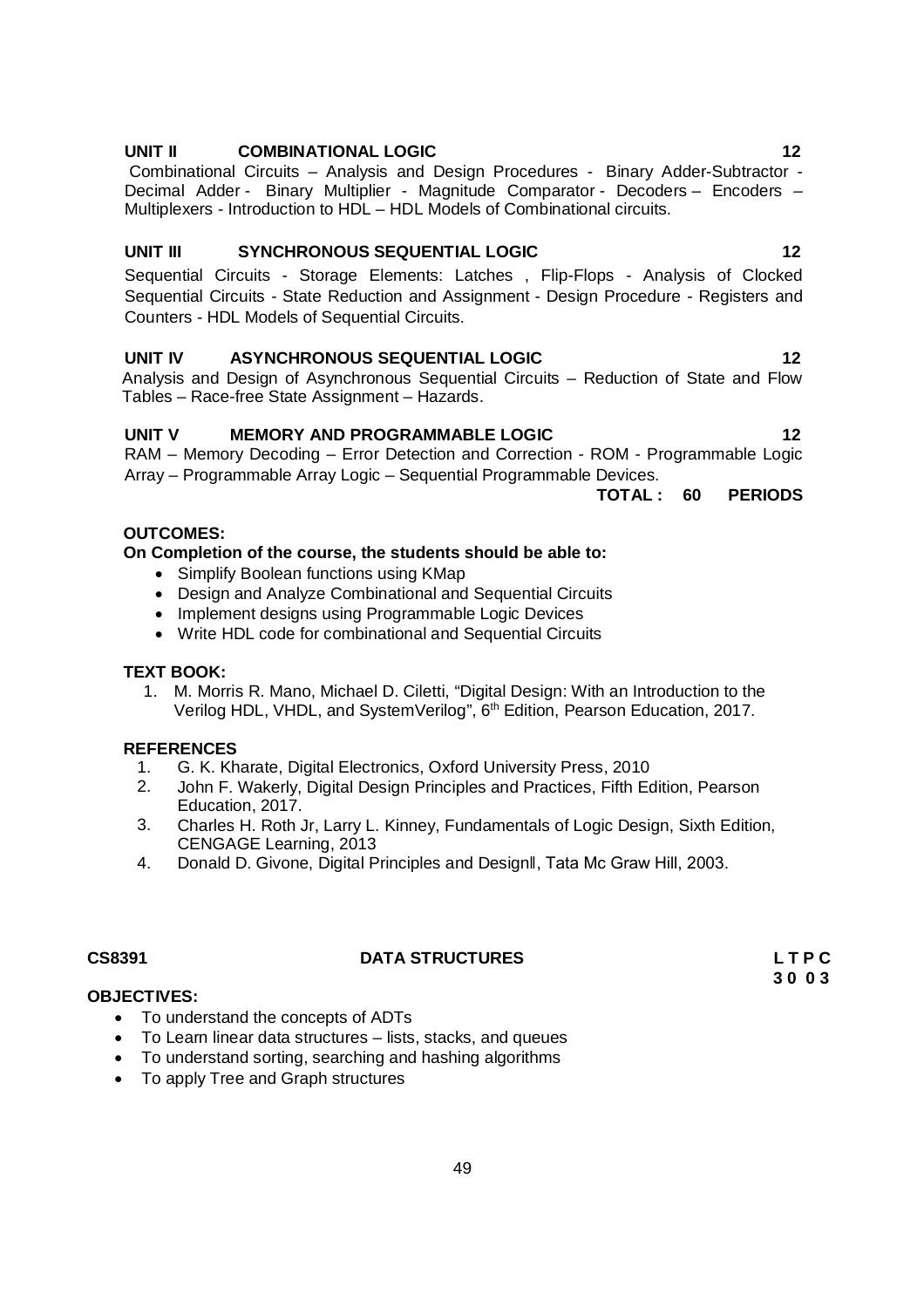### **UNIT I LINEAR DATA STRUCTURES – LIST 9**

Abstract Data Types (ADTs) – List ADT – array-based implementation – linked list implementation singly linked lists- circularly linked lists- doubly-linked lists – applications of lists –Polynomial Manipulation – All operations (Insertion, Deletion, Merge, Traversal).

#### **UNIT II LINEAR DATA STRUCTURES – STACKS, QUEUES 9**

Stack ADT – Operations - Applications - Evaluating arithmetic expressions- Conversion of Infix to postfix expression - Queue ADT – Operations - Circular Queue – Priority Queue - deQueue – applications of queues.

### **UNIT III NON LINEAR DATA STRUCTURES – TREES 9**

Tree ADT – tree traversals - Binary Tree ADT – expression trees – applications of trees – binary search tree ADT –Threaded Binary Trees- AVL Trees – B-Tree - B+ Tree **-** Heap – Applications of heap.

#### **UNIT IV NON LINEAR DATA STRUCTURES - GRAPHS 9**

Definition – Representation of Graph – Types of graph - Breadth-first traversal - Depth-first traversal – Topological Sort – Bi-connectivity – Cut vertex – Euler circuits – Applications of graphs.

#### **UNIT V SEARCHING, SORTING AND HASHING TECHNIQUES 9**

Searching- Linear Search - Binary Search. Sorting - Bubble sort - Selection sort - Insertion sort - Shell sort – Radix sort. Hashing- Hash Functions – Separate Chaining – Open Addressing – Rehashing – Extendible Hashing.

### **OUTCOMES:**

#### **At the end of the course, the student should be able to:**

- Implement abstract data types for linear data structures.
- Apply the different linear and non-linear data structures to problem solutions.
- Critically analyze the various sorting algorithms.

### **TEXT BOOKS:**

- 1. Mark Allen Weiss, "Data Structures and Algorithm Analysis in C", 2nd Edition, Pearson Education,1997.
- 2. Reema Thareja, "Data Structures Using C", Second Edition , Oxford University Press, 2011

#### **REFERENCES:**

- 1. Thomas H. Cormen, Charles E. Leiserson, Ronald L.Rivest, Clifford Stein, "Introduction to Algorithms", Second Edition, Mcgraw Hill, 2002.
- 2. Aho, Hopcroft and Ullman, "Data Structures and Algorithms", Pearson Education,1983.
- 3. Stephen G. Kochan, "Programming in C", 3rd edition, Pearson Education.
- 4. Ellis Horowitz, Sartaj Sahni, Susan Anderson-Freed, "Fundamentals of Data Structures in C", Second Edition, University Press, 2008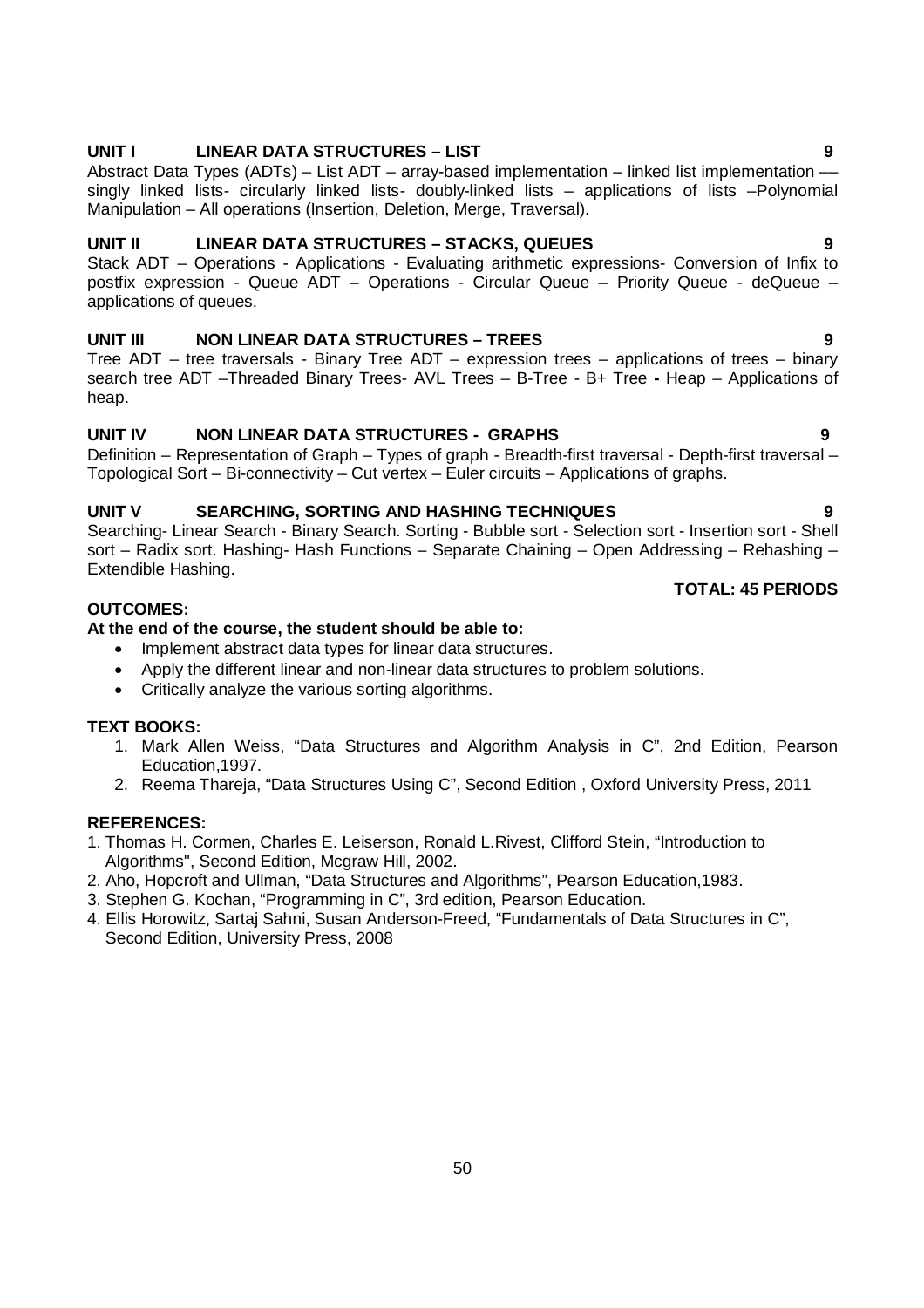#### CS8392 **CS8392** OBJECT ORIENTED PROGRAMMING L T P C

#### **OBJECTIVES:**

To understand Object Oriented Programming concepts and basic characteristics of Java

 **3 0 0 3**

- To know the principles of packages, inheritance and interfaces
- To define exceptions and use I/O streams
- To develop a java application with threads and generics classes
- To design and build simple Graphical User Interfaces

#### **UNIT I INTRODUCTION TO OOP AND JAVA FUNDAMENTALS 10**

Object Oriented Programming - Abstraction – objects and classes - Encapsulation- Inheritance - Polymorphism- OOP in Java – Characteristics of Java – The Java Environment **-** Java Source File - Structure – Compilation. Fundamental Programming Structures in Java – Defining classes in Java – constructors, methods -access specifiers - static members -Comments, Data Types, Variables, Operators, Control Flow, Arrays , Packages - JavaDoc comments.

#### **UNIT II INHERITANCE AND INTERFACES 9**

Inheritance – Super classes- sub classes –Protected members – constructors in sub classes- the Object class – abstract classes and methods- final methods and classes – Interfaces – defining an interface, implementing interface, differences between classes and interfaces and extending interfaces - Object cloning -inner classes, ArrayLists - Strings

#### **UNIT III EXCEPTION HANDLING AND I/O 9**

Exceptions - exception hierarchy - throwing and catching exceptions – built-in exceptions, creating own exceptions, Stack Trace Elements. Input / Output Basics – Streams – Byte streams and Character streams – Reading and Writing Console – Reading and Writing Files

#### **UNIT IV MULTITHREADING AND GENERIC PROGRAMMING 8**

Differences between multi-threading and multitasking, thread life cycle, creating threads, synchronizing threads, Inter-thread communication, daemon threads, thread groups. Generic Programming – Generic classes – generic methods – Bounded Types – Restrictions and Limitations.

### **UNIT V EVENT DRIVEN PROGRAMMING 9**

Graphics programming - Frame – Components - working with 2D shapes - Using color, fonts, and images - Basics of event handling - event handlers - adapter classes - actions - mouse events - AWT event hierarchy - Introduction to Swing – layout management - Swing Components – Text Fields , Text Areas – Buttons- Check Boxes – Radio Buttons – Lists- choices- Scrollbars – Windows –Menus – Dialog Boxes.

#### **OUTCOMES:**

#### **Upon completion of the course, students will be able to:**

- Develop Java programs using OOP principles
- Develop Java programs with the concepts inheritance and interfaces
- Build Java applications using exceptions and I/O streams
- Develop Java applications with threads and generics classes
- Develop interactive Java programs using swings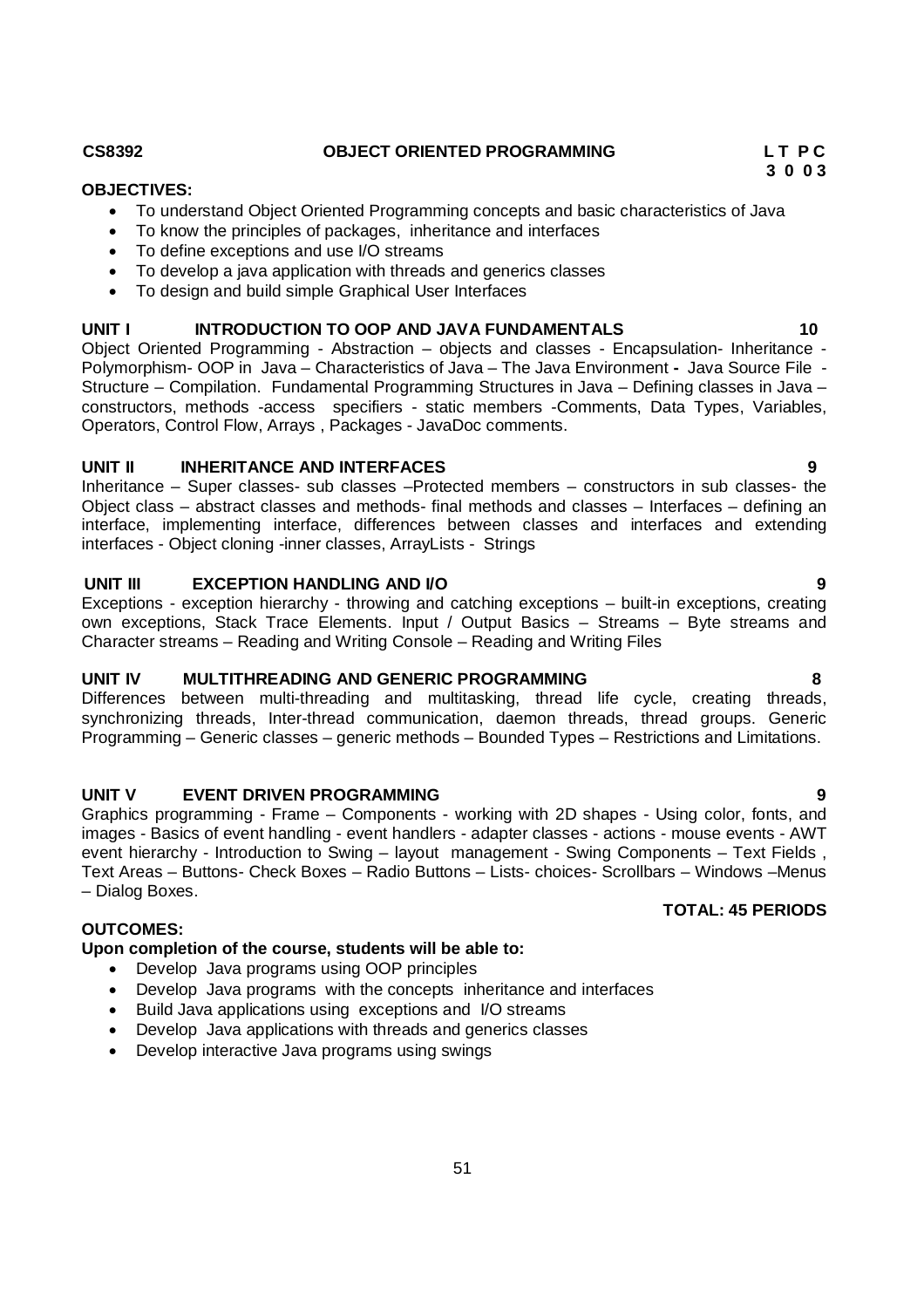#### **TEXT BOOKS:**

- 1. Herbert Schildt, "Java The complete reference",  $8<sup>th</sup>$  Edition, McGraw Hill Education, 2011.
- 2. Cay S. Horstmann, Gary cornell, "Core Java Volume  $-1$  Fundamentals",  $9<sup>th</sup>$  Edition, Prentice Hall, 2013.

#### **REFERENCES:**

- 1. Paul Deitel, Harvey Deitel, "Java SE 8 for programmers", 3rd Edition, Pearson, 2015.
- 2. Steven Holzner, "Java 2 Black book", Dreamtech press, 2011.
- 3. Timothy Budd, "Understanding Object-oriented programming with Java", Updated Edition, Pearson Education, 2000.

#### **EC8394 ANALOG AND DIGITAL COMMUNICATION L T P C 3 0 0 3**

#### **OBJECTIVES:**

#### **The student should be made to:**

- Understand analog and digital communication techniques.
- Learn data and pulse communication techniques.
- Be familiarized with source and Error control coding.
- Gain knowledge on multi-user radio communication.

#### **UNIT I ANALOG COMMUNICATION 9**

Introduction to Communication Systems - Modulation – Types - Need for Modulation. Theory of Amplitude Modulation - Evolution and Description of SSB Techniques - Theory of Frequency and Phase Modulation – Comparison of Analog Communication Systems (AM – FM – PM).

#### **UNIT II PULSE AND DATA COMMUNICATION 9**

**Pulse Communication:** Pulse Amplitude Modulation (PAM) – Pulse Time Modulation (PTM) – Pulse code Modulation (PCM) - Comparison of various Pulse Communication System (PAM – PTM – PCM).

**Data Communication:** History of Data Communication - Standards Organizations for Data Communication- Data Communication Circuits - Data Communication Codes - Data communication Hardware - serial and parallel interfaces.

#### **UNIT III DIGITAL COMMUNICATION 9**

Amplitude Shift Keying (ASK) – Frequency Shift Keying (FSK)–Phase Shift Keying (PSK) – BPSK – QPSK – Quadrature Amplitude Modulation (QAM) – 8 QAM – 16 QAM – Bandwidth Efficiency– Comparison of various Digital Communication System (ASK – FSK – PSK – QAM).

#### **UNIT IV SOURCE AND ERROR CONTROL CODING 9**

Entropy, Source encoding theorem, Shannon fano coding, Huffman coding, mutual information, channel capacity, Error Control Coding, linear block codes, cyclic codes - ARQ Techniques.

#### **UNIT V MULTI-USER RADIO COMMUNICATION 9**

Global System for Mobile Communications (GSM) - Code division multiple access (CDMA) – Cellular Concept and Frequency Reuse - Channel Assignment and Handover Techniques - Overview of Multiple Access Schemes - Satellite Communication - Bluetooth.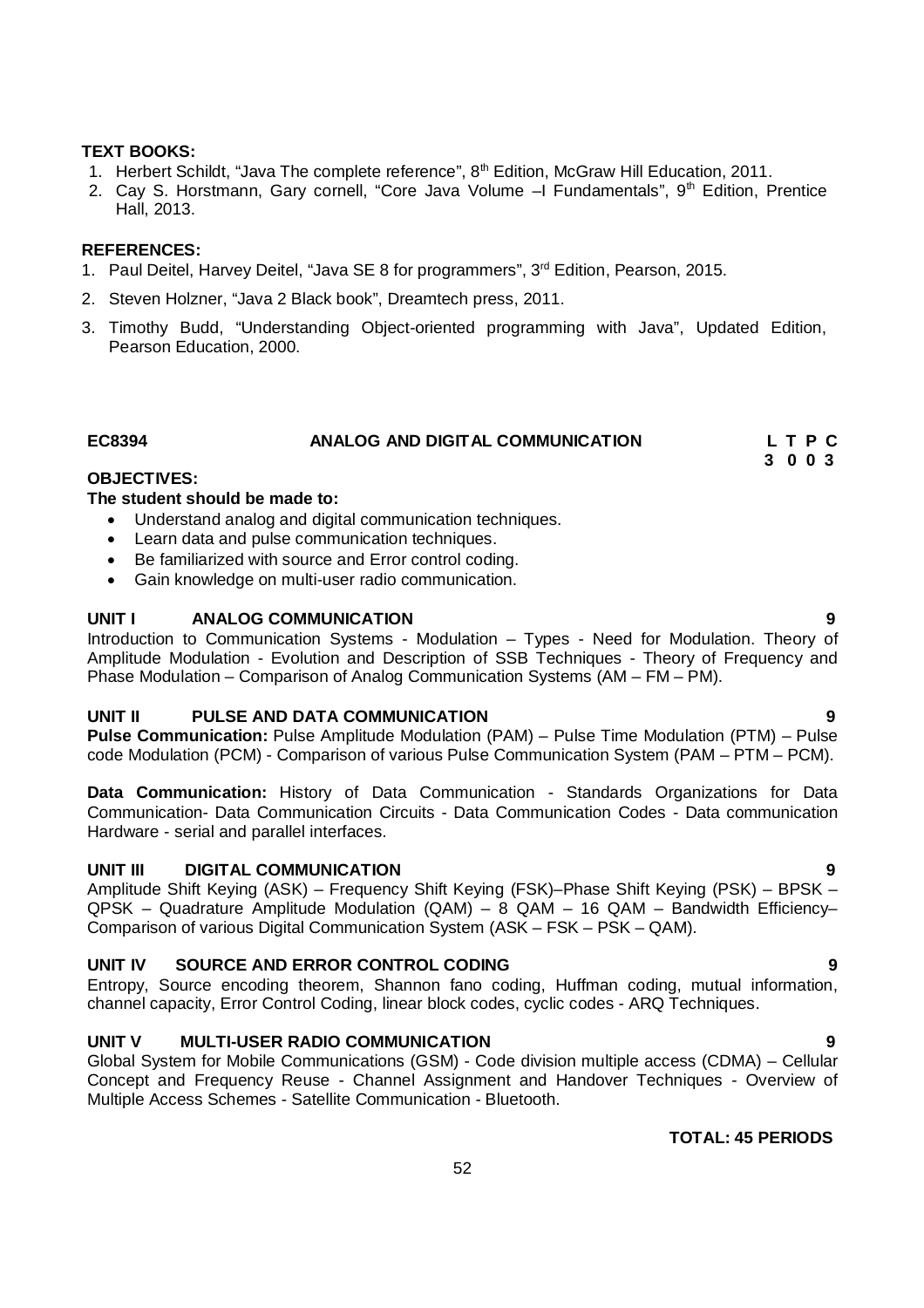### **OUTCOMES:**

### **At the end of the course, the student should be able to:**

- Apply analog and digital communication techniques.
- Use data and pulse communication techniques.
- Analyze Source and Error control coding.
- Utilize multi-user radio communication.

### **TEXT BOOK:**

1. Wayne Tomasi, "Advanced Electronic Communication Systems", 6<sup>th</sup> Edition, Pearson Education, 2009.

### **REFERENCES:**

- 1. Simon Haykin, "Communication Systems", 4<sup>th</sup> Edition, John Wiley & Sons, 2004
- 2. Rappaport T.S, "Wireless Communications: Principles and Practice", 2<sup>nd</sup> Edition, Pearson Education, 2007
- 3. H. Taub, D L Schilling and G Saha, "Principles of Communication", 3<sup>rd</sup> Edition, Pearson Education, 2007.
- 4. B. P.Lathi, "Modern Analog and Digital Communication Systems", 3<sup>rd</sup> Edition, Oxford University Press, 2007.
- 5. Blake, "Electronic Communication Systems", Thomson Delmar Publications, 2002.
- 6. Martin S.Roden, "Analog and Digital Communication System", 3<sup>rd</sup> Edition, Prentice Hall of India, 2002.
- 7. B.Sklar, "Digital Communication Fundamentals and Applications" 2<sup>nd</sup> Edition Pearson Education 2007.

## **CS8381 DATA STRUCTURES LABORATORY L T P C**

 **0 0 4 2**

### **OBJECTIVES**

- To implement linear and non-linear data structures
- To understand the different operations of search trees
- To implement graph traversal algorithms
- To get familiarized to sorting and searching algorithms
- 1. Array implementation of Stack and Queue ADTs
- 2. Array implementation of List ADT
- 3. Linked list implementation of List, Stack and Queue ADTs
- 4. Applications of List, Stack and Queue ADTs
- 5. Implementation of Binary Trees and operations of Binary Trees
- 6. Implementation of Binary Search Trees
- 7. Implementation of AVL Trees
- 8. Implementation of Heaps using Priority Queues.
- 9. Graph representation and Traversal algorithms
- 10. Applications of Graphs
- 11. Implementation of searching and sorting algorithms
- 12. Hashing any two collision techniques

**TOTAL:60 PERIODS**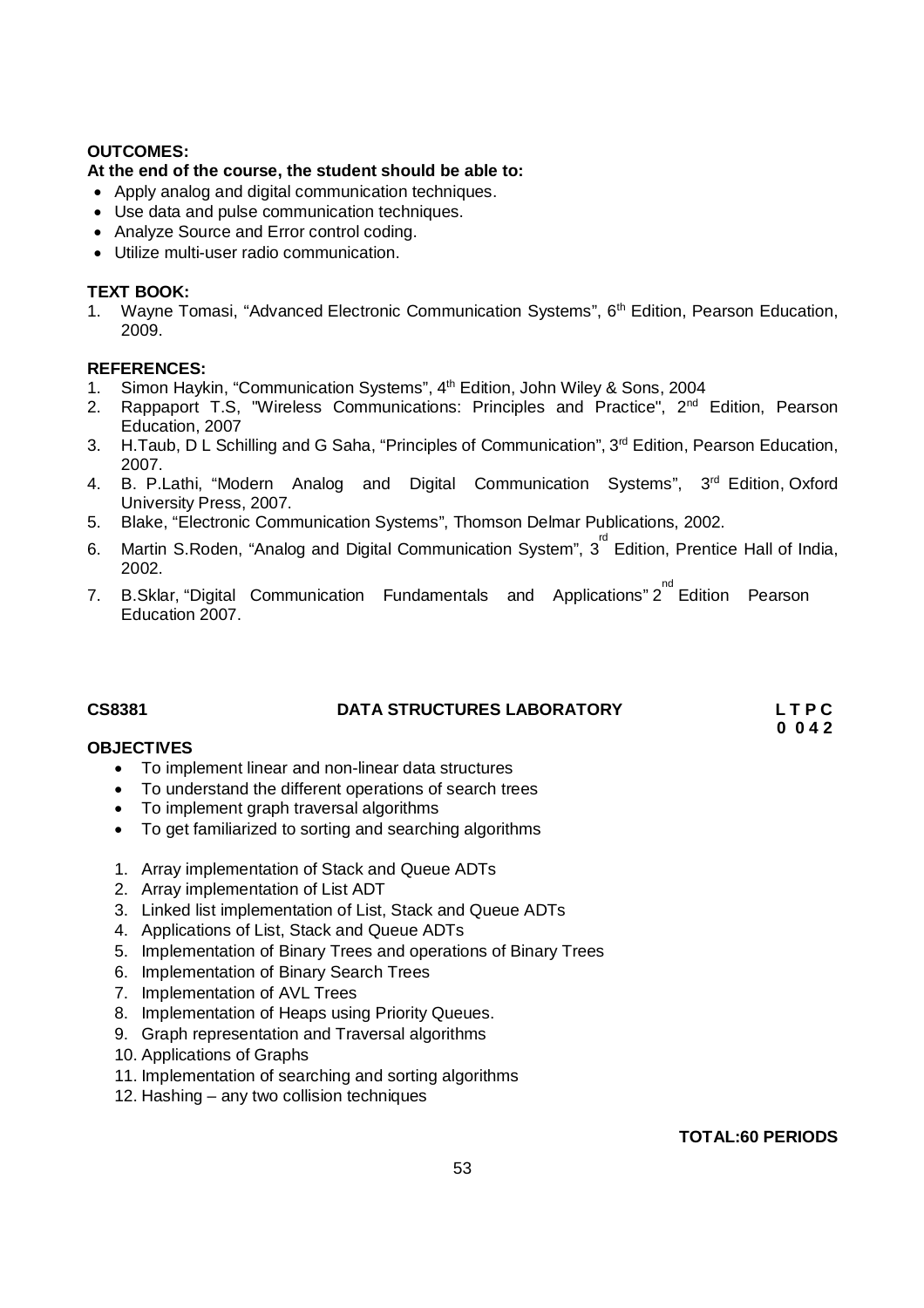### **OUTCOMES:**

### **At the end of the course, the students will be able to:**

- Write functions to implement linear and non-linear data structure operations
- Suggest appropriate linear / non-linear data structure operations for solving a given problem
- Appropriately use the linear / non-linear data structure operations for a given problem
- Apply appropriate hash functions that result in a collision free scenario for data storage and retrieval

# **CS8383 OBJECT ORIENTED PROGRAMMING LABORATORY L T P C**

# **0 0 4 2**

### **OBJECTIVES**

- To build software development skills using java programming for real-world applications.
- To understand and apply the concepts of classes, packages, interfaces, arraylist, exception handling and file processing.
- To develop applications using generic programming and event handling.

### **LIST OF EXPERIMENTS**

1. Develop a Java application to generate Electricity bill. Create a class with the following members: Consumer no., consumer name, previous month reading, current month reading, type of EB connection(i.e domestic or commercial). Compute the bill amount using the following tariff.

If the type of the EB connection is domestic, calculate the amount to be paid as follows:

- **First 100 units Rs. 1 per unit**
- **101-200 units** Rs. 2.50 per unit
- <sup>201</sup> -500 units Rs. 4 per unit
- $\bullet$  > 501 units Rs. 6 per unit

If the type of the EB connection is commercial, calculate the amount to be paid as follows:

- **First 100 units Rs. 2 per unit**
- **101-200 units** Rs. 4.50 per unit
- $\blacksquare$  201 -500 units Rs. 6 per unit
- $\bullet$  > 501 units Rs. 7 per unit
- 2. Develop a java application to implement currency converter (Dollar to INR, EURO to INR, Yen to INR and vice versa), distance converter (meter to KM, miles to KM and vice versa) , time converter (hours to minutes, seconds and vice versa) using packages.
- 3. Develop a java application with Employee class with Emp\_name, Emp\_id, Address, Mail\_id, Mobile no as members. Inherit the classes, Programmer, Assistant Professor, Associate Professor and Professor from employee class. Add Basic Pay (BP) as the member of all the inherited classes with 97% of BP as DA, 10 % of BP as HRA, 12% of BP as PF, 0.1% of BP for staff club fund. Generate pay slips for the employees with their gross and net salary.
- 4. Design a Java interface for ADT Stack. Implement this interface using array. Provide necessary exception handling in both the implementations.
- 5. Write a program to perform string operations using Array List. Write functions for the following
	- a. Append add at end
	- b. Insert add at particular index
	- c. Search
	- d. List all string starts with given letter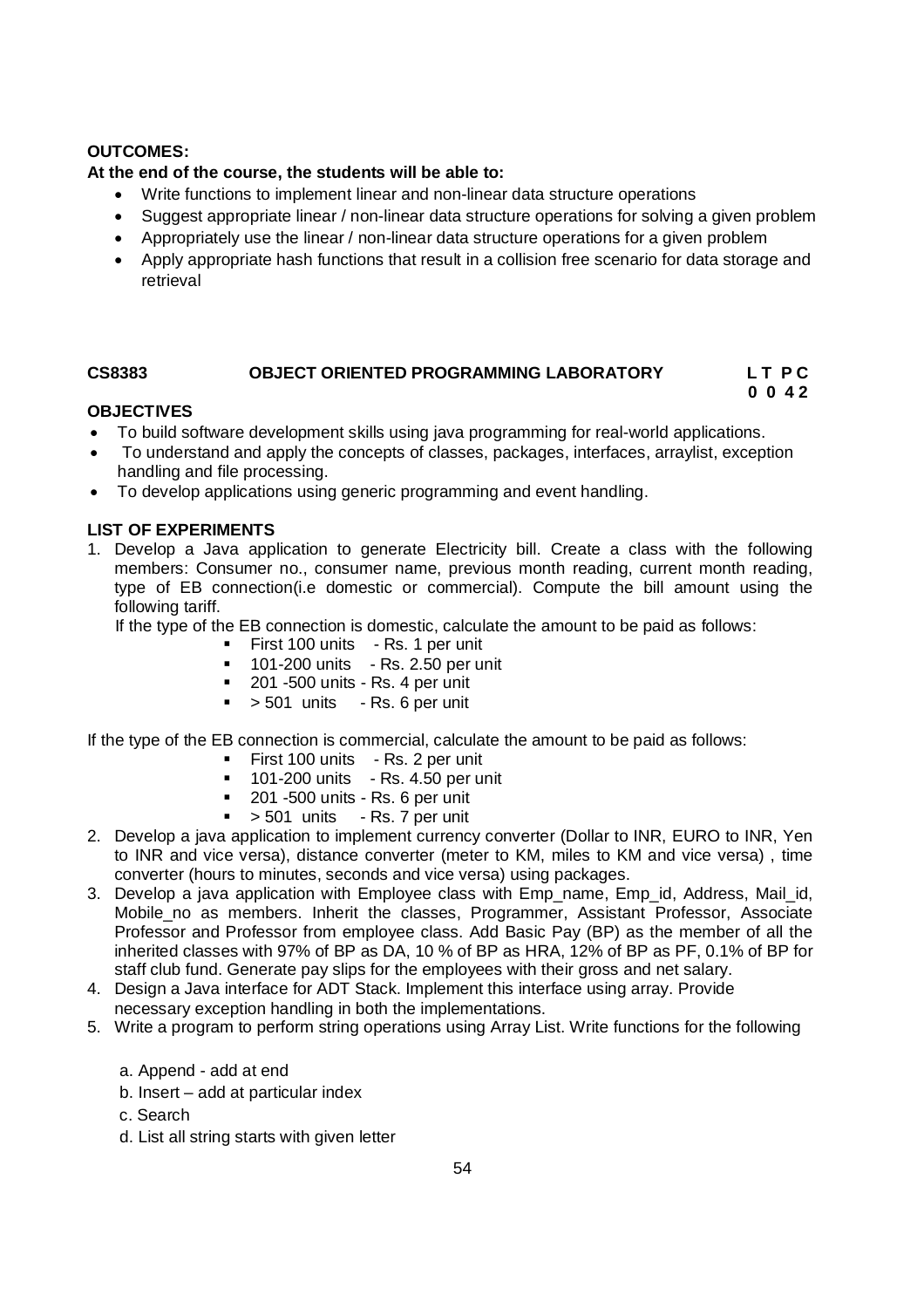- 6. Write a Java Program to create an abstract class named Shape that contains two integers and an empty method named print Area(). Provide three classes named Rectangle, Triangle and Circle such that each one of the classes extends the class Shape. Each one of the classes contains only the method print Area () that prints the area of the given shape.
- 7. Write a Java program to implement user defined exception handling.
- 8. Write a Java program that reads a file name from the user, displays information about whether the file exists, whether the file is readable, or writable, the type of file and the length of the file in bytes.
- 9. Write a java program that implements a multi-threaded application that has three threads. First thread generates a random integer every 1 second and if the value is even, second thread computes the square of the number and prints. If the value is odd, the third thread will print the value of cube of the number.
- 10. Write a java program to find the maximum value from the given type of elements using a generic function.
- 11. Design a calculator using event-driven programming paradigm of Java with the following options.
	- a) Decimal manipulations
	- b) Scientific manipulations
- 12. Develop a mini project for any application using Java concepts.

#### **OUTCOMES**

#### **Upon completion of the course, the students will be able to**

- Develop and implement Java programs for simple applications that make use of classes, packages and interfaces.
- Develop and implement Java programs with arraylist, exception handling and multithreading.
- Design applications using file processing, generic programming and event handling.

#### **CS8382 DIGITAL SYSTEMS LABORATORY L T P C**

**0 0 4 2**

#### **OBJECTIVES:**

- To understand the various basic logic gates
- To design and implement the various combinational circuits
- To design and implement combinational circuits using MSI devices.
- To design and implement sequential circuits
- To understand and code with HDL programming

#### **LIST OF EXPERIMENTS**

- 1. Verification of Boolean Theorems using basic gates.
- 2. Design and implementation of combinational circuits using basic gates for arbitrary functions, code converters.
- 3. Design and implement Half/Full Adder and Subtractor.

#### **TOTAL : 60 PERIODS**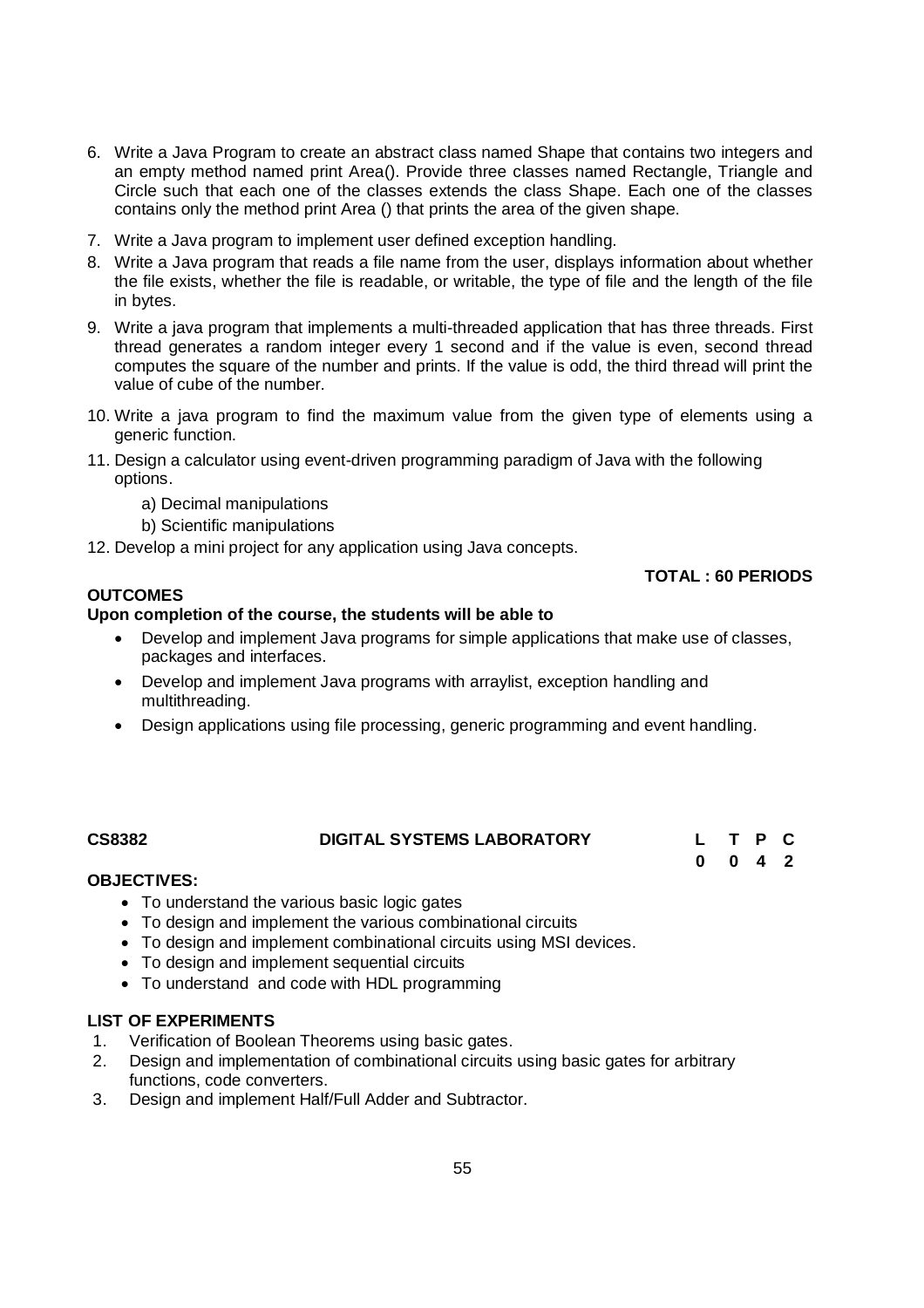- 4. Design and implement combinational circuits using MSI devices:
	- $\bullet$  4 bit binary adder / subtractor
	- Parity generator / checker
	- Magnitude Comparator
	- Application using multiplexers
- 5. Design and implement shift-registers.
- 6. Design and implement synchronous counters.
- 7. Design and implement asynchronous counters.
- 8. Coding combinational circuits using HDL.
- 9. Coding sequential circuits using HDL.
- 10. Design and implementation of a simple digital system (Mini Project).

#### **OUTCOMES:**

#### **Upon Completion of the course, the students will be able to:**

- Implement simplified combinational circuits using basic logic gates
- Implement combinational circuits using MSI devices
- Implement sequential circuits like registers and counters
- Simulate combinational and sequential circuits using HDL

### **LIST OF EQUIPMENT FOR A BATCH OF 30 STUDENTS:**

#### **LABORATORY REQUIREMENT FOR BATCH OF 30 STUDENTS HARDWARE:**

- 1. Digital trainer kits 30
- 2. Digital ICs required for the experiments in sufficient numbers

#### **SOFTWARE:**

**1.** HDL simulator.

#### **HS8381 INTERPERSONAL SKILLS/LISTENING&SPEAKING L T P C 0 0 2 1**

#### **OBJECTIVES:**

#### **The Course will enable learners to:**

- Equip students with the English language skills required for the successful undertaking of academic studies with primary emphasis on academic speaking and listening skills.
- Provide guidance and practice in basic general and classroom conversation and to engage in specific academic speaking activities.
- improve general and academic listening skills
- Make effective presentations.

#### **UNIT I**

Listening as a key skill- its importance- speaking - give personal information - ask for personal information - express ability - enquire about ability - ask for clarification Improving pronunciation - pronunciation basics taking lecture notes - preparing to listen to a lecture - articulate a complete idea as opposed to producing fragmented utterances.

**TOTAL: 60 PERIODS**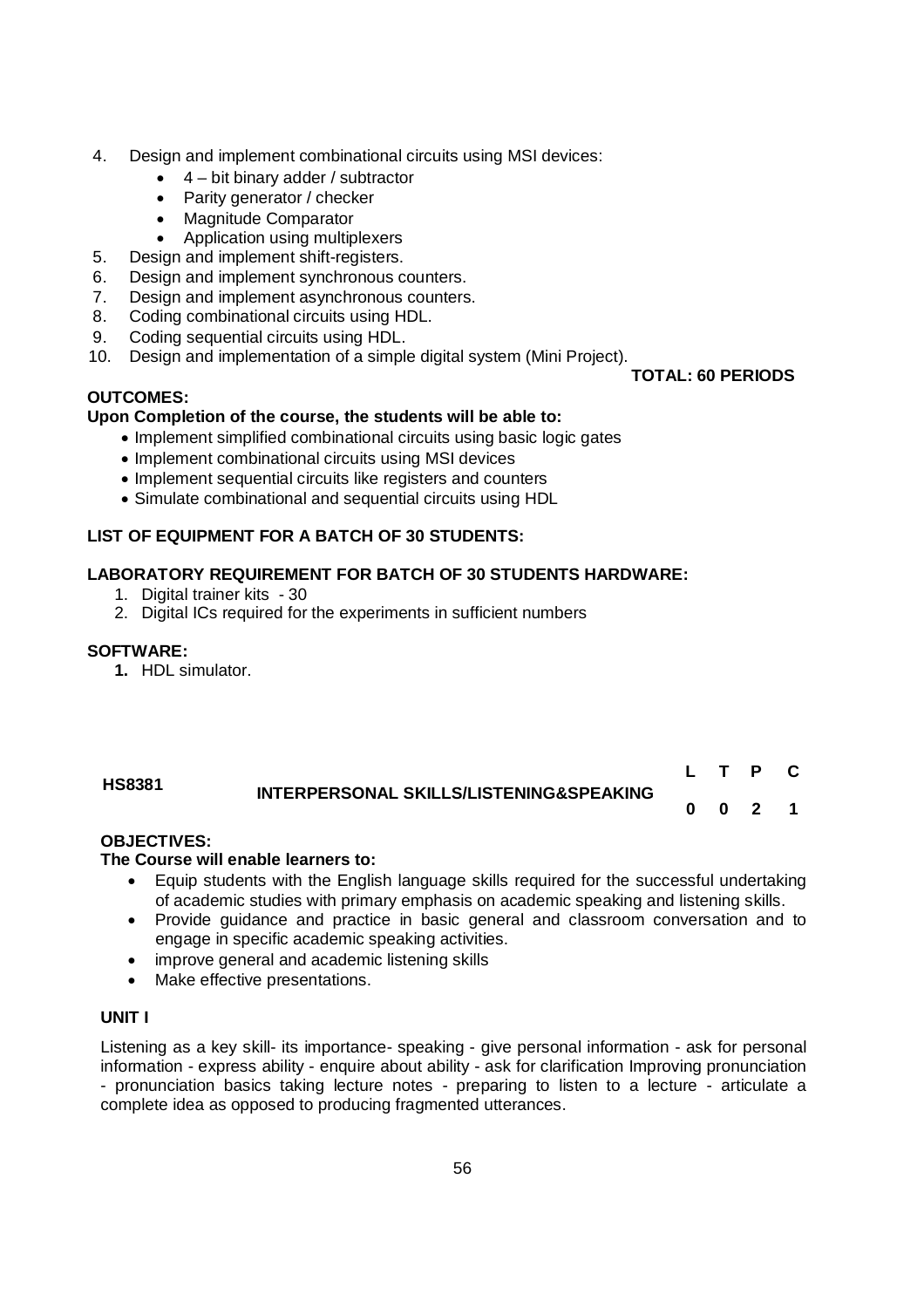#### **UNIT II**

Listen to a process information- give information, as part of a simple explanation - conversation starters: small talk - stressing syllables and speaking clearly - intonation patterns - compare and contrast information and ideas from multiple sources- converse with reasonable accuracy over a wide range of everyday topics.

#### **UNIT III**

Lexical chunking for accuracy and fluency- factors influence fluency, deliver a five-minute informal talk - greet - respond to greetings - describe health and symptoms - invite and offer accept - decline - take leave - listen for and follow the gist- listen for detail

#### **UNIT IV**

Being an active listener: giving verbal and non-verbal feedback - participating in a group discussion - summarizing academic readings and lectures conversational speech listening to and participating in conversations - persuade.

#### **UNIT V**

Formal and informal talk - listen to follow and respond to explanations, directions and instructions in academic and business contexts - strategies for presentations and interactive communication group/pair presentations - negotiate disagreement in group work.

#### **TOTAL :30PERIODS**

#### **OUTCOMES:**

#### **At the end of the course Learners will be able to:**

- Listen and respond appropriately.
- Participate in group discussions
- Make effective presentations
- Participate confidently and appropriately in conversations both formal and informal

#### **TEXT BOOKS:**

- 1. Brooks,Margret. Skills for Success. Listening and Speaking. Level 4 Oxford University Press, Oxford: 2011.
- 2. Richards,C. Jack. & David Bholke. Speak Now Level 3. Oxford University Press, Oxford: 2010

#### **REFERENCES:**

- 1. Bhatnagar, Nitin and Mamta Bhatnagar. Communicative English for Engineers and Professionals. Pearson: New Delhi, 2010.
- 2. Hughes, Glyn and Josephine Moate. Practical English Classroom. Oxford University Press: Oxford, 2014.
- 3. Vargo, Mari. Speak Now Level 4. Oxford University Press: Oxford, 2013.
- 4. Richards C. Jack. Person to Person (Starter). Oxford University Press: Oxford, 2006.
- 5. Ladousse, Gillian Porter. Role Play. Oxford University Press: Oxford, 2014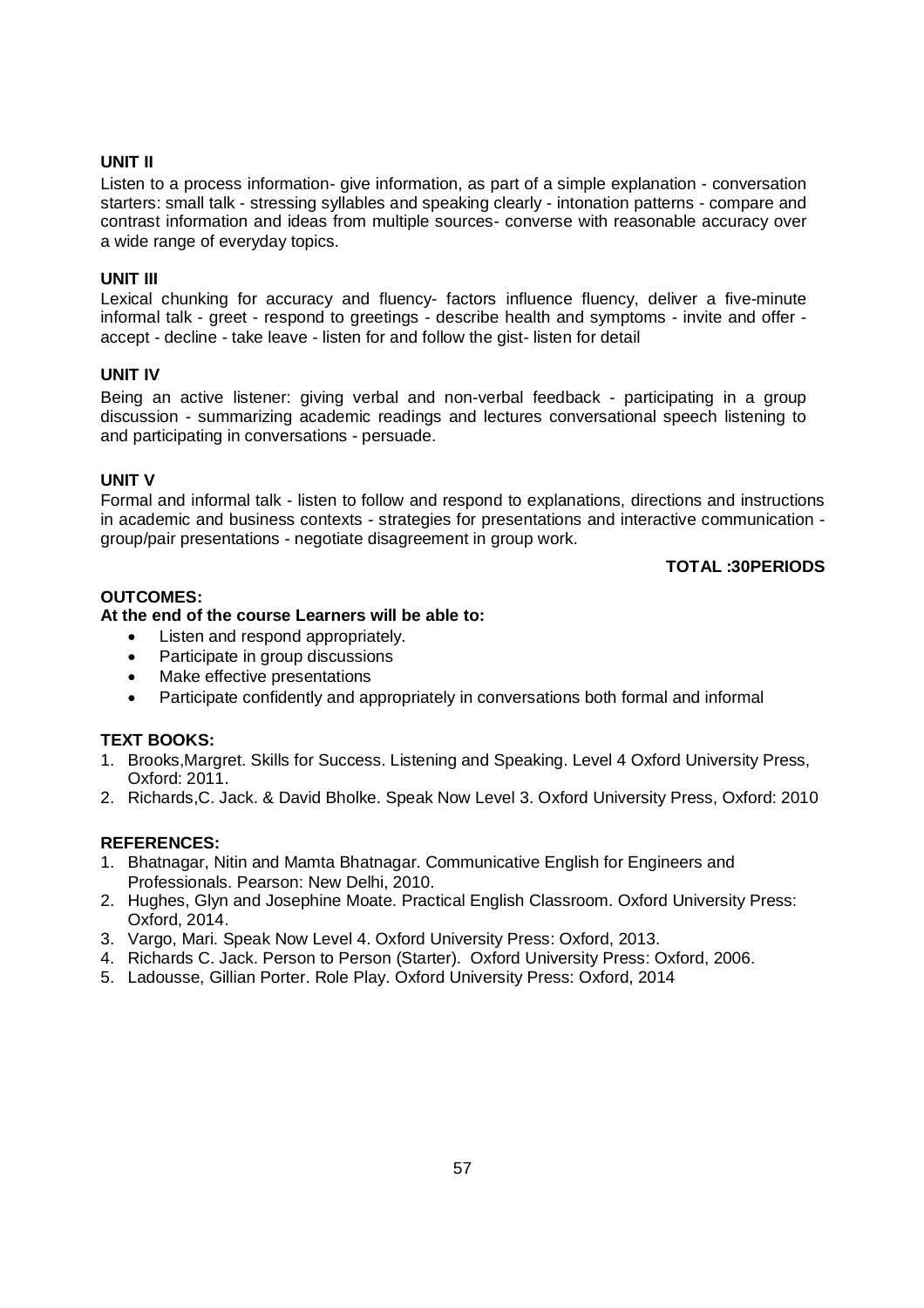#### **MA8391 PROBABILITY AND STATISTICS L T P C**

 **4 0 0 4**

#### **OBJECTIVES:**

- This course aims at providing the required skill to apply the statistical tools in engineering problems.
- To introduce the basic concepts of probability and random variables.
- To introduce the basic concepts of two dimensional random variables.
- To acquaint the knowledge of testing of hypothesis for small and large samples which plays an important role in real life problems.
- To introduce the basic concepts of classifications of design of experiments which plays very important roles in the field of agriculture and statistical quality control.

#### **UNIT I PROBABILITY AND RANDOM VARIABLES 12**

Probability – The axioms of probability – Conditional probability – Baye's theorem - Discrete and continuous random variables – Moments – Moment generating functions – Binomial, Poisson, Geometric, Uniform, Exponential and Normal distributions.

#### **UNIT II TWO - DIMENSIONAL RANDOM VARIABLES 12**

Joint distributions – Marginal and conditional distributions – Covariance – Correlation and linear regression – Transformation of random variables – Central limit theorem (for independent and identically distributed random variables).

#### **UNIT III** TESTING OF HYPOTHESIS 12

Sampling distributions - Estimation of parameters - Statistical hypothesis - Large sample tests based on Normal distribution for single mean and difference of means -Tests based on t, Chi-square and F distributions for mean, variance and proportion - Contingency table (test for independent) - Goodness of fit.

#### **UNIT IV DESIGN OF EXPERIMENTS** 12

One way and Two way classifications - Completely randomized design – Randomized block design – Latin square design -  $2<sup>2</sup>$  factorial design.

### **UNIT V STATISTICAL QUALITY CONTROL `12**

Control charts for measurements (X and R charts) – Control charts for attributes (p, c and np charts) – Tolerance limits - Acceptance sampling.

#### **OUTCOMES:**

#### **Upon successful completion of the course, students will be able to:**

- Understand the fundamental knowledge of the concepts of probability and have knowledge of standard distributions which can describe real life phenomenon.
- Understand the basic concepts of one and two dimensional random variables and apply in engineering applications.
- Apply the concept of testing of hypothesis for small and large samples in real life problems.
- Apply the basic concepts of classifications of design of experiments in the field of agriculture and statistical quality control.
- Have the notion of sampling distributions and statistical techniques used in engineering and management problems.

 **TOTAL : 60 PERIODS**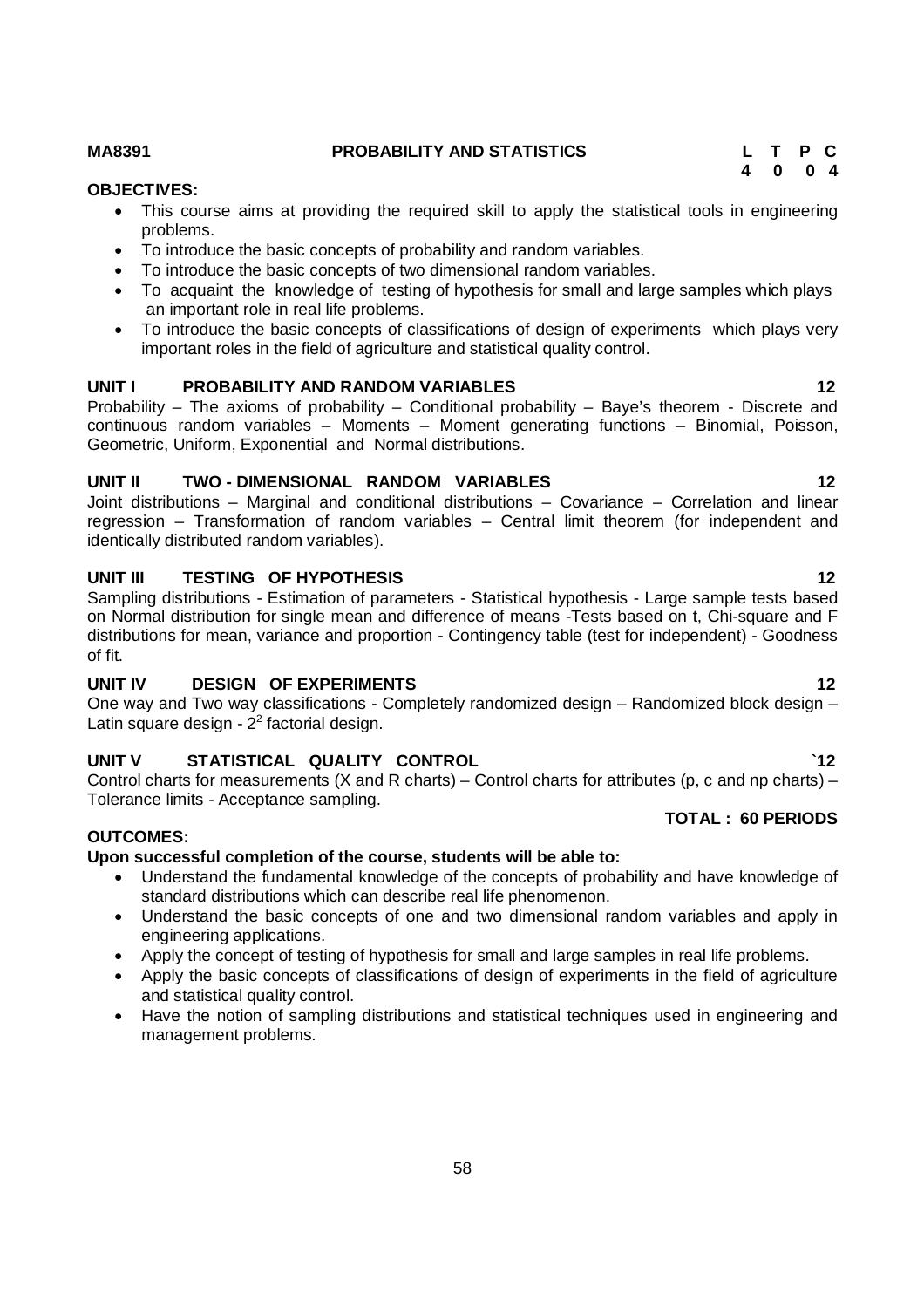#### **TEXT BOOKS:**

- 1. Johnson, R.A., Miller, I and Freund J., "Miller and Freund's Probability and Statistics for Engineers", Pearson Education, Asia, 8<sup>th</sup> Edition, 2015.
- 2. Milton. J. S. and Arnold. J.C., "Introduction to Probability and Statistics", Tata McGraw Hill, 4th Edition, 2007.

#### **REFERENCES:**

- 1. Devore. J.L., "Probability and Statistics for Engineering and the Sciences", Cengage Learning, New Delhi, 8<sup>th</sup> Edition, 2014.
- 2. Papoulis, A. and Unnikrishnapillai, S., "Probability, Random Variables and Stochastic Processes", McGraw Hill Education India, 4<sup>th</sup> Edition, New Delhi, 2010.
- 3. Ross, S.M., "Introduction to Probability and Statistics for Engineers and Scientists",  $3<sup>rd</sup>$  Edition, Elsevier, 2004.
- 4. Spiegel. M.R., Schiller. J. and Srinivasan, R.A., "Schaum's Outline of Theory and Problems of Probability and Statistics", Tata McGraw Hill Edition, 2004.
- 5. Walpole. R.E., Myers. R.H., Myers. S.L. and Ye. K., "Probability and Statistics for Engineers and Scientists", Pearson Education, Asia, 8<sup>th</sup> Edition, 2007.

| CS8491 | <b>COMPUTER ARCHITECTURE</b> |  | L T P C |  |
|--------|------------------------------|--|---------|--|
|        |                              |  | 3 0 0 3 |  |

#### **OBJECTIVES:**

- To learn the basic structure and operations of a computer.
- To learn the arithmetic and logic unit and implementation of fixed-point and floating point arithmetic unit.
- To learn the basics of pipelined execution.
- To understand parallelism and multi-core processors.
- To understand the memory hierarchies, cache memories and virtual memories.
- To learn the different ways of communication with I/O devices.

#### **UNIT I BASIC STRUCTURE OF A COMPUTER SYSTEM 9**

Functional Units – Basic Operational Concepts – Performance – Instructions: Language of the Computer – Operations, Operands – Instruction representation – Logical operations – decision making – MIPS Addressing.

#### **UNIT II ARITHMETIC FOR COMPUTERS 9**

Addition and Subtraction – Multiplication – Division – Floating Point Representation – Floating Point Operations – Subword Parallelism

#### **UNIT III PROCESSOR AND CONTROL UNIT 9**

A Basic MIPS implementation – Building a Datapath – Control Implementation Scheme – Pipelining – Pipelined datapath and control – Handling Data Hazards & Control Hazards – Exceptions.

#### **UNIT IV PARALLELISIM 9**

Parallel processing challenges – Flynn's classification – SISD, MIMD, SIMD, SPMD, and Vector Architectures - Hardware multithreading – Multi-core processors and other Shared Memory Multiprocessors - Introduction to Graphics Processing Units, Clusters, Warehouse Scale Computers and other Message-Passing Multiprocessors.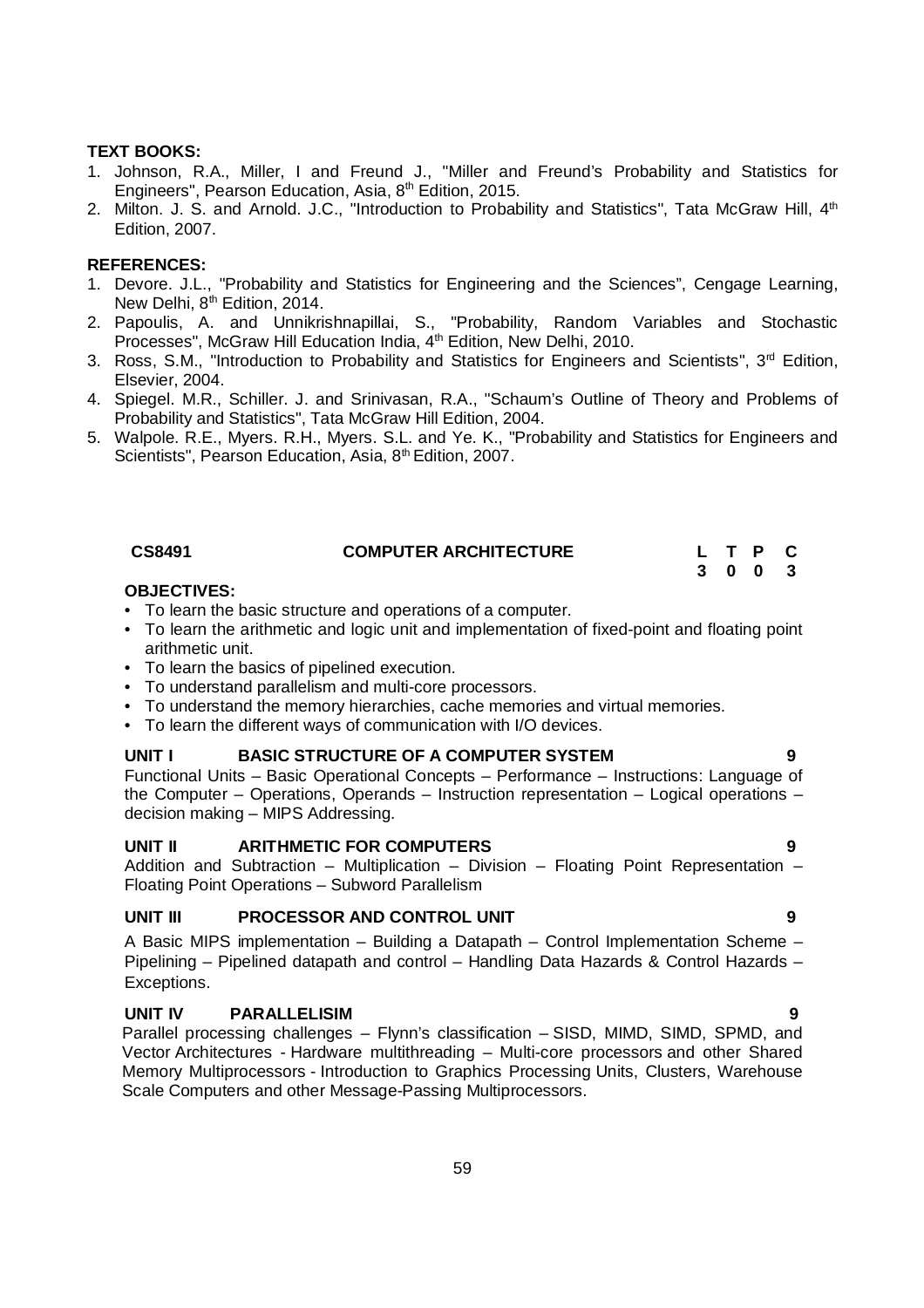#### **UNIT V MEMORY & I/O SYSTEMS 9**

Memory Hierarchy - memory technologies – cache memory – measuring and improving cache performance – virtual memory, TLB's – Accessing I/O Devices – Interrupts – Direct Memory Access – Bus structure – Bus operation – Arbitration – Interface circuits - USB.

#### **OUTCOMES:**

#### **On Completion of the course, the students should be able to**:

- Understand the basics structure of computers, operations and instructions.
- Design arithmetic and logic unit.
- Understand pipelined execution and design control unit.
- Understand parallel processing architectures.
- Understand the various memory systems and I/O communication.

#### **TEXT BOOKS:**

- 1. David A. Patterson and John L. Hennessy, Computer Organization and Design: The Hardware/Software Interface, Fifth Edition, Morgan Kaufmann / Elsevier, 2014.
- 2. Carl Hamacher, Zvonko Vranesic, Safwat Zaky and Naraig Manjikian, Computer Organization and Embedded Systems, Sixth Edition, Tata McGraw Hill, 2012.

#### **REFERENCES:**

- 1. William Stallings, Computer Organization and Architecture Designing for Performance, Eighth Edition, Pearson Education, 2010.
- 2. John P. Hayes, Computer Architecture and Organization, Third Edition, Tata McGraw Hill, 2012.
- 3. John L. Hennessey and David A. Patterson, Computer Architecture A Quantitative Approachǁ, Morgan Kaufmann / Elsevier Publishers, Fifth Edition, 2012.

#### **CS8492 DATABASE MANAGEMENT SYSTEMS L T P C**

 **3 0 0 3**

#### **OBJECTIVES**

- To learn the fundamentals of data models and to represent a database system using ER diagrams.
- To study SQL and relational database design.
- To understand the internal storage structures using different file and indexing techniques which will help in physical DB design.
- To understand the fundamental concepts of transaction processing- concurrency control techniques and recovery procedures.
- To have an introductory knowledge about the Storage and Query processing **Techniques**

#### **UNIT I** RELATIONAL DATABASES 10

Purpose of Database System – Views of data – Data Models – Database System Architecture – Introduction to relational databases – Relational Model – Keys – Relational Algebra – SQL fundamentals – Advanced SQL features – Embedded SQL– Dynamic SQL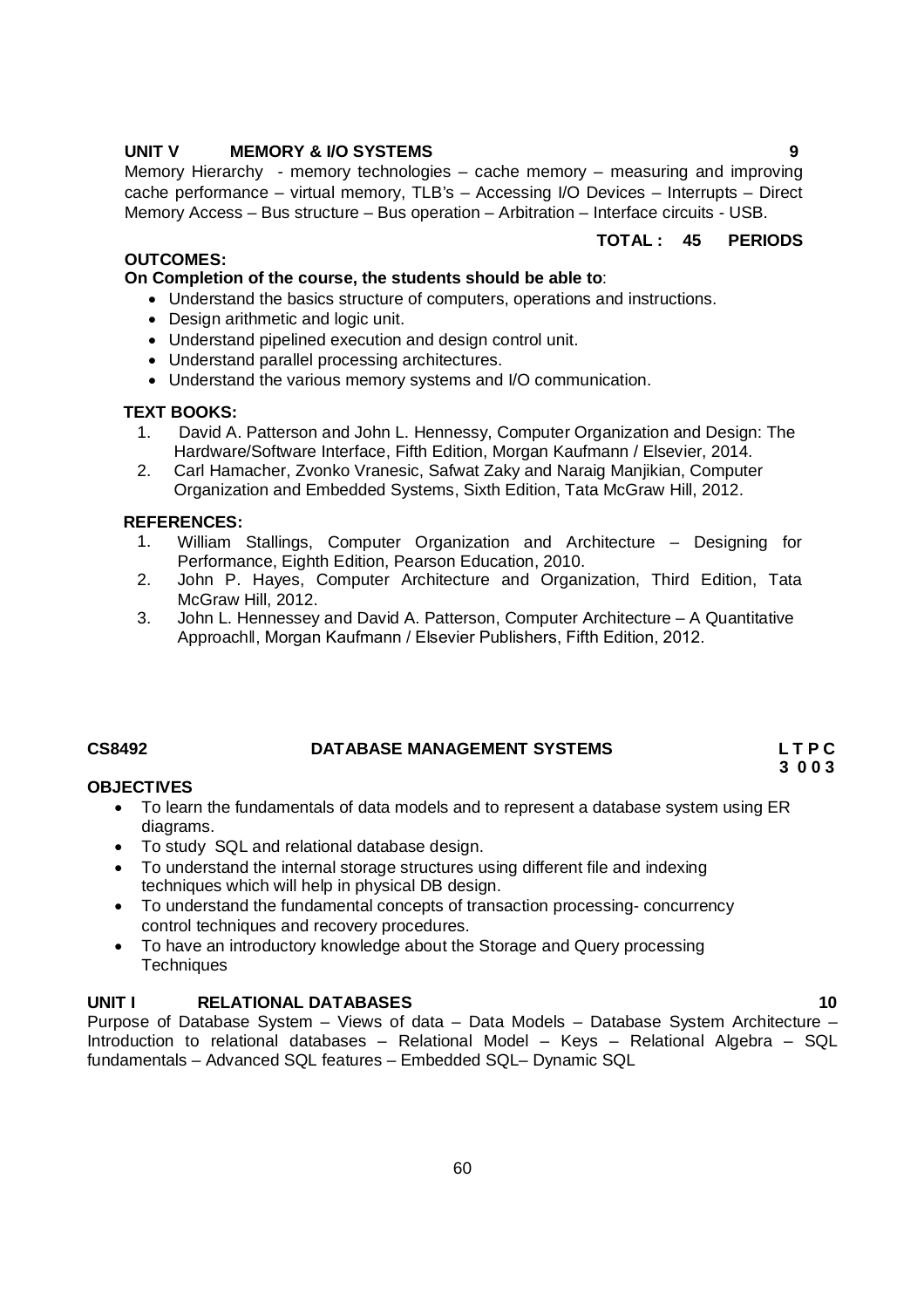Concepts, Retrieval Models, Queries in IR systems.

**OUTCOMES: Upon completion of the course, the students will be able to:**

- Classify the modern and futuristic database applications based on size and complexity
- Map ER model to Relational model to perform database design effectively
- Write queries using normalization criteria and optimize queries
- Compare and contrast various indexing strategies in different database systems
- Appraise how advanced databases differ from traditional databases.

#### **TEXT BOOKS:**

- 1. Abraham Silberschatz, Henry F. Korth, S. Sudharshan, "Database System Concepts",Sixth Edition, Tata McGraw Hill, 2011
- 2. Ramez Elmasri, Shamkant B. Navathe, "Fundamentals of Database Systems", Sixth Edition, Pearson, 2011.

#### **REFERENCES:**

- 1. C. J. Date, A.Kannan, S. Swamynathan, "An Introduction to Database Systems", Eighth Edition, Pearson Education, 2006.
- 2. Raghu Ramakrishnan, ―Database Management Systemsǁ, Fourth Edition, McGraw-Hill College Publications, 2015.
- 3. G.K.Gupta,"Database Management Systems", Tata McGraw Hill, 2011.

### **UNIT II DATABASE DESIGN 8**

Entity-Relationship model – E-R Diagrams – Enhanced-ER Model – ER-to-Relational Mapping – Functional Dependencies – Non-loss Decomposition – First, Second, Third Normal Forms, Dependency Preservation – Boyce/Codd Normal Form – Multi-valued Dependencies and Fourth Normal Form – Join Dependencies and Fifth Normal Form

#### **UNIT III TRANSACTIONS 9**

Transaction Concepts – ACID Properties – Schedules – Serializability – Concurrency Control – Need for Concurrency – Locking Protocols – Two Phase Locking – Deadlock – Transaction Recovery - Save Points – Isolation Levels – SQL Facilities for Concurrency and Recovery.

#### **UNIT IV IMPLEMENTATION TECHNIQUES 9**

RAID – File Organization – Organization of Records in Files – Indexing and Hashing –Ordered Indices – B+ tree Index Files – B tree Index Files – Static Hashing – Dynamic Hashing – Query Processing Overview – Algorithms for SELECT and JOIN operations – Query optimization using Heuristics and Cost Estimation.

#### **UNIT V ADVANCED TOPICS 9**

Distributed Databases: Architecture, Data Storage, Transaction Processing – Object-based Databases: Object Database Concepts, Object-Relational features, ODMG Object Model, ODL, OQL - XML Databases: XML Hierarchical Model, DTD, XML Schema, XQuery – Information Retrieval: IR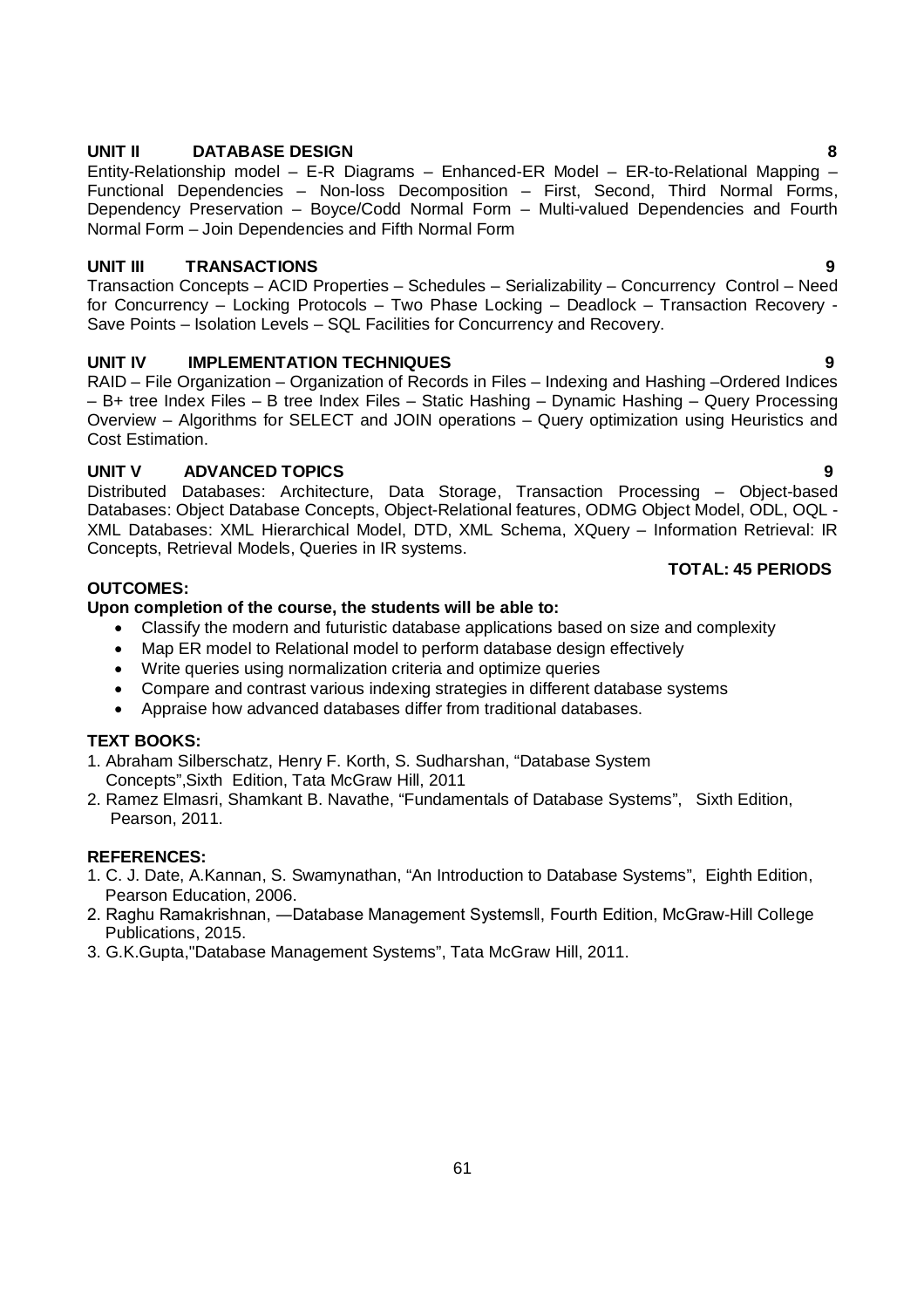Notion of an Algorithm – Fundamentals of Algorithmic Problem Solving – Important Problem Types – Fundamentals of the Analysis of Algorithmic Efficiency –Asymptotic Notations and their properties.

# Analysis Framework – Empirical analysis - Mathematical analysis for Recursive and Non-recursive algorithms - Visualization

### **UNIT II BRUTE FORCE AND DIVIDE-AND-CONQUER 9**

Brute Force – Computing a<sup>n</sup> – String Matching - Closest-Pair and Convex-Hull Problems - Exhaustive Search - Travelling Salesman Problem - Knapsack Problem - Assignment problem.

Divide and Conquer Methodology – Binary Search – Merge sort – Quick sort – Heap Sort - Multiplication of Large Integers – Closest-Pair and Convex - Hull Problems.

### **UNIT III DYNAMIC PROGRAMMING AND GREEDY TECHNIQUE 9**

Dynamic programming **–** Principle of optimality **-** Coin changing problem**,** Computing a Binomial Coefficient – Floyd's algorithm – Multi stage graph - Optimal Binary Search Trees – Knapsack Problem and Memory functions.

Greedy Technique – Container loading problem - Prim's algorithm and Kruskal's Algorithm – 0/1 Knapsack problem, Optimal Merge pattern - Huffman Trees.

# **UNIT IV ITERATIVE IMPROVEMENT** 9

The Simplex Method - The Maximum-Flow Problem – Maximum Matching in Bipartite Graphs, Stable marriage Problem.

# **UNIT V COPING WITH THE LIMITATIONS OF ALGORITHM POWER 9**

Lower - Bound Arguments - P, NP NP- Complete and NP Hard Problems. Backtracking – n-Queen problem - Hamiltonian Circuit Problem – Subset Sum Problem. Branch and Bound – LIFO Search and FIFO search - Assignment problem – Knapsack Problem – Travelling Salesman Problem - Approximation Algorithms for NP-Hard Problems – Travelling Salesman problem – Knapsack problem. **TOTAL: 45 PERIODS**

### **At the end of the course, the students should be able to:**

- Design algorithms for various computing problems.
- Analyze the time and space complexity of algorithms.
- Critically analyze the different algorithm design techniques for a given problem.
- Modify existing algorithms to improve efficiency.

### **TEXT BOOKS:**

**OUTCOMES:**

- 1. Anany Levitin, "Introduction to the Design and Analysis of Algorithms", Third Edition, Pearson Education, 2012.
- 2. Ellis Horowitz, Sartaj Sahni and Sanguthevar Rajasekaran, Computer Algorithms/ C++, Second Edition, Universities Press, 2007.

### **CS8451 DESIGN AND ANALYSIS OF ALGORITHMS L T P C**

To critically analyze the efficiency of alternative algorithmic solutions for the same problem

# **3 0 0 3**

To understand and apply the algorithm analysis techniques.

 To understand different algorithm design techniques. To understand the limitations of Algorithmic power.

**OBJECTIVES:**

# **UNIT I INTRODUCTION 9**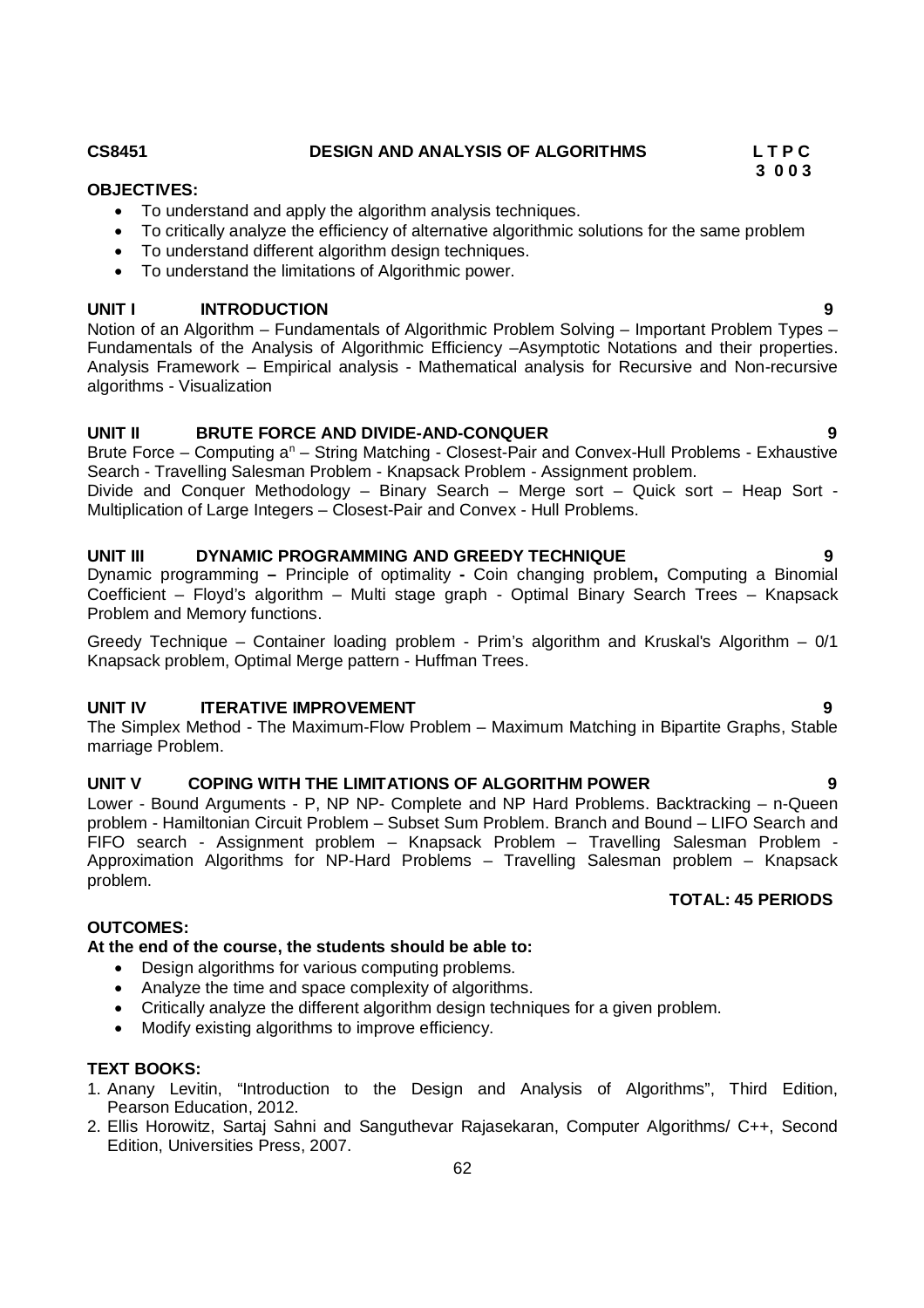#### **REFERENCES:**

- 1. Thomas H.Cormen, Charles E.Leiserson, Ronald L. Rivest and Clifford Stein, "Introduction to Algorithms", Third Edition, PHI Learning Private Limited, 2012.
- 2. Alfred V. Aho, John E. Hopcroft and Jeffrey D. Ullman, "Data Structures and Algorithms", Pearson Education, Reprint 2006.
- 3. Harsh Bhasin, "Algorithms Design and Analysis", Oxford university press, 2016.
- 4. S. Sridhar, "Design and Analysis of Algorithms", Oxford university press, 2014.
- 5. http://nptel.ac.in/

# CS8493 **OPERATING SYSTEMS** L T P C **CS8493**

**3 0 0 3**

#### **OBJECTIVES:**

- To understand the basic concepts and functions of operating systems.
- To understand Processes and Threads
- To analyze Scheduling algorithms.
- To understand the concept of Deadlocks.
- To analyze various memory management schemes.
- To understand I/O management and File systems.
- To be familiar with the basics of Linux system and Mobile OS like iOS and Android.

#### **UNIT I OPERATING SYSTEM OVERVIEW 7**

Computer System Overview-Basic Elements, Instruction Execution, Interrupts, Memory Hierarchy, Cache Memory, Direct Memory Access, Multiprocessor and Multicore Organization. Operating system overview-objectives and functions, Evolution of Operating System.- Computer System Organization Operating System Structure and Operations- System Calls, System Programs, OS Generation and System Boot.

#### **UNIT II PROCESS MANAGEMENT 11** 11

Processes - Process Concept, Process Scheduling, Operations on Processes, Inter-process Communication; CPU Scheduling - Scheduling criteria, Scheduling algorithms, Multiple-processor scheduling, Real time scheduling; Threads- Overview, Multithreading models, Threading issues; Process Synchronization - The critical-section problem, Synchronization hardware, Mutex locks, Semaphores, Classic problems of synchronization, Critical regions, Monitors; Deadlock - System model, Deadlock characterization, Methods for handling deadlocks, Deadlock prevention, Deadlock avoidance, Deadlock detection, Recovery from deadlock.

#### **UNIT III STORAGE MANAGEMENT 9**

Main Memory – Background, Swapping, Contiguous Memory Allocation, Paging, Segmentation, Segmentation with paging, 32 and 64 bit architecture Examples; Virtual Memory – Background, Demand Paging, Page Replacement, Allocation, Thrashing; Allocating Kernel Memory, OS Examples.

#### **UNIT IV FILE SYSTEMS AND I/O SYSTEMS 9**

Mass Storage system – Overview of Mass Storage Structure, Disk Structure, Disk Scheduling and Management, swap space management; File-System Interface - File concept, Access methods, Directory Structure, Directory organization, File system mounting, File Sharing and Protection; File System Implementation- File System Structure, Directory implementation, Allocation Methods, Free Space Management, Efficiency and Performance, Recovery; I/O Systems – I/O Hardware, Application I/O interface, Kernel I/O subsystem, Streams, Performance.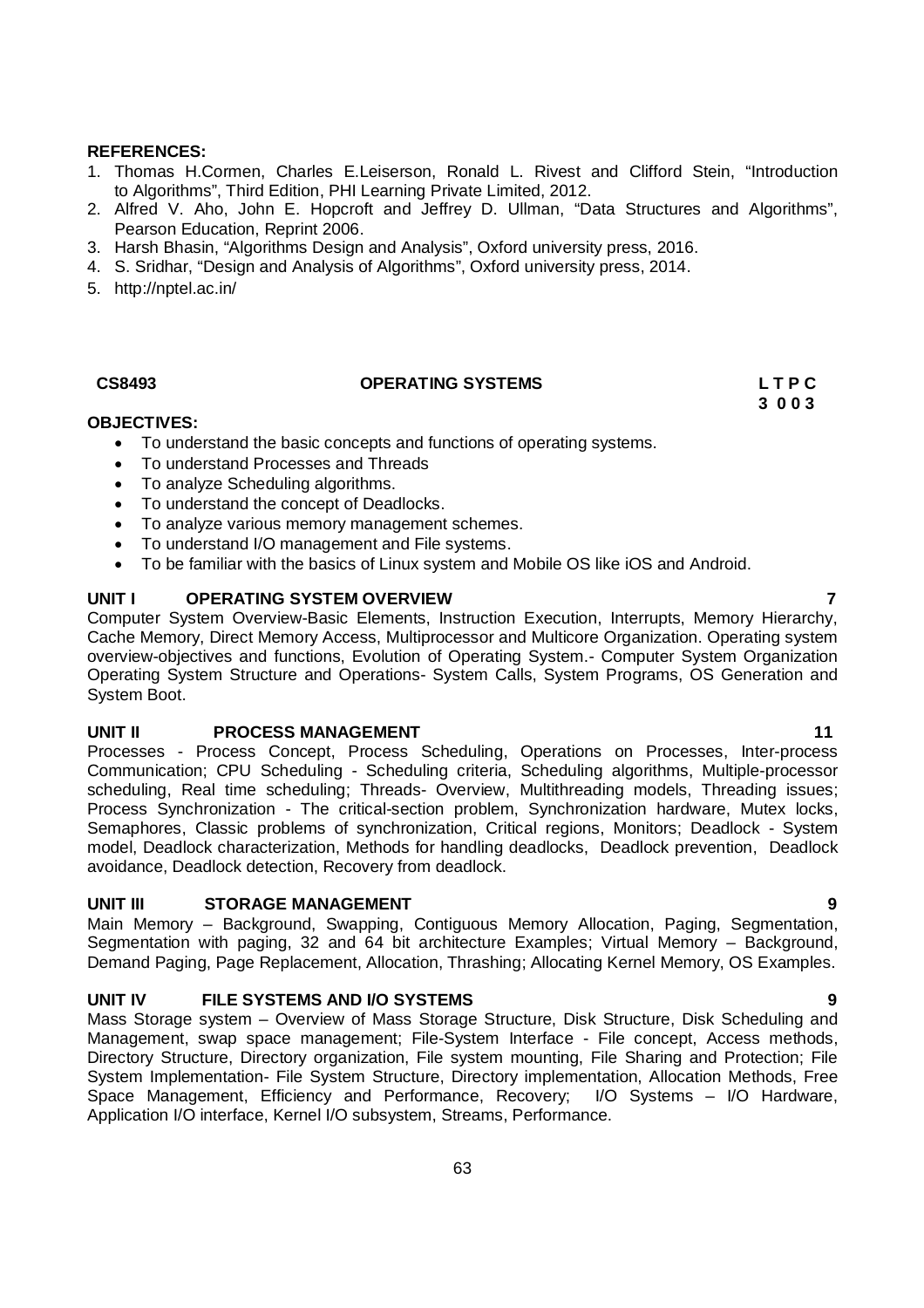#### **UNIT V CASE STUDY 9**

Linux System - Design Principles, Kernel Modules, Process Management, Scheduling, Memory Management, Input-Output Management, File System, Inter-process Communication; Mobile OS iOS and Android - Architecture and SDK Framework, Media Layer, Services Layer, Core OS Layer, File System.

#### **OUTCOMES:**

#### **At the end of the course, the students should be able to:**

- Analyze various scheduling algorithms.
- Understand deadlock, prevention and avoidance algorithms.
- Compare and contrast various memory management schemes.
- Understand the functionality of file systems.
- Perform administrative tasks on Linux Servers.
- Compare iOS and Android Operating Systems.

#### **TEXT BOOK:**

1. Abraham Silberschatz, Peter Baer Galvin and Greg Gagne, "Operating System Concepts", 9<sup>th</sup> Edition, John Wiley and Sons Inc., 2012.

#### **REFERENCES:**

- 1. Ramaz Elmasri, A. Gil Carrick, David Levine, "Operating Systems A Spiral Approach", Tata McGraw Hill Edition, 2010.
- 2. Achyut S.Godbole, Atul Kahate, "Operating Systems", Mc Graw Hill Education, 2016.
- 3. Andrew S. Tanenbaum, "Modern Operating Systems", Second Edition, Pearson Education, 2004.
- 4. Gary Nutt, "Operating Systems", Third Edition, Pearson Education, 2004.
- 5. Harvey M. Deitel, "Operating Systems", Third Edition, Pearson Education, 2004.
- 6. Daniel P Bovet and Marco Cesati, "Understanding the Linux kernel", 3rd edition, O'Reilly, 2005.
- 7. Neil Smyth, "iPhone iOS 4 Development Essentials Xcode", Fourth Edition, Payload media, 2011.

### **GE8291 ENVIRONMENTAL SCIENCE AND ENGINEERING L T P C**

# **3 0 0 3**

### **OBJECTIVES:**

- To the study of nature and the facts about environment.
- To find and implement scientific, technological, economic and political solutions to environmental problems.
- To study the interrelationship between living organism and environment.
- To appreciate the importance of environment by assessing its impact on the human world; envision the surrounding environment, its functions and its value.
- To study the dynamic processes and understand the features of the earth's interior and surface.
- To study the integrated themes and biodiversity, natural resources, pollution control and waste management.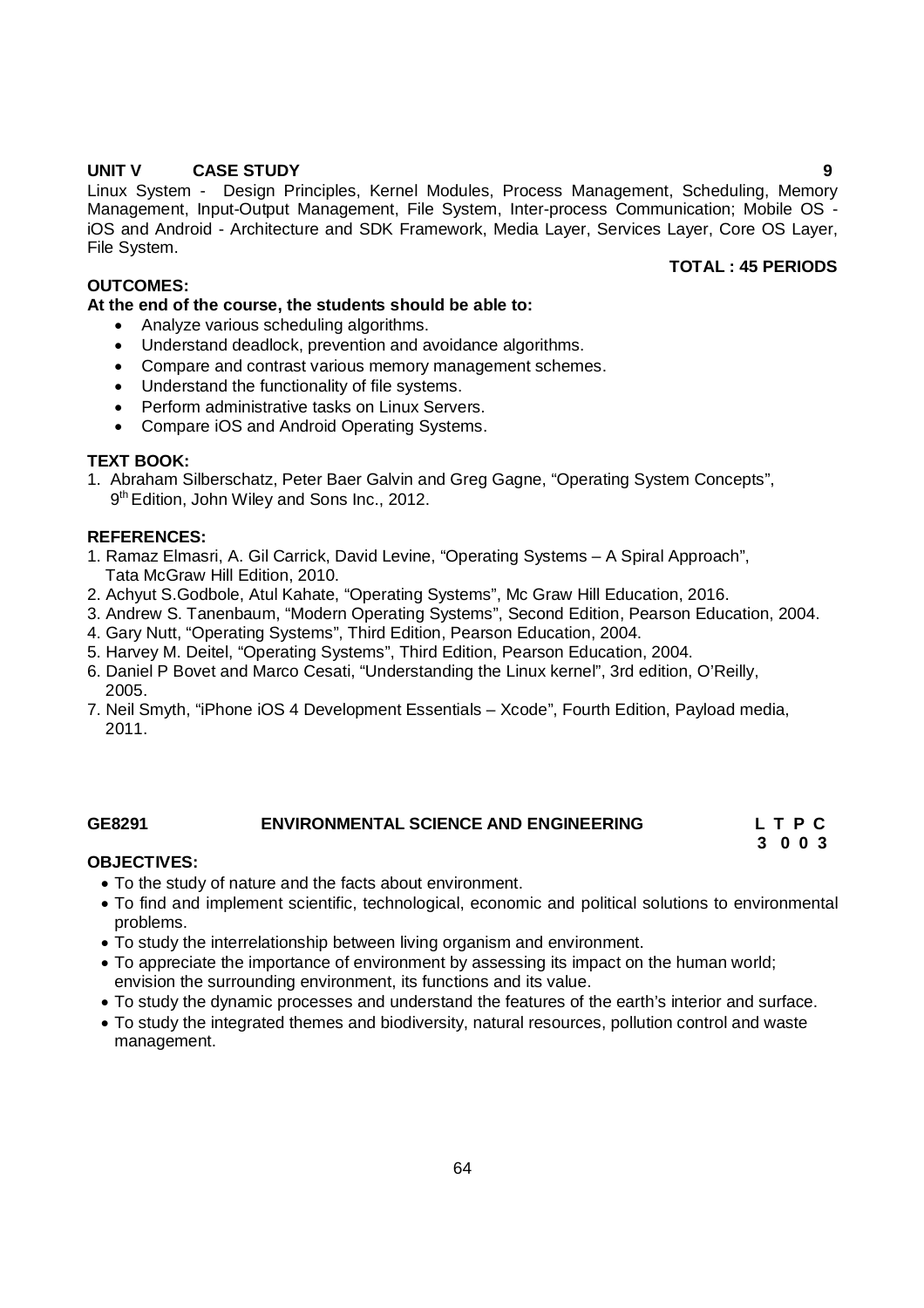#### **UNIT I ENVIRONMENT, ECOSYSTEMS AND BIODIVERSITY 14**

Definition, Scope and Importance of Environment – Need for Public Awareness - Concept of an Ecosystem – Structure and Function of an Ecosystem – Producers, Consumers and Decomposers – Energy Flow in the Ecosystem – Ecological Succession – Food Chains, Food Webs and Ecological Pyramids – Introduction, Types, Characteristic Features, Structure and Function of the (A) Forest Ecosystem (B) Grassland Ecosystem (C) Desert Ecosystem (D) Aquatic Ecosystems (Ponds, Streams, Lakes, Rivers, Oceans, Estuaries) – Introduction to Biodiversity Definition: Genetic, Species and Ecosystem Diversity – Bio geographical Classification of India – Value of Biodiversity: Consumptive Use, Productive Use, Social, Ethical, Aesthetic and Option Values – Biodiversity at Global, National and Local Levels – India as a Mega-Diversity Nation – Hot-Spots of Biodiversity – Threats to Biodiversity: Habitat Loss, Poaching of Wildlife, Man-Wildlife Conflicts – Endangered and Endemic Species of India – Conservation of Biodiversity: In-Situ and Ex-Situ Conservation of Biodiversity.

Field Study of Common Plants, Insects, Birds

Field Study of Simple Ecosystems – Pond, River, Hill Slopes, etc.

#### **UNIT II ENVIRONMENTAL POLLUTION 8**

Definition – Causes, Effects and Control Measures of: (A) Air Pollution (B) Water Pollution (C)Soil Pollution (D) Marine Pollution (E) Noise Pollution (F) Thermal Pollution (G) Nuclear Hazards – Soil Waste Management: Causes, Effects and Control Measures of Municipal Solid Wastes – Role of an Individual in Prevention of Pollution – Pollution Case Studies – Disaster Management: Floods, Earthquake, Cyclone and Landslides.

Field Study of Local Polluted Site – Urban / Rural / Industrial / Agricultural.

#### **UNIT III NATURAL RESOURCES 10**

Forest Resources: Use and Over-Exploitation, Deforestation, Case Studies - Timber Extraction, Mining, Dams and Their Effects on Forests and Tribal People – Water Resources: Use and Over-Utilization of Surface and Ground Water, Floods, Drought, Conflicts Over Water, Dams-Benefits and Problems – Mineral Resources: Use and Exploitation, Environmental Effects of Extracting and Using Mineral Resources, Case Studies – Food Resources: World Food Problems, Changes Caused by Agriculture and Overgrazing, Effects of Modern Agriculture, Fertilizer-Pesticide Problems, Water Logging, Salinity, Case Studies – Energy Resources: Growing Energy Needs, Renewable and Non Renewable Energy Sources, Use of Alternate Energy Sources. Case Studies – Land Resources: Land as a Resource, Land Degradation, Man Induced Landslides, Soil Erosion and Desertification – Role of an Individual in Conservation of Natural Resources – Equitable Use of Resources for Sustainable Lifestyles.

Field Study of Local Area to Document Environmental Assets – River / Forest / Grassland / Hill / Mountain.

#### **UNIT IV SOCIAL ISSUES AND THE ENVIRONMENT 7**

From Unsustainable to Sustainable Development – Urban Problems Related to Energy – Water Conservation, Rain Water Harvesting, Watershed Management – Resettlement and Rehabilitation of People; its Problems and Concerns, Case Studies – Role of Non-Governmental Organization- Environmental Ethics: Issues and Possible Solutions – Climate Change, Global Warming, Acid Rain, Ozone Layer Depletion, Nuclear Accidents and Holocaust, Case Studies. – Wasteland Reclamation – Consumerism and Waste Products – Environment Production Act– Air (Prevention And Control Of Pollution) Act – Water (Prevention And Control Of Pollution) Act – Wildlife Protection Act – Forest Conservation Act – Enforcement Machinery Involved in Environmental Legislation- Central and State Pollution Control Boards- Public Awareness.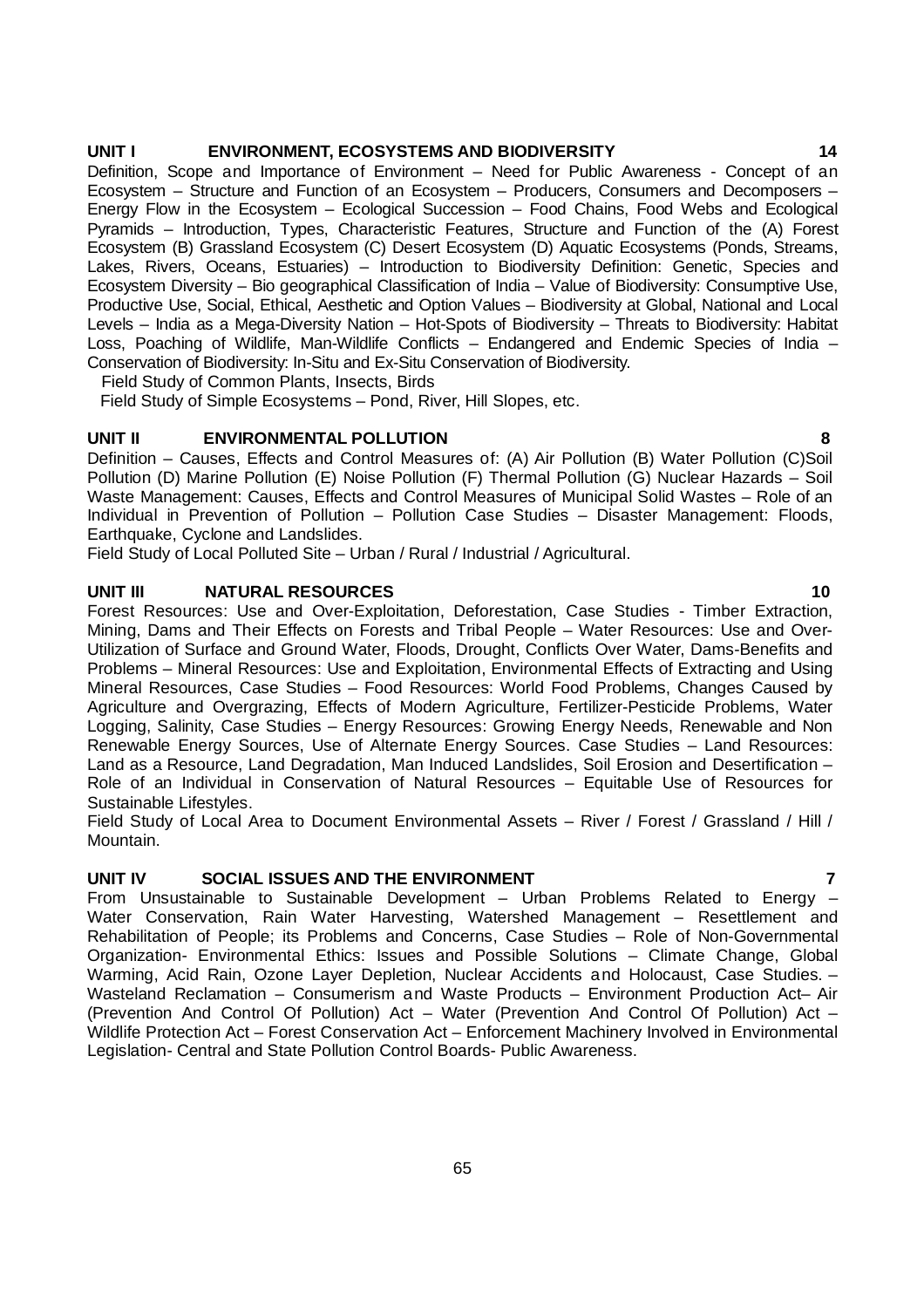#### **UNIT V HUMAN POPULATION AND THE ENVIRONMENT 6**

Population Growth, Variation Among Nations – Population Explosion – Family Welfare Programme – Environment and Human Health – Human Rights – Value Education – HIV / AIDS – Women and Child Welfare – Role of Information Technology in Environment and Human Health – Case Studies.

#### **TOTAL: 45 PERIODS**

#### **OUTCOMES:**

#### **Upon successful completion of the course, students will be able to:**

Environmental Pollution or problems cannot be solved by mere laws. Public participation is an important aspect which serves the environmental Protection. One will obtain knowledge on the following after completing the course.

- Public awareness of environment at infant stage.
- Ignorance and incomplete knowledge has lead to misconceptions.
- Development and improvement in standard of living has lead to serious environmental disasters.

#### **TEXT BOOKS:**

- 1. Gilbert M. Masters, "Introduction to Environmental Engineering and Science", Second Edition, Pearson Education 2004.
- 2. Benny Joseph, "Environmental Science and Engineering", Tata McGraw-Hill, 2006.

#### **REFERENCES:**

- 1. R.K. Trivedi, "Handbook of Environmental Laws, Rules, Guidelines, Compliances and Standards", Vol. I and II, Enviro Media.
- 2. Cunningham, W.P. Cooper, T.H. Gorhani, 'Environmental Encyclopedia', Jaico Publishing, 2001.
- 3. Dharmendra S. Sengar, "Environmental law", Prentice Hall, 2007.
- 4. Rajagopalan.R, "Environmental Studies-From Crisis to Cure", Oxford University Press 2005.

#### **CS8481 DATABASE MANAGEMENT SYSTEMS LABORATORY L T P C 0 0 4 2**

#### **AIM:**

The aim of this laboratory is to inculcate the abilities of applying the principles of the database management systems. This course aims to prepare the students for projects where a proper implementation of databases will be required.

#### **OBJECTIVES:**

- To understand data definitions and data manipulation commands
- To learn the use of nested and join queries
- To understand functions, procedures and procedural extensions of data bases
- To be familiar with the use of a front end tool
- To understand design and implementation of typical database applications
- 1. Data Definition Commands, Data Manipulation Commands for inserting, deleting, updating and retrieving Tables and Transaction Control statements
- 2. Database Querying Simple queries, Nested queries, Sub queries and Joins
- 3. Views, Sequences, Synonyms
- 4. Database Programming: Implicit and Explicit Cursors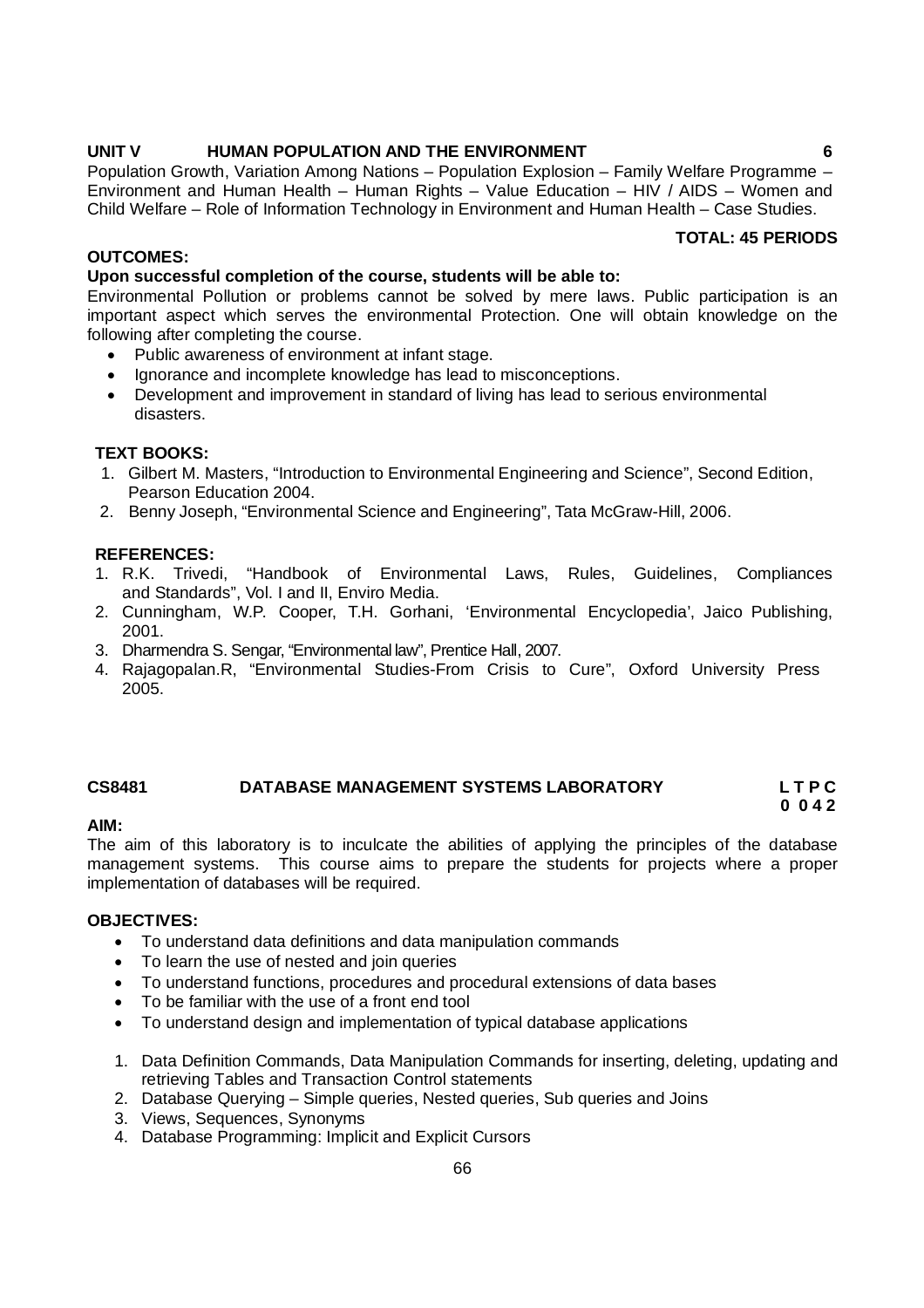67

 **TOTAL: 60 PERIODS**

# **TOTAL: 60 PERIODS**

#### **OUTCOMES: Upon completion of the course, the students will be able to:**

9. Database Connectivity with Front End Tools 10. Case Study using real life database applications

5. Procedures and Functions

7. Exception Handling

6. Triggers

- Use typical data definitions and manipulation commands.
- Design applications to test Nested and Join Queries
- Implement simple applications that use Views
- Implement applications that require a Front-end Tool
- Critically analyze the use of Tables, Views, Functions and Procedures

# **CS8461 OPERATING SYSTEMS LABORATORY L T P C**

8. Database Design using ER modeling, normalization and Implementation for any application

 **0 0 4 2**

### **OBJECTIVES**

- To learn Unix commands and shell programming
- To implement various CPU Scheduling Algorithms
- To implement Process Creation and Inter Process Communication.
- To implement Deadlock Avoidance and Deadlock Detection Algorithms
- To implement Page Replacement Algorithms<br>• To implement File Organization and File Alloc
- To implement File Organization and File Allocation Strategies

### **LIST OF EXPERIMENTS**

- 1. Basics of UNIX commands
- 2. Write programs using the following system calls of UNIX operating system fork, exec, getpid, exit, wait, close, stat, opendir, readdir
- 3. Write C programs to simulate UNIX commands like cp, ls, grep, etc.
- 4. Shell Programming
- 5. Write C programs to implement the various CPU Scheduling Algorithms
- 6. Implementation of Semaphores
- 7. Implementation of Shared memory and IPC
- 8. Bankers Algorithm for Deadlock Avoidance
- 9. Implementation of Deadlock Detection Algorithm
- 10. Write C program to implement Threading & Synchronization Applications
- 11. Implementation of the following Memory Allocation Methods for fixed partition a) First Fit b) Worst Fit c) Best Fit
- 12. Implementation of Paging Technique of Memory Management
- 13. Implementation of the following Page Replacement Algorithms a) FIFO b) LRU c) LFU
- 14. Implementation of the various File Organization Techniques
- 15. Implementation of the following File Allocation Strategies a) Sequential b) Indexed c) Linked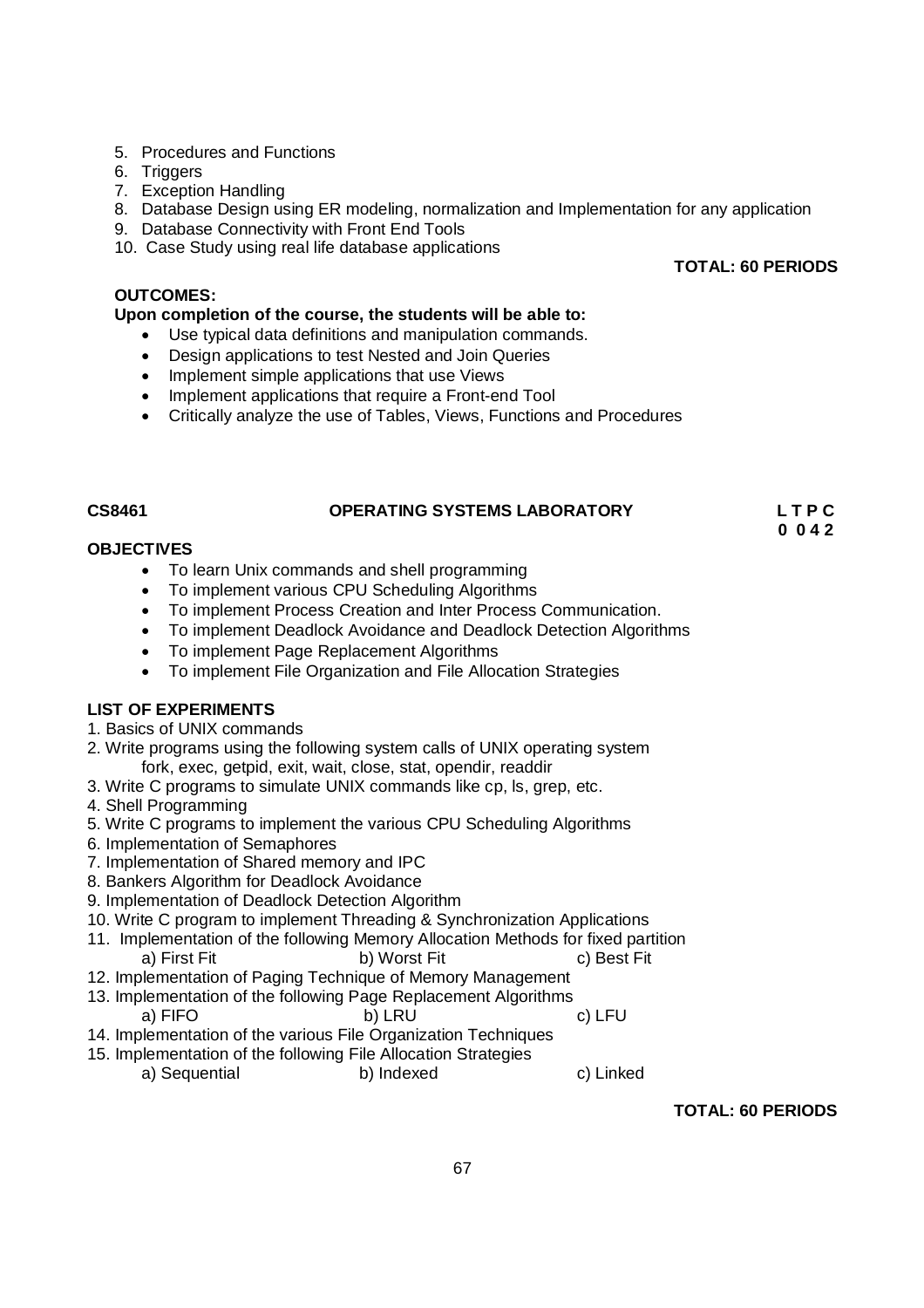### **OUTCOMES**:

#### **At the end of the course, the student should be able to**

- Compare the performance of various CPU Scheduling Algorithms
- Implement Deadlock avoidance and Detection Algorithms
- Implement Semaphores
- Create processes and implement IPC
- Analyze the performance of the various Page Replacement Algorithms
- Implement File Organization and File Allocation Strategies

| <b>HS8461</b> | ADVANCED READING AND WRITING |  |  |
|---------------|------------------------------|--|--|
|               |                              |  |  |

#### **OBJECTIVES:**

- Strengthen the reading skills of students of engineering.
- Enhance their writing skills with specific reference to technical writing.
- Develop students' critical thinking skills.
- Provide more opportunities to develop their project and proposal writing skills.

#### **UNIT I**

**Reading** - Strategies for effective reading-Use glosses and footnotes to aid reading comprehension-Read and recognize different text types-Predicting content using photos and title **Writing**-Plan before writing- Develop a paragraph: topic sentence, supporting sentences, concluding sentence –Write a descriptive paragraph

#### **UNIT II**

**Reading**-Read for details-Use of graphic organizers to review and aid comprehension **Writing**-State reasons and examples to support ideas in writing- Write a paragraph with reasons and examples-Write an opinion paragraph

#### **UNIT III**

**Reading**- Understanding pronoun reference and use of connectors in a passage- speed reading techniques-**Writing-** Elements of a good essay-Types of essays- descriptive-narrative- issue-basedargumentative-analytical.

#### **UNIT IV**

**Reading-** Genre and Organization of Ideas- **Writing-** Email writing- visumes – Job application- project writing-writing convincing proposals.

#### **UNIT V**

**Reading-** Critical reading and thinking- understanding how the text positions the reader- identify **Writing**- Statement of Purpose- letter of recommendation- Vision statement

**TOTAL: 30 PERIODS**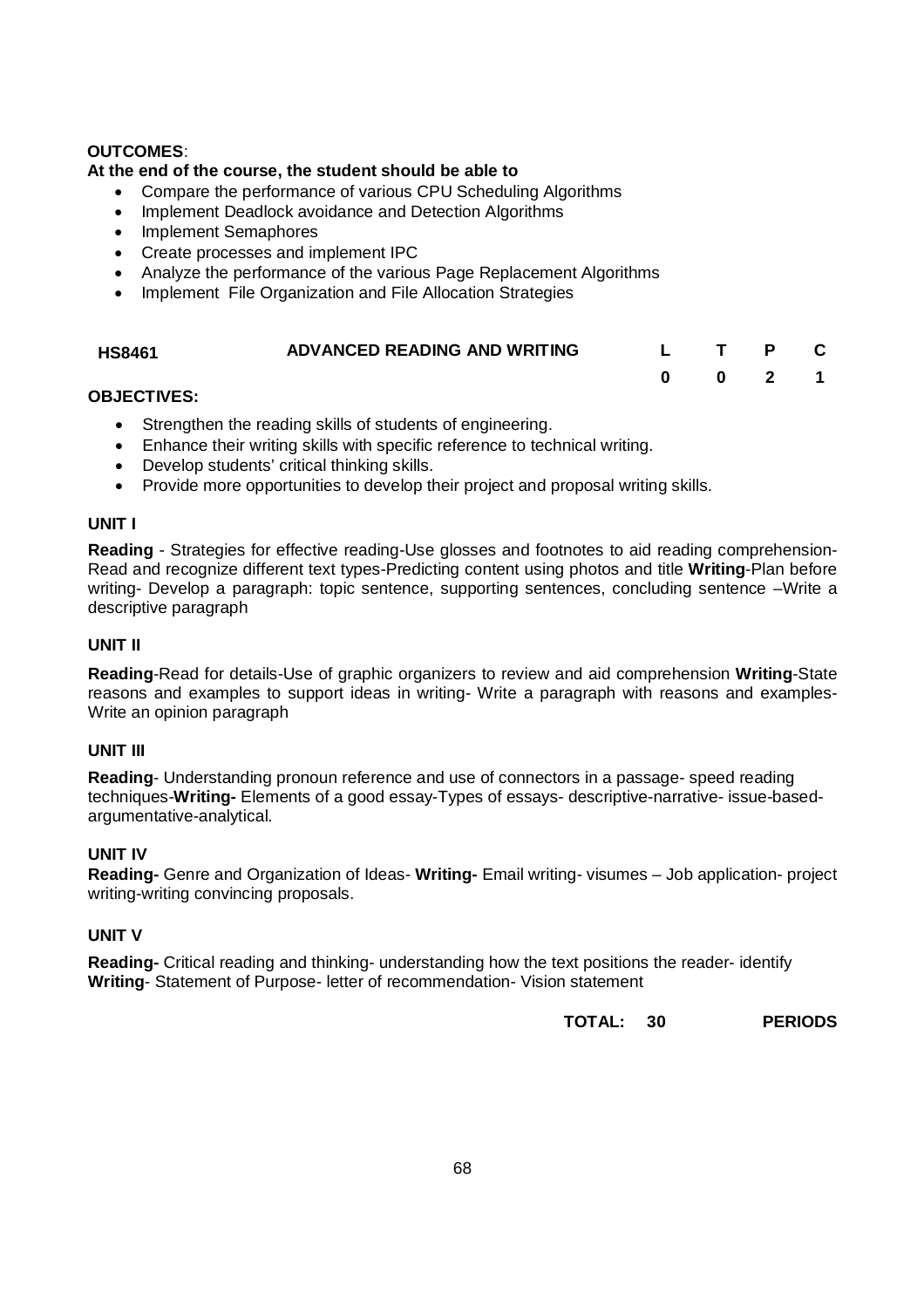#### **OUTCOMES:**

#### **At the end of the course Learners will be able to:**

- Write different types of essays.
- Write winning job applications.
- Read and evaluate texts critically.
- Display critical thinking in various professional contexts.

#### **TEXT BOOKS:**

- 1. Gramer F. Margot and Colin S. Ward **Reading and Writing (Level 3)** Oxford University Press: Oxford, 2011
- 2. Debra Daise, CharlNorloff, and Paul Carne **Reading and Writing (Level 4)** Oxford University Press: Oxford, 2011

#### **REFERENCES:**

- 1. Davis, Jason and Rhonda LIss. **Effective Academic Writing (Level 3)** Oxford University Press: Oxford, 2006
- 2. E. Suresh Kumar and et al. **Enriching Speaking and Writing Skills.** Second Edition. Orient Black swan: Hyderabad, 2012
- 3. Withrow, Jeans and et al**. Inspired to Write. Readings and Tasks to develop writing skills.** Cambridge University Press: Cambridge, 2004
- 4. Goatly, Andrew**. Critical Reading and Writing.** Routledge: United States of America, 2000
- 5. Petelin, Roslyn and Marsh Durham**. The Professional Writing Guide: Knowing Well and Knowing Why.** Business & Professional Publishing: Australia, 2004

| <b>MA8551</b> | <b>ALGEBRA AND NUMBER THEORY</b> | L T P C |  |
|---------------|----------------------------------|---------|--|
|               |                                  | 4004    |  |

#### **OBJECTIVES:**

- To introduce the basic notions of groups, rings, fields which will then be used to solve related problems.
- To introduce and apply the concepts of rings, finite fields and polynomials.
- To understand the basic concepts in number theory
- To examine the key questions in the Theory of Numbers.
- To give an integrated approach to number theory and abstract algebra, and provide a firm basis for further reading and study in the subject.

#### **UNIT I GROUPS AND RINGS 12**

Groups: Definition - Properties - Homomorphism - Isomorphism - Cyclic groups - Cosets - Lagrange's theorem. Rings: Definition - Sub rings - Integral domain - Field - Integer modulo n - Ring homomorphism.

#### **UNIT II FINITE FIELDS AND POLYNOMIALS 12**

Rings - Polynomial rings - Irreducible polynomials over finite fields - Factorization of polynomials over finite fields.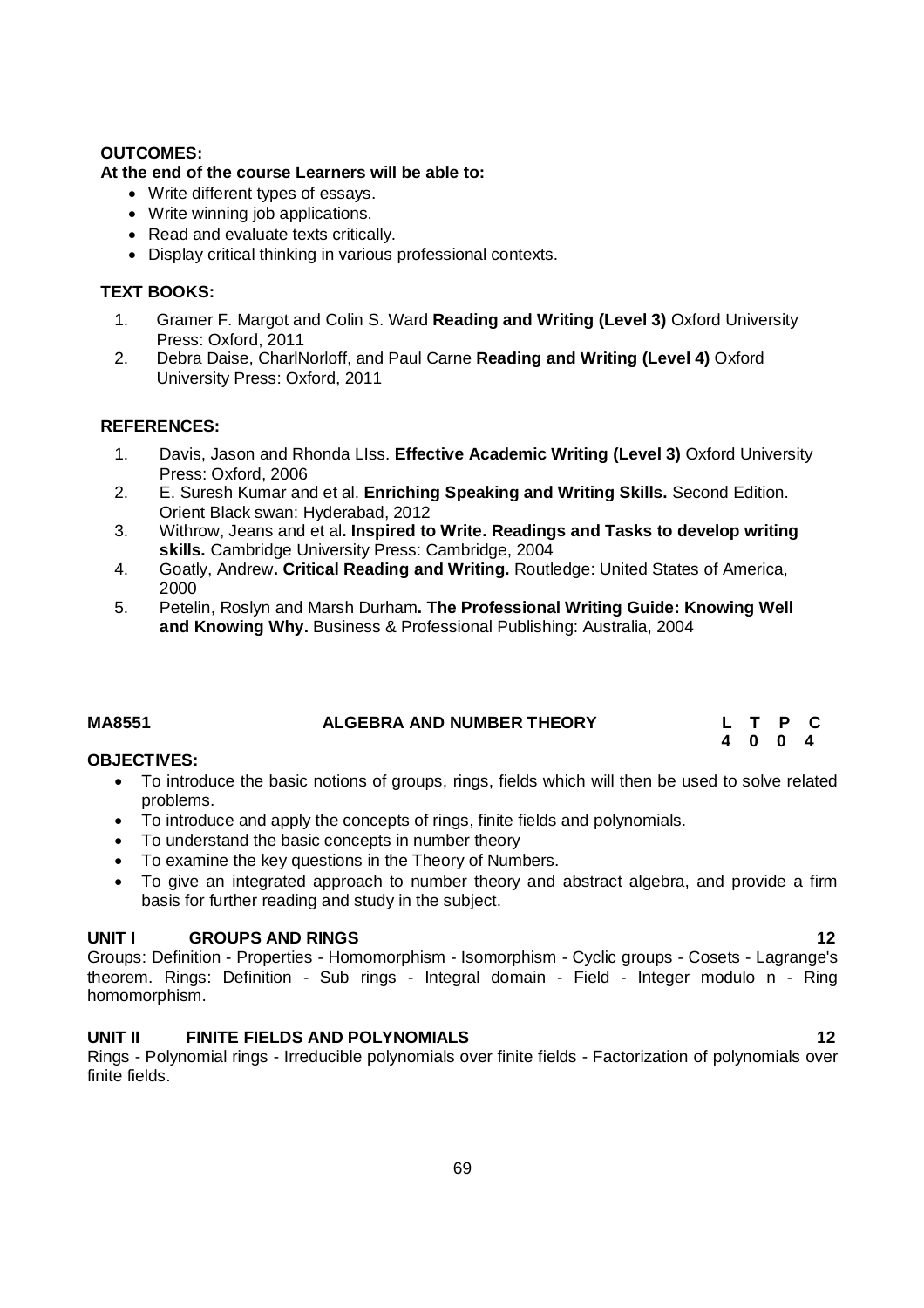#### 70

# **UNIT III DIVISIBILITY THEORY AND CANONICAL DECOMPOSITIONS 12**

Division algorithm – Base - b representations – Number patterns – Prime and composite numbers – GCD – Euclidean algorithm – Fundamental theorem of arithmetic – LCM.

### **UNIT IV DIOPHANTINE EQUATIONS AND CONGRUENCES 12**

Linear Diophantine equations – Congruence's – Linear Congruence's - Applications : Divisibility tests - Modular exponentiation-Chinese remainder theorem – 2 x 2 linear systems.

### **UNIT V CLASSICAL THEOREMS AND MULTIPLICATIVE FUNCTIONS 12**

Wilson's theorem – Fermat's little theorem – Euler's theorem – Euler's Phi functions – Tau and Sigma functions.

#### **OUTCOMES :**

#### **Upon successful completion of the course, students should be able to:**

- Apply the basic notions of groups, rings, fields which will then be used to solve related problems.
- Explain the fundamental concepts of advanced algebra and their role in modern mathematics and applied contexts.
- Demonstrate accurate and efficient use of advanced algebraic techniques.
- Demonstrate their mastery by solving non trivial problems related to the concepts, and by proving simple theorems about the, statements proven by the text.
- Apply integrated approach to number theory and abstract algebra, and provide a firm basis for further reading and study in the subject.

#### **TEXTBOOKS:**

- 1. Grimaldi, R.P and Ramana, B.V., "Discrete and Combinatorial Mathematics", Pearson Education, 5<sup>th</sup> Edition, New Delhi, 2007.
- 2. Koshy, T., "Elementary Number Theory with Applications", Elsevier Publications, New Delhi, 2002.

#### **REFERENCES :**

- 1. Lidl, R. and Pitz, G, "Applied Abstract Algebra", Springer Verlag, New Delhi, 2<sup>nd</sup> Edition, 2006.
- 2. Niven, I., Zuckerman.H.S., and Montgomery, H.L., "An Introduction to Theory of Numbers", John Wiley and Sons , Singapore, 2004.
- 3. San Ling and Chaoping Xing, "Coding Theory A first Course", Cambridge Publications, Cambridge, 2004.

### **CS8591 COMPUTER NETWORKS L T P C**

### **OBJECTIVES:**

- To understand the protocol layering and physical level communication.
- To analyze the performance of a network.
- To understand the various components required to build different networks.
- To learn the functions of network layer and the various routing protocols.
- To familiarize the functions and protocols of the Transport layer.

**TOTAL: 60 PERIODS**

**3 0 0 3**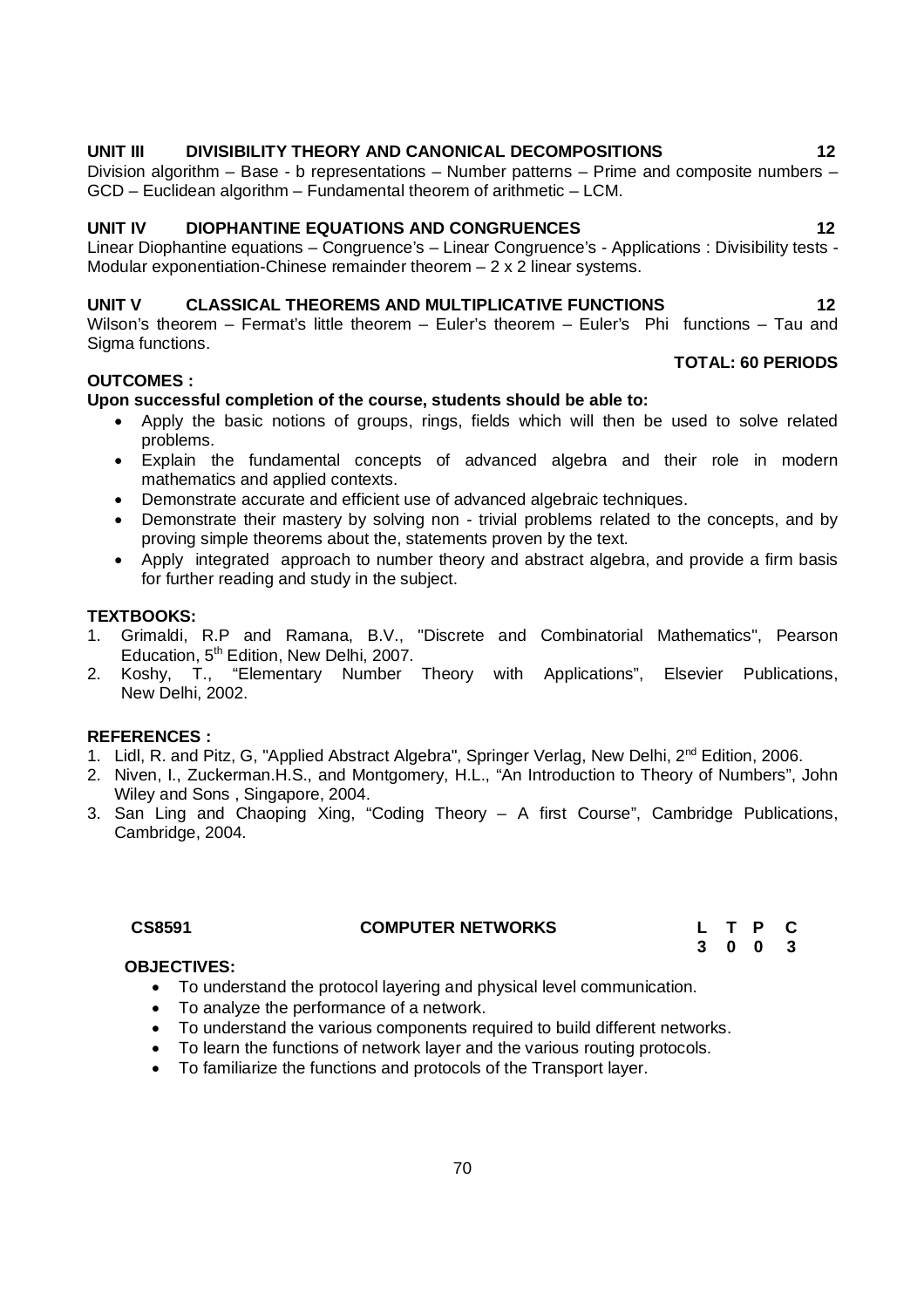### **UNIT I INTRODUCTION AND PHYSICAL LAYER 9**

Networks – Network Types – Protocol Layering – TCP/IP Protocol suite – OSI Model – Physical Layer: Performance – Transmission media – Switching – Circuit-switched Networks – Packet Switching.

### **UNIT II DATA-LINK LAYER & MEDIA ACCESS 9**

Introduction – Link-Layer Addressing – DLC Services – Data-Link Layer Protocols – HDLC – PPP - Media Access Control - Wired LANs: Ethernet - Wireless LANs – Introduction – IEEE 802.11, Bluetooth – Connecting Devices.

### **UNIT III NETWORK LAYER 9**

Network Layer Services – Packet switching – Performance – IPV4 Addresses – Forwarding of IP Packets - Network Layer Protocols: IP, ICMP v4 – Unicast Routing Algorithms – Protocols – Multicasting Basics – IPV6 Addressing – IPV6 Protocol.

### **UNIT IV TRANSPORT LAYER 9**

Introduction – Transport Layer Protocols – Services – Port Numbers – User Datagram Protocol – Transmission Control Protocol – SCTP.

#### **UNIT V APPLICATION LAYER 9**

WWW and HTTP – FTP – Email –Telnet –SSH – DNS – SNMP.

#### **OUTCOMES:**

#### **On Completion of the course, the students should be able to:**

- Understand the basic layers and its functions in computer networks.
- Evaluate the performance of a network.
- Understand the basics of how data flows from one node to another.
- Analyze and design routing algorithms.
- Design protocols for various functions in the network.
- Understand the working of various application layer protocols

#### **TEXT BOOK:**

1. Behrouz A. Forouzan, Data Communications and Networking, Fifth Edition TMH, 2013.

#### **REFERENCES**

- 1. Larry L. Peterson, Bruce S. Davie, Computer Networks: A Systems Approach, Fifth Edition, Morgan Kaufmann Publishers Inc., 2012.
- 2. William Stallings, Data and Computer Communications, Tenth Edition, Pearson Education, 2013.
- 3. Nader F. Mir, Computer and Communication Networks, Second Edition, Prentice Hall, 2014.
- 4. Ying-Dar Lin, Ren-Hung Hwang and Fred Baker, Computer Networks: An Open Source Approach, McGraw Hill Publisher, 2011.
- 5. James F. Kurose, Keith W. Ross, Computer Networking, A Top-Down Approach Featuring the Internet, Sixth Edition, Pearson Education, 2013.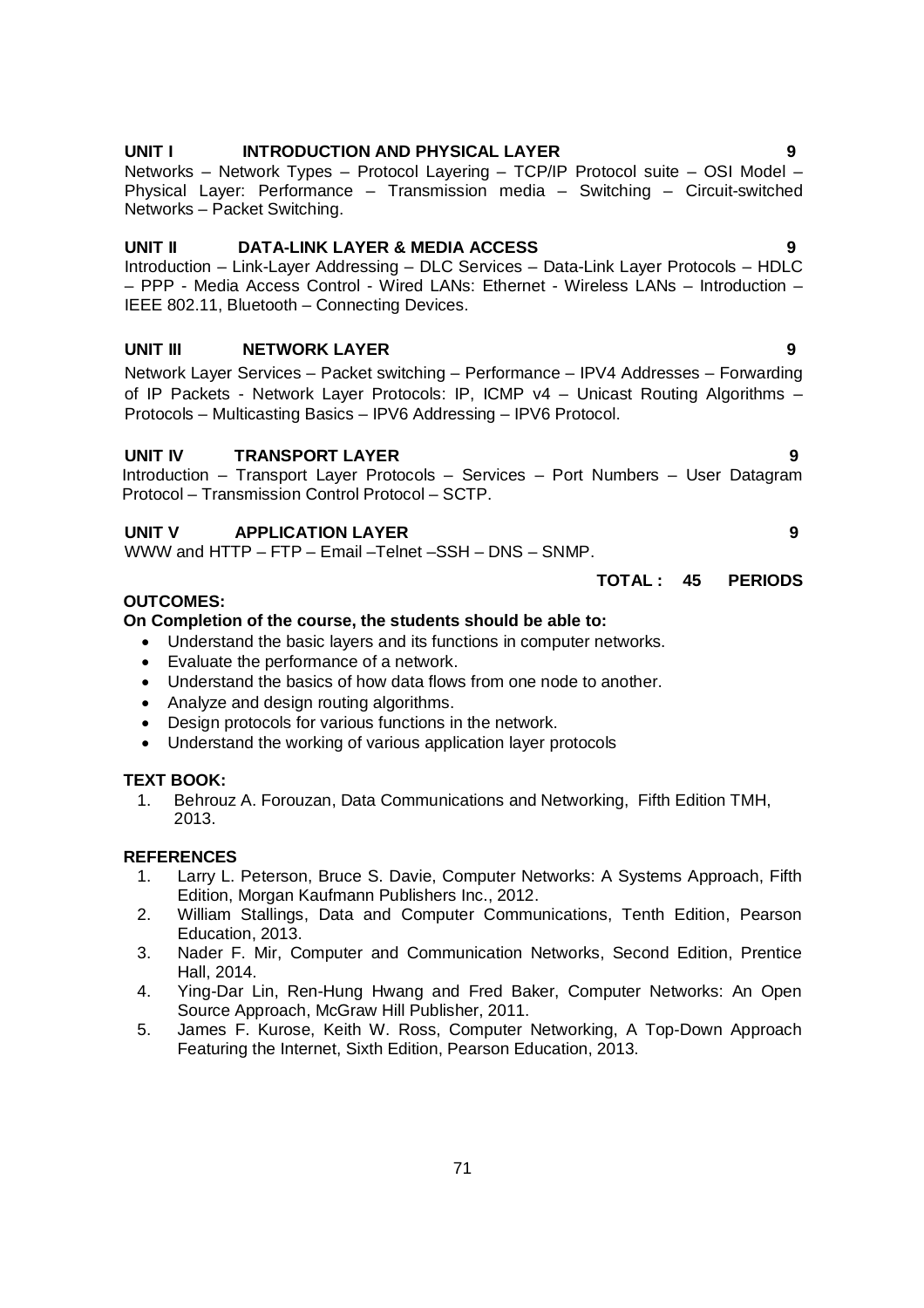#### **EC8691 MICROPROCESSORS AND MICROCONTROLLERS L T P C**

#### **3 0 0 3 OBJECTIVES:**

- To understand the Architecture of 8086 microprocessor.
- To learn the design aspects of I/O and Memory Interfacing circuits.
- To interface microprocessors with supporting chips.
- To study the Architecture of 8051 microcontroller.
- To design a microcontroller based system

#### **UNIT I THE 8086 MICROPROCESSOR 9**

Introduction to 8086 – Microprocessor architecture – Addressing modes - Instruction set and assembler directives – Assembly language programming – Modular Programming - Linking and Relocation - Stacks - Procedures – Macros – Interrupts and interrupt service routines – Byte and String Manipulation.

#### **UNIT II 8086 SYSTEM BUS STRUCTURE 9**

8086 signals – Basic configurations – System bus timing –System design using 8086 – I/O programming – Introduction to Multiprogramming – System Bus Structure – Multiprocessor configurations – Coprocessor, Closely coupled and loosely Coupled configurations – Introduction to advanced processors.

#### **UNIT III I/O INTERFACING 9**

Memory Interfacing and I/O interfacing - Parallel communication interface – Serial communication interface – D/A and A/D Interface - Timer – Keyboard /display controller – Interrupt controller – DMA controller – Programming and applications Case studies: Traffic Light control, LED display , LCD display, Keyboard display interface and Alarm Controller.

#### **UNIT IV MICROCONTROLLER 9**

Architecture of 8051 – Special Function Registers(SFRs) - I/O Pins Ports and Circuits - Instruction set - Addressing modes - Assembly language programming.

#### **UNIT V INTERFACING MICROCONTROLLER 9**

Programming 8051 Timers - Serial Port Programming - Interrupts Programming – LCD & Keyboard Interfacing - ADC, DAC & Sensor Interfacing - External Memory Interface- Stepper Motor and Waveform generation - Comparison of Microprocessor, Microcontroller, PIC and ARM processors

# **TOTAL: 45 PERIODS**

#### **OUTCOMES:**

#### **At the end of the course, the students should be able to:**

- Understand and execute programs based on 8086 microprocessor.
- Design Memory Interfacing circuits.
- Design and interface I/O circuits.
- Design and implement 8051 microcontroller based systems.

#### **TEXT BOOKS:**

- 1. Yu-Cheng Liu, Glenn A.Gibson, "Microcomputer Systems: The 8086 / 8088 Family Architecture, Programming and Design", Second Edition, Prentice Hall of India, 2007. (UNIT I- III)
- 2. Mohamed Ali Mazidi, Janice Gillispie Mazidi, Rolin McKinlay, "The 8051 Microcontroller and Embedded Systems: Using Assembly and C", Second Edition, Pearson education, 2011. (UNIT IV-V)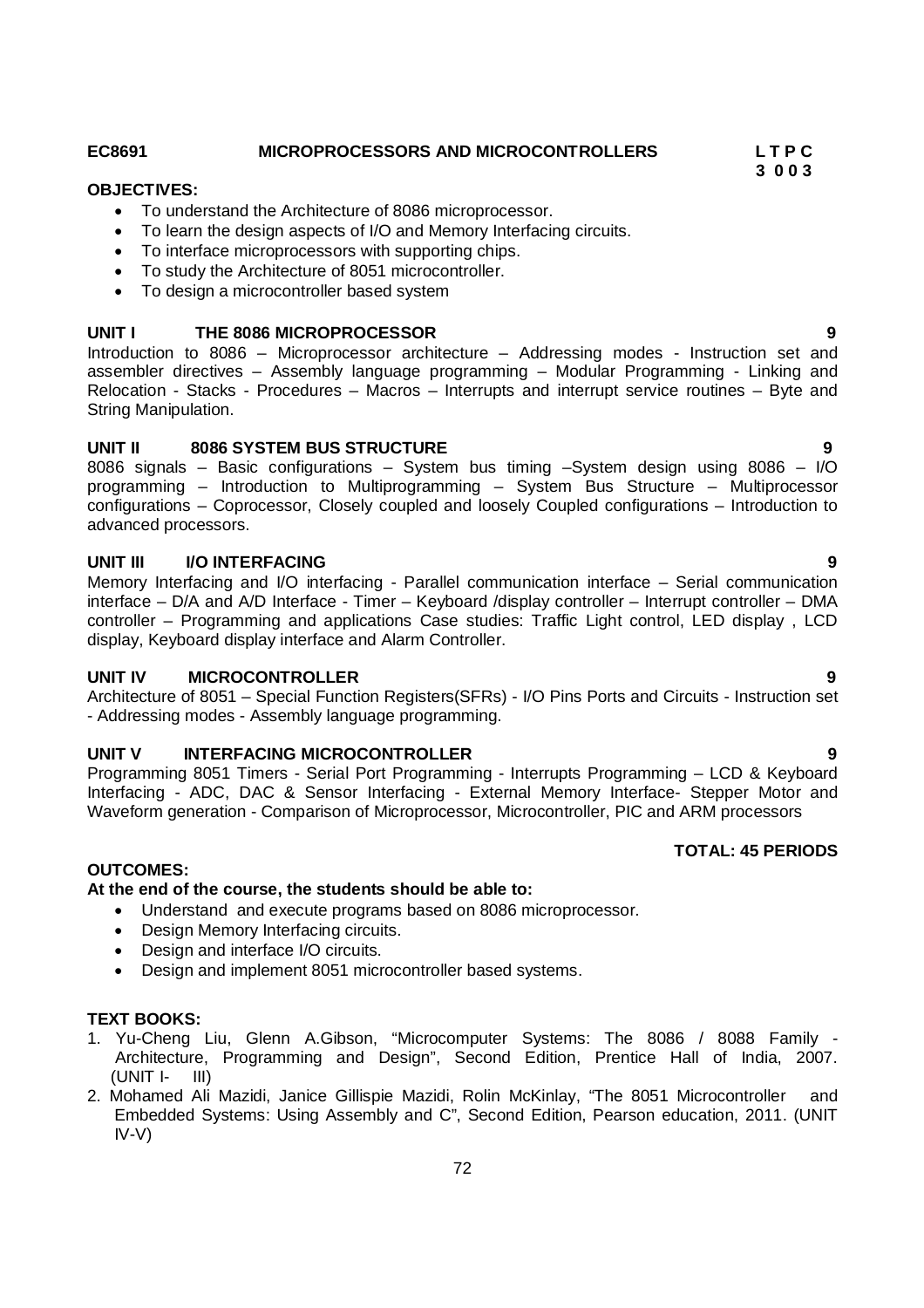# **REFERENCES:**

- 1. Doughlas V.Hall, "Microprocessors and Interfacing, Programming and Hardware",TMH,2012
- 2. A.K.Ray, K.M.Bhurchandi, "Advanced Microprocessors and Peripherals "3<sup>rd</sup> edition, Tata McGrawHill,2012

# **IT8501 WEB TECHNOLOGY L T P C**

# **OBJECTIVES:**

- To understand about client-server communication and protocols used during communication.
- To design interactive web pages using Scripting languages.
- To learn server side programming using servlets and JSP.
- To develop web pages using XML/XSLT.

# **UNIT I WEB SITE BASICS AND HTML**

Web Essentials: Clients, Servers, and Communication. The Internet-Basic Internet Protocols -The World Wide Web-HTTP request message-response message-Web Clients Web Servers. Markup Languages: XHTML. An Introduction to HTML History-Versions-Basic XHTML Syntax and Semantics-Some Fundamental HTML Elements-Relative URLs-Lists-tables-Frames-Forms-HTML 5.0.

# **UNIT II CSS AND CLIENT SIDE SCRIPTING 9**

Style Sheets: CSS-Introduction to Cascading Style Sheets-Features-Core Syntax-Style Sheets and HTML- Style Rule Cascading and Inheritance-Text Properties-Box Model Normal Flow Box Layout-Beyond the Normal Flow-CSS3.0. Client-Side Programming: The JavaScript Language-History and Versions Introduction JavaScript in Perspective-Syntax-Variables and Data Types-Statements-Operators-Literals-Functions-Objects-Arrays-Built-in Objects-JavaScript Debuggers.

# **UNIT III SERVER SIDE SCRIPTING 9**

Host Objects: Browsers and the DOM-Introduction to the Document Object Model DOM History and Levels-Intrinsic Event Handling-Modifying Element Style-The Document Tree-DOM Event Handling-Accommodating Noncompliant Browsers Properties of window. Server-Side Programming: Java Servlets- Architecture -Overview-A Servlet-Generating Dynamic Content-Life Cycle- Parameter Data-Sessions-Cookies-URL Rewriting-Other Capabilities-Data Storage Servlets and Concurrency-Databases and Java Servlets.

# **UNIT IV JSP AND XML 9**

Separating Programming and Presentation: JSP Technology Introduction-JSP and Servlets-Running JSP Applications Basic JSP-JavaBeans Classes and JSP-Tag Libraries and Files-Support for the Model-View-Controller Paradigm- Databases and JSP. Representing Web Data: XML-Documents and Vocabularies-Versions and Declaration-Namespaces- DOM based XML processing Event-oriented Parsing: SAX-Transforming XML Documents-Selecting XML Data: XPATH-Template based Transformations: XSLT-Displaying XML Documents in Browsers.

# **UNIT V AJAX AND WEB SERVICES 9**

AJAX: Ajax Client Server Architecture-XML Http Request Object-Call Back Methods. Web Services: JAX-RPC-Concepts-Writing a Java Web Service-Writing a Java Web Service Client-Describing Web Services: WSDL- Representing Data Types: XML Schema-Communicating Object Data: SOAP Related Technologies-Software Installation-Storing Java Objects as Files.

**TOTAL 45 PERIODS**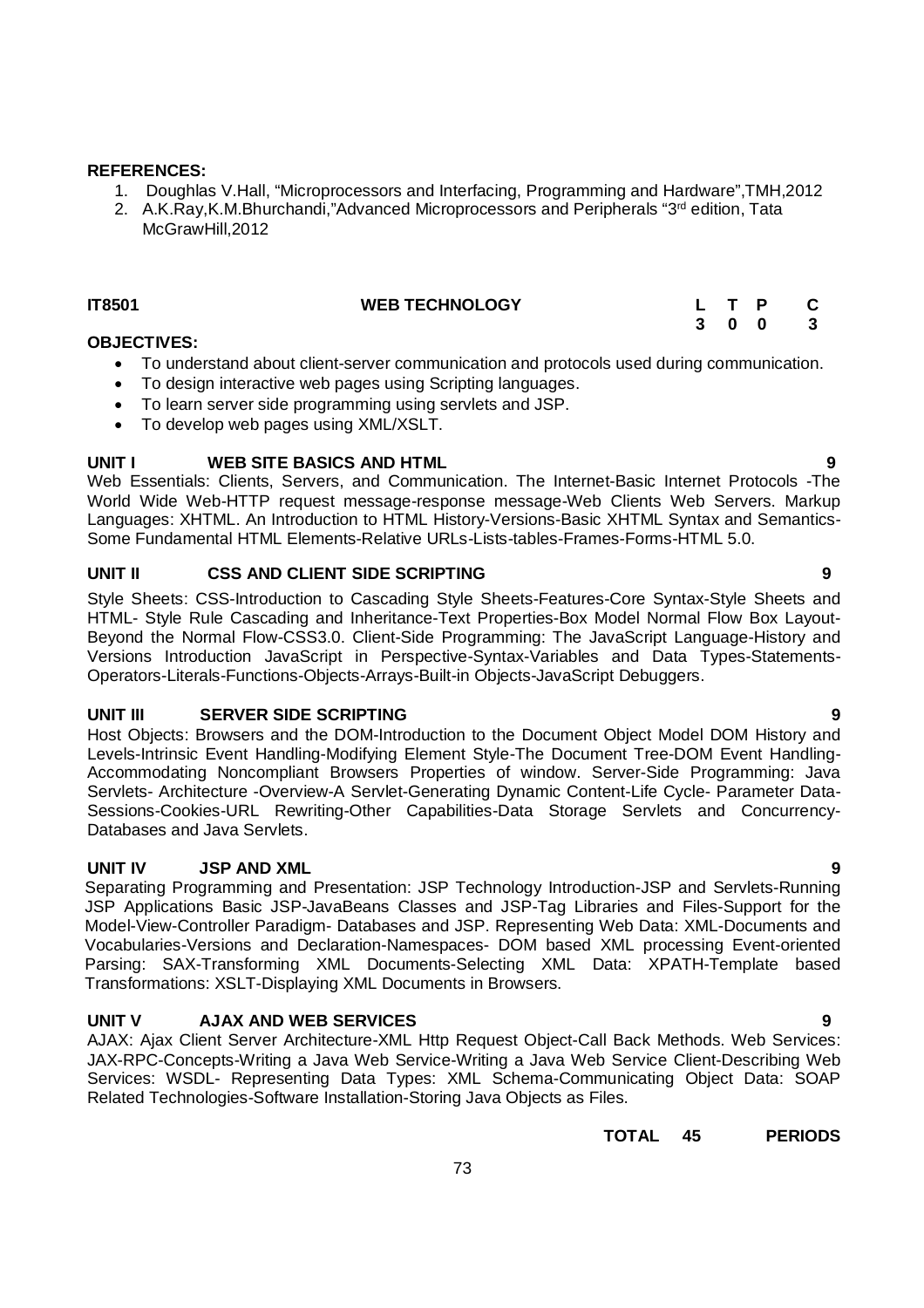# **OUTCOMES:**

# **At the end of the course, the student should be able to:**

- Design simple web pages using markup languages like HTML and XHTML.
- Create dynamic web pages using DHTML and java script that is easy to navigate and use.
- Program server side web pages that have to process request from client side web pages.
- Represent web data using XML and develop web pages using JSP.
- Understand various web services and how these web services interact.

# **TEXT BOOK:**

1. Jeffrey C. Jackson, "Web Technologies--A Computer Science Perspective", Pearson Education, 2006.

# **REFERENCES**

- 1. Robert. W. Sebesta, "Programming the World Wide Web", Fourth Edition,Pearson Education, 2007 .
- 2. Deitel, Deitel, Goldberg, "Internet & World Wide Web How To Program", Third Edition, Pearson Education, 2006.
- 3. Marty Hall and Larry Brown," Core Web Programming" Second Edition, Volume I and II, Pearson Education, 2001.
- 4. Bates, "Developing Web Applications", Wiley, 2006

| CS8494 | <b>SOFTWARE ENGINEERING</b> |  | L T P C |  |
|--------|-----------------------------|--|---------|--|
|        |                             |  | 3 0 0 3 |  |

# **OBJECTIVES:**

- To understand the phases in a software project
- To understand fundamental concepts of requirements engineering and Analysis Modeling.
- To understand the various software design methodologies
- To learn various testing and maintenance measures

# **UNIT I SOFTWARE PROCESS AND AGILE DEVELOPMENT 9**

Introduction to Software Engineering, Software Process, Perspective and Specialized Process Models –Introduction to Agility-Agile process-Extreme programming-XP Process.

# **UNIT II REQUIREMENTS ANALYSIS AND SPECIFICATION 9**

Software Requirements: Functional and Non-Functional, User requirements, System requirements, Software Requirements Document – Requirement Engineering Process: Feasibility Studies, Requirements elicitation and analysis, requirements validation, requirements management-Classical analysis: Structured system Analysis, Petri Nets- Data Dictionary.

# **UNIT III SOFTWARE DESIGN 9**

Design process – Design Concepts-Design Model– Design Heuristic – Architectural Design - Architectural styles, Architectural Design, Architectural Mapping using Data Flow- User Interface Design: Interface analysis, Interface Design –Component level Design: Designing Class based components, traditional Components.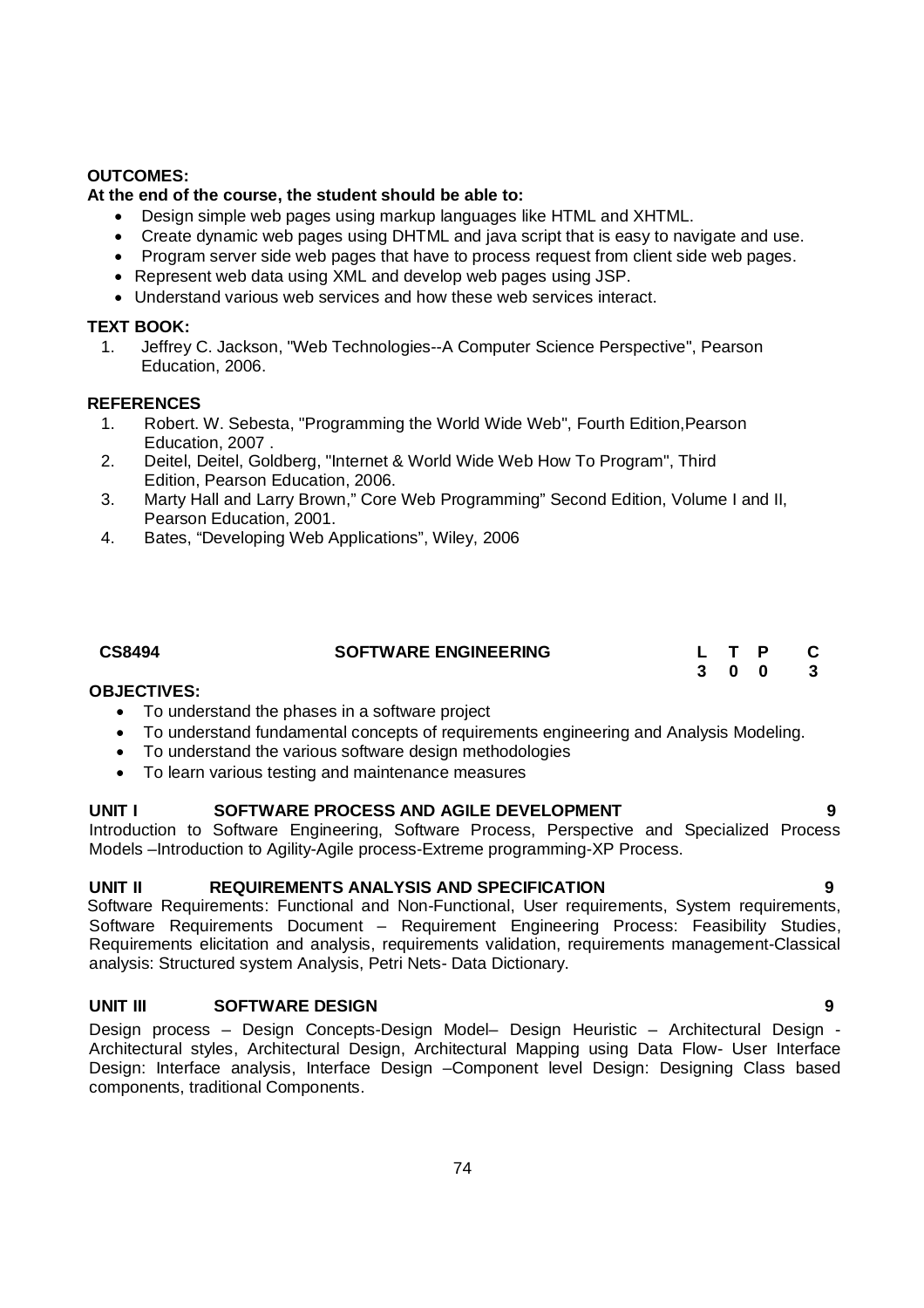# **UNIT IV TESTING AND MAINTENANCE 9**

Software testing fundamentals-Internal and external views of Testing-white box testing - basis path testing-control structure testing-black box testing- Regression Testing – Unit Testing – Integration Testing – Validation Testing – System Testing And Debugging –Software Implementation Techniques: Coding practices-Refactoring-Maintenance and Reengineering-BPR model-Reengineering process model-Reverse and Forward Engineering.

# **UNIT V PROJECT MANAGEMENT 9**

Software Project Management: Estimation – LOC, FP Based Estimation, Make/Buy Decision COCOMO I & II Model – Project Scheduling – Scheduling, Earned Value Analysis Planning – Project Plan, Planning Process, RFP Risk Management – Identification, Projection - Risk Management-Risk Identification-RMMM Plan-CASE TOOLS

# **OUTCOMES:**

# **On Completion of the course, the students should be able to:**

- Identify the key activities in managing a software project.
- Compare different process models.
- Concepts of requirements engineering and Analysis Modeling.
- Apply systematic procedure for software design and deployment.
- Compare and contrast the various testing and maintenance.
- Manage project schedule, estimate project cost and effort required.

# **TEXT BOOKS:**

- 1. Roger S. Pressman, "Software Engineering A Practitioner"s Approach", Seventh Edition, Mc Graw-Hill International Edition, 2010.
- 2. Ian Sommerville, "Software Engineering", 9th Edition, Pearson Education Asia, 2011.

# **REFERENCES:**

- 1. Rajib Mall, "Fundamentals of Software Engineering", Third Edition, PHI Learning PrivateLimited, 2009.
- 2. Pankaj Jalote, "Software Engineering, A Precise Approach", Wiley India, 2010.
- 3. Kelkar S.A., "Software Engineering", Prentice Hall of India Pvt Ltd, 2007.
- 4. Stephen R.Schach, "Software Engineering", Tata McGraw-Hill Publishing Company Limited,2007.
- 5. http://nptel.ac.in/.

# **EC8681 MICROPROCESSORS AND MICROCONTROLLERS LABORATORY L T P C**

**0 0 4 2**

# **OBJECTIVES:**

- To Introduce ALP concepts, features and Coding methods
- Write ALP for arithmetic and logical operations in 8086 and 8051
- Differentiate Serial and Parallel Interface
- Interface different I/Os with Microprocessors
- Be familiar with MASM

**TOTAL : 45 PERIODS**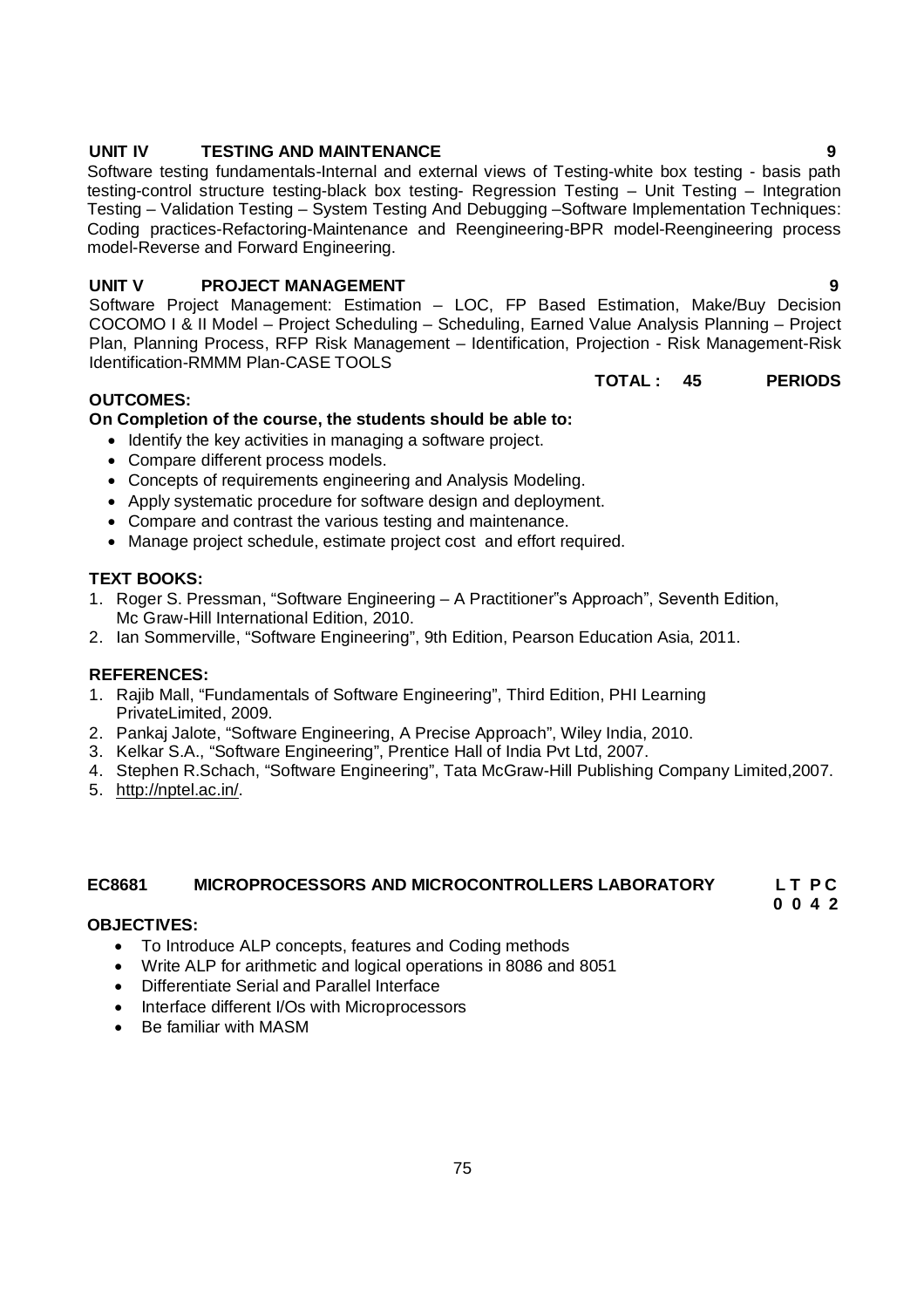# **LIST OF EXPERIMENTS:**

# **8086 Programs using kits and MASM**

- 1. Basic arithmetic and Logical operations
- 2. Move a data block without overlap
- 3. Code conversion, decimal arithmetic and Matrix operations.
- 4. Floating point operations, string manipulations, sorting and searching
- 5. Password checking, Print RAM size and system date
- 6. Counters and Time Delay

### **Peripherals and Interfacing Experiments**

- 7. Traffic light controller
- 8. Stepper motor control
- 9. Digital clock
- 10. Key board and Display
- 11. Printer status
- 12. Serial interface and Parallel interface
- 13. A/D and D/A interface and Waveform Generation

### **8051 Experiments using kits and MASM**

14. Basic arithmetic and Logical operations

- 15. Square and Cube program, Find 2's complement of a number
- 16. Unpacked BCD to ASCII

# **OUTCOMES:**

### **At the end of the course, the student should be able to:**

- Write ALP Programmes for fixed and Floating Point and Arithmetic operations
- Interface different I/Os with processor
- Generate waveforms using Microprocessors
- Execute Programs in 8051
- Explain the difference between simulator and Emulator

### **LAB EQUIPMENT FOR A BATCH OF 30 STUDENTS: HARDWARE:**

8086 development kits - 30 nos Interfacing Units - Each 10 nos Microcontroller - 30 nos

### **SOFTWARE:**

Intel Desktop Systems with MASM - 30 nos 8086 Assembler 8051 Cross Assembler

# **CS8581 NETWORKS LABORATORY**

**L T P C 0 0 4 2**

### **OBJECTIVES:**

- To learn and use network commands.
- To learn socket programming.
- To implement and analyze various network protocols.
- To learn and use simulation tools.
- To use simulation tools to analyze the performance of various network protocols.

**TOTAL: 60 PERIODS**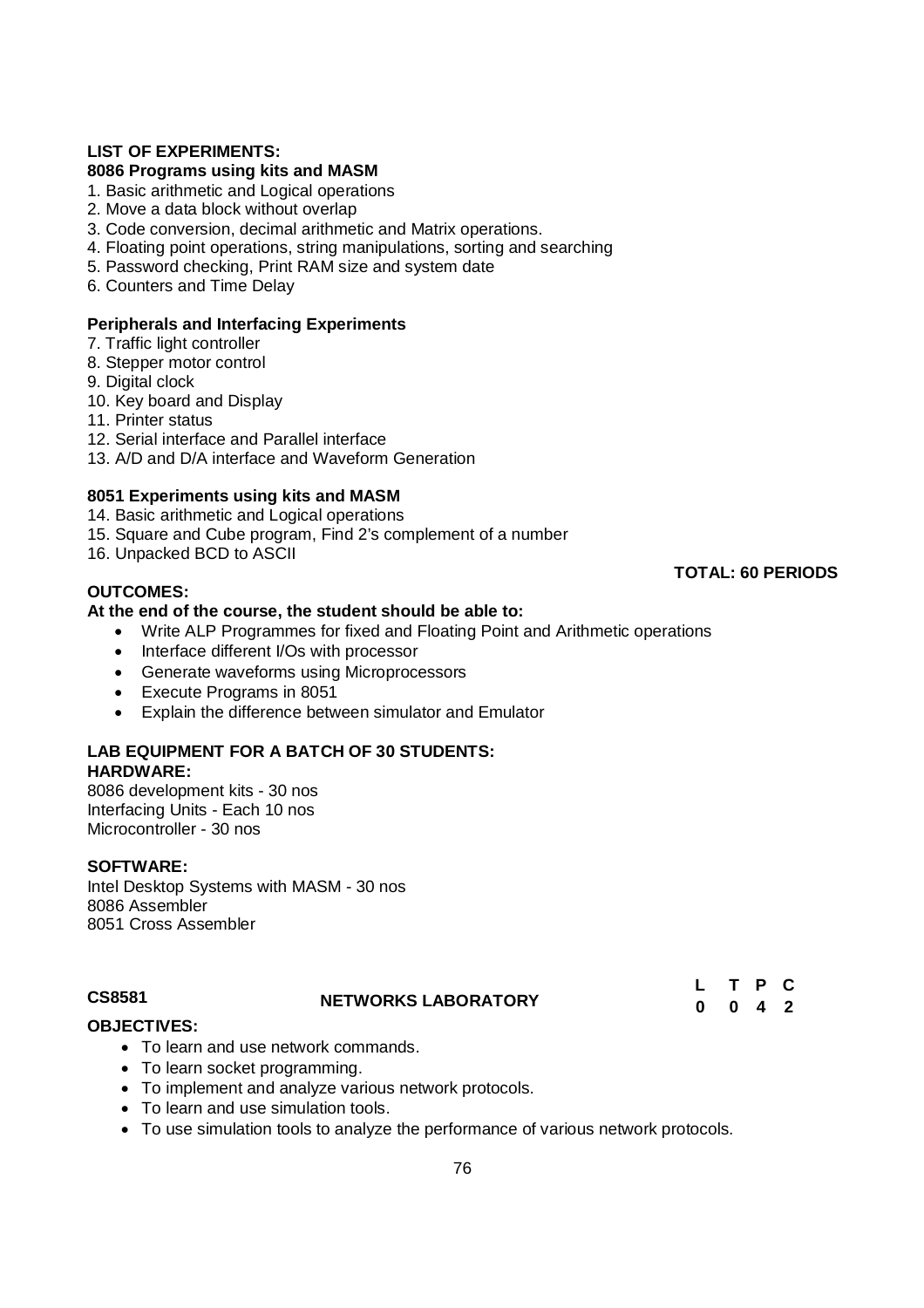# **LIST OF EXPERIMENTS**

- 1. Learn to use commands like tcpdump, netstat, ifconfig, nslookup and traceroute. Capture ping and traceroute PDUs using a network protocol analyzer and examine.
- 2. Write a HTTP web client program to download a web page using TCP sockets.
- 3. Applications using TCP sockets like:
	- Echo client and echo server
	- Chat
	- File Transfer
- 4. Simulation of DNS using UDP sockets.
- 5. Write a code simulating ARP /RARP protocols.
- 6. Study of Network simulator (NS) and Simulation of Congestion Control Algorithms using NS.

**TOTAL: 60 PERIODS**

- 7. Study of TCP/UDP performance using Simulation tool.
- 8. Simulation of Distance Vector/ Link State Routing algorithm.
- 9. Performance evaluation of Routing protocols using Simulation tool.
- 10. Simulation of error correction code (like CRC).

# **OUTCOMES:**

# **Upon Completion of the course, the students will be able to:**

- Implement various protocols using TCP and UDP.
- Compare the performance of different transport layer protocols.
- Use simulation tools to analyze the performance of various network protocols.
- Analyze various routing algorithms.
- Implement error correction codes.

# **LIST OF EQUIPMENT FOR A BATCH OF 30 STUDENTS:**

# **LABORATORY REQUIREMENT FOR BATCH OF 30 STUDENTS:**

# **HARDWARE:**

**1.** Standalone desktops 30 Nos

# **SOFTWARE:**

- **2.**  $C / C++ / Java / Python / Equivalent Complier$  30
- **3.** Network simulator like NS2/Glomosim/OPNET/ Packet Tracer / Equivalent

| <b>IT8511</b> | <b>WEB TECHNOLOGY LABORATORY</b> | T P C               |  |
|---------------|----------------------------------|---------------------|--|
|               |                                  | $0 \quad 4 \quad 2$ |  |

# **OBJECTIVES:**

- To design interactive web pages using Scripting languages.
- To learn server side programming using servlets and JSP.
- To develop web pages using XML/XSLT.

# **LIST OF EXPERIMENTS**

- 1. Create a web page with the following using HTML.
	- i) To embed an image map in a web page.
		- ii) To fix the hot spots.
	- iii) Show all the related information when the hot spots are clicked
- 2. Create a web page with all types of Cascading style sheets.
- 3. Client Side Scripts for Validating Web Form Controls using DHTML.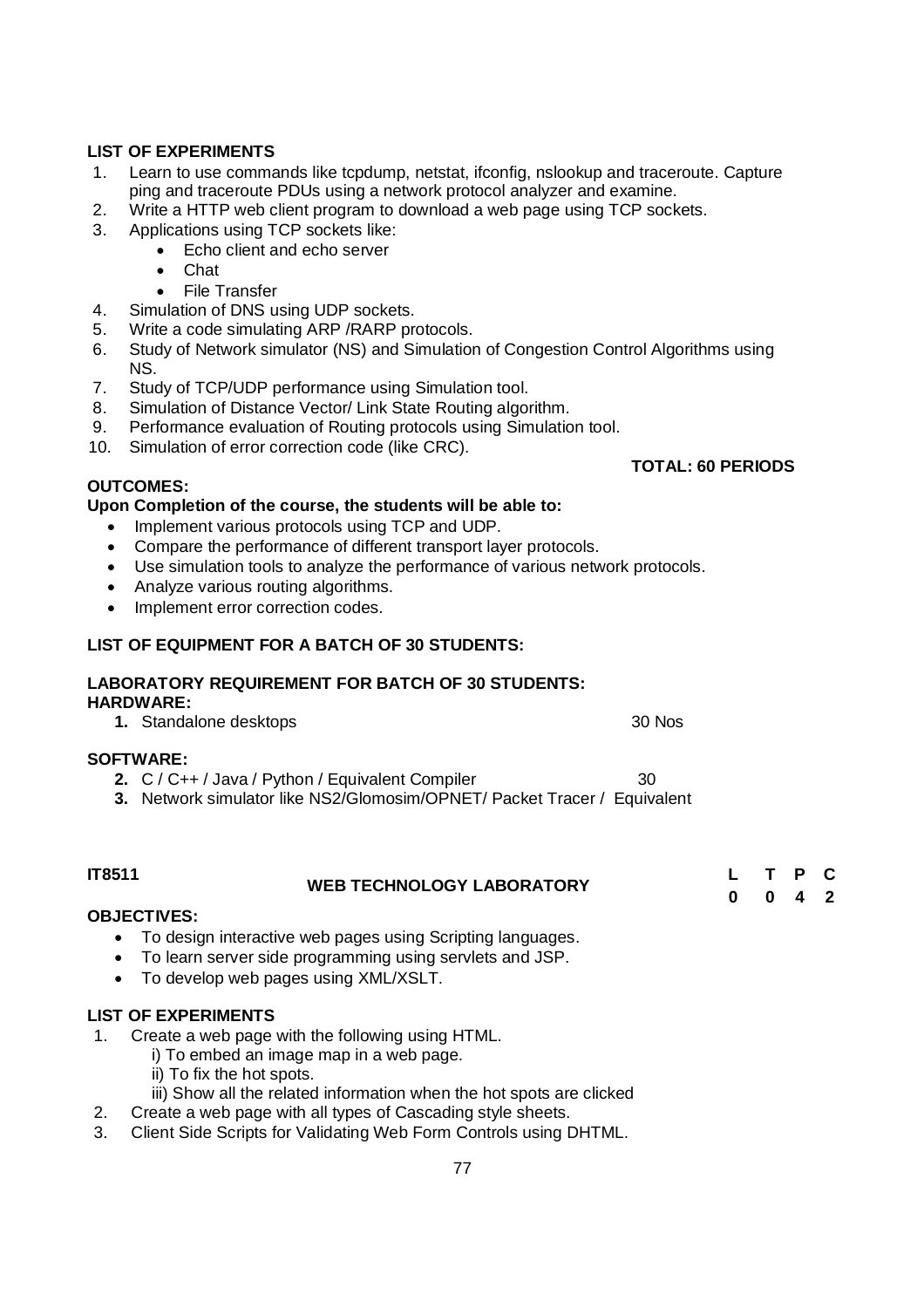- 4. Installation of Apache Tomcat web server.
- 5. Write programs in Java using Servlets:

To invoke servlets from HTML forms. Session Tracking.

- 6. Write programs in Java to create three-tier applications using JSP and Databases
	- For conducting on-line examination.
	- For displaying student mark list. Assume that student information is available in a database which has been stored in a database server.
- 7. Programs using XML Schema XSLT/XSL.
- 8. Programs using DOM and SAX parsers.
- 9. Programs using AJAX.
- 10. Consider a case where we have two web Services- an airline service and a travel agent and the travel agent is searching for an airline. Implement this scenario using Web Services and Data base.

# **OUTCOMES:**

# **TOTAL: 60PERIODS**

# **Upon Completion of the course, the students will be able to:**

- Design simple web pages using markup languages like HTML and XHTML.
- Create dynamic web pages using DHTML and java script that is easy to navigate and use.
- Program server side web pages that have to process request from client side web pages.
- Represent web data using XML and develop web pages using JSP.
- Understand various web services and how these web services interact.

# **SOFTWARE REQUIRED:**

Dream Weaver or Equivalent, MySQL or Equivalent, Apache Server, WAMP/XAMPP

# IT8601 **COMPUTATIONAL INTELLIGENCE** L T P C L T P C 2

### **3 0 0 3 OBJECTIVES:**

- To provide a strong foundation on fundamental concepts in Computational Intelligence.
- To enable Problem-solving through various searching techniques.
- To apply these techniques in applications which involve perception, reasoning and learning.
- To apply Computational Intelligence techniques for information retrieval
- To apply Computational Intelligence techniques primarily for machine learning.

# **UNIT I INTRODUCTION 9**

Introduction to Artificial Intelligence-Search-Heuristic Search-A\* algorithm-Game Playing- Alpha-Beta Pruning-Expert systems-Inference-Rules-Forward Chaining and Backward Chaining- Genetic Algorithms.

# **UNIT II KNOWLEDGE REPRESENTATION AND REASONING 9**

Proposition Logic - First Order Predicate Logic – Unification – Forward Chaining -Backward Chaining - Resolution – Knowledge Representation - Ontological Engineering - Categories and Objects – Events - Mental Events and Mental Objects - Reasoning Systems for Categories - Reasoning with Default Information - Prolog Programming.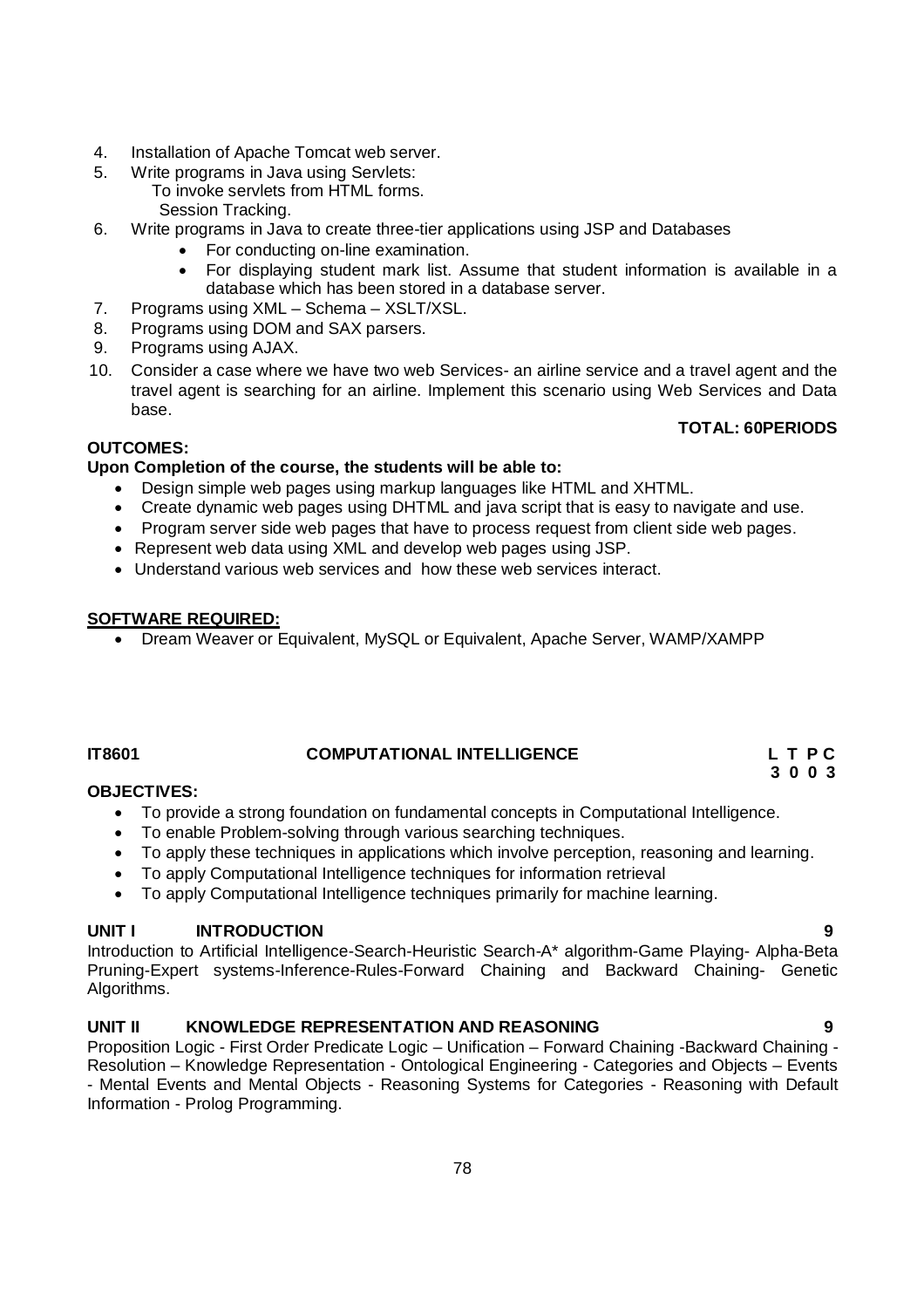# **UNIT V INTELLIGENCE AND APPLICATIONS 9**

Natural language processing-Morphological Analysis-Syntax analysis-Semantic Analysis-AIl applications – Language Models - Information Retrieval – Information Extraction - Machine Translation – Machine Learning - Symbol-Based – Machine Learning: Connectionist – Machine Learning.

# **OUTCOMES:**

# **Upon completion of the course, the students will be able to**

- Provide a basic exposition to the goals and methods of Computational Intelligence.
- Study of the design of intelligent computational techniques.
- Apply the Intelligent techniques for problem solving
- Improve problem solving skills using the acquired knowledge in the areas of, reasoning, natural language understanding, computer vision, automatic programming and machine learning.

# **TEXT BOOKS:**

- 1. Stuart Russell, Peter Norvig, "Artificial Intelligence: A Modern Approach", Third Edition, Pearson Education / Prentice Hall of India, 2010.
- 2. Elaine Rich and Kevin Knight, "Artificial Intelligence", Third Edition, Tata McGraw-Hill, 2010.

# **REFERENCES:**

- 1. Patrick H. Winston. "Artificial Intelligence", Third edition, Pearson Edition, 2006.
- 2. Dan W.Patterson, "Introduction to Artificial Intelligence and Expert Systems", PHI, 2006.
- 3. Nils J. Nilsson, "Artificial Intelligence: A new Synthesis", Harcourt Asia Pvt. Ltd., 2000.

# **CS8592 OBJECT ORIENTED ANALYSIS AND DESIGN L T P C**

# **OBJECTIVES:**

- To understand the fundamentals of object modeling
- To understand and differentiate Unified Process from other approaches.
- To design with static UML diagrams.
- To design with the UML dynamic and implementation diagrams.
- To improve the software design with design patterns.
- To test the software against its requirements specification

# **UNIT I UNIFIED PROCESS AND USE CASE DIAGRAMS 9**

Introduction to OOAD with OO Basics - Unified Process – UML diagrams – Use Case –Case study – the Next Gen POS system, Inception -Use case Modelling – Relating Use cases – include, extend and generalization – When to use Use-cases

# **UNIT III UNCERTAINTY 9**

Non monotonic reasoning-Fuzzy Logic-Fuzzy rules-fuzzy inference-Temporal Logic-Temporal Reasoning-Neural Networks-Neuro-fuzzy Inference.

**UNIT IV LEARNING 9** Probability basics - Bayes Rule and its Applications - Bayesian Networks – Exact and Approximate Inference in Bayesian Networks - Hidden Markov Models - Forms of Learning - Supervised Learning - Learning Decision Trees – Regression and Classification with Linear Models - Artificial Neural Networks – Nonparametric Models - Support Vector Machines - Statistical Learning - Learning with Complete Data - Learning with Hidden Variables- The EM Algorithm – Reinforcement Learning

**TOTAL: 45 PERIODS**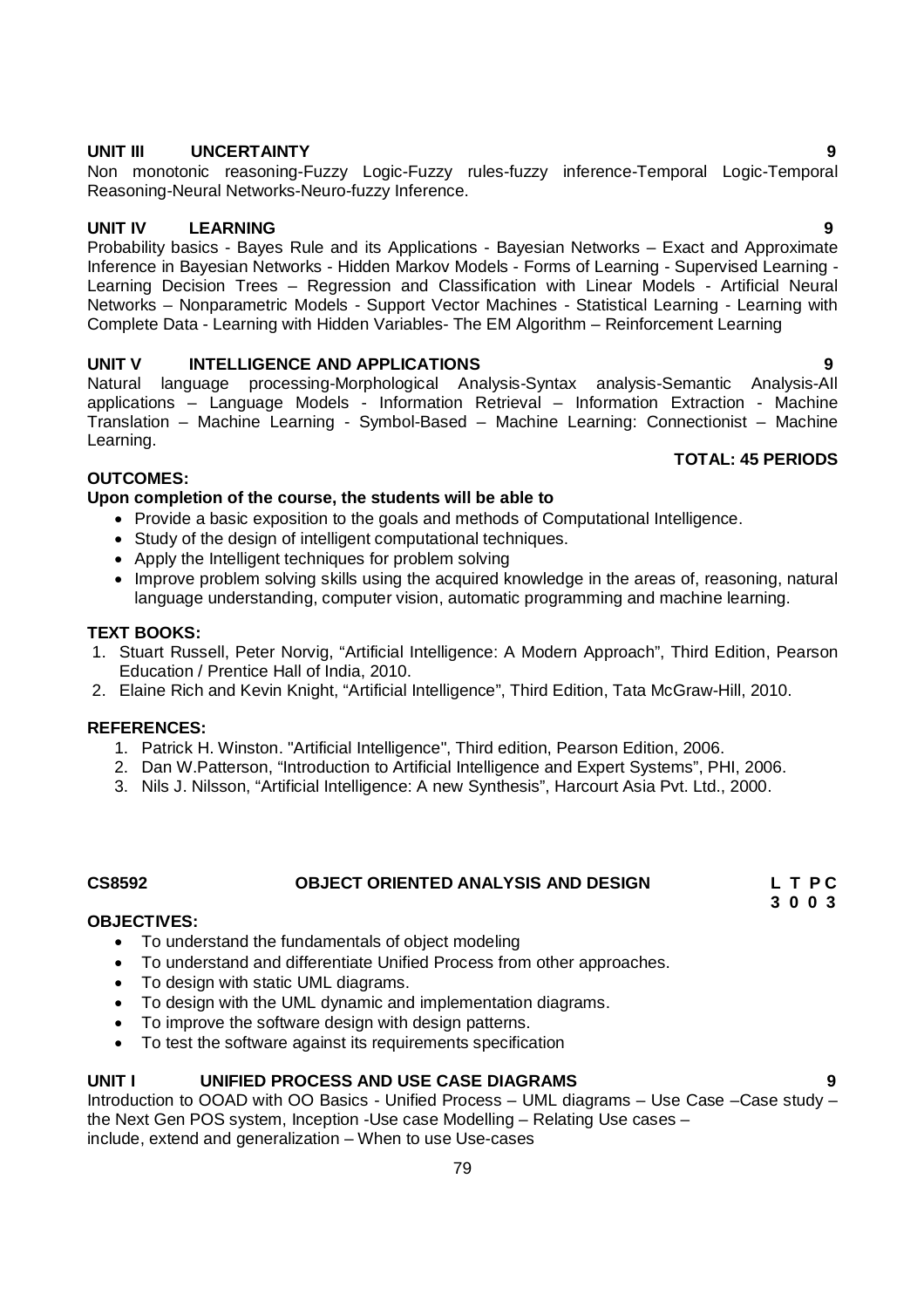# **UNIT II STATIC UML DIAGRAMS 9**

Class Diagram–– Elaboration – Domain Model – Finding conceptual classes and description classes – Associations – Attributes – Domain model refinement – Finding conceptual class Hierarchies – Aggregation and Composition - Relationship between sequence diagrams and use cases – When to use Class Diagrams

### **UNIT III DYNAMIC AND IMPLEMENTATION UML DIAGRAMS 9**

**Dynamic Diagrams** – UML interaction diagrams - System sequence diagram – Collaboration diagram – When to use Communication Diagrams - State machine diagram and Modelling –When to use State Diagrams - Activity diagram – When to use activity diagrams

**Implementation Diagrams** - UML package diagram - When to use package diagrams - Component and Deployment Diagrams – When to use Component and Deployment diagrams

# **UNIT IV DESIGN PATTERNS 9**

**GRASP:** Designing objects with responsibilities – Creator – Information expert – Low Coupling – High Cohesion – Controller

**Design Patterns – creational** – factory method – **structural** – Bridge – Adapter – **behavioural** – Strategy – observer –Applying GoF design patterns – Mapping design to code

# **UNIT V TESTING 9**

Object Oriented Methodologies – Software Quality Assurance – Impact of object orientation on Testing – Develop Test Cases and Test Plans

### **TOTAL: 45 PERIODS**

# **OUTCOMES:**

# **At the end of the course, the students will be able to:**

- Express software design with UML diagrams
- Design software applications using OO concepts.
- Identify various scenarios based on software requirements
- Transform UML based software design into pattern based design using design patterns
- Understand the various testing methodologies for OO software

# **TEXT BOOKS:**

1. Craig Larman, "Applying UML and Patterns: An Introduction to Object-Oriented Analysis and Design and Iterative Development", Third Edition, Pearson Education, 2005.

2. Ali Bahrami - Object Oriented Systems Development - McGraw Hill International Edition - 1999

# **REFERENCES:**

- 1. Erich Gamma, a n d Richard Helm, Ralph Johnson, John Vlissides, "Design patterns: Elements of Reusable Object-Oriented Software", Addison-Wesley, 1995.
- 2. Martin Fowler, "UML Distilled: A Brief Guide to the Standard Object Modeling Language", Third edition, Addison Wesley, 2003.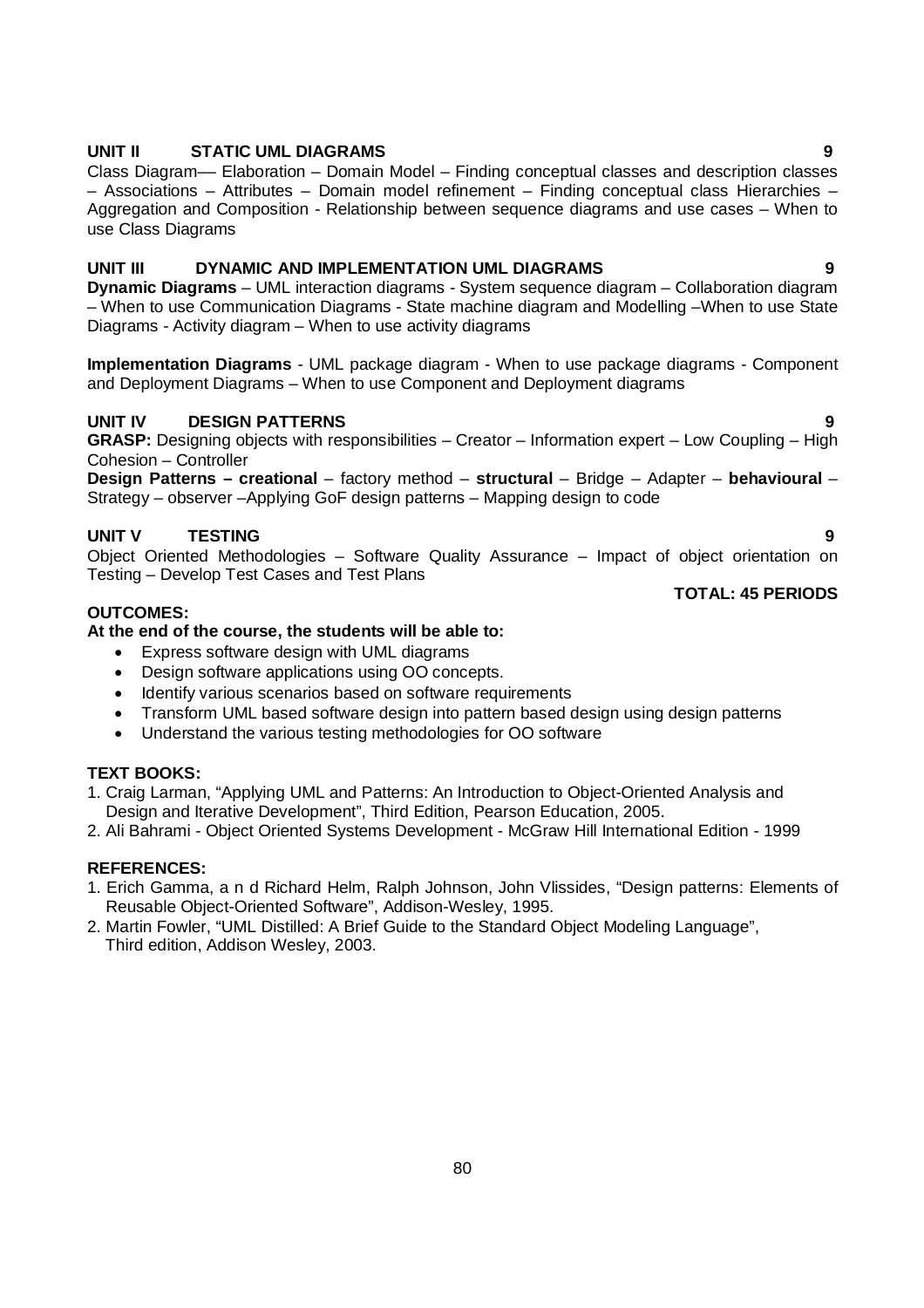81

- **OUTCOMES: At the end of the course, the student should be able to:**
	- Explain the basics of mobile telecommunication system
	- Illustrate the generations of telecommunication systems in wireless network
	- Understand the architecture of Wireless LAN technologies
	- Determine the functionality of network layer and Identify a routing protocol for a given Ad hoc networks
	- Explain the functionality of Transport and Application layer

# **TEXT BOOKS:**

**OBJECTIVES:**

**The student should be made to:**

- 1. Jochen Schiller, "Mobile Communications", PHI, Second Edition, 2003.
- 2. Prasant Kumar Pattnaik, Rajib Mall, "Fundamentals of Mobile Computing", PHI Learning Pvt.Ltd, New Delhi – 2012

# Introduction to Mobile Computing – Applications of Mobile Computing- Generations of Mobile<br>Communication Technologies-MAC Protocols – SDMA- TDMA- FDMA- CDMA Communication Technologies-MAC Protocols – SDMA- TDMA- FDMA- CDMA

Be exposed to Ad-Hoc networks

• Be familiar with the network protocol stack

# **UNIT II MOBILE TELECOMMUNICATION SYSTEM 9**

 Understand the basic concepts of mobile computing Understand Wireless LAN, Bluetooth and WiFi Technologies

Learn the basics of mobile telecommunication system

GSM – Architecture – Protocols – Connection Establishment – Frequency Allocation – Routing – Mobility Management – Security –GPRS- UMTS- Architecture

**IT8602 MOBILE COMMUNICATION L T P C**

# **UNIT III WIRELESS NETWORKS 9**

Wireless LANs and PANs – IEEE 802.11 Standard – Architecture – Services – Blue Tooth- Wi-Fi – WiMAX

# **UNIT IV MOBILE NETWORK LAYER 9**

Mobile IP – DHCP – AdHoc– Proactive and Reactive Routing Protocols – Multicast Routing-Vehicular Ad Hoc networks ( VANET) –MANET Vs VANET – Security

# **UNIT V MOBILE TRANSPORT AND APPLICATION LAYER 9**

Mobile TCP– WAP – Architecture – WDP – WTLS – WTP –WSP – WAE – WTA Architecture – WML

# **TOTAL:45 PERIODS**

**3 0 0 3**

# **UNIT I INTRODUCTION 9**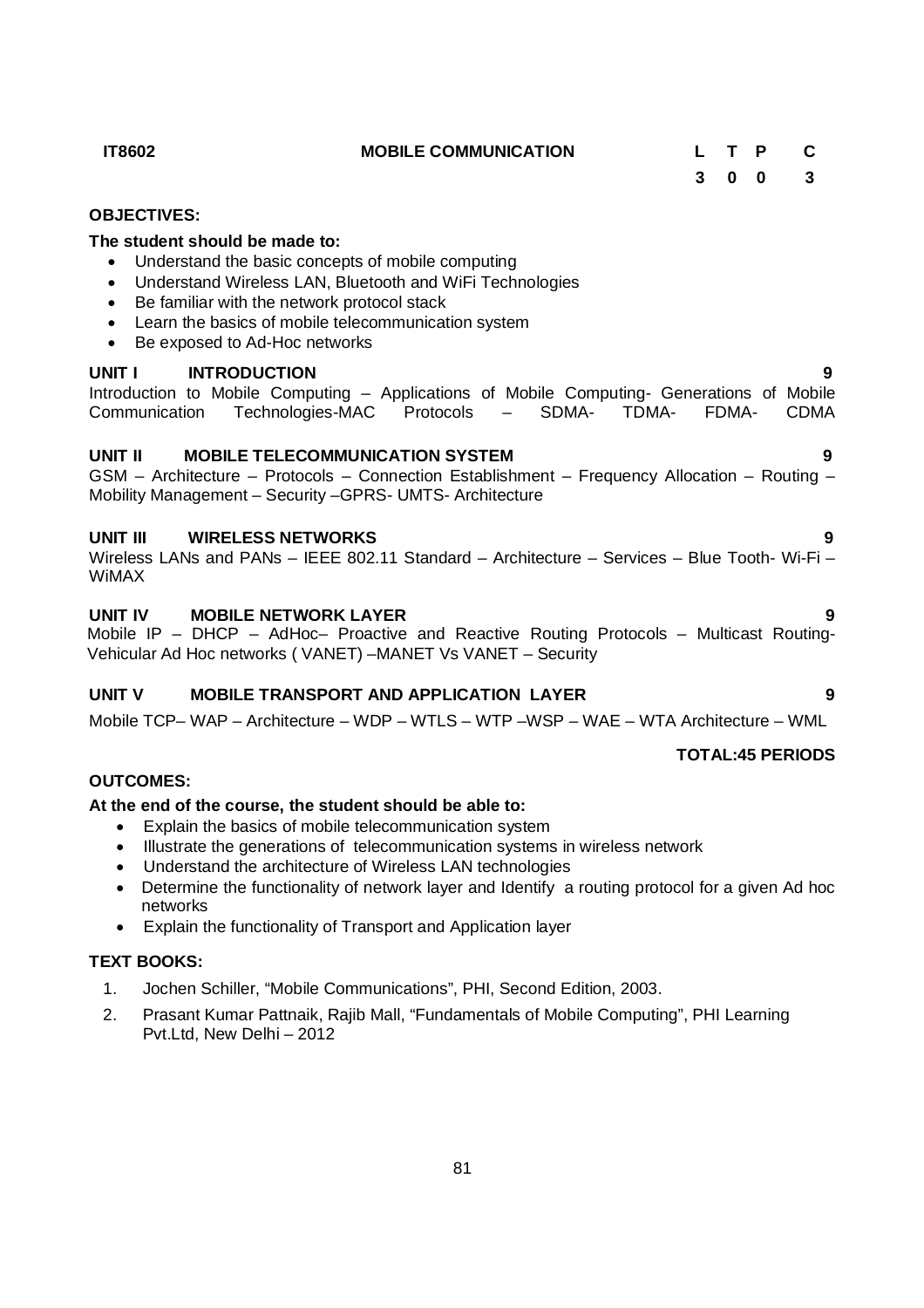# **REFERENCES:**

- 1. Dharma Prakash Agarval, Qing and An Zeng, "Introduction to Wireless and Mobile systems",Thomson Asia Pvt Ltd, 2005.
- 2. Uwe Hansmann, Lothar Merk, Martin S. Nicklons and Thomas Stober, "Principles of Mobile Computing", Springer, 2003.
- 3. William.C.Y.Lee,"Mobile Cellular Telecommunications-Analog and Digital Systems", Second Edition,Tata Mc Graw Hill Edition ,2006.
- 4. C.K.Toh, "AdHoc Mobile Wireless Networks", First Edition, Pearson Education, 2002.
- 5. Android Developers : http://developer.android.com/index.html
- 6. Apple Developer : https://developer.apple.com/
- 7. Windows Phone Dev Center : http://developer.windowsphone.com
- 8. BlackBerry Developer : http://developer.blackberry.com

| CS8091 | <b>BIG DATA ANALYTICS</b> |  | L T P C |  |
|--------|---------------------------|--|---------|--|
|        |                           |  | 3 0 0 3 |  |

# **OBJECTIVES:**

- To know the fundamental concepts of big data and analytics.
- To explore tools and practices for working with big data
- To learn about stream computing.
- To know about the research that requires the integration of large amounts of data.

# **UNIT I INTRODUCTION TO BIG DATA 9**

Evolution of Big data - Best Practices for Big data Analytics - Big data characteristics - Validating - The Promotion of the Value of Big Data - Big Data Use Cases- Characteristics of Big Data Applications - Perception and Quantification of Value -Understanding Big Data Storage - A General Overview of High-Performance Architecture - HDFS - MapReduce and YARN - Map Reduce Programming Model

# **UNIT II CLUSTERING AND CLASSIFICATION 9**

Advanced Analytical Theory and Methods: Overview of Clustering - K-means - Use Cases - Overview of the Method - Determining the Number of Clusters - Diagnostics - Reasons to Choose and Cautions .- Classification: Decision Trees - Overview of a Decision Tree - The General Algorithm - Decision Tree Algorithms - Evaluating a Decision Tree - Decision Trees in R - Naïve Bayes - Bayes' Theorem -Naïve Bayes Classifier.

# **UNIT III ASSOCIATION AND RECOMMENDATION SYSTEM 9**

Advanced Analytical Theory and Methods: Association Rules - Overview - Apriori Algorithm - Evaluation of Candidate Rules - Applications of Association Rules - Finding Association& finding similarity - Recommendation System: Collaborative Recommendation- Content Based Recommendation - Knowledge Based Recommendation- Hybrid Recommendation Approaches.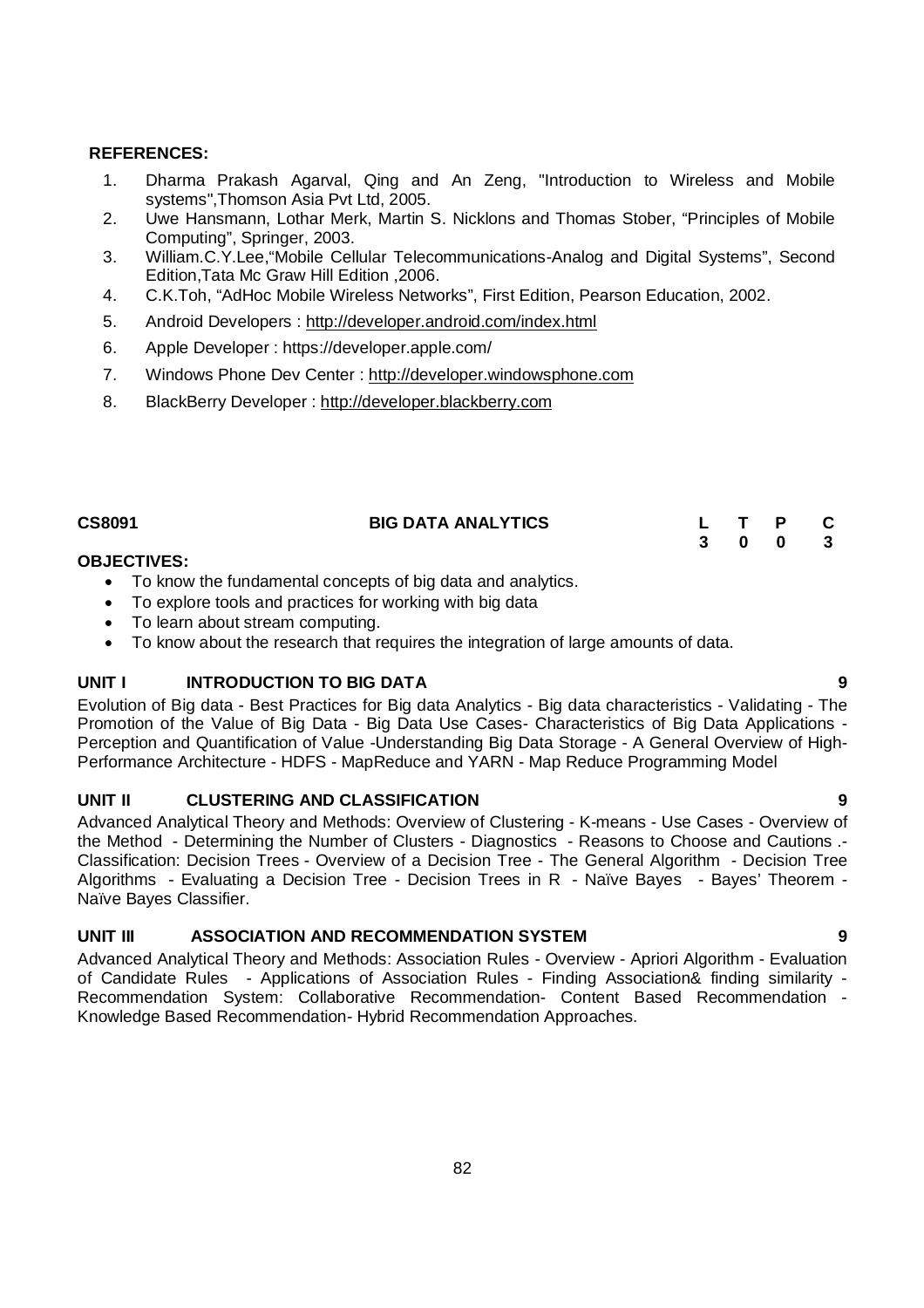# **UNIT IV STREAM MEMORY** 9

Introduction to Streams Concepts – Stream Data Model and Architecture - Stream Computing, Sampling Data in a Stream – Filtering Streams – Counting Distinct Elements in a Stream – Estimating moments – Counting oneness in a Window – Decaying Window – Real time Analytics Platform(RTAP) applications - Case Studies - Real Time Sentiment Analysis, Stock Market Predictions. Using Graph Analytics for Big Data: Graph Analytics

# **UNIT V NOSQL DATA MANAGEMENT FOR BIG DATA AND VISUALIZATION 9**

NoSQL Databases : Schema-less Models": Increasing Flexibility for Data Manipulation-Key Value Stores- Document Stores - Tabular Stores - Object Data Stores - Graph Databases Hive - Sharding –- Hbase – Analyzing big data with twitter - Big data for E-Commerce Big data for blogs - Review of Basic Data Analytic Methods using R.

### **TOTAL: 45 PERIODS**

# **OUTCOMES:**

### **Upon completion of the course, the students will be able to:**

- Work with big data tools and its analysis techniques
- Analyze data by utilizing clustering and classification algorithms
- Learn and apply different mining algorithms and recommendation systems for large volumes of data
- Perform analytics on data streams
- Learn NoSQL databases and management.

### **TEXT BOOKS:**

- 1. Anand Rajaraman and Jeffrey David Ullman, "Mining of Massive Datasets", Cambridge University Press, 2012.
- 2. David Loshin, "Big Data Analytics: From Strategic Planning to Enterprise Integration with Tools, Techniques, NoSQL, and Graph", Morgan Kaufmann/El sevier Publishers, 2013.

# **REFERENCES:**

- 1. EMC Education Services, "Data Science and Big Data Analytics: Discovering, Analyzing, Visualizing and Presenting Data", Wiley publishers, 2015.
- 2. Bart Baesens, "Analytics in a Big Data World: The Essential Guide to Data Science and its Applications", Wiley Publishers, 2015.
- 3. Dietmar Jannach and Markus Zanker, "Recommender Systems: An Introduction", Cambridge University Press, 2010.
- 4. Kim H. Pries and Robert Dunnigan, "Big Data Analytics: A Practical Guide for Managers " CRC Press, 2015.
- 5. Jimmy Lin and Chris Dyer, "Data-Intensive Text Processing with MapReduce", Synthesis Lectures on Human Language Technologies, Vol. 3, No. 1, Pages 1-177, Morgan Claypool publishers, 2010.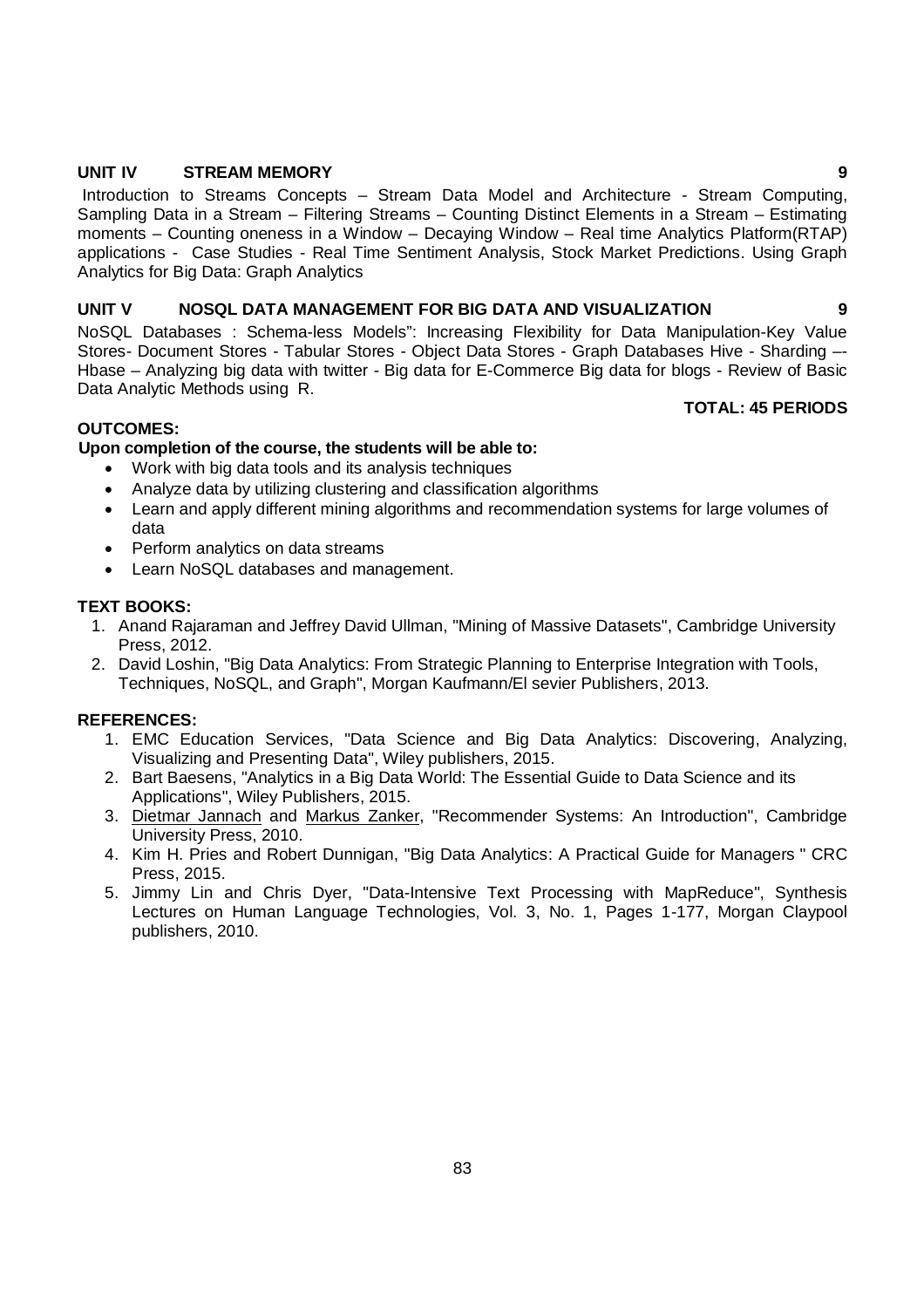### **CS8092 COMPUTER GRAPHICS AND MULTIMEDIA L T P C**

# **3 0 0 3**

# **OBJECTIVES:**

- To develop an understanding and awareness how issues such as content, information architecture, motion, sound, design, and technology merge to form effective and compelling interactive experiences for a wide range of audiences and end users.
- To become familiar with various software programs used in the creation and implementation of multi- media
- To appreciate the importance of technical ability and creativity within design practice.
- To gain knowledge about graphics hardware devices and software used.
- To understand the two-dimensional graphics and their transformations.
- To understand the three-dimensional graphics and their transformations.
- To appreciate illumination and color models
- To become familiar with understand clipping techniques
- To become familiar with Blender Graphics

# **UNIT I ILLUMINATION AND COLOR MODELS 9**

Light sources - basic illumination models – halftone patterns and dithering techniques; Properties of light - Standard primaries and chromaticity diagram; Intuitive colour concepts - RGB colour model - YIQ colour model - CMY colour model - HSV colour model - HLS colour model; Colour selection. Output primitives – points and lines, line drawing algorithms, loading the frame buffer, line function; circle and ellipse generating algorithms; Pixel addressing and object geometry, filled area primitives.

# **UNIT II TWO-DIMENSIONAL GRAPHICS 9**

Two dimensional geometric transformations – Matrix representations and homogeneous coordinates, composite transformations; Two dimensional viewing – viewing pipeline, viewing coordinate reference frame; window-to-viewport coordinate transformation, Two dimensional viewing functions; clipping operations – point, line, and polygon clipping algorithms.

# **UNIT III THREE-DIMENSIONAL GRAPHICS 9**

Three dimensional concepts; Three dimensional object representations – Polygon surfaces-Polygon tables- Plane equations - Polygon meshes; Curved Lines and surfaces, Quadratic surfaces; Blobby objects; Spline representations – Bezier curves and surfaces -B-Spline curves and surfaces. TRANSFORMATION AND VIEWING: Three dimensional geometric and modeling transformations – Translation, Rotation, Scaling, composite transformations; Three dimensional viewing – viewing pipeline, viewing coordinates, Projections, Clipping; Visible surface detection methods.

# **UNIT IV MULTIMEDIA SYSTEM DESIGN & MULTIMEDIA FILE HANDLING 9**

Multimedia basics − Multimedia applications − Multimedia system architecture − Evolving technologies for multimedia − Defining objects for multimedia systems − Multimedia data interface standards − Multimedia databases. Compression and decompression − Data and file format standards − Multimedia I/O technologies − Digital voice and audio − Video image and animation − Full motion video − Storage and retrieval technologies.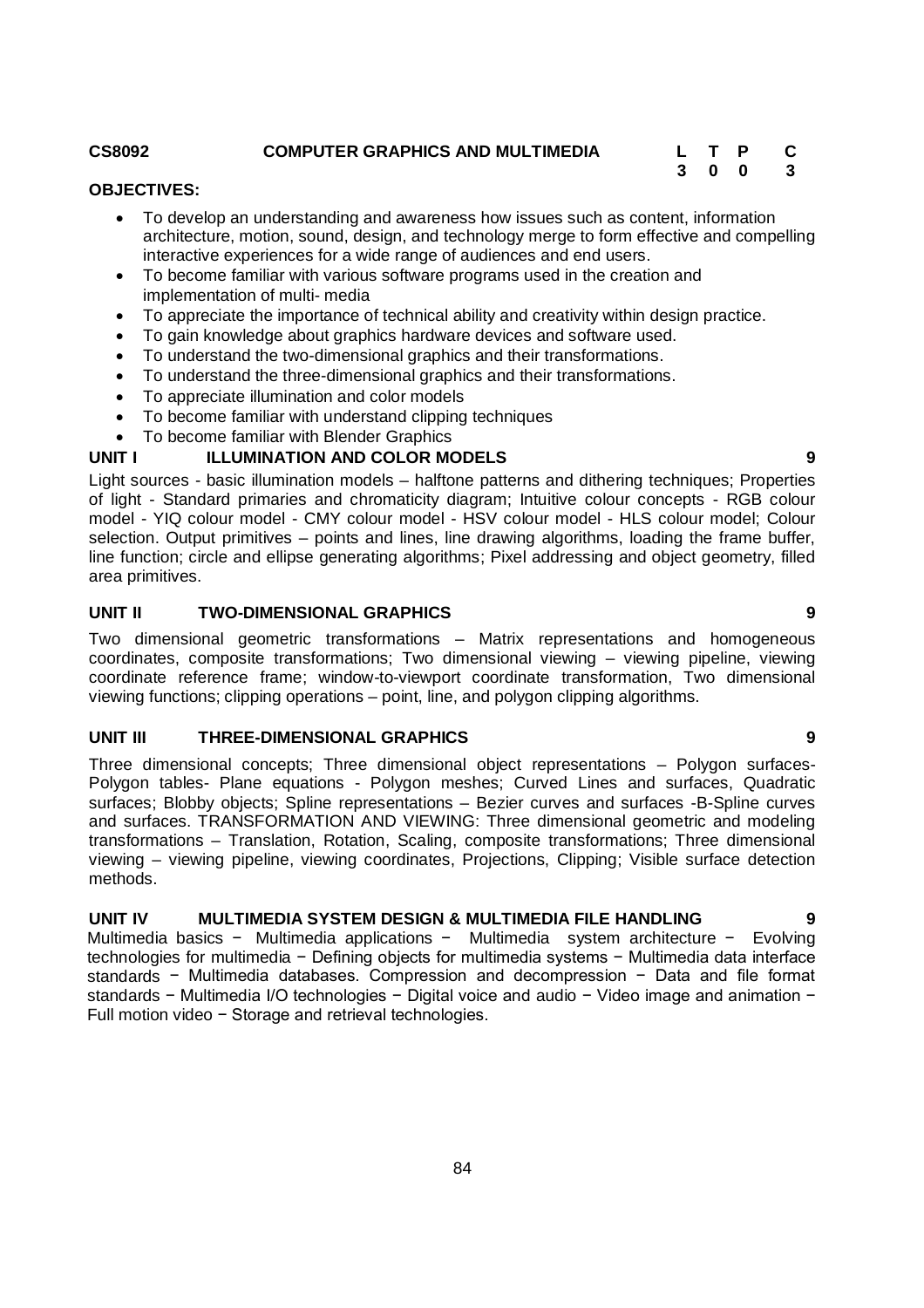# **UNIT V HYPERMEDIA 9**

Multimedia authoring and user interface - Hypermedia messaging -Mobile messaging − Hypermedia message component − Creating hypermedia message − Integrated multimedia message standards − Integrated document management − Distributed multimedia systems. **CASE STUDY: BLENDER GRAPHICS** Blender Fundamentals – Drawing Basic Shapes – Modelling – Shading & Textures

# **TOTAL: 45 PERIODS**

**0 0 4 2**

# **OUTCOMES:**

**At the end of the course, the students should be able to:**

- Design two dimensional graphics.
- Apply two dimensional transformations.
- Design three dimensional graphics.
- Apply three dimensional transformations.
- Apply Illumination and color models.
- Apply clipping techniques to graphics.
- Understood Different types of Multimedia File Format
- Design Basic 3d Scenes using Blender

# **TEXT BOOKS:**

- 1. Donald Hearn and Pauline Baker M, "Computer Graphics", Prentice Hall, New Delhi, 2007 [  $UNIT I - III$ ]
- 2. Andleigh, P. K and Kiran Thakrar, "Multimedia Systems and Design", PHI, 2003. [ UNIT IV,V ]

# **REFERENCES:**

- 1. Judith Jeffcoate, "Multimedia in practice: Technology and Applications", PHI, 1998.
- 2. Foley, Vandam, Feiner and Hughes, "Computer Graphics: Principles and Practice", 2nd Edition, Pearson Education, 2003.
- 3. Jeffrey McConnell, "Computer Graphics: Theory into Practice", Jones and Bartlett Publishers,2006.
- 4. Hill F S Jr., "Computer Graphics", Maxwell Macmillan , 1990.
- 5. Peter Shirley, Michael Ashikhmin, Michael Gleicher, Stephen R Marschner, Erik Reinhard, KelvinSung, and AK Peters, "Fundamentals of Computer Graphics", CRC Press, 2010.
- 6. William M. Newman and Robert F.Sproull, "Principles of Interactive Computer Graphics" Mc Graw Hill 1978.

https://www.blender.org/support/tutorials/

# **CS8662 MOBILE APPLICATION DEVELOPMENT LABORATORY L T P C**

# **OBJECTIVES:**

- To understand the components and structure of mobile application development frameworks for Android and windows OS based mobiles.
- To understand how to work with various mobile application development frameworks.
- To learn the basic and important design concepts and issues of development of mobile applications.
- To understand the capabilities and limitations of mobile devices.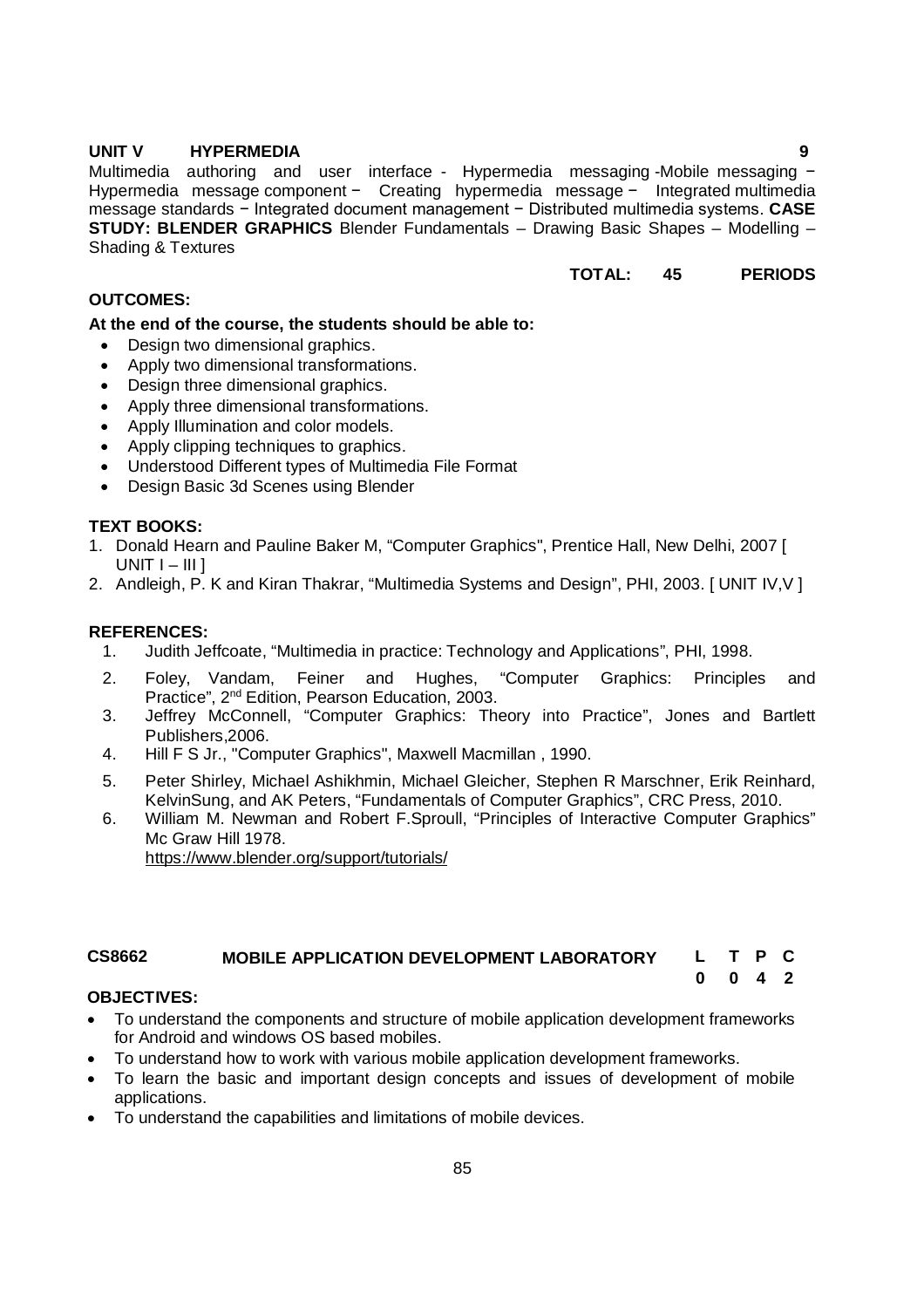# **LIST OF EXPERIMENTS**

- 1. Develop an application that uses GUI components, Font and Colours
- 2. Develop an application that uses Layout Managers and event listeners.
- 3. Write an application that draws basic graphical primitives on the screen.
- 4. Develop an application that makes use of databases.
- 5. Develop an application that makes use of Notification Manager
- 6. Implement an application that uses Multi-threading
- 7. Develop a native application that uses GPS location information
- 8. Implement an application that writes data to the SD card.
- 9. Implement an application that creates an alert upon receiving a message
- 10. Write a mobile application that makes use of RSS feed
- 11. Develop a mobile application to send an email.
- 12. Develop a Mobile application for simple needs (Mini Project)

# **OUTCOMES:**

# **Upon Completion of the course, the students will be able to:**

- Develop mobile applications using GUI and Layouts.
- Develop mobile applications using Event Listener.
- Develop mobile applications using Databases.
- Develop mobile applications using RSS Feed, Internal/External Storage, SMS, Multithreading and GPS.
- Analyze and discover own mobile app for simple needs.

### **REFERENCES:**

1. Build Your Own Security Lab, Michael Gregg, Wiley India

# **LIST OF EQUIPMENT FOR A BATCH OF 30 STUDENTS**

Standalone desktops with Windows or Android or iOS or Equivalent Mobile Application Development Tools with appropriate emulators and debuggers - 30 Nos

# **CS8582 OBJECT ORIENTED ANALYSIS AND DESIGN LABORATORY L T P C**

# **0 0 4 2**

# **OBJECTIVES:**

- To capture the requirements specification for an intended software system
- To draw the UML diagrams for the given specification
- To map the design properly to code
- To test the software system thoroughly for all scenarios
- To improve the design by applying appropriate design patterns.

Draw standard UML diagrams using an UML modeling tool for a given case study and map design to code and implement a 3 layered architecture. Test the developed code and validate whether the SRS is satisfied.

- 1. Identify a software system that needs to be developed.
- 2. Document the Software Requirements Specification (SRS) for the identified system.

**TOTAL: 60 PERIODS**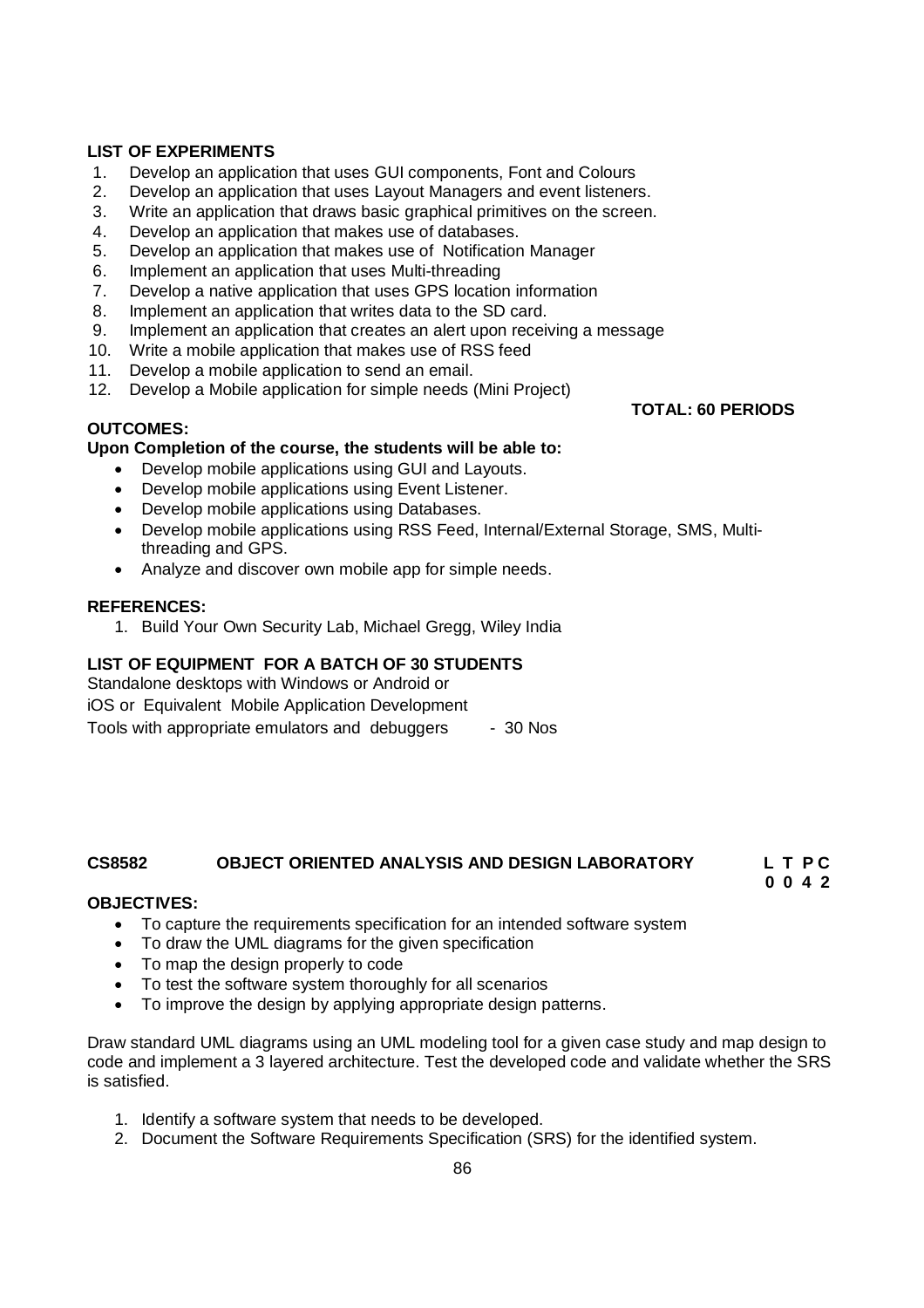- 3. Identify use cases and develop the Use Case model.
- 4. Identify the conceptual classes and develop a Domain Model and also derive a Class Diagram from that.
- 5. Using the identified scenarios, find the interaction between objects and represent them using UML Sequence and Collaboration Diagrams
- 6. Draw relevant State Chart and Activity Diagrams for the same system.
- 7. Implement the system as per the detailed design
- 8. Test the software system for all the scenarios identified as per the usecase diagram
- 9. Improve the reusability and maintainability of the software system by applying appropriate design patterns.
- 10. Implement the modified system and test it for various scenarios

# **SUGGESTED DOMAINS FOR MINI-PROJECT:**

- 1. Passport automation system.
- 2. Book bank
- 3. Exam registration
- 4. Stock maintenance system.
- 5. Online course reservation system
- 6. Airline/Railway reservation system
- 7. Software personnel management system
- 8. Credit card processing
- 9. e-book management system
- 10. Recruitment system
- 11. Foreign trading system
- 12. Conference management system
- 13. BPO management system
- 14. Library management system
- 15. Student information system

# **OUTCOMES:**

# **Upon completion of this course, the students will be able to:**

- Perform OO analysis and design for a given problem specification.
- Identify and map basic software requirements in UML mapping.
- Improve the software quality using design patterns and to explain the rationale behind applying specific design patterns
- Test the compliance of the software with the SRS.

# **HARDWARE REQUIREMENTS**

Standard PC

# **SOFTWARE REQUIREMENTS**

- 1. Windows 7 or higher
- 2. ArgoUML that supports UML 1.4 and higher
- 3. Selenium, JUnit or Apache JMeter

# **TOTAL: 60 PERIODS.**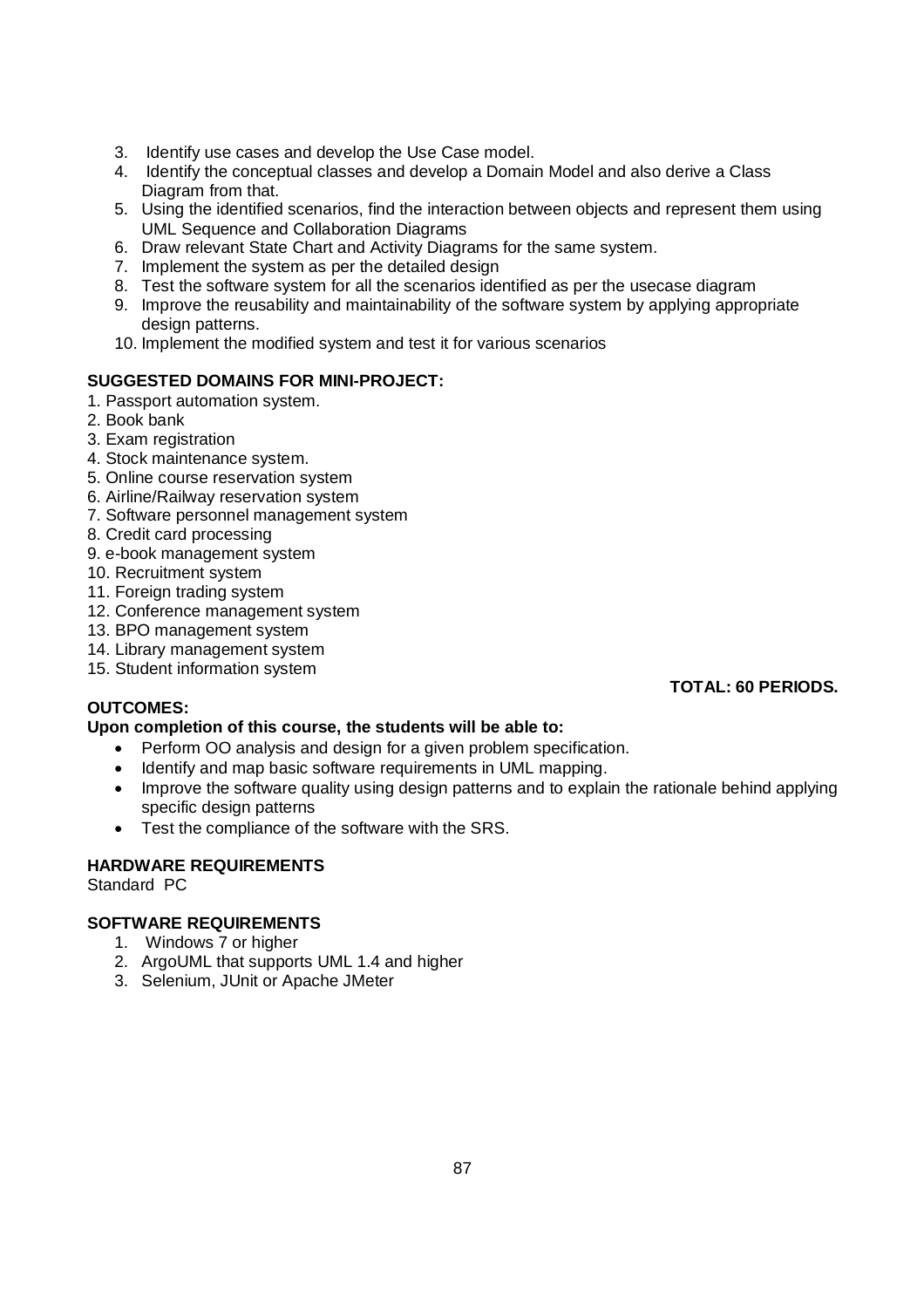# **OBJECTIVES:**

### **The course aims to:**

- Enhance the Employability and Career Skills of students
- Orient the students towards grooming as a professional
- Make them Employable Graduates
- Develop their confidence and help them attend interviews successfully.

# **UNIT I**

Introduction to Soft Skills-- Hard skills & soft skills - employability and career Skills—Grooming as a professional with values—Time Management—General awareness of Current Affairs

# **UNIT II**

Self-Introduction-organizing the material - Introducing oneself to the audience – introducing the topic – answering questions – individual presentation practice— presenting the visuals effectively – 5 minute presentations

# **UNIT III**

Introduction to Group Discussion— Participating in group discussions – understanding group dynamics - brainstorming the topic -– questioning and clarifying –GD strategies- activities to improve GD skills

# **UNIT IV**

Interview etiquette – dress code – body language – attending job interviews– telephone/skype interview -one to one interview &panel interview – FAQs related to job interviews

# **UNIT V**

Recognizing differences between groups and teams- managing time-managing stress- networking professionally- respecting social protocols-understanding career management-developing a long-term career plan-making career changes

# **TOTAL : 30 PERIODS**

# **OUTCOMES:**

**At the end of the course Learners will be able to:**

- Make effective presentations
- Participate confidently in Group Discussions.
- Attend job interviews and be successful in them.
- Develop adequate Soft Skills required for the workplace

# **Recommended Software**

1. Open Source Software

2. Win English

# **REFERENCES:**

- 1. Butterfield, Jeff Soft Skills for Everyone. Cengage Learning: New Delhi, 2015
- 2. E. Suresh Kumar et al. Communication for Professional Success. Orient Blackswan: Hyderabad, 2015
- 3. Interact English Lab Manual for Undergraduate Students,. OrientBalckSwan: Hyderabad, 2016.
- 4. Raman, Meenakshi and Sangeeta Sharma. Professional Communication. Oxford University Press: Oxford, 2014
- 5. S. Hariharanetal. Soft Skills. MJP Publishers: Chennai, 2010.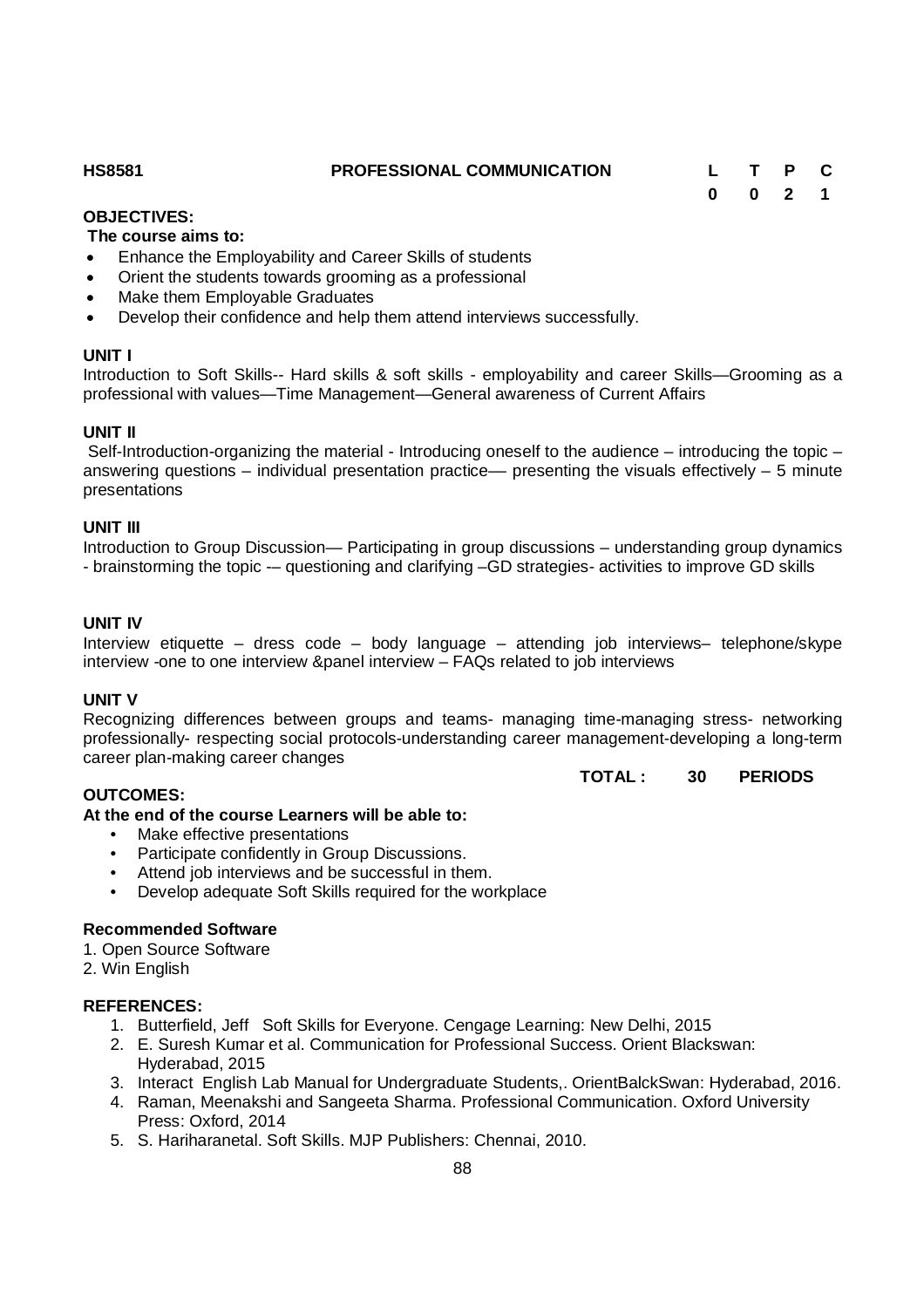Foundations of individual and group behaviour – motivation – motivation theories – motivational techniques – job satisfaction – job enrichment – leadership – types and theories of leadership – communication – process of communication – barrier in communication – effective communication – communication and IT.

System and process of controlling – budgetary and non-budgetary control techniques – use of

### **OUTCOMES:**

 Upon completion of the course, students will be able to have clear understanding of managerial functions like planning, organizing, staffing, leading & controlling and have same basic knowledge on international aspect of management

### **TEXTBOOKS:**

- 1. Stephen P. Robbins & Mary Coulter, "Management", Prentice Hall (India) Pvt. Ltd., 10<sup>th</sup> Edition, 2009.
- 2. JAF Stoner, Freeman R.E and Daniel R Gilbert "Management", Pearson Education, 6th Edition, 2004.

### **REFERENCES:**

- 1. Stephen A. Robbins & David A. Decenzo & Mary Coulter, "Fundamentals of Management" Pearson Education, 7th Edition, 2011.
- 2. Robert Kreitner & Mamata Mohapatra, " Management", Biztantra, 2008.
- 3. Harold Koontz & Heinz Weihrich "Essentials of management" Tata McGraw Hill,1998.
- 4. Tripathy PC & Reddy PN, "Principles of Management", Tata McGraw Hill, 1999

principles of management and to learn the application of the principles in an organization .

**UNIT I INTRODUCTION TO MANAGEMENT AND ORGANIZATIONS 9**  Definition of Management – Science or Art – Manager Vs Entrepreneur - types of managers managerial roles and skills – Evolution of Management – Scientific, human relations , system and contingency approaches – Types of Business organization - Sole proprietorship, partnership, company-public and private sector enterprises - Organization culture and Environment – Current

# **UNIT II PLANNING 9**

Nature and purpose of planning – planning process – types of planning – objectives – setting objectives – policies – Planning premises – Strategic Management – Planning Tools and Techniques – Decision making steps and process.

# **UNIT III ORGANISING 9**

Nature and purpose – Formal and informal organization – organization chart – organization structure – types – Line and staff authority – departmentalization – delegation of authority – centralization and decentralization – Job Design - Human Resource Management – HR Planning, Recruitment, selection, Training and Development, Performance Management , Career planning and management

# **UNIT IV DIRECTING 9**

**UNIT V CONTROLLING 9**

computers and IT in Management control – Productivity problems and management – control and performance – direct and preventive control – reporting. **TOTAL: 45 PERIODS**

trends and issues in Management.

# **OBJECTIVES:**

# **3 0 0 3**

To enable the students to study the evolution of Management, to study the functions and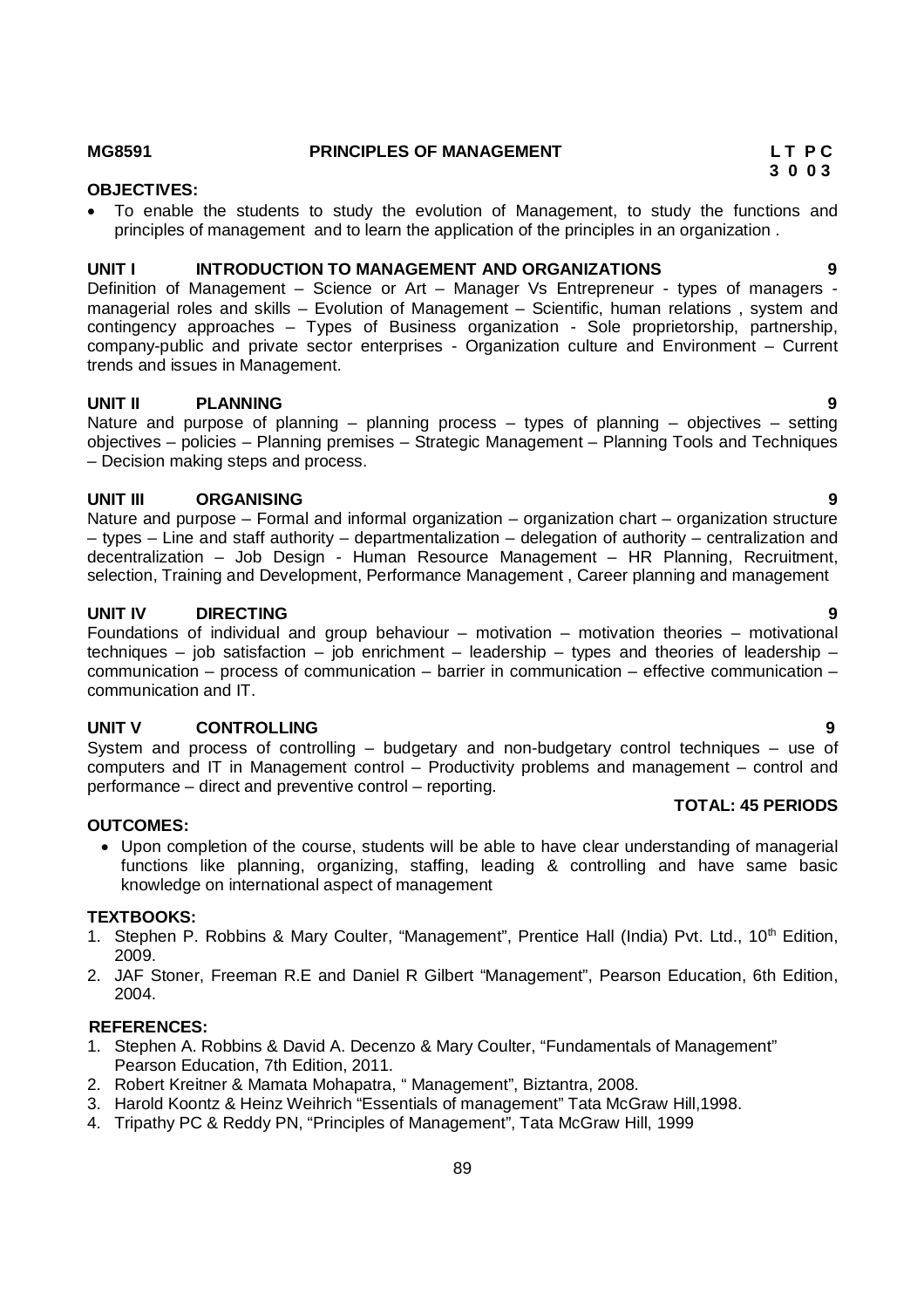# **OBJECTIVES:**

- To understand Cryptography Theories, Algorithms and Systems.
- To understand necessary Approaches and Techniques to build protection mechanisms in order to secure computer networks.

# UNIT **I** INTRODUCTION

Security trends - Legal, Ethical and Professional Aspects of Security, Need for Security at Multiple levels, Security Policies - Model of network security – Security attacks, services and mechanisms – OSI security architecture – Classical encryption techniques: substitution techniques, transposition techniques, steganography).- Foundations of modern cryptography: perfect security – information theory – product cryptosystem – cryptanalysis.

# **UNIT II SYMMETRIC CRYPTOGRAPHY 9**

MATHEMATICS OF SYMMETRIC KEY CRYPTOGRAPHY: Algebraic structures - Modular arithmetic-Euclid"s algorithm- Congruence and matrices - Groups, Rings, Fields- Finite fields- SYMMETRIC KEY CIPHERS**:** SDES – Block cipher Principles of DES – Strength of DES – Differential and linear cryptanalysis - Block cipher design principles – Block cipher mode of operation – Evaluation criteria for AES – Advanced Encryption Standard - RC4 – Key distribution.

# **UNIT III PUBLIC KEY CRYPTOGRAPHY 9**

MATHEMATICS OF ASYMMETRIC KEY CRYPTOGRAPHY: Primes – Primality Testing – Factorization – Euler's totient function, Fermat's and Euler's Theorem - Chinese Remainder Theorem – Exponentiation and logarithm - ASYMMETRIC KEY CIPHERS: RSA cryptosystem – Key distribution – Key management – Diffie Hellman key exchange - ElGamal cryptosystem – Elliptic curve arithmetic-Elliptic curve cryptography.

# **UNIT IV MESSAGE AUTHENTICATION AND INTEGRITY 9**

Authentication requirement – Authentication function – MAC – Hash function – Security of hash function and MAC – SHA –Digital signature and authentication protocols – DSS- Entity Authentication: Biometrics, Passwords, Challenge Response protocols- Authentication applications - Kerberos, X.509

# **UNIT V SECURITY PRACTICE AND SYSTEM SECURITY 9**

Electronic Mail security – PGP, S/MIME – IP security – Web Security - SYSTEM SECURITY: Intruders – Malicious software – viruses – Firewalls.

# **TOTAL 45 PERIODS**

# **OUTCOMES:**

# **At the end of the course, the student should be able to:**

- Understand the fundamentals of networks security, security architecture, threats and vulnerabilities
- Apply the different cryptographic operations of symmetric cryptographic algorithms
- Apply the different cryptographic operations of public key cryptography
- Apply the various Authentication schemes to simulate different applications.
- Understand various Security practices and System security standards

# **TEXT BOOK:**

1. William Stallings, Cryptography and Network Security: Principles and Practice, PHI 3rd Edition, 2006.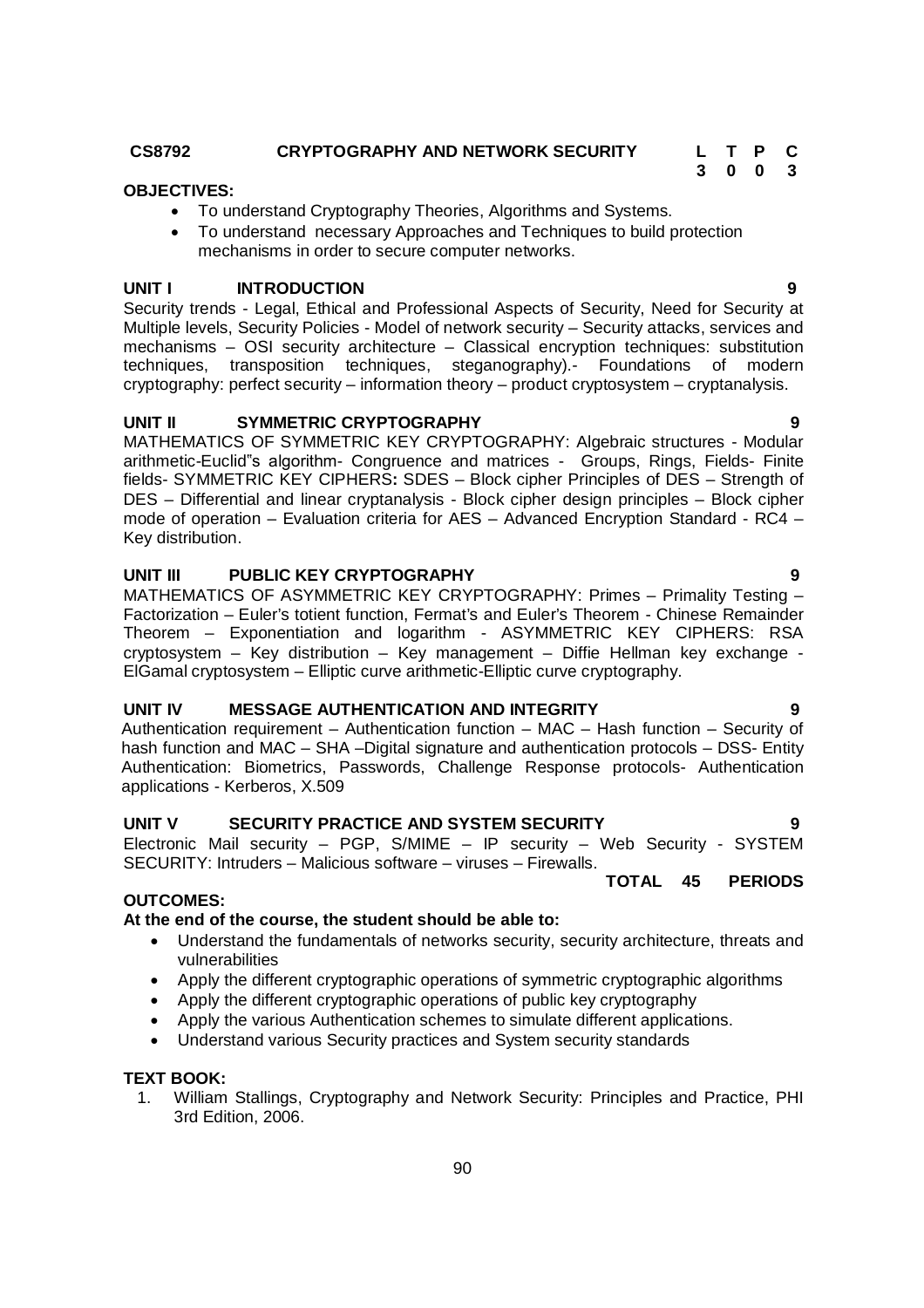### **REFERENCES:**

- 1. C K Shyamala, N Harini and Dr. T R Padmanabhan: Cryptography and Network Security, Wiley India Pvt.Ltd
- 2. BehrouzA.Foruzan, Cryptography and Network Security, Tata McGraw Hill 2007.
- 3. Charlie Kaufman, Radia Perlman, and Mike Speciner, Network Security: PRIVATE Communication in a PUBLIC World, Prentice Hall, ISBN 0-13-046019-2

# **CS8791 CLOUD COMPUTING L T P C**

# **OBJECTIVES:**

- To understand the concept of cloud computing.
- To appreciate the evolution of cloud from the existing technologies.
- To have knowledge on the various issues in cloud computing.
- To be familiar with the lead players in cloud.
- To appreciate the emergence of cloud as the next generation computing paradigm.

### **UNIT I INTRODUCTION 9**

Introduction to Cloud Computing – Definition of Cloud – Evolution of Cloud Computing – Underlying Principles of Parallel and Distributed Computing – Cloud Characteristics – Elasticity in Cloud – Ondemand Provisioning.

# **UNIT II CLOUD ENABLING TECHNOLOGIES 10**

Service Oriented Architecture – REST and Systems of Systems – Web Services – Publish-Subscribe Model – Basics of Virtualization – Types of Virtualization – Implementation Levels of Virtualization – Virtualization Structures – Tools and Mechanisms – Virtualization of CPU – Memory – I/O Devices – Virtualization Support and Disaster Recovery.

# **UNIT III CLOUD ARCHITECTURE, SERVICES AND STORAGE 8**

Layered Cloud Architecture Design – NIST Cloud Computing Reference Architecture – Public, Private and Hybrid Clouds - laaS – PaaS – SaaS – Architectural Design Challenges – Cloud Storage – Storage-as-a-Service – Advantages of Cloud Storage – Cloud Storage Providers – S3.

### **UNIT IV RESOURCE MANAGEMENT AND SECURITY IN CLOUD 10**

Inter Cloud Resource Management – Resource Provisioning and Resource Provisioning Methods – Global Exchange of Cloud Resources – Security Overview – Cloud Security Challenges – Softwareas-a-Service Security – Security Governance – Virtual Machine Security – IAM – Security Standards.

# **UNIT V CLOUD TECHNOLOGIES AND ADVANCEMENTS 8**

Hadoop – MapReduce – Virtual Box -- Google App Engine – Programming Environment for Google App Engine –– Open Stack – Federation in the Cloud – Four Levels of Federation – Federated Services and Applications – Future of Federation.

**TOTAL: 45 PERIODS**

# 91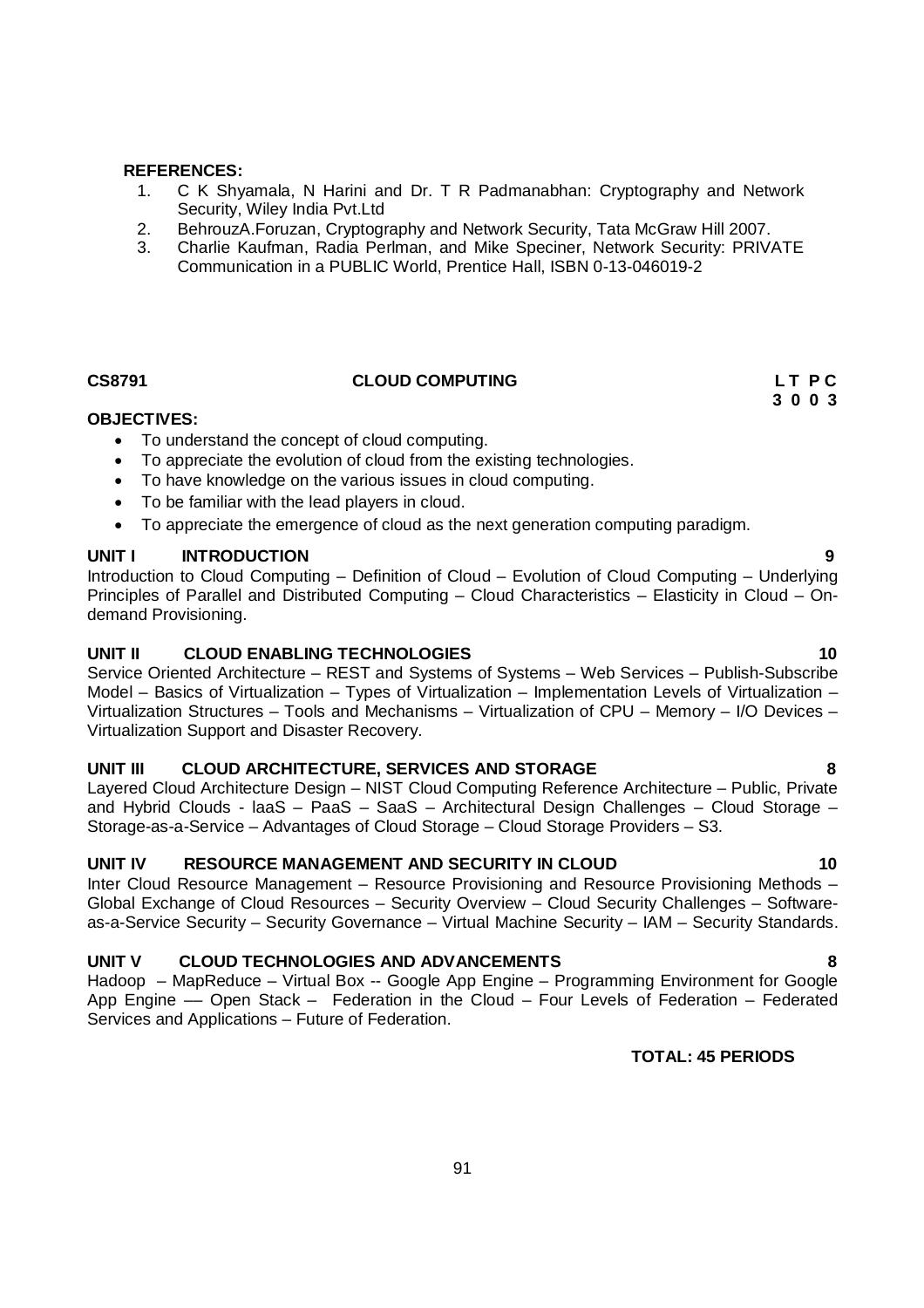# **OUTCOMES:**

# **On Completion of the course, the students should be able to:**

- Articulate the main concepts, key technologies, strengths and limitations of cloud computing.
- Learn the key and enabling technologies that help in the development of cloud.
- Develop the ability to understand and use the architecture of compute and storage cloud. service and delivery models.
- Explain the core issues of cloud computing such as resource management and security.
- Be able to install and use current cloud technologies.
- Evaluate and choose the appropriate technologies, algorithms and approaches for implementation and use of cloud.

# **TEXT BOOKS:**

- 1. Kai Hwang, Geoffrey C. Fox, Jack G. Dongarra, "Distributed and Cloud Computing, From Parallel Processing to the Internet of Things", Morgan Kaufmann Publishers, 2012.
- 2. Rittinghouse, John W., and James F. Ransome, "Cloud Computing: Implementation, Management and Security", CRC Press, 2017.

# **REFERENCES:**

- 1. Rajkumar Buyya, Christian Vecchiola, S. ThamaraiSelvi, "Mastering Cloud Computing", Tata Mcgraw Hill, 2013.
- 2. Toby Velte, Anthony Velte, Robert Elsenpeter, "Cloud Computing A Practical Approach", Tata Mcgraw Hill, 2009.
- 3. George Reese, "Cloud Application Architectures: Building Applications and Infrastructure in the Cloud: Transactional Systems for EC2 and Beyond (Theory in Practice)", O'Reilly, 2009.

# **IT8711 FOSS AND CLOUD COMPUTING LABORATORY L T P C 0 0 4 2**

# **OBJECTIVES:**

- To learn and develop applications using gcc and make
- To learn and use version control systems
- To develop web applications in cloud
- To learn the design and development process involved in creating a cloud based application
- To learn to implement and use parallel programming using Hadoop
- Use gcc to compile c-programs. Split the programs to different modules and create an application using make command.
- Use version control systems command to clone, commit, push, fetch, pull, checkout, reset, and delete repositories.
- Install Virtualbox/VMware Workstation with different flavours of linux or windows OS on top of windows7 or 8.
- Install a C compiler in the virtual machine created using virtual box and execute Simple **Programs**
- Install Google App Engine. Create *hello world* app and other simple web applications using python/java.
- Use GAE launcher to launch the web applications.
- Simulate a cloud scenario using CloudSim and run a scheduling algorithm that is not present in CloudSim.
- Find a procedure to transfer the files from one virtual machine to another virtual machine.
- Find a procedure to launch virtual machine using trystack (Online Openstack Demo Version)
- Install Hadoop single node cluster and run simple applications like wordcount.

**TOTAL : 60 PERIODS**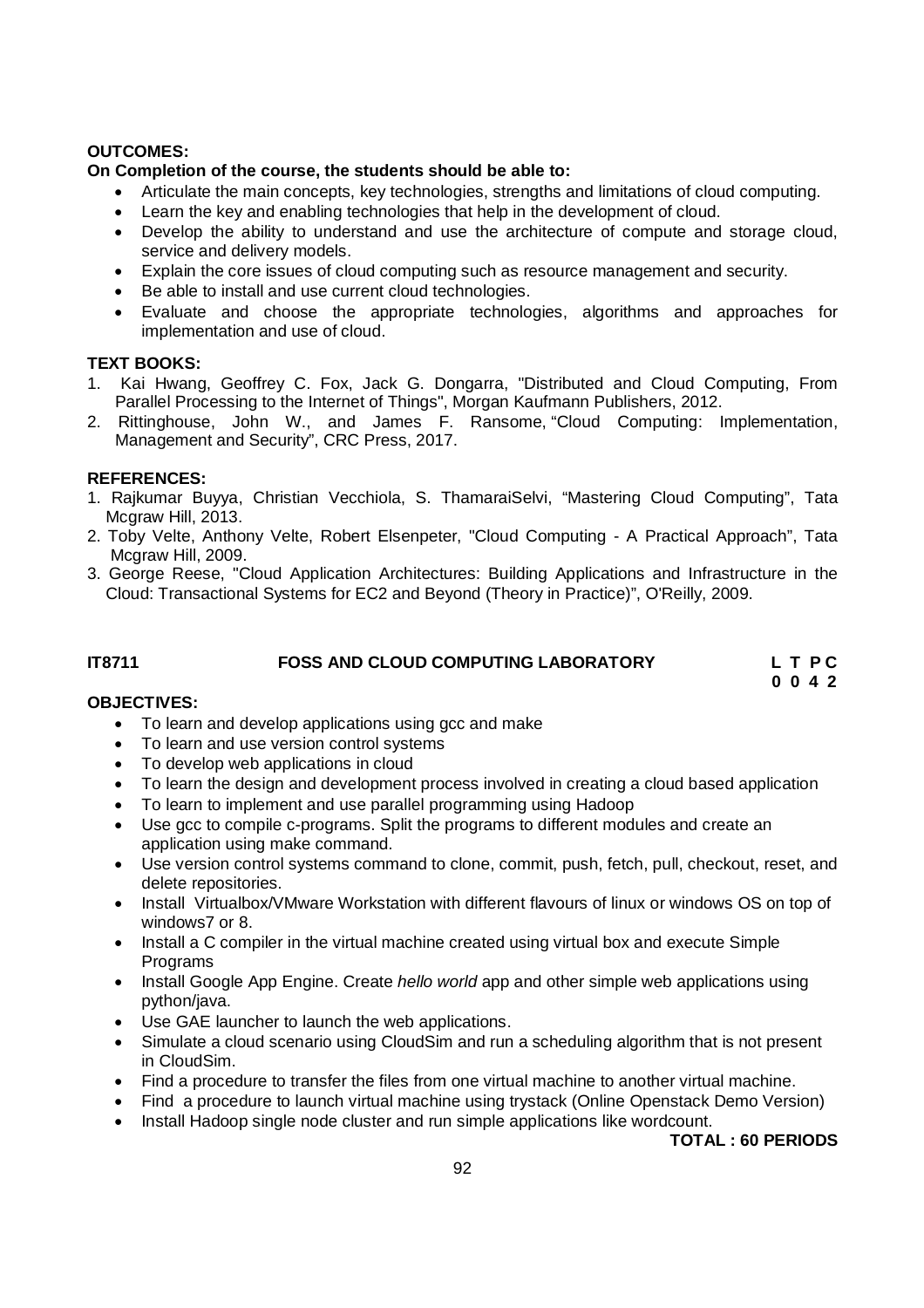# **OUTCOMES:**

# **On completion of this course, the students will be able to:**

- Configure various virtualization tools such as Virtual Box, VMware workstation.
- Design and deploy a web application in a PaaS environment.
- Learn how to simulate a cloud environment to implement new schedulers.
- Install and use a generic cloud environment that can be used as a private cloud.
- Manipulate large data sets in a parallel environment.

# **IT8761 SECURITY LABORATORY**

| $\mathbf{L}$ |   | T P | <b>C</b> |
|--------------|---|-----|----------|
| - 0          | 0 | 4 2 |          |

# **OBJECTIVES:**

- To learn different cipher techniques
- To implement the algorithms DES, RSA,MD5,SHA-1
- To use network security tools and vulnerability assessment tools

# **LIST OF EXPERIMENTS**

- 1. Perform encryption, decryption using the following substitution techniques (i) Ceaser cipher, (ii) playfair cipher iii) Hill Cipher iv) Vigenere cipher
- 2. Perform encryption and decryption using following transposition techniques i) Rail fence ii) row & Column Transformation
- 3. Apply DES algorithm for practical applications.
- 4. Apply AES algorithm for practical applications.
- 5. Implement RSA Algorithm using HTML and JavaScript
- 6. Implement the Diffie-Hellman Key Exchange algorithm for a given problem.
- 7. Calculate the message digest of a text using the SHA-1 algorithm.
- 8. Implement the SIGNATURE SCHEME Digital Signature Standard.
- 9. Demonstrate intrusion detection system (ids) using any tool eg. Snort or any other s/w.
- 10. Automated Attack and Penetration Tools
	- Exploring N-Stalker, a Vulnerability Assessment Tool
- 11. Defeating Malware
	- i) Building Trojans ii) Rootkit Hunter

# **TOTAL: 60 PERIODS**

# **OUTCOMES:**

# **Upon Completion of the course, the students will be able to:**

- Develop code for classical Encryption Techniques to solve the problems.
- Build cryptosystems by applying symmetric and public key encryption algorithms.
- Construct code for authentication algorithms.
- Develop a signature scheme using Digital signature standard.
- Demonstrate the network security system using open source tools

# **REFERENCES:**

1. Build Your Own Security Lab, Michael Gregg, Wiley India

# **LIST OF EQUIPMENT FOR A BATCH OF 30 STUDENTS: SOFTWARE:** C / C++ / Java or

equivalent compiler GnuPG, Snort, N-Stalker or Equivalent **HARDWARE:** Standalone desktops - 30 Nos. (or) Server supporting 30 terminals or more.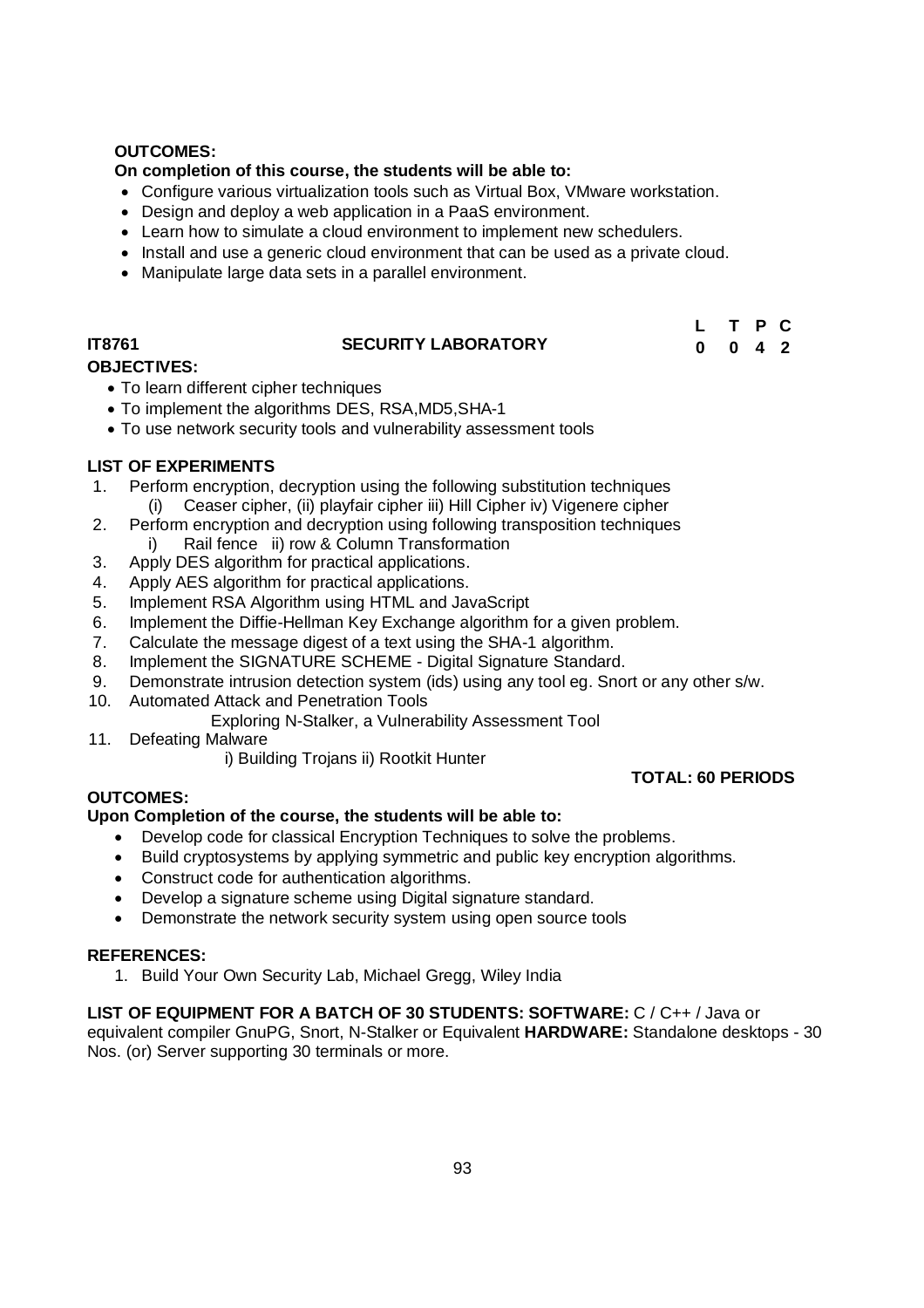### **UNIT III LEVELS OF TESTING 9** The need for Levels of Testing – Unit Test – Unit Test Planning – Designing the Unit Tests – The Test Harness – Running the Unit tests and Recording results – Integration tests – Designing Integration Tests – Integration Test Planning – Scenario testing – Defect bash elimination System

The students in a group of 3 to 4 works on a topic approved by the head of the department under the guidance of a faculty member and prepares a comprehensive project report after completing the work to the satisfaction of the supervisor. The progress of the project is evaluated based on a minimum of three reviews. The review committee may be constituted by the Head of the Department. A project report is required at the end of the semester. The project work is evaluated based on oral presentation and the project report jointly by external and internal examiners constituted by the Head of the Department.

 To develop the ability to solve a specific problem right from its identification and literature review till the successful solution of the same. To train the students in preparing project reports

# **OUTCOME:**

 On Completion of the project work students will be in a position to take up any challenging practical problems and find solution by formulating proper methodology.

 **IT8076 SOFTWARE TESTING L T P C** 

### **3 0 0 3 OBJECTIVES:**

- To learn the criteria for test cases.
- To learn the design of test cases.
- To understand test management and test automation techniques
- To apply test metrics and measurements.

and to face reviews and viva voce examination.

# **UNIT I INTRODUCTION 9**

Testing as an Engineering Activity – Testing as a Process – Testing Maturity Model- Testing axioms – Basic definitions – Software Testing Principles – The Tester's Role in a Software Development Organization – Origins of Defects – Cost of defects – Defect Classes – The Defect Repository and Test Design –Defect Examples- Developer/Tester Support of Developing a Defect Repository.

# **UNIT II TEST CASE DESIGN STRATEGIES 9**

Test case Design Strategies – Using Black Box Approach to Test Case Design – Boundary Value Analysis – Equivalence Class Partitioning – State based testing – Cause-effect graphing – Compatibility testing – user documentation testing – domain testing - Random Testing – Requirements based testing – Using White Box Approach to Test design – Test Adequacy Criteria – static testing vs. structural testing – code functional testing – Coverage and Control Flow Graphs – Covering Code Logic – Paths – code complexity testing – Additional White box testing approaches-Evaluating Test Adequacy Criteria.

**OBJECTIVES:** 

**TOTAL: 300 PERIODS**

# 94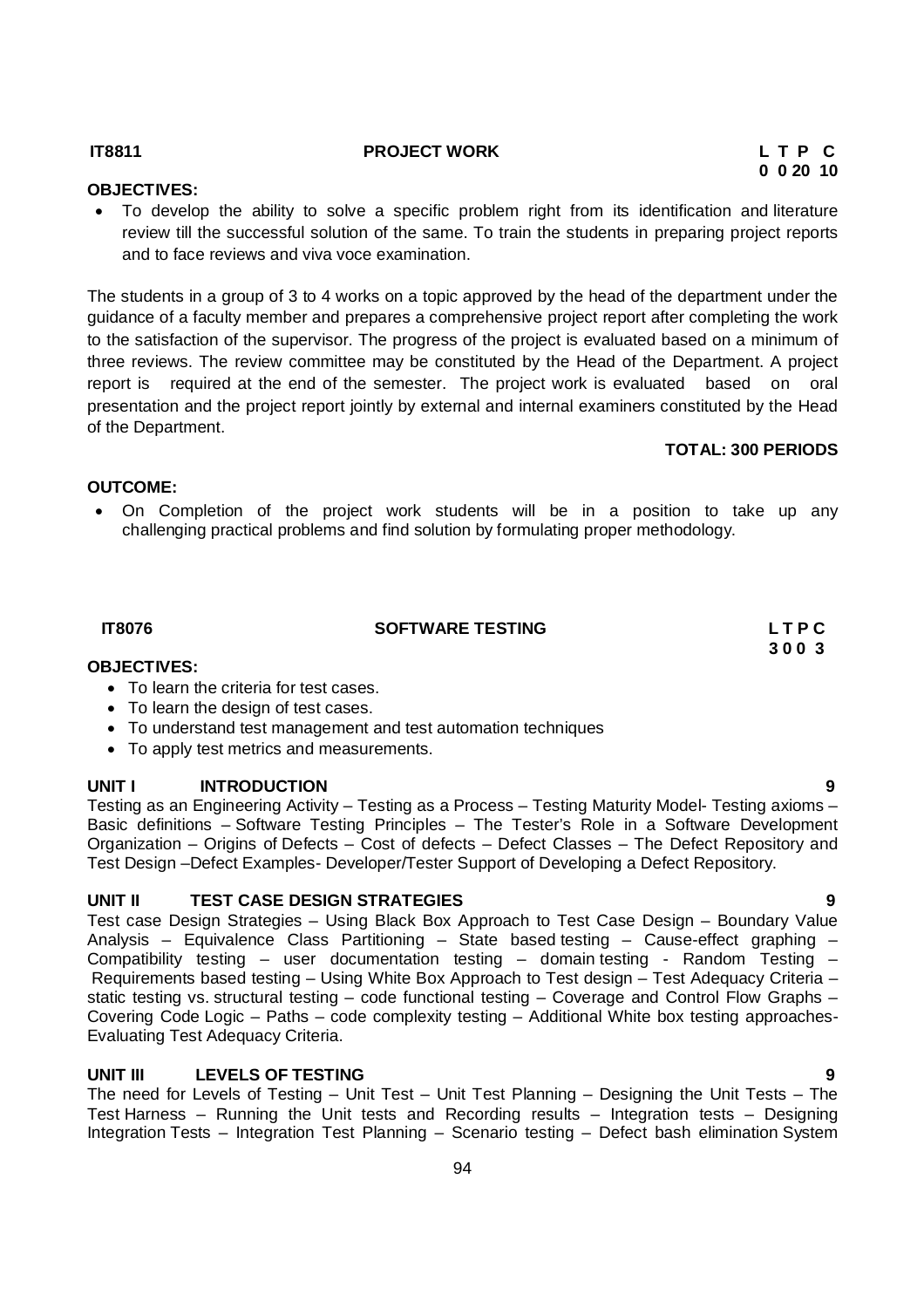95

Testing – Acceptance testing – Performance testing – Regression Testing – Internationalization testing – Ad-hoc testing – Alpha, Beta Tests – Testing OO systems – Usability and Accessibility testing – Configuration testing –Compatibility testing – Testing the documentation – Website testing.

# **UNIT IV TEST MANAGEMENT 9**

People and organizational issues in testing – Organization structures for testing teams – testing services – Test Planning – Test Plan Components – Test Plan Attachments – Locating Test Items – test management – test process – Reporting Test Results – Introducing the test specialist – Skills needed by a test specialist – Building a Testing Group- The Structure of Testing Group- .The Technical Training Program.

# **UNIT V TEST AUTOMATION 9**

Software test automation – skills needed for automation – scope of automation – design and architecture for automation – requirements for a test tool – challenges in automation – Test metrics and measurements – project, progress and productivity metrics.

# **OUTCOMES:**

# **At the end of the course the students will be able to:**

- Design test cases suitable for a software development for different domains.
- Identify suitable tests to be carried out.
- Prepare test planning based on the document.
- Document test plans and test cases designed.
- Use automatic testing tools.
- Develop and validate a test plan.

# **TEXT BOOKS:**

- 1. Srinivasan Desikan and Gopalaswamy Ramesh, "Software Testing Principles and Practices", Pearson Education, 2006.
- 2. Ron Patton, "Software Testing", Second Edition, Sams Publishing, Pearson Education, 2007.

# **REFERENCES:**

- 1. Ilene Burnstein, "Practical Software Testing", Springer International Edition, 2003.
- 2. Edward Kit," Software Testing in the Real World Improving the Process", Pearson Education, 1995.
- 3. Boris Beizer," Software Testing Techniques" 2nd Edition, Van Nostrand Reinhold, New York, 1990.
- 4. Aditya P. Mathur, "Foundations of Software Testing \_ Fundamental Algorithms and Techniques", Dorling Kindersley (India) Pvt. Ltd., Pearson Education, 2008.

# **CS8077 GRAPH THEORY AND APPLICATIONS L T P C**

# **OBJECTIVES:**

- To understand fundamentals of graph theory.
- To study proof techniques related to various concepts in graphs.
- To explore modern applications of graph theory.

# **UNIT I 9**

Introduction - Graph Terminologies - Types of Graphs - Sub Graph- Multi Graph - Regular Graph - Isomorphism - Isomorphic Graphs - Sub-graph - Euler graph - Hamiltonian Graph - Related Theorems.

 **TOTAL: 45 PERIODS**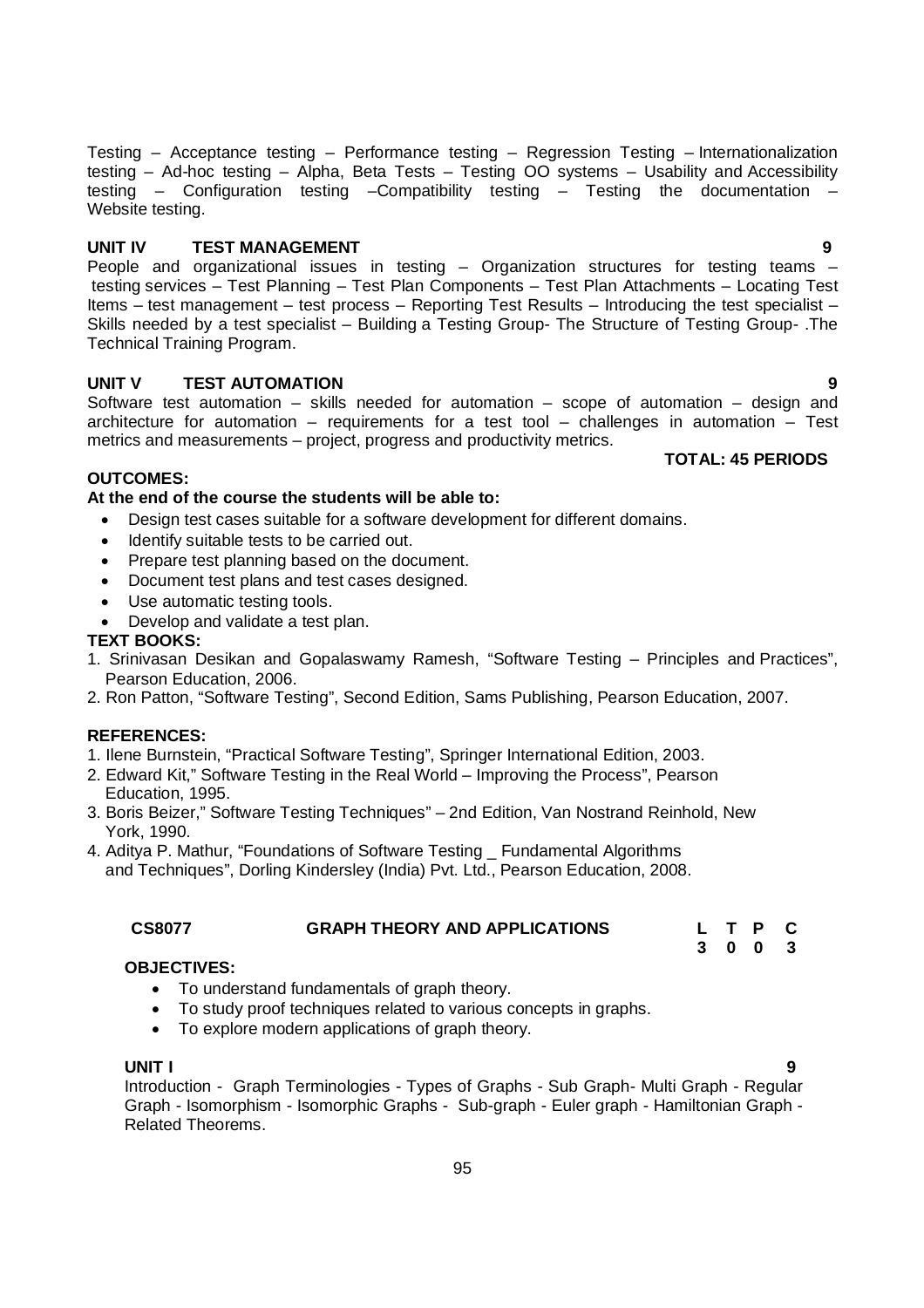# **Upon completion of this course, the students should be able to**

- Understand the basic concepts of graphs, and different types of graphs
- Understand the properties, theorems and be able to prove theorems.
- Apply suitable graph model and algorithm for solving applications.

### **TEXT BOOKS:**

- 1. Narsingh Deo, "Graph Theory with Application to Engineering and Computer Science", Prentice-Hall of India Pvt.Ltd, 2003.
- 2. L.R.Foulds , "Graph Theory Applications", Springer ,2016.

# **REFERENCES**

- 1. Bondy, J. A. and Murty, U.S.R., " Graph Theory with Applications", North Holland Publication,2008.
- 2. West, D. B., "Introduction to Graph Theory", Pearson Education,2011.
- 3. John Clark , Derek Allan Holton, "A First Look at Graph Theory", World Scientific Publishing Company, 1991.
- 4. Diestel, R, "Graph Theory", Springer,3rd Edition,2006.
- 5. Kenneth H.Rosen, "Discrete Mathematics and Its Applications", Mc Graw Hill , 2007.

# **IT8071 DIGITAL SIGNAL PROCESSING L T P C**

**3 0 0 3**

### **OBJECTIVES:**

- To understand the basics of discrete time signals, systems and their classifications.
- To analyze the discrete time signals in both time and frequency domain.
- To design lowpass digital IIR filters according to predefined specifications based on analog filter theory and analog-to-digital filter transformation.
- To design Linear phase digital FIR filters using fourier method, window technique
- To realize the concept and usage of DSP in various engineering fields.

### **UNIT II 9**

Trees -Properties- Distance and Centres - Types - Rooted Tree-- Tree Enumeration-Labeled Tree - Unlabeled Tree - Spanning Tree - Fundamental Circuits- Cut Sets - Properties - Fundamental Circuit and Cut-set- Connectivity- Separability -Related Theorems.

### **UNIT III 9**

Network Flows - Planar Graph - Representation - Detection - Dual Graph - Geometric and Combinatorial Dual - Related Theorems - Digraph - Properties - Euler Digraph.

### **UNIT IV 9**

Matrix Representation - Adjacency matrix- Incidence matrix- Circuit matrix - Cut-set matrix -Path Matrix- Properties - Related Theorems - Correlations. Graph Coloring - Chromatic Polynomial - Chromatic Partitioning - Matching - Covering - Related Theorems.

### **UNIT V**

**OUTCOMES:**

Graph Algorithms- Connectedness and Components- Spanning Tree- Fundamental Circuits- Cut Vertices- Directed Circuits- Shortest Path - Applications overview.

### **TOTAL : 45 PERIODS**

 **9**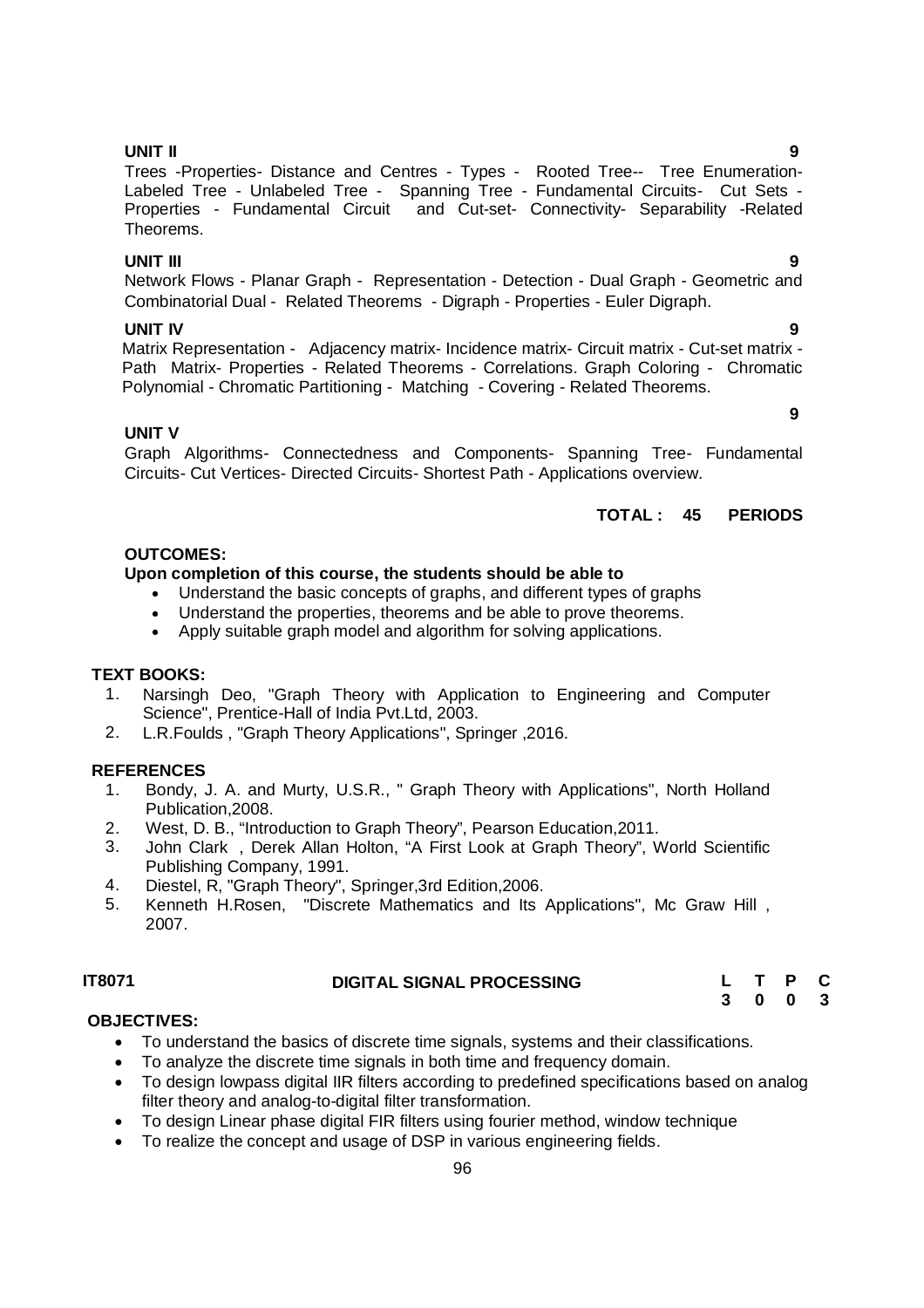97

# **UNIT I DISCRETE TIME SIGNALS AND SYSTEMS 9**

Introduction to DSP – Basic elements of DSP– Sampling of Continuous time signals–Representation, Operation and Classification of Discrete Time Signal–Classification of Discrete Time Systems– Discrete Convolution: Linear and Circular–Correlation.

# **UNIT II ANALYSIS OF LTI DISCRETE TIME SIGNALS AND SYSTEMS 9**

Analysis of LTI Discrete Time Systems using DFT–Properties of DFT–Inverse DFT– Analysis of LTI Discrete Time Systems using FFT Algorithms– Inverse DFT using FFT Algorithm.

# **UNIT III** INFINITE IMPULSE RESPONSE FILTERS **19 CONTRACTLY 100 CONTRACTLY**

Frequency response of Analog and Digital IIR filters–Realization of IIR filter–Design of analog low pass filter–Analog to Digital filter Transformation using Bilinear Transformation and Impulse Invariant method–Design of digital IIR filters (LPF, HPF, BPF, and BRF) using various transformation techniques.

# **UNIT IV FINITE IMPULSE RESPONSE FILTERS 9**

Linear Phase FIR filter–Phase delay–Group delay–Realization of FIR filter–Design of Causal and Non-causal FIR filters (LPF, HPF, BPF and BRF) using Window method (Rectangular, Hamming window, Hanning window) –Frequency Sampling Technique.

# **UNIT V APPLICATIONS OF DSP** 9

Multirate Signal Processing: Decimation, Interpolation, Spectrum of the sampled signal –Processing of Audio and Radar signal.

**TOTAL 45 PERIODS**

# **OUTCOMES:**

# **At the end of the course, the students should be able to:**

- Perform mathematical operations on signals.
- Understand the sampling theorem and perform sampling on continuous-time signals to get discrete time signal by applying advanced knowledge of the sampling theory.
- Transform the time domain signal into frequency domain signal and vice-versa.
- Apply the relevant theoretical knowledge to design the digital IIR/FIR filters for the given analog specifications.

# **TEXT BOOK:**

1. John G. Proakis & Dimitris G.Manolakis, "Digital Signal Processing – Principles, Algorithms & Applications", Fourth Edition, Pearson Education / Prentice Hall, 2007.

# **REFERENCES**

- 1. Richard G. Lyons, "Understanding Digital Signal Processing". Second Edition, Pearson Education.
- 2. A.V.Oppenheim, R.W. Schafer and J.R. Buck, "Discrete-Time Signal Processing", 8th Indian Reprint, Pearson, 2004.
- 3. Emmanuel C.Ifeachor, & Barrie.W.Jervis, "Digital Signal Processing", Second Edition, Pearson Education / Prentice Hall, 2002.
- 4. William D. Stanley, "Digital Signal Processing", Second Edition, Reston Publications.
- 
-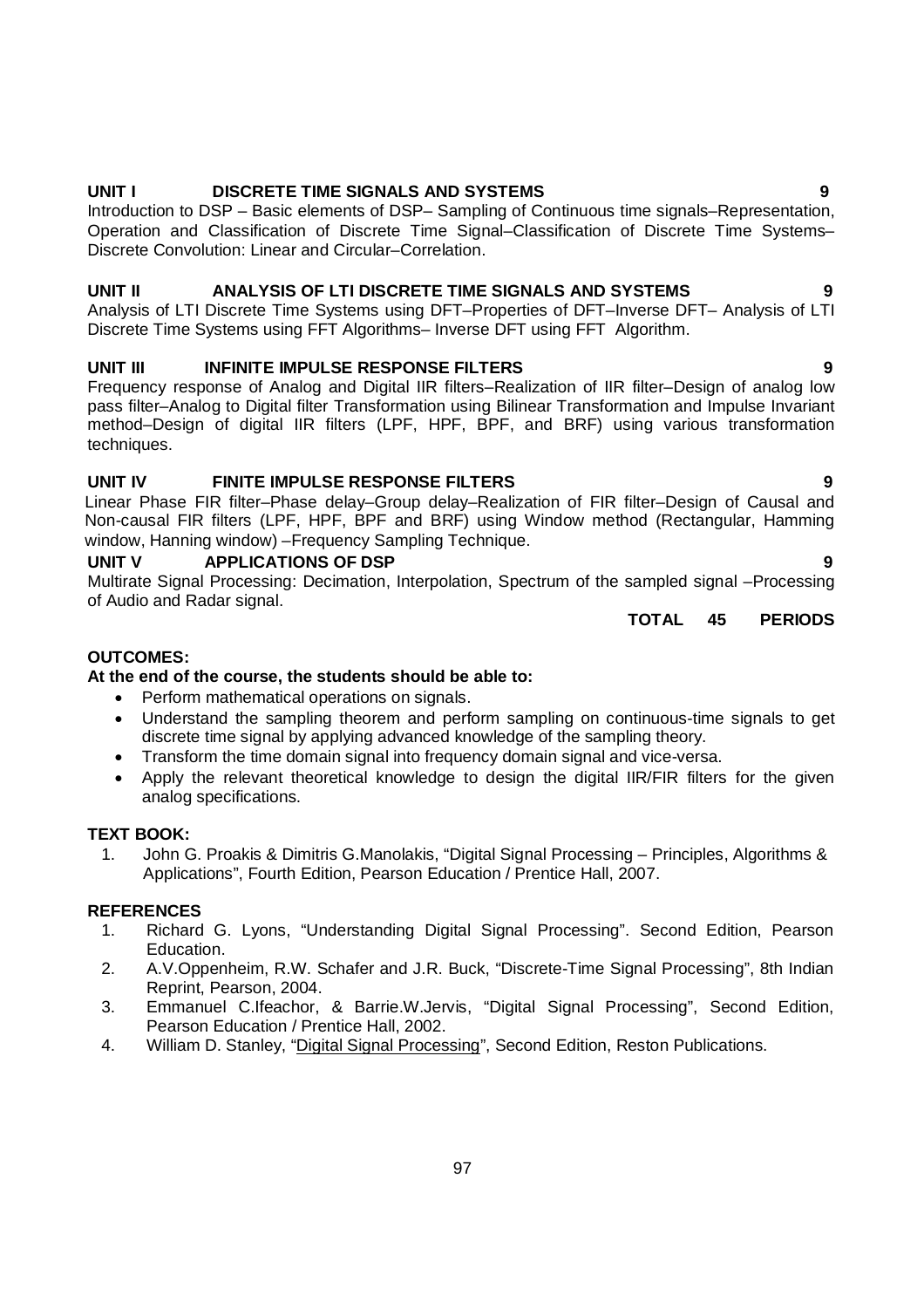**IT8001 INFORMATION STORAGE AND MANAGEMENT L T P C**

# **OBJECTIVES:**

- To understand the basic components of Storage System Environment.
- To understand the Storage Area Network Characteristics and Components.
- To examine emerging technologies including IP-SAN.
- To describe the different backup and recovery topologies and their role in providing disaster recovery and business continuity capabilities.
- To understand the local and remote replication technologies.

# **UNIT I STORAGE SYSTEMS 9**

**Introduction to Information Storage and Management:** Information Storage, Evolution of Storage Technology and Architecture, Data Center Infrastructure, Key Challenges in Managing Information, Information Lifecycle. **Storage System Environment:** Components of the Host. **RAID:** Implementation of RAID, RAID Array Components, RAID Levels, RAID Comparison, RAID Impact on Disk Performance, Hot Spares. **Intelligent Storage System:** Components, Intelligent Storage Array.

# **UNIT II STORAGE NETWORKING TECHNOLOGIES 9**

**Direct-Attached Storage and Introduction to SCSI:** Types of DAS, DAS Benefits and Limitations, Disk Drive Interfaces, Introduction to Parallel SCSI, SCSI Command Model. **Storage Area Networks:** Fiber Channel, SAN Evolution, SAN Components, Fiber Channel Connectivity, Fiber Channel Ports, Fiber Channel Architecture, Zoning, Fiber Channel Login Types, Fiber Channel Topologies. **Network Attached Storage:** Benefits of NAS, NAS File I/Components of NAS, NAS Implementations, NAS-Implementations, NAS File Sharing Protocols, NAS I/O Operations.

# **UNIT III ADVANCED STORAGE NETWORKING AND VIRTUALIZATION 9**

**IP SAN:** iSCSI, FCIP.**Content-Addressed Storage:** Fixed Content and Archives, Types of Archives, Features and Benefits of CAS, CAS Architecture, Object Storage and Retrieval in CAS, CAS Examples. **Storage Virtualization:** Forms of Virtualization, NIA Storage Virtualization Taxonomy, Storage Virtualization Configurations, Storage Virtualization Challenges, Types of Storage Virtualization.

# **UNIT IV BUSINESS CONTINUITY**

**9**

**Introduction to Business Continuity:** Information Availability, BC Terminology, BC Planning Lifecycle, Failure Analysis, Business Impact Analysis, BC Technology Solutions. **Backup and Recovery:** Backup Purpose, Considerations, Granularity, Recovery Considerations, Backup Methods and Process, Backup and Restore Operations, Backup Topologies, Backup in NAS Environments, Backup Technologies.

# **UNIT V REPLICATION 9**

**Local Replication:** Source and Target, Uses of Local Replicas, Data Consistency, Local Replication Technologies, Restore and Restart Considerations, Creating Multiple Replicas, Management Interface. **Remote Replication:** Modes of Remote Replication and its Technologies, Network Infrastructure.

# **TOTAL : 45 PERIODS**

# **OUTCOMES:**

# **On Successful completion of the course ,Students will be able to**

- Understand the logical and physical components of a Storage infrastructure.
- Evaluate storage architectures, including storage subsystems, DAS, SAN, NAS, and CAS.
- Understand the various forms and types of Storage Virtualization.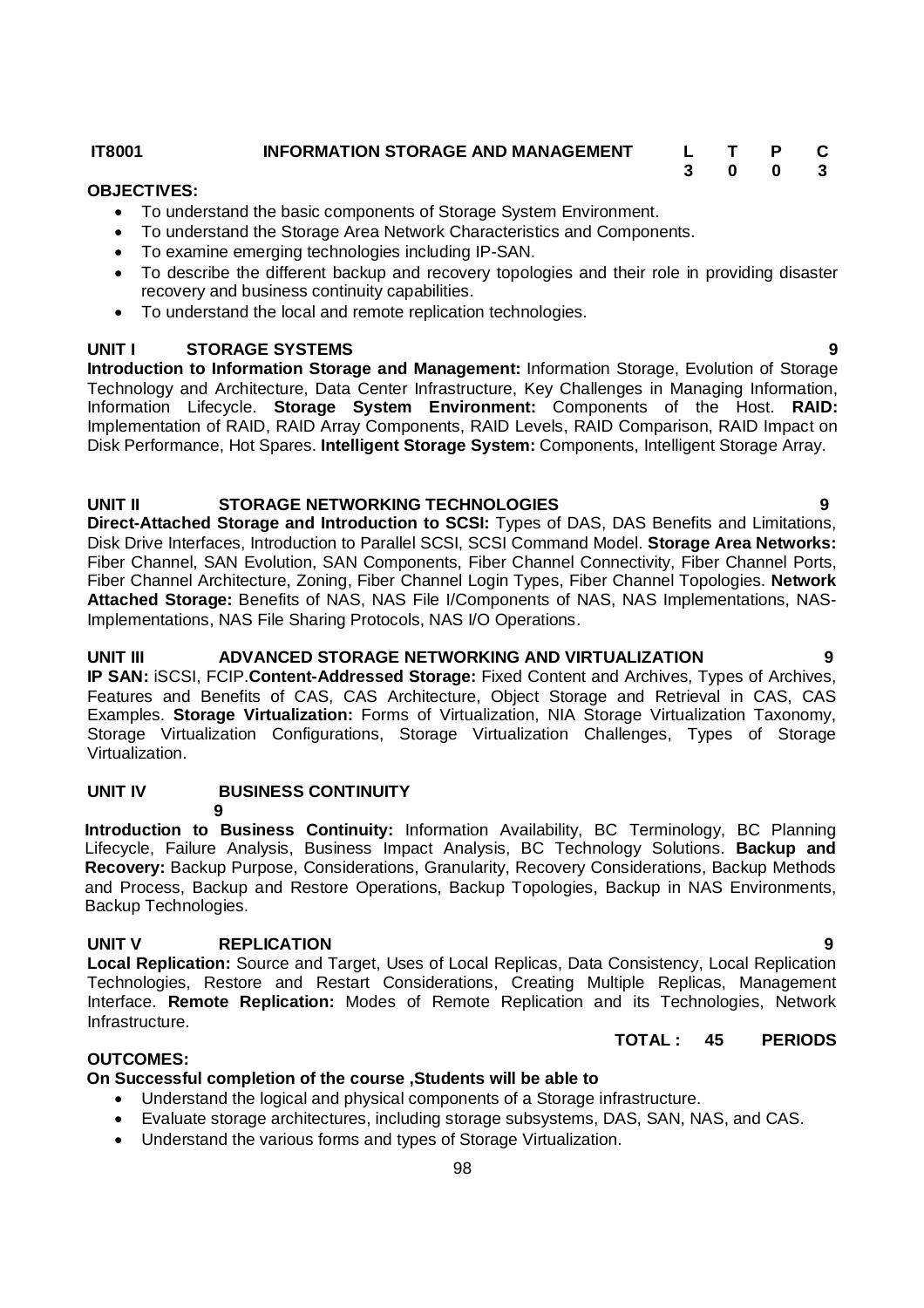- Describe the different role in providing disaster recovery and business continuity capabilities.
- Distinguish different remote replication technologies.

# **TEXT BOOK:**

1. EMC Corporation, Information Storage and Management, Wiley, India.

# **REFERENCES:**

- 1. Robert Spalding, "Storage Networks: The Complete Reference ", Tata McGraw Hill, Osborne, 2003.
- 2. Marc Farley, "Building Storage Networks", Tata McGraw Hill, Osborne, 2001.
- 3. Meeta Gupta, Storage Area Networks Fundamentals, Pearson Education Limited, 2002.

# **CS8072 AGILE METHODOLOGIES L T P C**

# **OBJECTIVES:**

- To provide students with a theoretical as well as practical understanding of agile software development practices and how small teams can apply them to create high-quality software.
- To provide a good understanding of software design and a set of software technologies and APIs.
- To do a detailed examination and demonstration of Agile development and testing techniques.
- To understand the benefits and pitfalls of working in an Agile team.
- To understand Agile development and testing.

# **UNIT I AGILE METHODOLOGY 9**

Theories for Agile Management – Agile Software Development – Traditional Model vs. Agile Model - Classification of Agile Methods – Agile Manifesto and Principles – Agile Project Management – Agile Team Interactions – Ethics in Agile Teams - Agility in Design, Testing – Agile Documentations – Agile Drivers, Capabilities and Values

# **UNIT II AGILE PROCESSES 9**

Lean Production - SCRUM, Crystal, Feature Driven Development- Adaptive Software Development - Extreme Programming: Method Overview – Lifecycle – Work Products, Roles and Practices.

# **UNIT III AGILITY AND KNOWLEDGE MANAGEMENT 9**

Agile Information Systems – Agile Decision Making - Earl'S Schools of KM – Institutional Knowledge Evolution Cycle – Development, Acquisition, Refinement, Distribution, Deployment , Leveraging – KM in Software Engineering – Managing Software Knowledge – Challenges of Migrating to Agile Methodologies – Agile Knowledge Sharing – Role of Story-Cards – Story-Card Maturity Model (SMM).

# UNIT IV AGILITY AND REQUIREMENTS ENGINEERING

Impact of Agile Processes in RE–Current Agile Practices – Variance – Overview of RE Using Agile – Managing Unstable Requirements – Requirements Elicitation – Agile Requirements Abstraction Model – Requirements Management in Agile Environment, Agile Requirements Prioritization – Agile Requirements Modeling and Generation – Concurrency in Agile Requirements Generation.

# **UNIT V AGILITY AND QUALITY ASSURANCE 9**

Agile Product Development – Agile Metrics – Feature Driven Development (FDD) – Financial and Production Metrics in FDD – Agile Approach to Quality Assurance - Test Driven Development – Agile Approach in Global Software Development.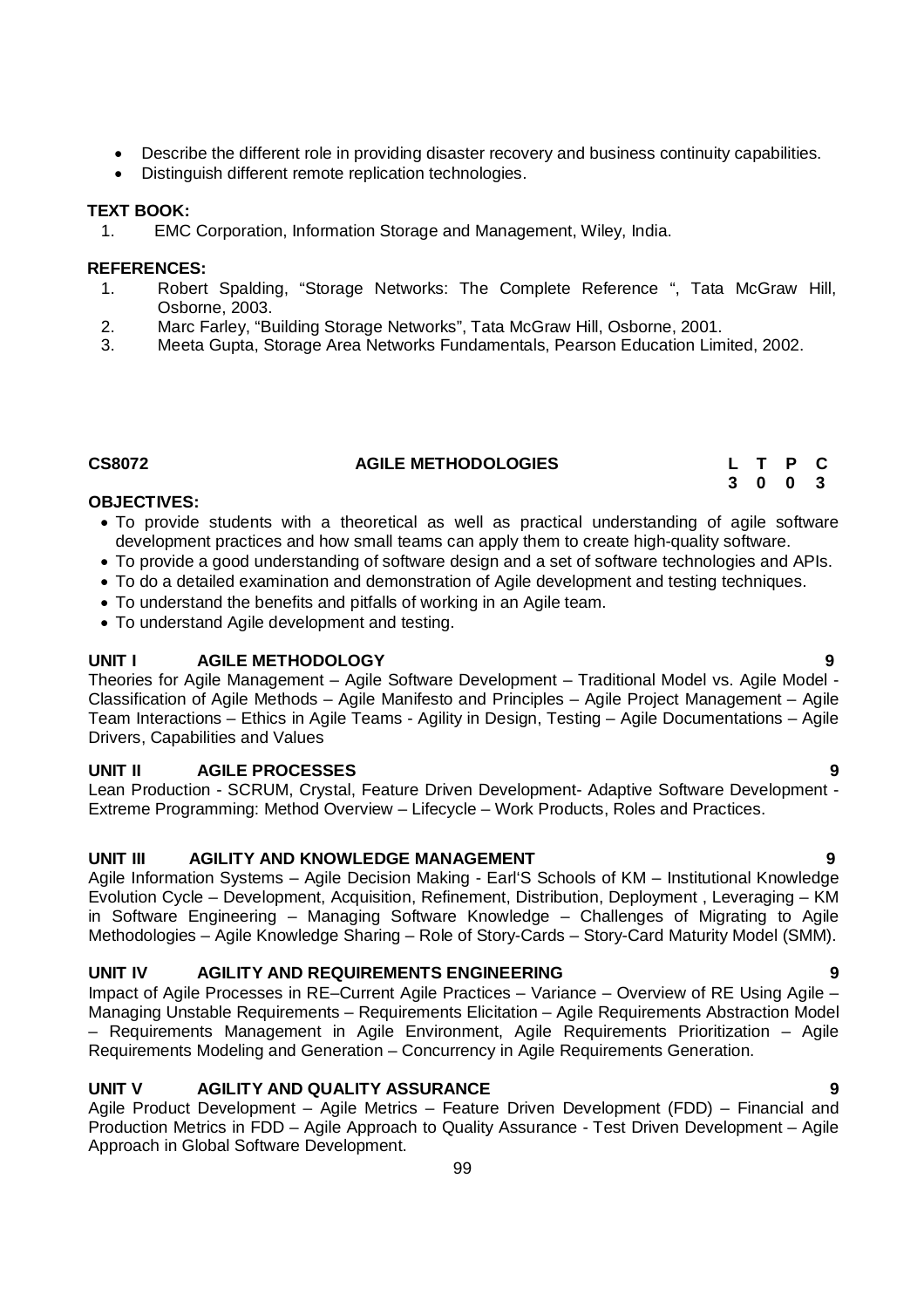# **TOTAL: 45 PERIODS**

# **OUTCOMES:**

# **Upon completion of the course, the students will be able to:**

- Realize the importance of interacting with business stakeholders in determining the requirements for a software system
- Perform iterative software development processes: how to plan them, how to execute them.
- Point out the impact of social aspects on software development success.
- Develop techniques and tools for improving team collaboration and software quality.
- Perform Software process improvement as an ongoing task for development teams.
- Show how agile approaches can be scaled up to the enterprise level.

### **TEXT BOOKS:**

- 1. David J. Anderson and Eli Schragenheim, "Agile Management for Software Engineering: Applying the Theory of Constraints for Business Results", Prentice Hall, 2003.
- 2. Hazza and Dubinsky, "Agile Software Engineering, Series: Undergraduate Topics in Computer Science", Springer, 2009.

# **REFERENCES:**

- 1. Craig Larman, "Agile and Iterative Development: A Manager's Guide", Addison-Wesley, 2004.
- 2. Kevin C. Desouza, "Agile Information Systems: Conceptualization, Construction, and Management", Butterworth-Heinemann, 2007.

# **IT8072 EMBEDDED SYSTEMS L T P C**

# **3 0 0 3**

# **OBJECTIVES:**

- To learn the architecture and programming of ARM processor.
- To become familiar with the embedded computing platform design and analysis.
- To get thorough knowledge in interfacing concepts
- To design an embedded system and to develop programs

# **UNIT I INTRODUCTION TO EMBEDDED COMPUTING AND ARM PROCESSORS 9**

Complex systems and micro processors– Embedded system design process –Design example: Model train controller- Instruction sets preliminaries - ARM Processor – CPU: programming input and outputsupervisor mode, exceptions and traps – Co-processors- Memory system mechanisms – CPU performance- CPU power consumption.

# **UNIT II EMBEDDED COMPUTING PLATFORM DESIGN 9**

The CPU Bus-Memory devices and systems–Designing with computing platforms – consumer electronics architecture – platform-level performance analysis - Components for embedded programs-Models of programs- Assembly, linking and loading – compilation techniques- Program level performance analysis – Software performance optimization – Program level energy and power analysis and optimization – Analysis and optimization of program size- Program validation and testing.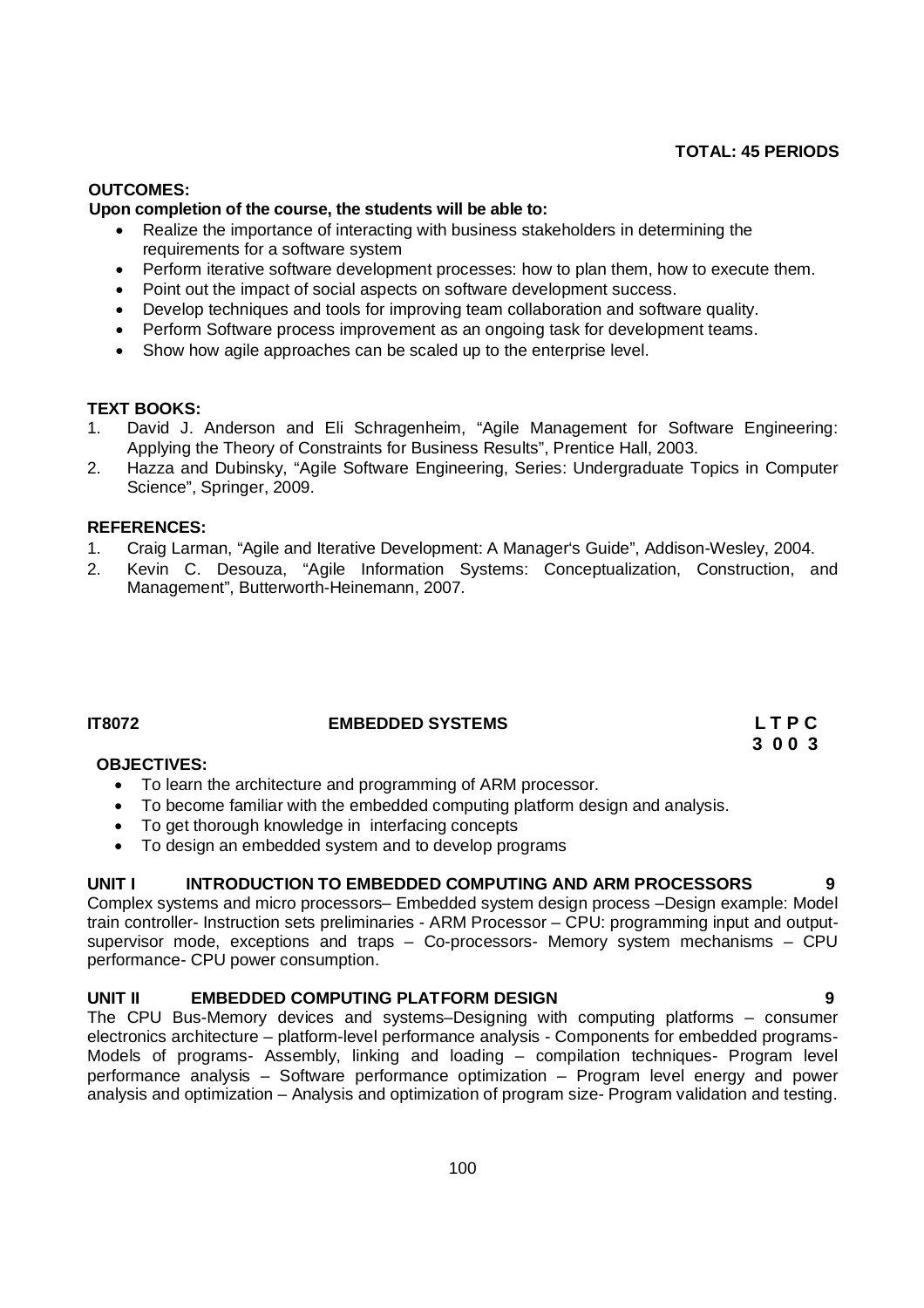# timeouts-Testing a hardware timeout

### **OUTCOMES: Upon completion of the course, students will be able to:**

- Describe the architecture and programming of ARM processor.
- Explain the concepts of embedded systems
- Understand the Concepts of peripherals and interfacing of sensors.
- Capable of using the system design techniques to develop firmware
- $\bullet$  Illustrate the code for constructing a system

### **TEXT BOOKS:**

- 1.Marilyn Wolf, "Computers as Components Principles of Embedded Computing System Design", Third Edition "Morgan Kaufmann Publisher (An imprint from Elsevier), 2012. (unit I & II)
- 2 https://www.coursera.org/learn/interface-with-arduino#syllabus (Unit III)
- 3 .Michael J. Pont, "Embedded C", 2nd Edition, Pearson Education, 2008.(Unit IV & V)

### **REFERENCES:**

1.Shibu K.V, "Introduction to Embedded Systems", McGraw Hill.2014

- 2.Jonathan W.Valvano, "Embedded Microcomputer Systems Real Time Interfacing", Third Edition Cengage Learning, 2012
- 3 Raj Kamal, "Embedded Systems-Architecture, Programming and Design", 3 edition,TMH.2015
- 4. Lyla, "Embedded Systems", Pearson , 2013
- 6. David E. Simon, "An Embedded Software Primer", Pearson Education,2000.

# **GE8075 INTELLECTUAL PROPERTY RIGHTS L T P C 3 0 0 3**

### **OBJECTIVE:**

To give an idea about IPR, registration and its enforcement.

# **UNIT I INTRODUCTION 9**

Introduction to IPRs, Basic concepts and need for Intellectual Property - Patents, Copyrights, Geographical Indications, IPR in India and Abroad – Genesis and Development – the way from WTO to WIPO –TRIPS, Nature of Intellectual Property, Industrial Property, technological Research, Inventions and Innovations – Important examples of IPR.

# **UNIT II** REGISTRATION OF IPRs 10

Meaning and practical aspects of registration of Copy Rights, Trademarks, Patents, Geographical Indications, Trade Secrets and Industrial Design registration in India and Abroad

# **UNIT III SENSOR INTERFACING WITH ARDUINO 9**

Basics of hardware design and functions of basic passive components-sensors and actuators-Arduino code - library file for sensor interfacing-construction of basic applications

# **UNIT IV EMBEDDED FIRMWARE 9**

Reset Circuit, Brown-out Protection Circuit-Oscillator Unit - Real Time Clock-Watchdog Timer - Embedded Firmware Design Approaches and Development Languages.

**UNIT V EMBEDDED C PROGRAMMING 9** Introduction-Creating 'hardware delays' using Timer 0 and Timer 1-Reading switches-Adding Structure to the code-Generating a minimum and maximum delay-Example: Creating a portable hardware delay- Timeout mechanisms-Creating loop timeouts-Testing loop timeouts- hardware

# **TOTAL : 45 PERIODS**

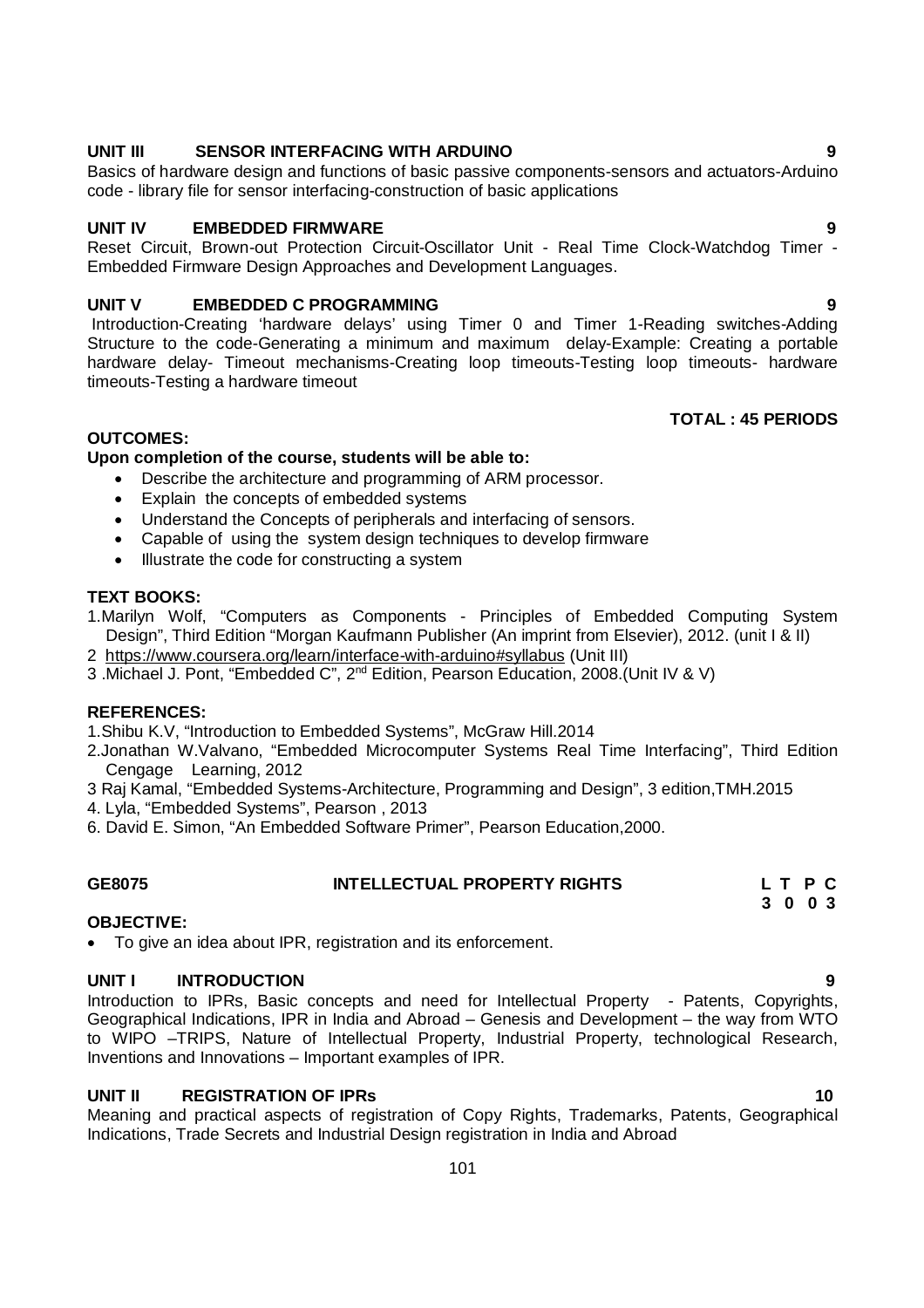# **UNIT III AGREEMENTS AND LEGISLATIONS 10**

International Treaties and Conventions on IPRs, TRIPS Agreement, PCT Agreement, Patent Act of India, Patent Amendment Act, Design Act, Trademark Act, Geographical Indication Act.

# **UNIT IV DIGITAL PRODUCTS AND LAW 9**

Digital Innovations and Developments as Knowledge Assets – IP Laws, Cyber Law and Digital Content Protection – Unfair Competition – Meaning and Relationship between Unfair Competition and IP Laws – Case Studies.

# **UNIT V ENFORCEMENT OF IPRs 7**

Infringement of IPRs, Enforcement Measures, Emerging issues – Case Studies.

# Ability to manage Intellectual Property portfolio to enhance the value of the firm.

**OUTCOME:**

# **TEXT BOOKS:**

- 1. V. Scople Vinod, Managing Intellectual Property, Prentice Hall of India pvt Ltd, 2012
- 2. S. V. Satakar, "Intellectual Property Rights and Copy Rights, Ess Ess Publications, New Delhi, 2002

# **REFERENCES:**

- 1. Deborah E. Bouchoux, "Intellectual Property: The Law of Trademarks, Copyrights, Patents and Trade Secrets", Cengage Learning, Third Edition, 2012.
- 2. Prabuddha Ganguli,"Intellectual Property Rights: Unleashing the Knowledge Economy", McGraw Hill Education, 2011.
- 3. Edited by Derek Bosworth and Elizabeth Webster, The Management of Intellectual Property, Edward Elgar Publishing Ltd., 2013.

# **OBJECTIVES:**

# **The student should be made to:**

- Understand the fundamentals of web framework
- Know the concept of Java web framework
- Learn the technologies of Python web framework
- Be exposed to the concepts of Web framework
- Be familiar with Web framework

# **UNIT I FUNDAMENTALS OF WEB FRAMEWORK 9**

Web framework-History-Types of framework architectures-Model–view–controller (MVC)-Three-tier organization-Introduction to frameworks-Framework applications -General-purpose website frameworks-Server-side-Client-side-Features

# **UNIT II JAVA WEB FRAMEWORK 9**

Java Web Frameworks-Struts-The Struts Framework- The Struts Tag Libraries- - Struts Configuration Files- Applying Struts-

# **IT8002 WEB DEVELOPMENT FRAMEWORKS L T P C**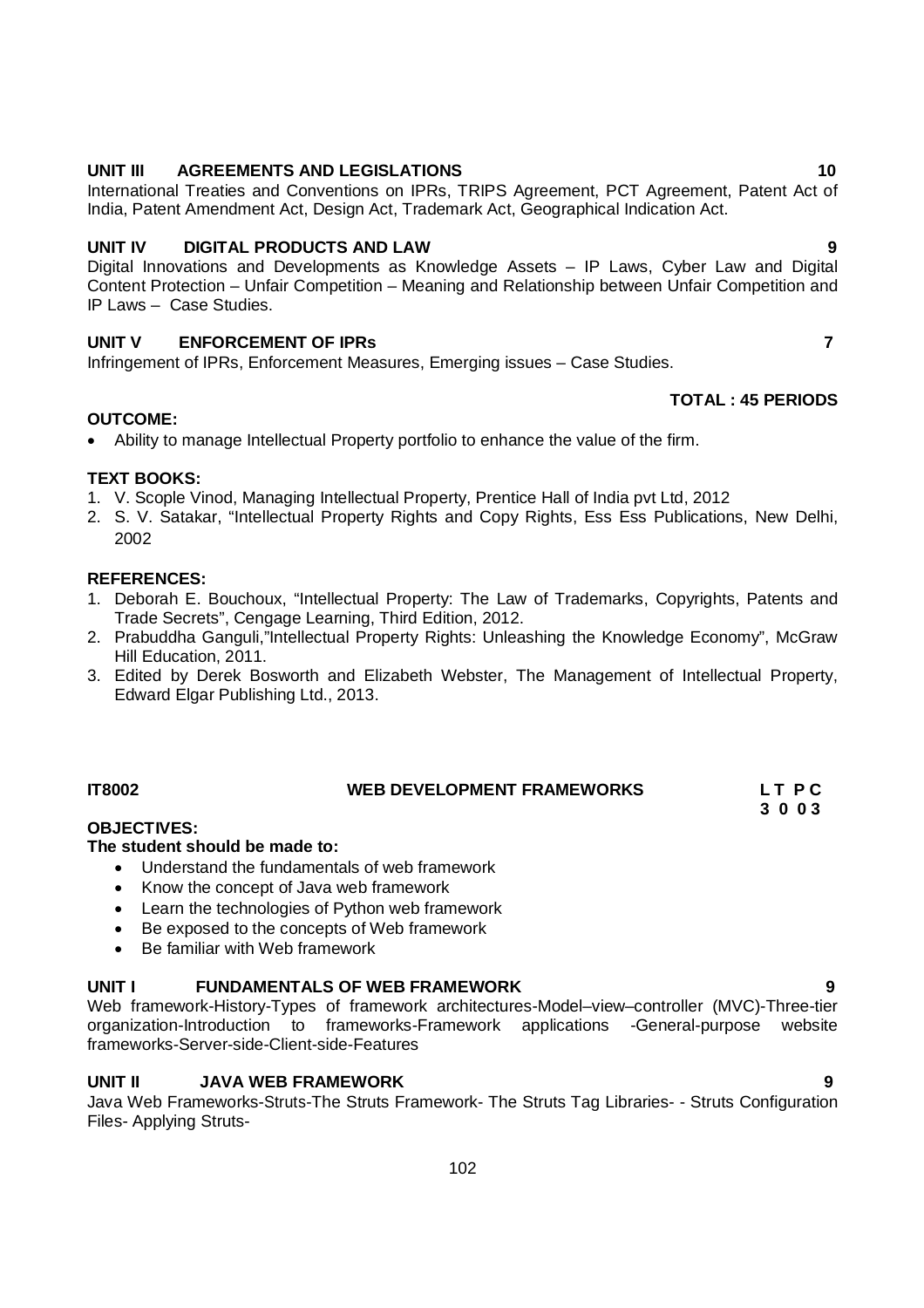# **UNIT III STRUTS 2 9**

Struts and Agile Development -Basic Configuration.-Actions and Action Support.-Results and Result Types.-OGNL, the Value Stack, and Custom Tags-Form Tags-Form Validation and Type Conversion-Exceptions and Logging-Getting Started with JavaScript-Advanced JavaScript, the DOM, and CSS-Themes and Templates-Rich Internet Applications.

# **UNIT IV PYTHON WEB FRAMEWORKS 9**

Introduction to Python Frameworks-Web 2.0, Python, and Frameworks-The Role of AJAX in Web 2.0- Web 2.0 with Traditional Python-Introducing the Frameworks-Web Application Frameworks-MVC in Web Application Frameworks-Common Web Application Framework Capabilities

# **UNIT V TURBOGEARS WEB FRAMEWORK 9**

Introduction to TurboGears-TurboGears History-Main TurboGears Components-Alternate Components-MVC Architecture in TurboGears-Creating an Example Application-The Controller and View-Introduction to Django-Django History-Django Components-Alternate Components-MVC Architecture in Django-Creating an Example Application **TOTAL : 45 PERIODS**

# **OUTCOMES:**

# **At the end of the course, the student should be able to:**

- Analyze the fundamentals of web framework
- Use the concept of Java web framework
- Implement the concept using Struts framework
- Apply the concept of python web framework to the problem solutions.
- Critically analyze the various Web frameworks.

# **TEXT BOOKS:**

- 1. James Holmes," Struts The Complete Reference", 2nd Edition, Mc.Graw Hill Professional 2006
- 2. Donald Brown, Chad Michael Davis, Scott Stanlick ,"Struts 2 In Action" Dreamtech press 2008
- 3. Dana Moore, Raymond Budd, William Wright, "Professional Python Frameworks Web 2.0 John wiley & sons, 2008
- 4. Programming with Django and TurboGears", Wiley Publishing
- 5. Carlos De La Guardia,"Python Web Frameworks", O'Reilly

# **REFERENCES:**

- 1. Sue Spielman ,"The Struts Framework 1: A Practical guide for Java Programmers", 1st Edition. Elsevier 2002
- 2. Adrian Holovaty ,Jacob Kaplan-Moss, "The Definitive Guide to Django: Web Development Done Right", Apress, 2009
- 3. Mark Ramm,"Rapid Web applications with TurboGears", Prentice Hall.2009

# **CS8082 MACHINE LEARNING TECHNIQUES L T P C**

**3 0 0 3**

# **OBJECTIVES:**

- To understand the need for machine learning for various problem solving
- To study the various supervised, semi-supervised and unsupervised learning algorithms in machine learning
- To learn the new approaches in machine learning
- To design appropriate machine learning algorithms for problem solving

# **UNIT I INTRODUCTION 9**

Learning Problems – Perspectives and Issues – Concept Learning – Version Spaces and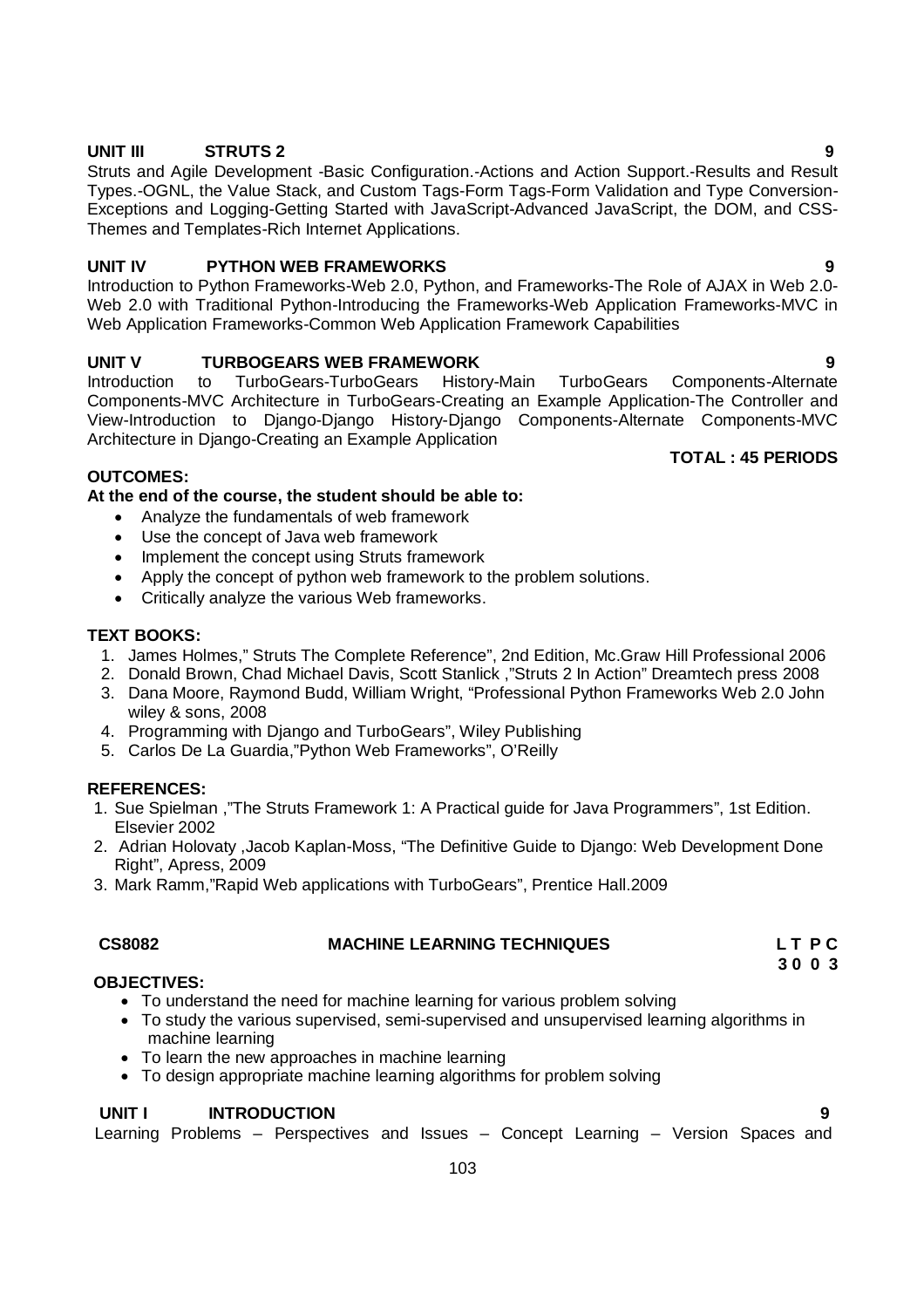Candidate Eliminations – Inductive bias – Decision Tree learning – Representation – Algorithm – Heuristic Space Search.

# **UNIT II NEURAL NETWORKS AND GENETIC ALGORITHMS 9**

Neural Network Representation – Problems – Perceptrons – Multilayer Networks and Back Propagation Algorithms – Advanced Topics – Genetic Algorithms – Hypothesis Space Search – Genetic Programming – Models of Evaluation and Learning.

# **UNIT III BAYESIAN AND COMPUTATIONAL LEARNING 9**

Bayes Theorem – Concept Learning – Maximum Likelihood – Minimum Description Length Principle – Bayes Optimal Classifier – Gibbs Algorithm – Naïve Bayes Classifier – Bayesian Belief Network – EM Algorithm – Probability Learning – Sample Complexity – Finite and Infinite Hypothesis Spaces – Mistake Bound Model.

# **UNIT IV INSTANT BASED LEARNING 9**

K- Nearest Neighbour Learning – Locally weighted Regression – Radial Bases Functions – Case Based Learning.

# **UNIT V ADVANCED LEARNING 9**

Learning Sets of Rules – Sequential Covering Algorithm – Learning Rule Set – First Order Rules – Sets of First Order Rules – Induction on Inverted Deduction – Inverting Resolution – Analytical Learning – Perfect Domain Theories – Explanation Base Learning – FOCL Algorithm – Reinforcement Learning – Task – Q-Learning – Temporal Difference Learning

# **TOTAL: 45 PERIODS**

# **OUTCOMES:**

# **At the end of the course, the students will be able to**

- Differentiate between supervised, unsupervised, semi-supervised machine learning approaches
- Apply specific supervised or unsupervised machine learning algorithm for a particular problem
- Analyse and suggest the appropriate machine learning approach for the various types of problem
- Design and make modifications to existing machine learning algorithms to suit an individual application
- Provide useful case studies on the advanced machine learning algorithms

# **TEXT BOOK:**

1. Tom M. Mitchell, "Machine Learning", McGraw-Hill Education (India) Private Limited, 2013.

# **REFERENCES:**

- 1. Ethem Alpaydin, "Introduction to Machine Learning (Adaptive Computation and Machine Learning)", The MIT Press 2004.
- 2. Stephen Marsland, "Machine Learning: An Algorithmic Perspective", CRC Press, 2009.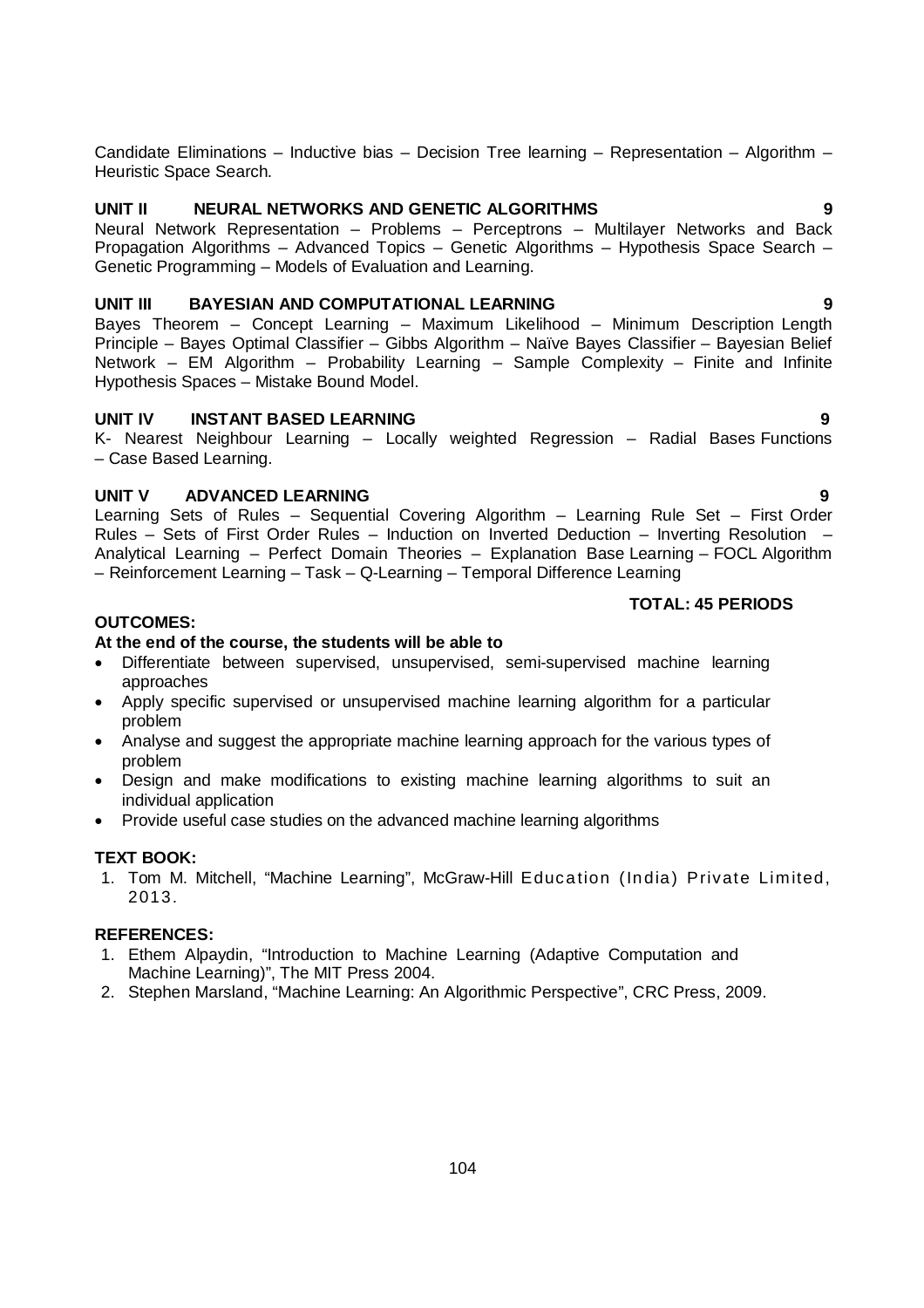# **IT8003 FORMAL LANGUAGES AND AUTOMATA THEORY L T P C**

### **OBJECTIVES:**

- To understand a finite automata for a given language.
- To understand the relation between grammar and language
- To understand the basic principles of working of a compiler
- To study about the type checking procedure during the compilation
- To understand the storage structure of the running program

# **UNIT I AUTOMATA 9**

Introduction to formal proof – Additional forms of proof – Inductive proofs –Finite Automata (FA) – Deterministic Finite Automata (DFA) – Non-deterministic Finite Automata (NFA) – Finite Automata with Epsilon transitions- Equivalence and minimization of Automata**.**

# **UNIT II CONTEXT FREE GRAMMARS AND LANGUAGES 9**

Context-Free Grammar (CFG) – Parse Trees – Ambiguity in grammars and languages – Definition of the Pushdown automata – Languages of a Pushdown Automata – Equivalence of Pushdown automata and CFG– Deterministic Pushdown Automata- Normal forms for CFG – Pumping Lemma for CFL – Closure Properties of CFL – Turing Machines – Programming Techniques for TM.

### **UNIT III BASICS OF COMPILATION 9**

Compilers – Analysis of source program – Phases of a compiler – Grouping of phases – Compiler construction tools – Lexical Analyzer : Token Specification – Token Recognition – A language for Specifying lexical analyzer – Top down parser : Table implementation of Predictive Parser – Bottom up Parser : SLR(1) Parser – Parser generators.

# **UNIT IV TYPE CHECKING AND RUNTIME ENVIRONMENTS 9**

Syntax directed definitions – Construction of syntax trees – Type systems – Specification of a simple type checker- Equivalence of type expressions – Type conversions – Attribute grammar for a simple type checking system – Runtime Environments: Source language issues – Storage organization – Storage allocation strategies – Parameter passing.

### **UNIT V CODE GENERATION AND OPTIMIZATION 9**

Issues in the design of a code generator - The target machine - Run-time storage management - Basic blocks and flow graphs - Next-use information - A simple code generator - Register allocation and assignment - The dag representation of basic blocks - Generating code from DAG – Dynamic programming code generation algorithm – Code generator generators - Code optimization.

### **TOTAL: 45 PERIODS**

# **OUTCOMES:**

**Upon completion of the course, the students should be able to :**

- Design a finite automaton for a specific language.
- Design a Turing machine.
- Select appropriate grammar for the implementation of compiler phases
- Design a lexical analyzer
- Design a simple parser
- Design and implement techniques used for optimization by a compiler.
- Write a very simple code generator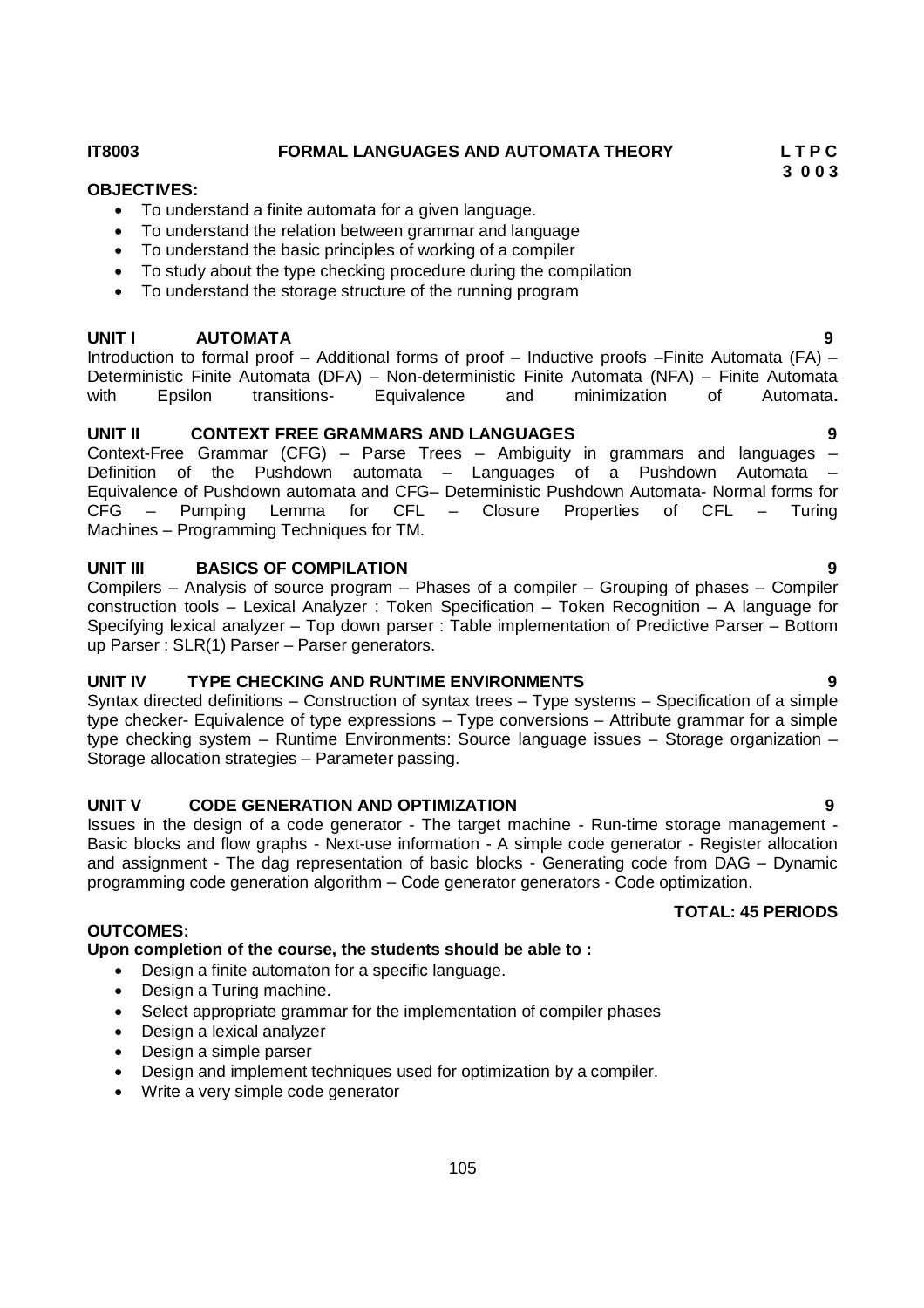# **TEXT BOOKS:**

- 1. J.E. Hopcroft, R. Motwani and J.D. Ullman, "Introduction to Automata Theory, Languages and Computations", Second Edition, Pearson Education, 2007.
- 2. Alfred V. Aho, Monica S.Lam, Ravi Sethi, Jeffrey D.Ullman, "Compilers :Principles, Techniques and Tools", Second Edition, Pearson Education,2008.

# **REFERENCES:**

- 1. J.Martin, "Introduction to Languages and the Theory of computation" Third Edition, Tata Mc Graw Hill, 2007
- 2. Randy Allen, Ken Kennedy, "Optimizing Compilers for Modern Architectures: A Dependencebased Approach", Morgan Kaufmann Publishers, 2002.
- 3. Steven S. Muchnick, "Advanced Compiler Design and Implementation", Morgan Kaufmann Publishers - Elsevier Science, India, Indian Reprint 2003.
- 4. Muneeswaran. K, "Compiler Design", Oxford University Press, 2012

# **CS8081 INTERNET OF THINGS L T P C**

# **OBJECTIVES:**

- To understand Smart Objects and IoT Architectures
- To learn about various IOT-related protocols
- To build simple IoT Systems using Arduino and Raspberry Pi.
- To understand data analytics and cloud in the context of IoT
- To develop IoT infrastructure for popular applications

# **UNIT I FUNDAMENTALS OF IoT 9**

Evolution of Internet of Things - Enabling Technologies – IoT Architectures: oneM2M, IoT World Forum (IoTWF) and Alternative IoT models – Simplified IoT Architecture and Core IoT Functional Stack -– Fog, Edge and Cloud in IoT – Functional blocks of an IoT ecosystem – Sensors, Actuators, Smart Objects and Connecting Smart Objects

# **UNIT II IoT PROTOCOLS 9**

IoT Access Technologies: Physical and MAC layers, topology and Security of IEEE 802.15.4, 802.15.4g, 802.15.4e, 1901.2a, 802.11ah and LoRaWAN – Network Layer: IP versions, Constrained Nodes and Constrained Networks – Optimizing IP for IoT: From 6LoWPAN to 6Lo, Routing over Low Power and Lossy Networks – Application Transport Methods: Supervisory Control and Data Acquisition – Application Layer Protocols: CoAP and MQTT

# U**NIT III DESIGN AND DEVELOPMENT 9**

Design Methodology - Embedded computing logic - Microcontroller, System on Chips - IoT system building blocks - Arduino - Board details, IDE programming - Raspberry Pi - Interfaces and Raspberry Pi with Python Programming.

# **UNIT IV DATA ANALYTICS AND SUPPORTING SERVICES 9**

Structured Vs Unstructured Data and Data in Motion Vs Data in Rest – Role of Machine Learning – No SQL Databases – Hadoop Ecosystem – Apache Kafka, Apache Spark – Edge Streaming Analytics and Network Analytics – Xively Cloud for IoT, Python Web Application Framework – Django – AWS for IoT – System Management with NETCONF-YANG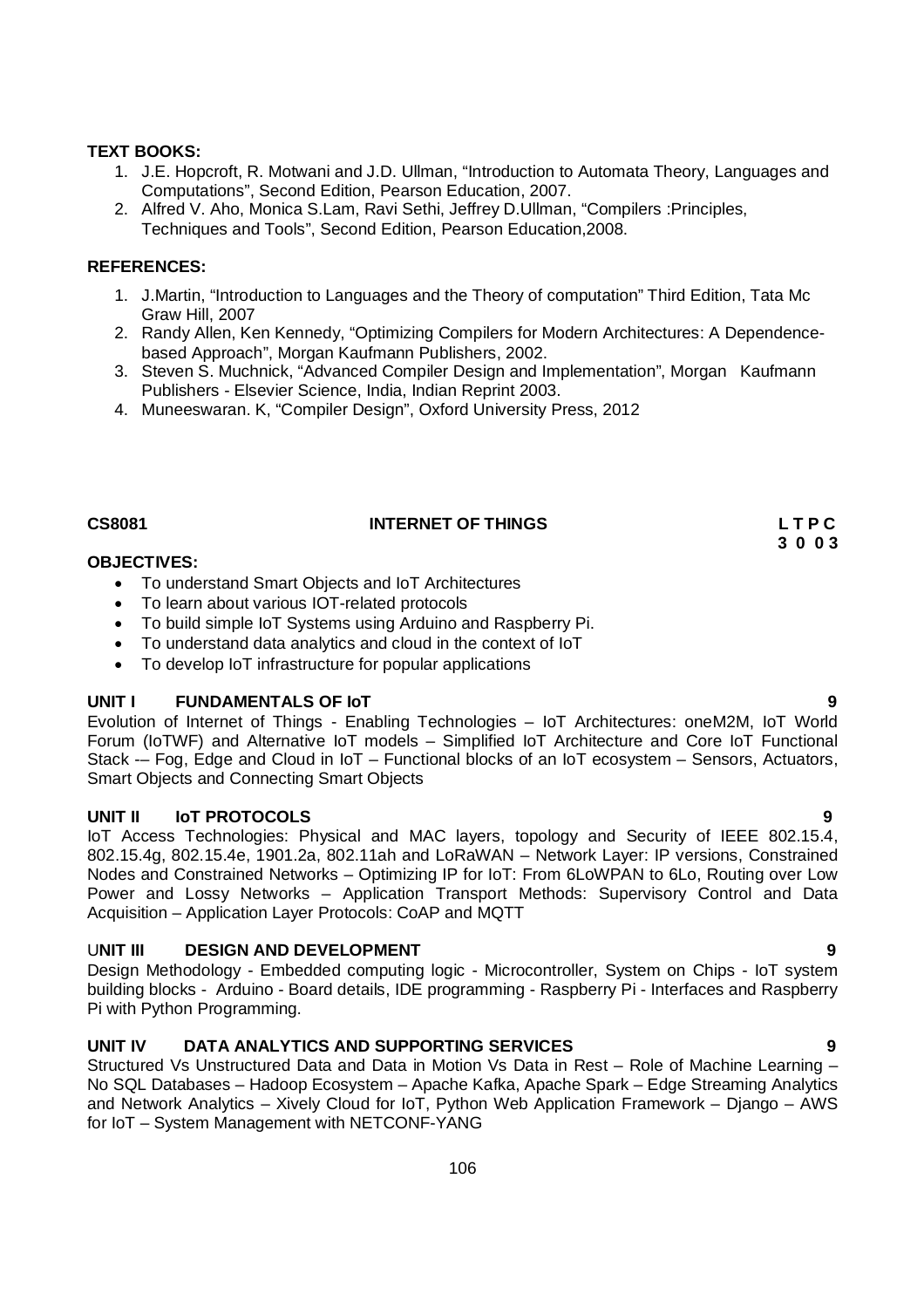# **UNIT V CASE STUDIES/INDUSTRIAL APPLICATIONS 9**

Cisco IoT system - IBM Watson IoT platform – Manufacturing - Converged Plantwide Ethernet Model (CPwE) – Power Utility Industry – GridBlocks Reference Model - Smart and Connected Cities: Layered architecture, Smart Lighting, Smart Parking Architecture and Smart Traffic Control

# **OUTCOMES:**

**Upon completion of the course, the student should be able to:** 

- Explain the concept of IoT.
- Analyze various protocols for IoT.
- Design a PoC of an IoT system using Rasperry Pi/Arduino
- Apply data analytics and use cloud offerings related to IoT.
- Analyze applications of IoT in real time scenario

# **TEXTBOOK:**

1. David Hanes, Gonzalo Salgueiro, Patrick Grossetete, Rob Barton and Jerome Henry, "IoT Fundamentals: Networking Technologies, Protocols and Use Cases for Internet of Things, Cisco Press, 2017

# **REFERENCES:**

- 1. Arshdeep Bahga, Vijay Madisetti, "Internet of Things A hands-on approach", Universities Press, 2015
- 2. Olivier Hersent, David Boswarthick, Omar Elloumi , "The Internet of Things Key applications and Protocols", Wiley, 2012 (for Unit 2).
- 3. Jan Ho¨ ller, Vlasios Tsiatsis , Catherine Mulligan, Stamatis , Karnouskos, Stefan Avesand. David Boyle, "From Machine-to-Machine to the Internet of Things - Introduction to a New Age of Intelligence", Elsevier, 2014.
- 4. Dieter Uckelmann, Mark Harrison, Michahelles, Florian (Eds), "Architecting the Internet of Things", Springer, 2011.
- 5. Michael Margolis, Arduino Cookbook, Recipes to Begin, Expand, and Enhance Your Projects, 2<sup>nd</sup> Edition, O'Reilly Media, 2011. https://www.arduino.cc/

https://www.ibm.com/smarterplanet/us/en/?ca=v\_smarterplanet

# **IT8075 SOFTWARE PROJECT MANAGEMENT L T P C**

**3 0 0 3**

# **OBJECTIVES:**

- To understand the Software Project Planning and Evaluation techniques.
- To plan and manage projects at each stage of the software development life cycle (SDLC).
- To learn about the activity planning and risk management principles.
- To manage software projects and control software deliverables.
- To develop skills to manage the various phases involved in project management and people management.
- To deliver successful software projects that support organization's strategic goals.

**TOTAL: 45 PERIODS**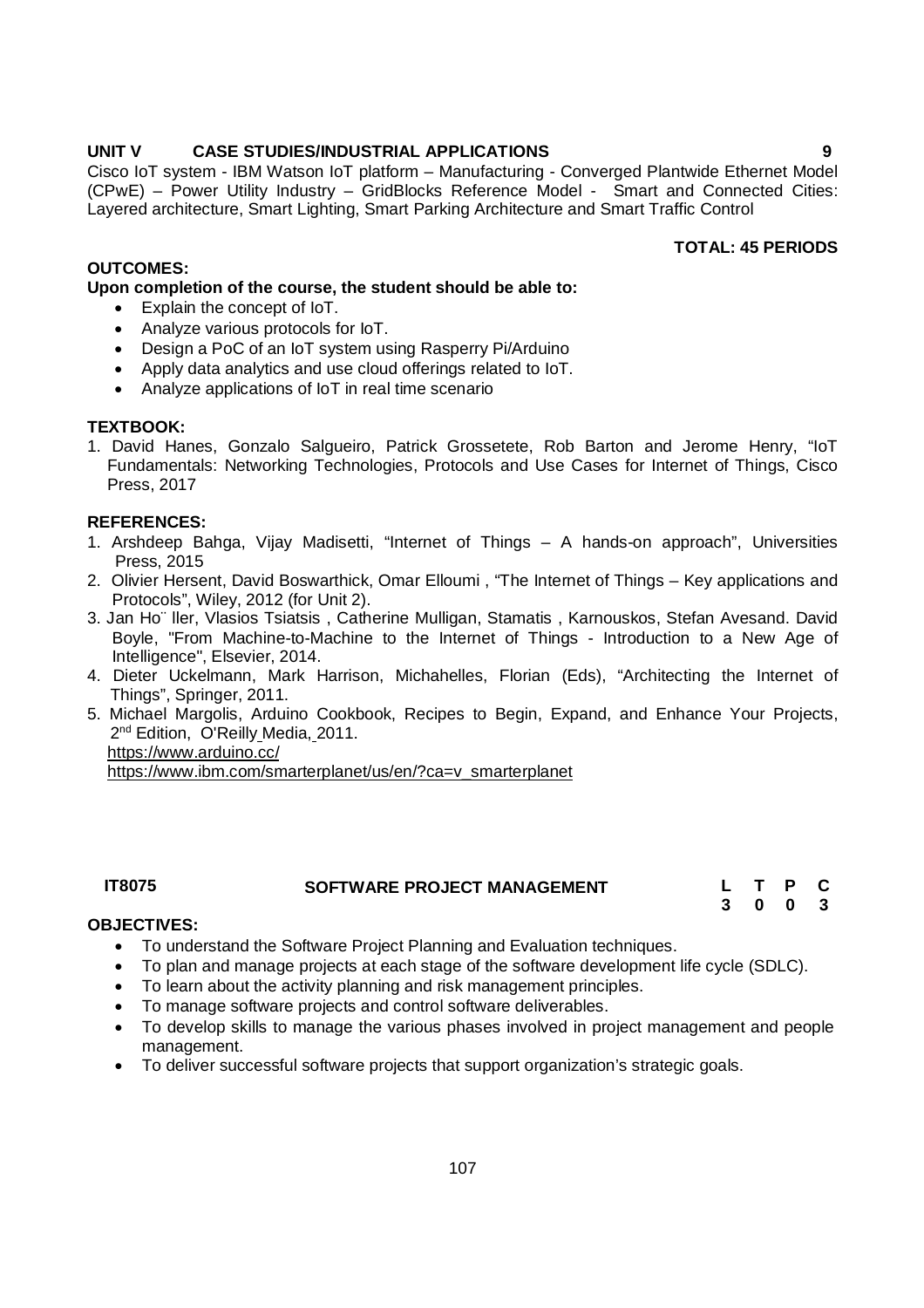# **UNIT IV PROJECT MANAGEMENT AND CONTROL 9**

Framework for Management and control – Collection of data – Visualizing progress – Cost monitoring – Earned Value Analysis – Prioritizing Monitoring – Project tracking – Change control – Software Configuration Management – Managing contracts – Contract Management.

# **UNIT V STAFFING IN SOFTWARE PROJECTS 9**

Managing people – Organizational behavior – Best methods of staff selection – Motivation – The Oldham – Hackman job characteristic model – Stress – Health and Safety – Ethical and Professional concerns – Working in teams – Decision making – Organizational structures – Dispersed and Virtual teams – Communications genres – Communication plans – Leadership.

# **OUTCOMES:**

# **At the end of the course, the students should be able to:**

- Understand Project Management principles while developing software.
- Gain extensive knowledge about the basic project management concepts, framework and the process models.
- Obtain adequate knowledge about software process models and software effort estimation techniques.
- Estimate the risks involved in various project activities.
- Define the checkpoints, project reporting structure, project progress and tracking mechanisms using project management principles.
- Learn staff selection process and the issues related to people management

### **TEXT BOOK:**

1. Bob Hughes, Mike Cotterell and Rajib Mall: Software Project Management – Fifth Edition, Tata McGraw Hill, New Delhi, 2012.

### **REFERENCES:**

- 1. Robert K. Wysocki "Effective Software Project Management" Wiley Publication, 2011.
- 2. Walker Royce: "Software Project Management"- Addison-Wesley, 1998.
- 3. Gopalaswamy Ramesh, "Managing Global Software Projects" McGraw Hill Education (India), Fourteenth Reprint 2013.

### **UNIT II PROJECT LIFE CYCLE AND EFFORT ESTIMATION 9**

Software process and Process Models – Choice of Process models - Rapid Application development – Agile methods – Dynamic System Development Method – Extreme Programming– Managing interactive processes – Basics of Software estimation – Effort and Cost estimation techniques – COSMIC Full function points - COCOMO II - a Parametric Productivity Model.

### **UNIT III ACTIVITY PLANNING AND RISK MANAGEMENT 9**

Objectives of Activity planning – Project schedules – Activities – Sequencing and scheduling – Network Planning models – Formulating Network Model – Forward Pass & Backward Pass techniques – Critical path (CRM) method – Risk identification – Assessment – Risk Planning –Risk Management – – PERT technique – Monte Carlo simulation – Resource Allocation – Creation of critical paths – Cost schedules.

Importance of Software Project Management – Activities Methodologies – Categorization of Software Projects – Setting objectives – Management Principles – Management Control – Project portfolio Management – Cost-benefit evaluation technology – Risk evaluation – Strategic program Management – Stepwise Project Planning.

# **UNIT I PROJECT EVALUATION AND PROJECT PLANNING 9**

# **TOTAL 45 PERIODS**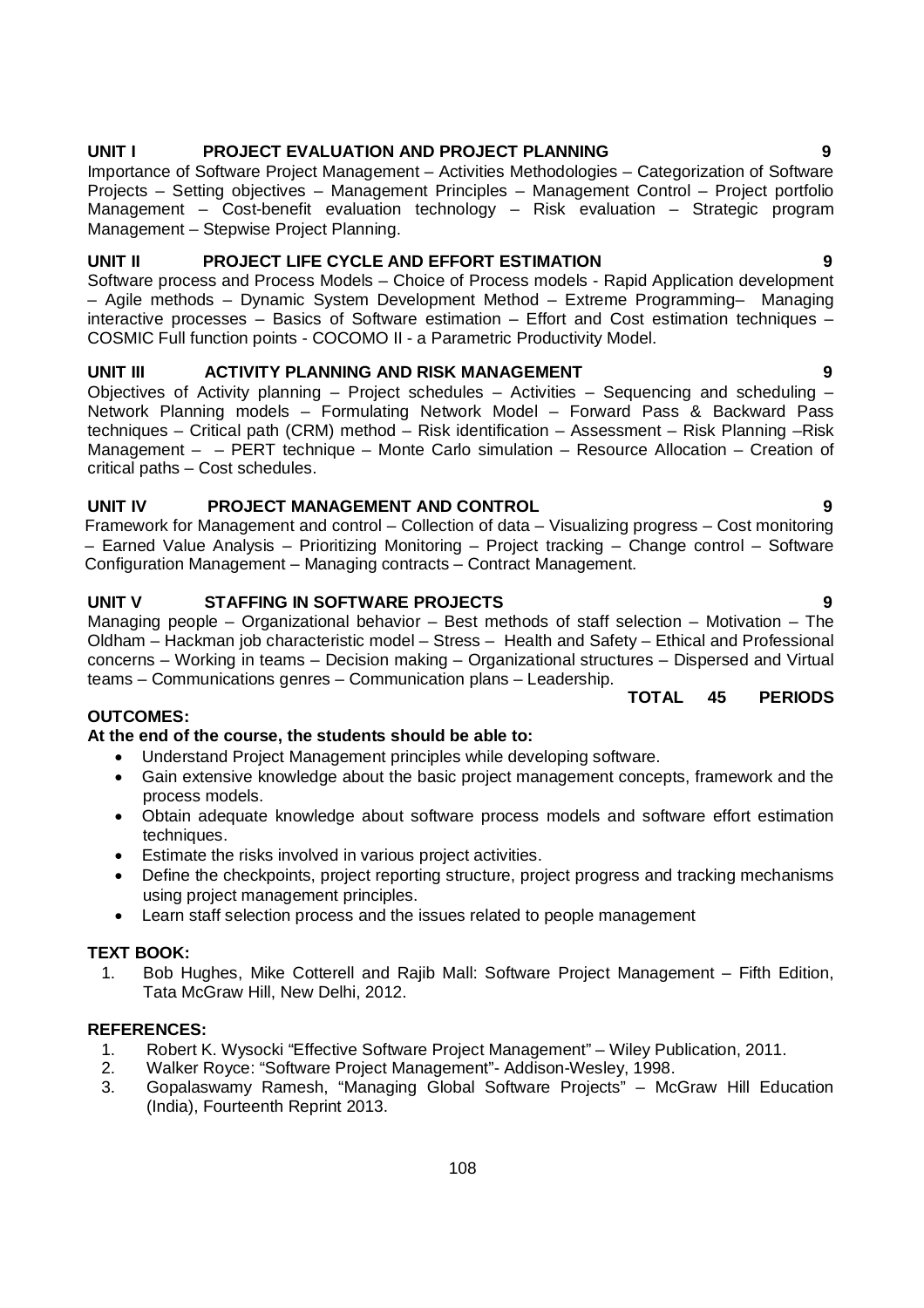# 109

# **IT8074 SERVICE ORIENTED ARCHITECTURE L T P C**

# **OBJECTIVES:**

- To learn fundamentals of XML
- To provide an overview of Service Oriented Architecture and Web services and their importance
- To learn web services standards and technologies
- To learn service oriented analysis and design for developing SOA based applications

# **UNIT I XML 9**

XML document structure – Well-formed and valid documents – DTD – XML Schema – Parsing XML using DOM, SAX – XPath - XML Transformation and XSL – Xquery

# **UNIT II SERVICE ORIENTED ARCHITECTURE (SOA) BASICS 9**

Characteristics of SOA, Benefits of SOA, Comparing SOA with Client-Server and Distributed architectures –-- Principles of Service Orientation – Service layers

# **UNIT III WEB SERVICES (WS) AND STANDARDS 8**

Web Services Platform – Service descriptions – WSDL – Messaging with SOAP – Service discovery – UDDI – Service-Level Interaction Patterns – Orchestration and Choreography

# **UNIT IV WEB SERVICES EXTENSIONS 8**

WS-Addressing - WS-Reliable Messaging - WS-Policy – WS-Coordination – WS -Transactions - WS-Security - Examples

# UNIT V SERVICE ORIENTED ANALYSIS AND DESIGN 41

SOA delivery strategies – Service oriented analysis – Service Modelling – Service oriented design – Standards and composition guidelines -- Service design – Business process design – Case Study

# **TOTAL : 45 PERIODS**

### **OUTCOMES:**

**Upon successful completion of this course, the students will be able to:**

- Understand XML technologies
- Understand service orientation, benefits of SOA
- Understand web services and WS standards
- Use web services extensions to develop solutions
- Understand and apply service modeling, service oriented analysis and design for application development

### **TEXTBOOKS:**

- 1. Thomas Erl, " Service Oriented Architecture: Concepts, Technology, and Design", Pearson Education, 2005
- 2. Sandeep Chatterjee and James Webber, "Developing Enterprise Web Services: An Architect's Guide", Prentice Hall, 2004

### **REFERENCES:**

- 1. James McGovern, Sameer Tyagi, Michael E Stevens, Sunil Mathew, "Java Web Services Architecture", Elsevier, 2003.
- 2. Ron Schmelzer et al. " XML and Web Services", Pearson Education, 2002.
- 3. Frank P.Coyle, "XML, Web Services and the Data Revolution", Pearson Education, 2002

 **3 0 0 3**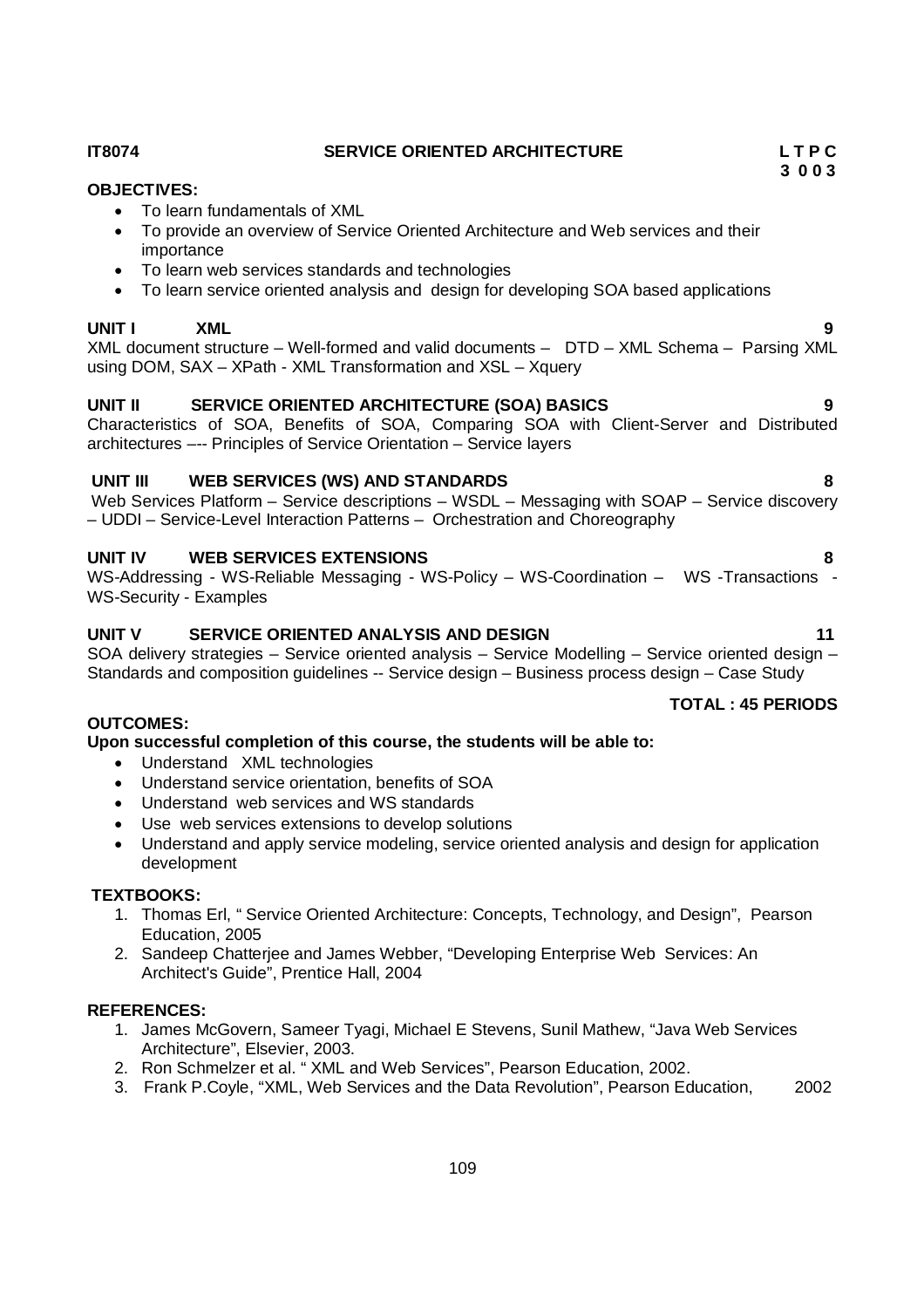### **GE8077 TOTAL QUALITY MANAGEMENT L T P C**

# **OBJECTIVE:**

To facilitate the understanding of Quality Management principles and process.

# **UNIT I INTRODUCTION 9**

Introduction - Need for quality - Evolution of quality - Definitions of quality - Dimensions of product and service quality - Basic concepts of TQM - TQM Framework - Contributions of Deming, Juran and Crosby - Barriers to TQM - Customer focus - Customer orientation, Customer satisfaction, Customer complaints, Customer retention.

# **UNIT II TQM PRINCIPLES 9**

Leadership - Quality Statements, Strategic quality planning, Quality Councils - Employee involvement - Motivation, Empowerment, Team and Teamwork, Recognition and Reward, Performance appraisal - Continuous process improvement - PDCA cycle, 5S, Kaizen - Supplier partnership - Partnering, Supplier selection, Supplier Rating.

# **UNIT III TQM TOOLS AND TECHNIQUES I 9**

The seven traditional tools of quality - New management tools - Six sigma: Concepts, Methodology, applications to manufacturing, service sector including IT - Bench marking - Reason to bench mark, Bench marking process - FMEA - Stages, Types.

# **UNIT IV TQM TOOLS AND TECHNIQUES II 9**

Quality Circles - Cost of Quality - Quality Function Deployment (QFD) - Taguchi quality loss function - TPM - Concepts, improvement needs - Performance measures.

# **UNIT V QUALITY MANAGEMENT SYSTEM 9**

Introduction—Benefits of ISO Registration—ISO 9000 Series of Standards—Sector-Specific Standards—AS 9100, TS16949 and TL 9000-- ISO 9001 Requirements—Implementation— Documentation—Internal Audits—Registration- **ENVIRONMENTAL MANAGEMENT SYSTEM:**  Introduction—ISO 14000 Series Standards—Concepts of ISO 14001—Requirements of ISO 14001— Benefits of EMS.

### **OUTCOMES:**

• The student would be able to apply the tools and techniques of quality management to manufacturing and services processes.

# **TEXT BOOK:**

1. Dale H.Besterfiled, Carol B.Michna,Glen H. Besterfield,Mary B.Sacre,Hemant Urdhwareshe and Rashmi Urdhwareshe, "Total Quality Management", Pearson Education Asia, Revised Third Edition, Indian Reprint, Sixth Impression, 2013.

### **REFERENCES:**

- 1. James R. Evans and William M. Lindsay, "The Management and Control of Quality", 8<sup>th</sup> Edition, First Indian Edition, Cengage Learning, 2012.
- 2. Janakiraman. B and Gopal .R.K., "Total Quality Management Text and Cases", Prentice Hall (India) Pvt. Ltd., 2006.
- 3. Suganthi.L and Anand Samuel, "Total Quality Management", Prentice Hall (India) Pvt. Ltd., 2006.
- 4. ISO9001-2015 standards

### **TOTAL: 45 PERIODS**

 **3 0 0 3**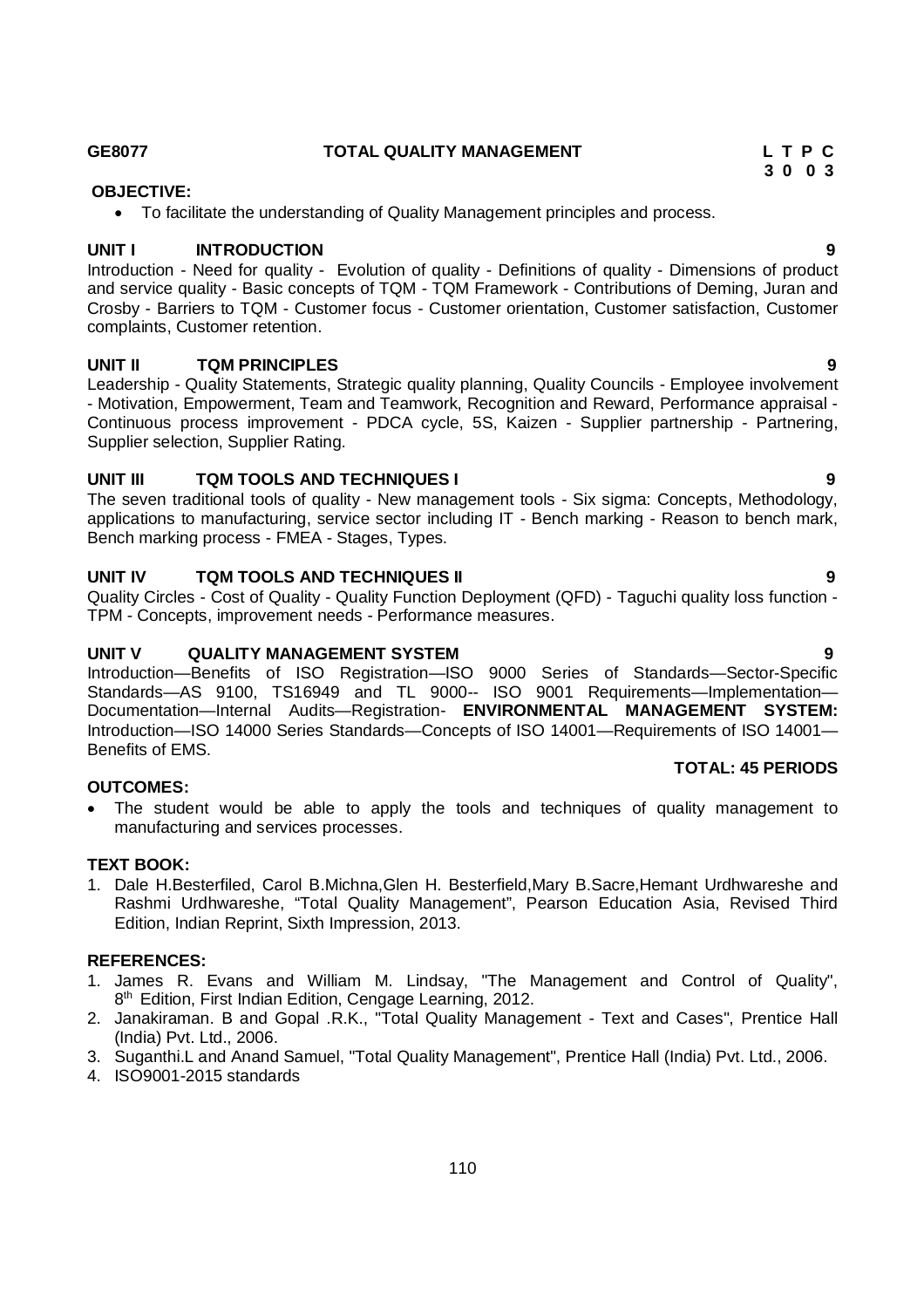**Interactive Design:** Basics – process – scenarios – navigation – screen design – Iteration and prototyping. **HCI in software process:** Software life cycle – usability engineering – Prototyping in practice – design rationale. **Design rules:** principles, standards, guidelines, rules. **Evaluation Techniques** – **Universal Design**

**UNIT II DESIGN & SOFTWARE PROCESS 9**

• To become familiar with the design technologies for individuals and persons with disabilities.

**UNIT I FOUNDATIONS OF HCI 9 The Human:** I/O channels – Memory – Reasoning and problem solving; **The Computer:** Devices –

### **UNIT III MODELS AND THEORIES 9**

To be aware of mobile HCI.

• To learn the quidelines for user interface.

elements – interactivity- Paradigms. - **Case Studies**

**HCI Models:** Cognitive models: Socio-Organizational issues and stakeholder requirements – Communication and collaboration models-**Hypertext, Multimedia and WWW**.

# **UNIT IV MOBILE HCI** 9

**Mobile Ecosystem:** Platforms, Application frameworks- **Types of Mobile Applications:** Widgets, Applications, Games- Mobile Information Architecture, Mobile 2.0, **Mobile Design:** Elements of Mobile Design, Tools. - **Case Studies**

### **UNIT V WEB INTERFACE DESIGN 9**

**Designing Web Interfaces** – Drag & Drop, Direct Selection, Contextual Tools, Overlays, Inlays and Virtual Pages, Process Flow - **Case Studies**

#### **OUTCOMES:**

# **Upon completion of the course, the students should be able to:**

- Design effective dialog for HCI
- Design effective HCI for individuals and persons with disabilities.
- Assess the importance of user feedback.
- Explain the HCI implications for designing multimedia/ ecommerce/ e-learning Web sites.
- Develop meaningful user interface.

# **TEXT BOOKS:**

- 1. Alan Dix, Janet Finlay, Gregory Abowd, Russell Beale, "Human Computer Interaction", 3rd Edition, Pearson Education, 2004 (UNIT I, II & III)
- 2. Brian Fling, "Mobile Design and Development", First Edition, O'Reilly Media Inc., 2009 (UNIT IV)
- 3. Bill Scott and Theresa Neil, "Designing Web Interfaces", First Edition, O'Reilly, 2009. (UNIT-V)

# **CS8079 HUMAN COMPUTER INTERACTION L T P C**

To learn the foundations of Human Computer Interaction.

**OBJECTIVES:**

 **3 0 0 3**

# Memory – processing and networks; **Interaction:** Models – frameworks – Ergonomics – styles –

# **TOTAL: 45 PERIODS**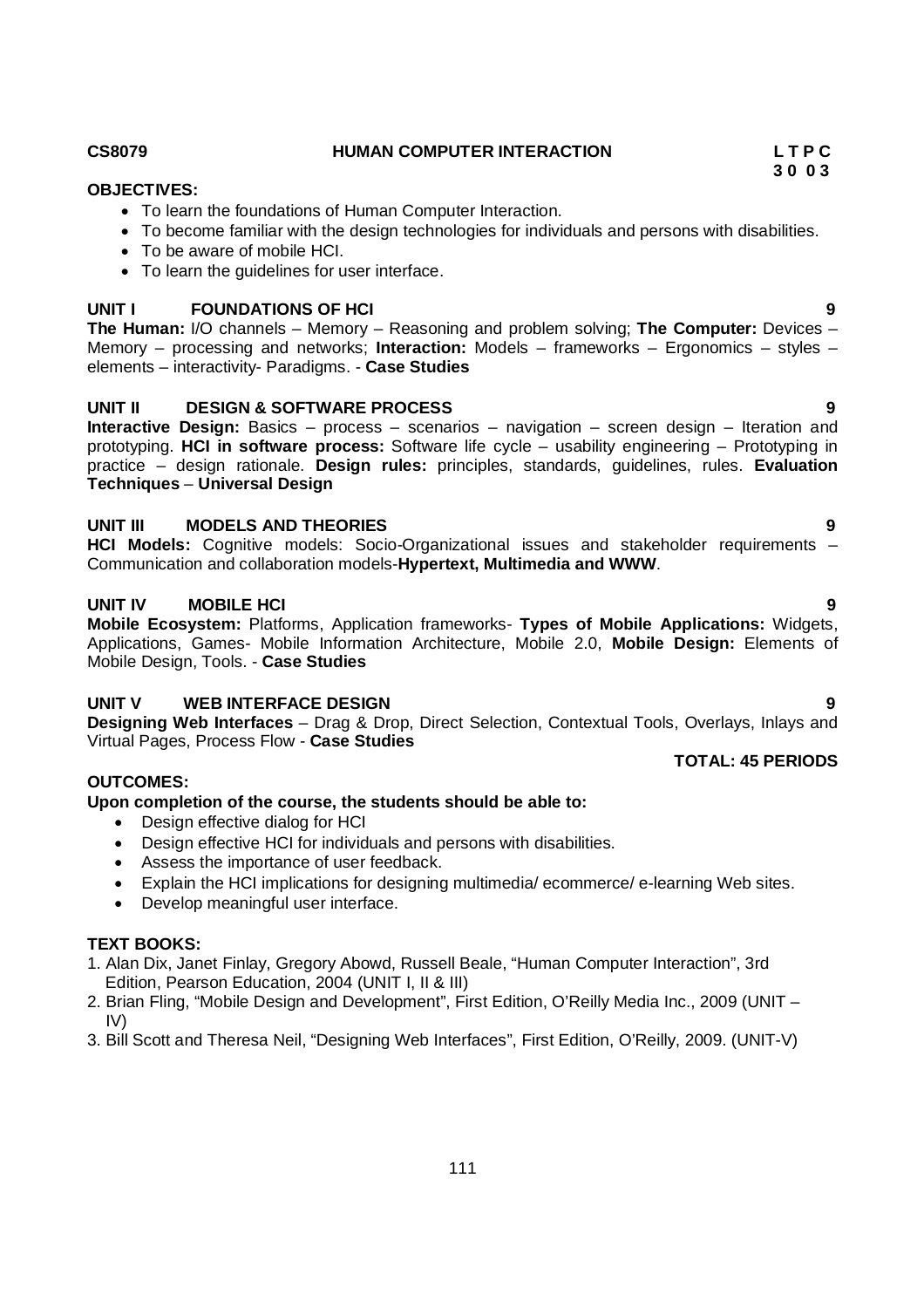To learn basic programming in C# and the object oriented programming concepts. To update and enhance skills in writing Windows applications, ADO.NET and ASP

To study the advanced concepts in data connectivity, WPF, WCF and WWF with

 To implement mobile applications using .Net compact framework To understand the working of base class libraries, their operations and manipulation of data using XML.

# **UNIT I C# LANGUAGE BASICS**

C# and .NET 4.5.

.Net Architecture - Core C# - Variables - Data Types - Flow control - Objects and Types-Classes and Structs - Inheritance- Generics – Arrays and Tuples - Operators and Casts - Indexers

# **UNIT II C# ADVANCED FEATURES 9**

Delegates - Lambdas - Lambda Expressions - Events - Event Publisher - Event Listener -Strings and Regular Expressions - Generics - Collections - Memory Management and Pointers - Errors and Exceptions - Reflection

# **UNIT III BASE CLASS LIBRARIES AND DATA MANIPULATION 9**

Diagnostics -Tasks, Threads and Synchronization - .Net Security - Localization - Manipulating XML- SAX and DOM - Manipulating files and the Registry- Transactions - ADO.NET- Peer-to-Peer Networking - PNRP - Building P2P Applications - Windows Presentation Foundation (WPF).

# UNIT IV WINDOW BASED APPLICATIONS, WCF AND WWF 9

Window based applications - Core ASP.NET- ASP.NET Web forms -Windows Communication Foundation (WCF)- Introduction to Web Services - .Net Remoting - Windows Service - Windows Workflow Foundation (WWF) - Activities – Workflows

# **UNIT V .NET FRAMEWORK AND COMPACT FRAMEWORK 9**

Assemblies - Shared assemblies - Custom Hosting with CLR Objects - Appdomains - Core XAML - Bubbling and Tunneling Events- Reading and Writing XAML - .Net Compact Framework - Compact Edition Data Stores – Errors, Testing and Debugging – Optimizing performance – Packaging and Deployment – Networking and Mobile Devices

# **TOTAL :45 PERIODS**

# **OUTCOMES:**

# **Upon completion of the course, the students will be able to:**

- Write various applications using C# Language in the .NET Framework.
- Develop distributed applications using .NET Framework.
- Create mobile applications using .NET compact Framework.

# **CS8073 C# AND .NET PROGRAMMING L T P C**

 **OBJECTIVES:**

.NET.

**3 0 0 3**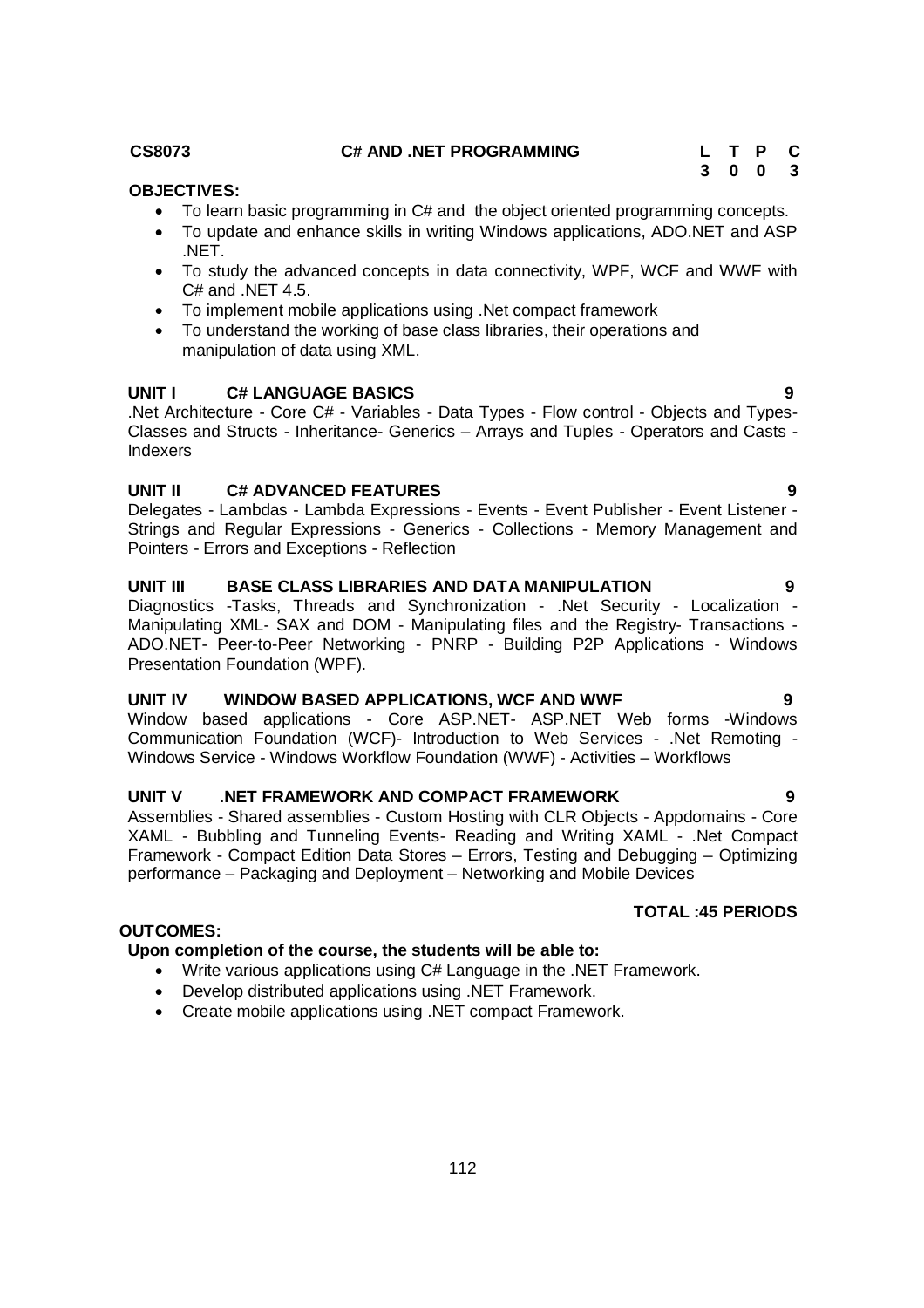#### **TEXT BOOKS:**

- 1. Christian Nagel, Bill Evjen, Jay Glynn, Karli Watson, Morgan Skinner . ―Professional C# 2012 and .NET 4.5ǁ, Wiley, 2012
- 2. Harsh Bhasin, ―Programming in C#ǁ, Oxford University Press, 2014.

#### **REFERENCES**

- 1. Ian Gariffiths, Mathew Adams, Jesse Liberty, ―Programming C# 4.0ǁ, O'Reilly, Fourth Edition, 2010.
- 2. Andrew Troelsen, Pro C# 5.0 and the .NET 4.5 Framework, Apress publication, 2012.
- 3. Andy Wigley, Daniel Moth, Peter Foot, ―Mobile Development Handbookǁ, Microsoft Press, 2011.

# CS8088 **WIRELESS ADHOC AND SENSOR NETWORKS** L T P C

#### **3 0 0 3 OBJECTIVES:**

- To learn about the issues and challenges in the design of wireless ad hoc networks.
- To understand the working of MAC and Routing Protocols for ad hoc and sensor networks
- To learn about the Transport Laver protocols and their QoS for ad hoc and sensor networks.
- To understand various security issues in ad hoc and sensor networks and the corresponding solutions.

#### **UNIT I MAC & ROUTING IN AD HOC NETWORKS 9**

Introduction – Issues and challenges in ad hoc networks – MAC Layer Protocols for wireless ad hoc networks – Contention-Based MAC protocols – MAC Protocols Using Directional Antennas – Multiple-Channel MAC Protocols – Power-Aware MAC Protocols – Routing in Ad hoc Networks – Design Issues – Proactive, Reactive and Hybrid Routing Protocols

### **UNIT II TRANSPORT & QOS IN AD HOC NETWORKS 9**

TCP"s challenges and Design Issues in Ad Hoc Networks – Transport protocols for ad hoc networks – Issues and Challenges in providing QoS – MAC Layer QoS solutions – Network Layer QoS solutions – QoS Model

#### **UNIT III MAC & ROUTING IN WIRELESS SENSOR NETWORKS 9**

Introduction – Applications – Challenges – Sensor network architecture – MAC Protocols for wireless sensor networks – Low duty cycle protocols and wakeup concepts – Contention-Based protocols – Schedule-Based protocols – IEEE 802.15.4 Zigbee – Topology Control – Routing Protocols

### **UNIT IV TRANSPORT & QOS IN WIRELESS SENSOR NETWORKS 9**

Data-Centric and Contention-Based Networking – Transport Layer and QoS in Wireless Sensor Networks – Congestion Control in network processing – Operating systems for wireless sensor networks – Examples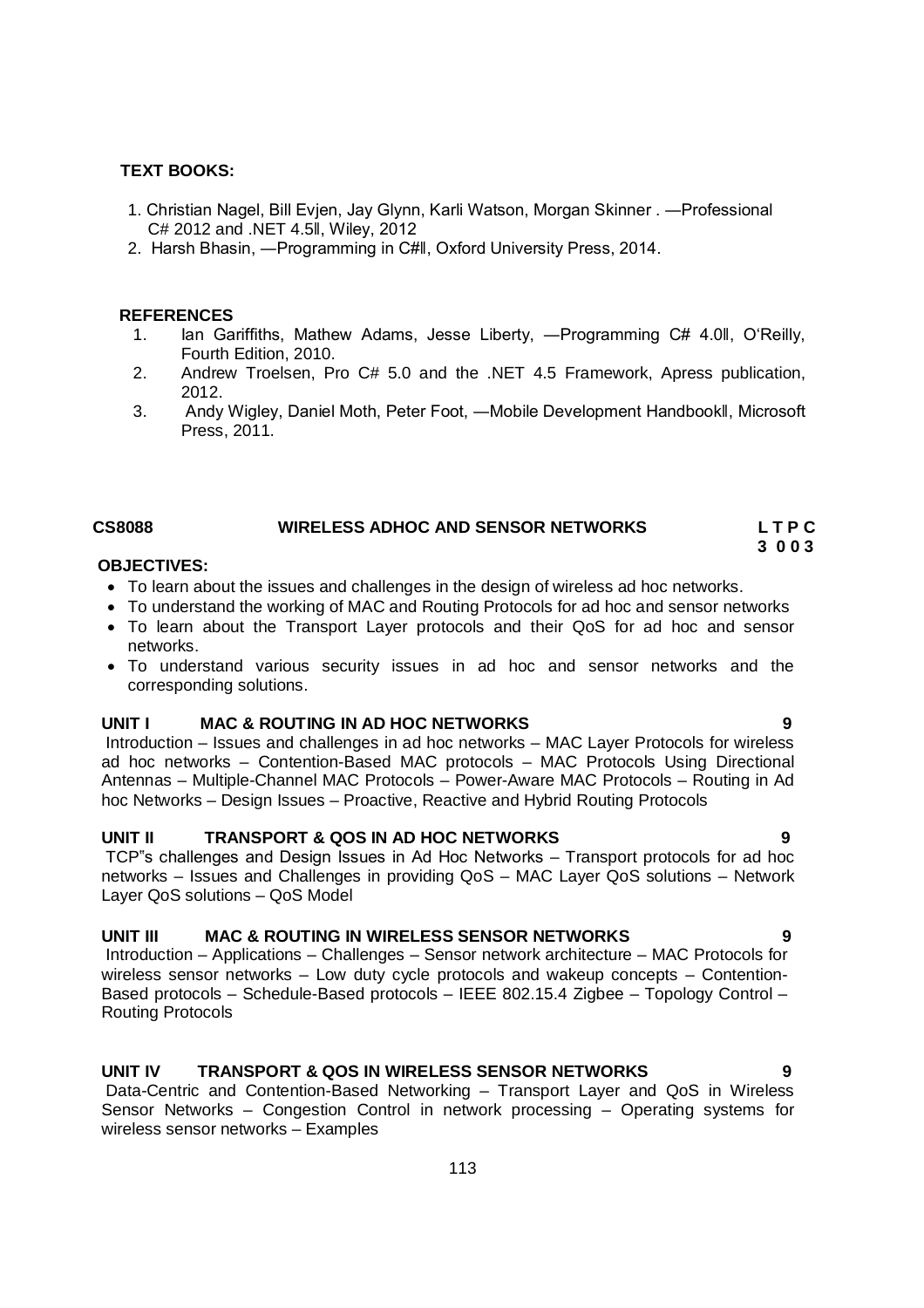# **UNIT V SECURITY IN AD HOC AND SENSOR NETWORKS 9**

Security Attacks – Key Distribution and Management – Intrusion Detection – Software based Anti-tamper techniques – Water marking techniques – Defense against routing attacks - Secure Ad hoc routing protocols – Broadcast authentication WSN protocols – TESLA – Biba – Sensor Network Security Protocols – SPINS

### **OUTCOMES:**

# **TOTAL :45 PERIODS**

# **Upon completion of the course, the students will be able to:**

- Identify different issues in wireless ad hoc and sensor networks.
- To analyze protocols developed for ad hoc and sensor networks .
- To identify and understand security issues in ad hoc and sensor networks.

# **TEXT BOOKS:**

- 1. C.Siva Ram Murthy and B.S.Manoj, "Ad Hoc Wireless Networks Architectures and 2. Protocols", Pearson Education, 2006.
- 2. Holger Karl, Andreas Willing, "Protocols and Architectures for Wireless Sensor Networks", John Wiley & Sons, Inc., 2005.

### **REFERENCES:**

- 1. Subir Kumar Sarkar, T G Basavaraju, C Puttamadappa, "Ad Hoc Mobile Wireless Networks", Auerbach Publications, 2008.
- 2. Carlos De Morais Cordeiro, Dharma Prakash Agrawal, "Ad Hoc and Sensor Networks: Theory and Applications (2nd Edition)", World Scientific Publishing, 2011.
- 3. Waltenegus Dargie, Christian Poellabauer, "Fundamentals of Wireless Sensor Networks Theory and Practice", John Wiley and Sons, 2010
- 4. Xiang-Yang Li , **"**Wireless Ad Hoc and Sensor Networks: Theory and Applications", 1227 th edition, Cambridge university Press,2008.

#### **GE8072 FOUNDATION SKILLS IN INTEGRATED PRODUCT DEVELOPMENT L T P C 3 0 0 3**

### **OBJECTIVES:**

- To understand the global trends and development methodologies of various types of products and services
- To conceptualize, prototype and develop product management plan for a new product based on the type of the new product and development methodology integrating the hardware, software, controls, electronics and mechanical systems
- To understand requirement engineering and know how to collect, analyze and arrive at requirements for new product development and convert them in to design specification
- To understand system modeling for system, sub-system and their interfaces and arrive at the optimum system specification and characteristics
- To develop documentation, test specifications and coordinate with various teams to validate and sustain up to the EoL (End of Life) support activities for engineering customer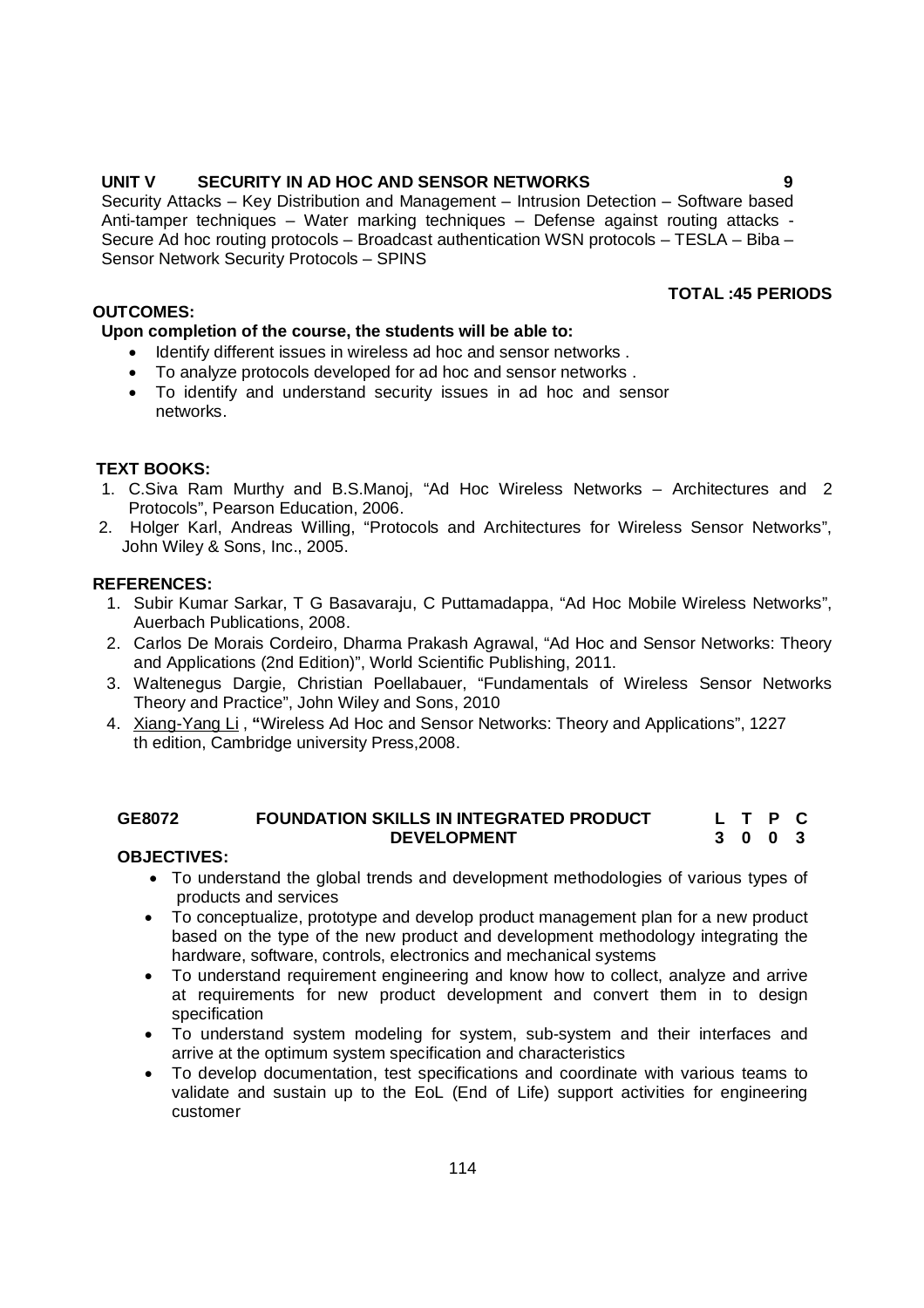# **UNIT I FUNDAMENTALS OF PRODUCT DEVELOPMENT 9**

**Global Trends Analysis and Product decision -** Social Trends - Technical Trends-Economical Trends - Environmental Trends - Political/Policy Trends **- Introduction to Product Development Methodologies and Management -** Overview of Products and Services - Types of Product Development - Overview of Product Development methodologies **-** Product Life Cycle – Product Development Planning and Management.

# **UNIT II REQUIREMENTS AND SYSTEM DESIGN 9**

**Requirement Engineering -** Types of Requirements - Requirement Engineering traceability Matrix and Analysis - Requirement Management - **System Design & Modeling -** Introduction to System Modeling - System Optimization - System Specification - Sub-System Design - Interface Design.

# **UNIT III DESIGN AND TESTING 9**

**Conceptualization -** Industrial Design and User Interface Design - Introduction to Concept generation Techniques – **Challenges in Integration of Engineering Disciplines** - Concept Screening & Evaluation - **Detailed Design -** Component Design and Verification – **Mechanical, Electronics and Software Subsystems** - High Level Design/Low Level Design of S/W Program **-** Types of Prototypes, S/W Testing- Hardware Schematic, Component design, Layout and Hardware Testing – **Prototyping -** Introduction to Rapid Prototyping and Rapid Manufacturing - **System Integration, Testing, Certification and Documentation**

**UNIT IV SUSTENANCE ENGINEERING AND END-OF-LIFE (EOL) SUPPORT 9** Introduction to Product verification processes and stages - Introduction to Product Validation processes and stages - Product Testing Standards and Certification - Product Documentation - **Sustenance -**Maintenance and Repair – Enhancements - **Product EoL -** Obsolescence Management – Configuration Management - EoL Disposal

# **UNIT V BUSINESS DYNAMICS – ENGINEERING SERVICES INDUSTRY 9**

**The Industry -** Engineering Services Industry - Product Development in Industry versus Academia –**The IPD Essentials -** Introduction to Vertical Specific Product Development processes -Manufacturing/Purchase and Assembly of Systems - Integration of Mechanical, Embedded and Software Systems – Product Development Trade-offs - Intellectual Property Rights and Confidentiality – Security and Configuration Management.

# **TOTAL: 45 PERIODS**

# **OUTCOMES:**

# **Upon completion of the course, the students will be able to:**

- Define, formulate and analyze a problem
- Solve specific problems independently or as part of a team
- Gain knowledge of the Innovation & Product Development process in the Business Context
- Work independently as well as in teams
- Manage a project from start to finish

### **TEXTBOOKS:**

- 1. Book specially prepared by NASSCOM as per the MoU.
- 2. Karl T Ulrich and Stephen D Eppinger, "Product Design and Development", Tata McGraw Hill, Fifth Edition, 2011.
- 3. John W Newstorm and Keith Davis, "Organizational Behavior", Tata McGraw Hill, Eleventh Edition, 2005.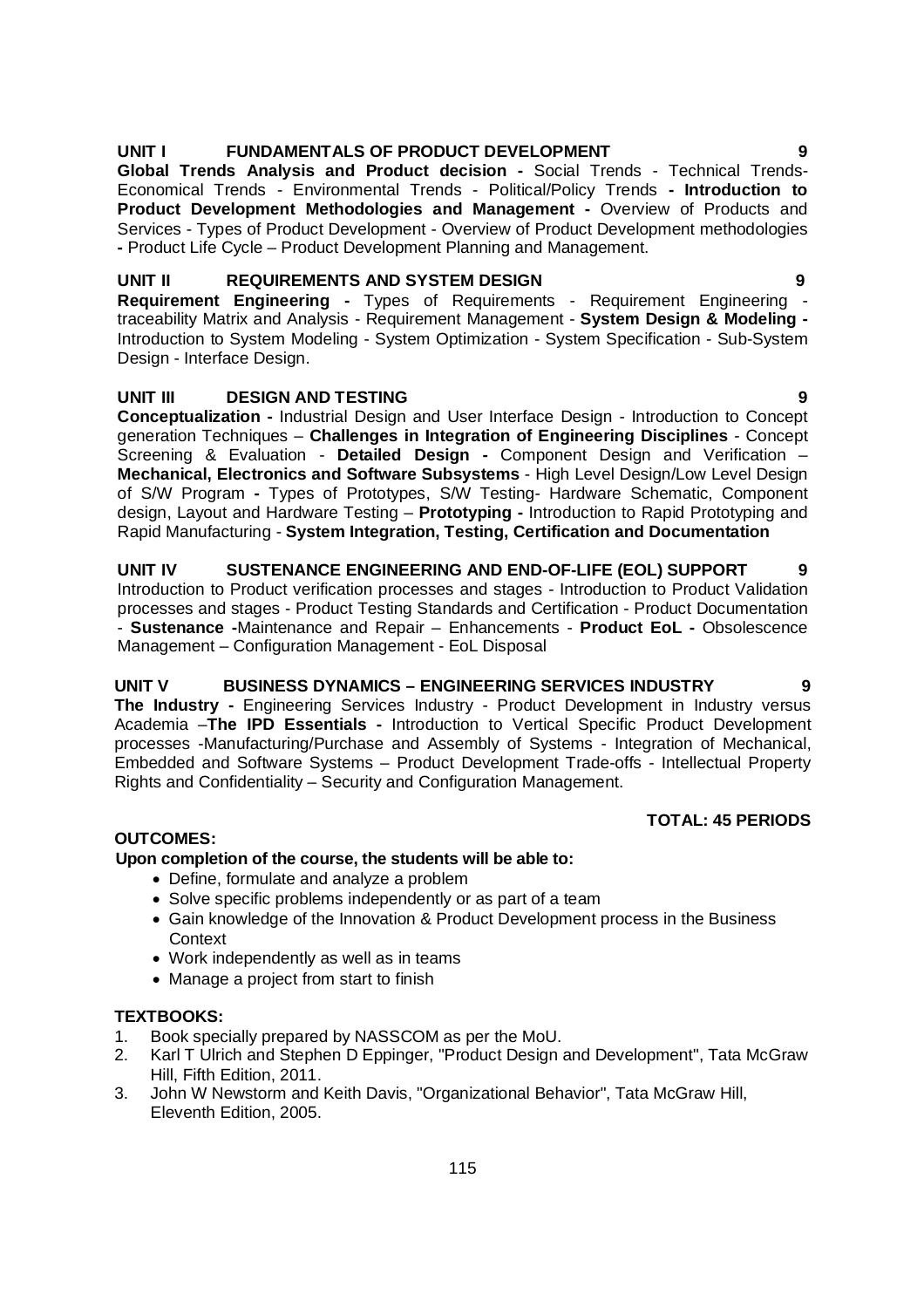#### **REFERENCES:**

- 1. Hiriyappa B, "Corporate Strategy Managing the Business", Author House, 2013.
- 2. Peter F Drucker, "People and Performance", Butterworth Heinemann [Elsevier], Oxford, 2004.
- 3. Vinod Kumar Garg and Venkita Krishnan N K, "Enterprise Resource Planning Concepts", Second Edition, Prentice Hall, 2003.
- 4. Mark S Sanders and Ernest J McCormick, "Human Factors in Engineering and Design", McGraw Hill Education, Seventh Edition, 2013

### **CS8071 ADVANCED TOPICS ON DATABASES L T P C**

# **3 0 0 3**

### **OBJECTIVES:**

- To learn the modeling and design of databases.
- To acquire knowledge on parallel and distributed databases and their applications.
- To study the usage and applications of Object Oriented and Intelligent databases.
- To understand the usage of advanced data models.
- To learn emerging databases such as XML, Cloud and Big Data.
- To acquire inquisitive attitude towards research topics in databases.

# **UNIT I PARALLEL AND DISTRIBUTED DATABASES 9**

Database System Architectures: Centralized and Client-Server Architectures – Server System Architectures – Parallel Systems- Distributed Systems – Parallel Databases: I/O Parallelism – Inter and Intra Query Parallelism – Inter and Intra operation Parallelism – Design of Parallel Systems-Distributed Database Concepts - Distributed Data Storage – Distributed Transactions – Commit Protocols – Concurrency Control – Distributed Query Processing – Case Studies

### **UNIT II OBJECT AND OBJECT RELATIONAL DATABASES 9**

Concepts for Object Databases: Object Identity – Object structure – Type Constructors – Encapsulation of Operations – Methods – Persistence – Type and Class Hierarchies – Inheritance – Complex Objects – Object Database Standards, Languages and Design: ODMG Model – ODL – OQL – Object Relational and Extended – Relational Systems: Object Relational features in SQL/Oracle – Case Studies.

### **UNIT III INTELLIGENT DATABASES 9**

Active Databases: Syntax and Semantics (Starburst, Oracle, DB2)- Taxonomy- Applications-Design Principles for Active Rules- Temporal Databases: Overview of Temporal Databases- TSQL2- Deductive Databases: Logic of Query Languages – Datalog- Recursive Rules-Syntax and Semantics of Datalog Languages- Implementation of Rules and Recursion- Recursive Queries in SQL- Spatial Databases- Spatial Data Types- Spatial Relationships- Spatial Data Structures-Spatial Access Methods- Spatial DB Implementation.

# **UNIT IV ADVANCED DATA MODELS 9**

Mobile Databases: Location and Handoff Management - Effect of Mobility on Data Management - Location Dependent Data Distribution - Mobile Transaction Models -Concurrency Control - Transaction Commit Protocols- Multimedia Databases- Information Retrieval- Data Warehousing-Data Mining- Text Mining.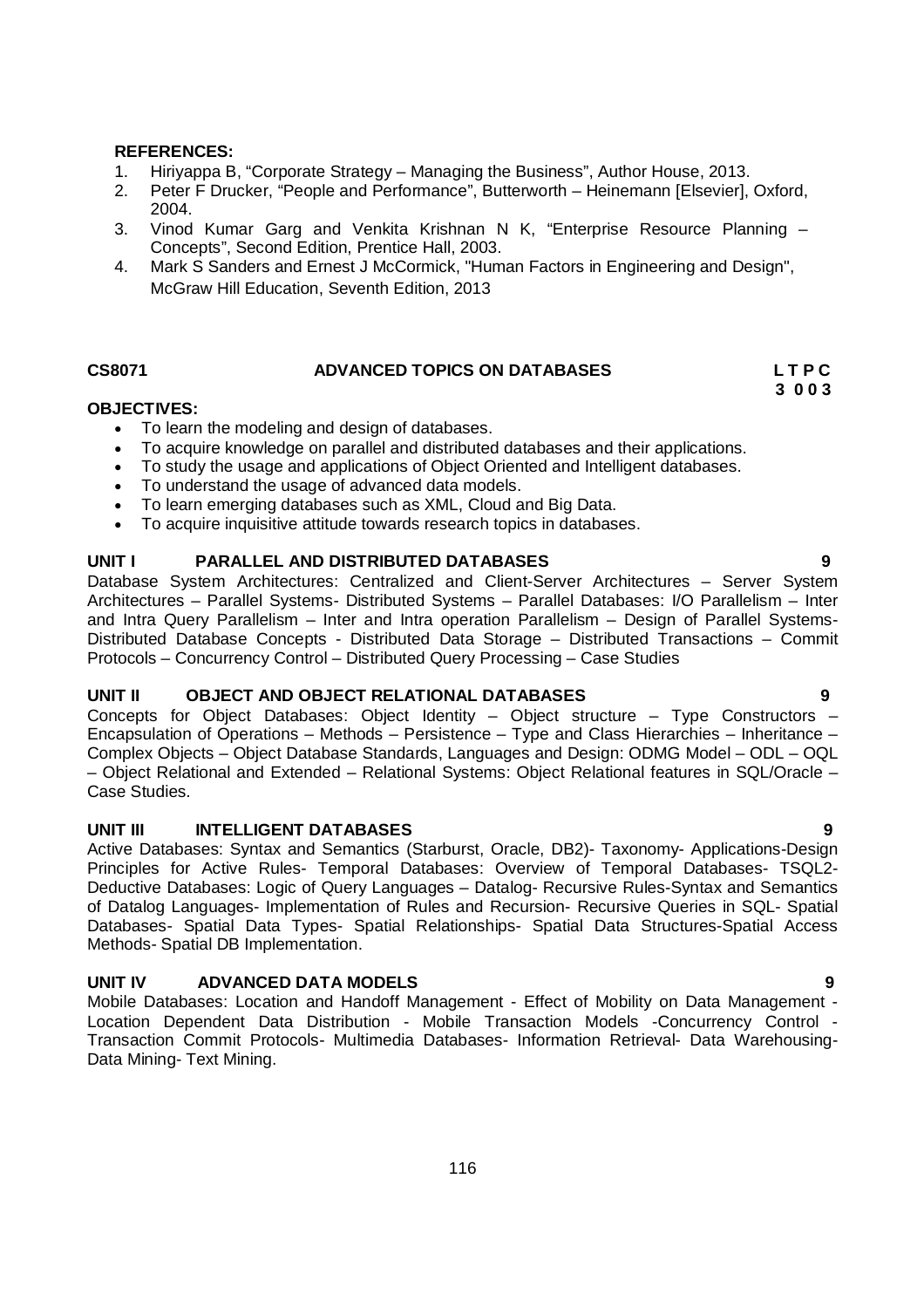### **UNIT V EMERGING TECHNOLOGIES 9**

XML Databases: XML-Related Technologies-XML Schema- XML Query Languages- Storing XML in Databases-XML and SQL- Native XML Databases- Web Databases- Geographic Information Systems- Biological Data Management- Cloud Based Databases: Data Storage Systems on the Cloud- Cloud Storage Architectures-Cloud Data Models- Query Languages- Introduction to Big Data-Storage-Analysis.

# **OUTCOMES:**

# **Upon Completion of the course, the students will be able,**

- To develop in-depth understanding of relational databases and skills to optimize database performance in practice.
- To understand and critique on each type of databases.
- To design faster algorithms in solving practical database problems.
- To implement intelligent databases and various data models.

# **TEXT BOOKS:**

- 1. Ramez Elmasri, Shamkant B. Navathe, "Fundamentals of Database Systems", Sixth Edition , Pearson, 2011.
- 2. Thomas Cannolly and Carolyn Begg, "Database Systems, A Practical Approach to Design, Implementation and Management", Fourth Edition, Pearson Education, 2008.

### **REFERENCES:**

- 1. Henry F Korth, Abraham Silberschatz, S. Sudharshan, "Database System Concepts", Sixth Edition, McGraw Hill, 2011.
- 2. C.J.Date, A.Kannan, S.Swamynathan, "An Introduction to Database Systems", Eighth Edition, Pearson Education, 2006.
- 3. Carlo Zaniolo, Stefano Ceri, Christos Faloutsos, Richard T.Snodgrass, V.S.Subrahmanian, Roberto Zicari, "Advanced Database Systems", Morgan Kaufmann publishers,2006.

### **GE8074 HUMAN RIGHTS L T P C**

# **3 0 0 3**

### **OBJECTIVE :**

To sensitize the Engineering students to various aspects of Human Rights.

**UNIT I 9** Human Rights – Meaning, origin and Development. Notion and classification of Rights – Natural, Moral and Legal Rights. Civil and Political Rights, Economic, Social and Cultural Rights; collective / Solidarity Rights.

### **UNIT II 9**

Evolution of the concept of Human Rights Magana carta – Geneva convention of 1864. Universal Declaration of Human Rights, 1948. Theories of Human Rights.

### **UNIT III 9**

Theories and perspectives of UN Laws – UN Agencies to monitor and compliance.

### **UNIT IV 9**

Human Rights in India – Constitutional Provisions / Guarantees.

 **TOTAL: 45 PERIODS**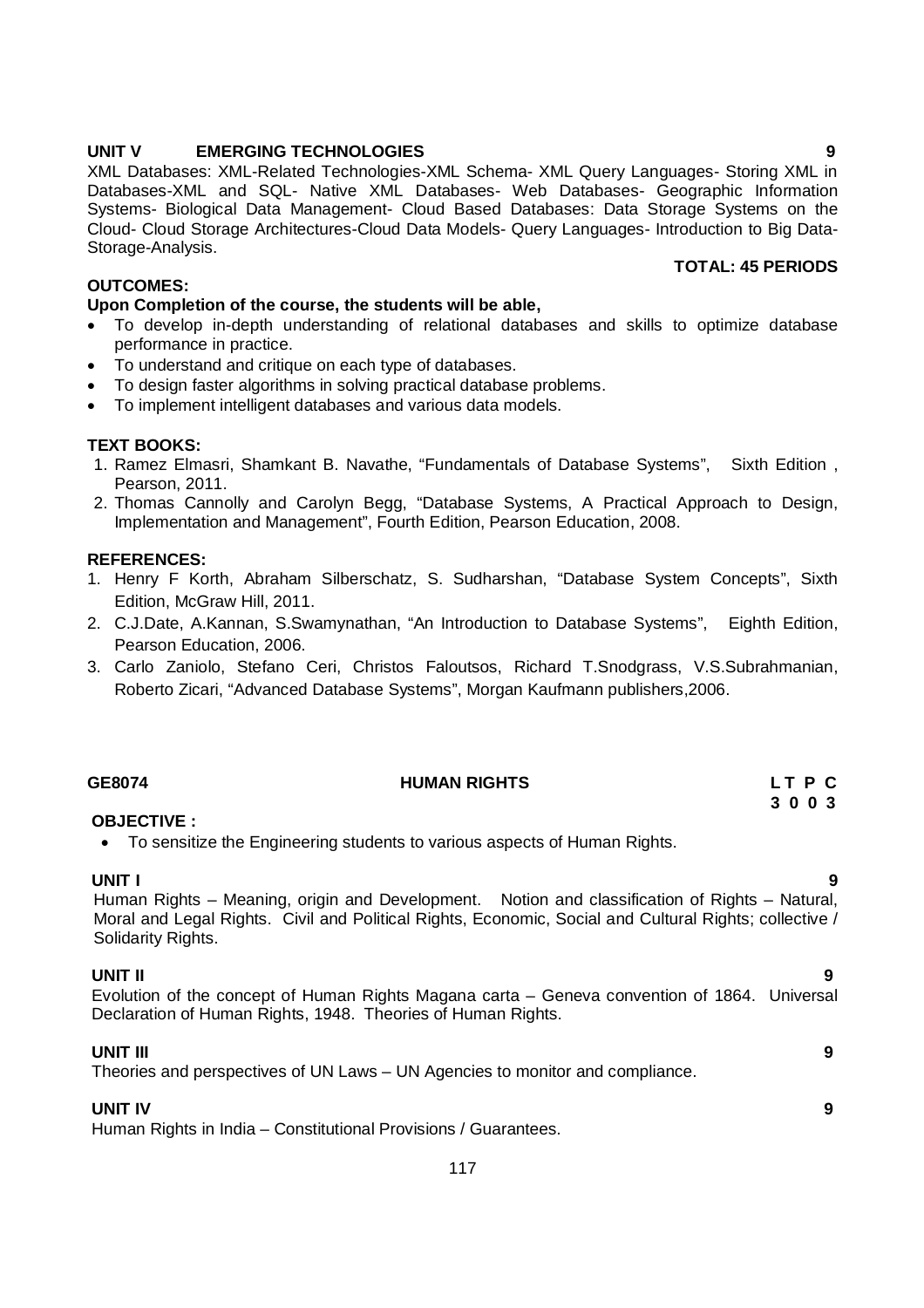**UNIT V 9** Human Rights of Disadvantaged People – Women, Children, Displaced persons and Disabled persons, including Aged and HIV Infected People. Implementation of Human Rights – National and State Human Rights Commission – Judiciary – Role of NGO's, Media, Educational Institutions, Social Movements. **TOTAL: 45 PERIODS**

# **OUTCOME:**

Engineering students will acquire the basic knowledge of human rights.

### **REFERENCES:**

- 1. Kapoor S.K., "Human Rights under International law and Indian Laws", Central Law Agency, Allahabad, 2014.
- 2. Chandra U., "Human Rights", Allahabad Law Agency, Allahabad, 2014.
- 3. Upendra Baxi, The Future of Human Rights, Oxford University Press, New Delhi.

# GE8071 DISASTER MANAGEMENT LT P C<br>3 0 0 3

 **3 0 0 3**

# **OBJECTIVES:**

- To provide students an exposure to disasters, their significance and types.
- To ensure that students begin to understand the relationship between vulnerability, disasters, disaster prevention and risk reduction
- To gain a preliminary understanding of approaches of Disaster Risk Reduction (DRR)
- To enhance awareness of institutional processes in the country and
- To develop rudimentary ability to respond to their surroundings with potential disaster response in areas where they live, with due sensitivity

### **UNIT I INTRODUCTION TO DISASTERS 9**

Definition: Disaster, Hazard, Vulnerability, Resilience, Risks – Disasters: Types of disasters – Earthquake, Landslide, Flood, Drought, Fire etc - Classification, Causes, Impacts including social, economic, political, environmental, health, psychosocial, etc.- Differential impacts- in terms of caste, class, gender, age, location, disability - Global trends in disasters: urban disasters, pandemics, complex emergencies, Climate change- Dos and Don'ts during various types of Disasters.

# **UNIT II APPROACHES TO DISASTER RISK REDUCTION (DRR) 9**

Disaster cycle - Phases, Culture of safety, prevention, mitigation and preparedness community based DRR, Structural- nonstructural measures, Roles and responsibilities of- community, Panchayati Raj Institutions/Urban Local Bodies (PRIs/ULBs), States, Centre, and other stake-holders- Institutional Processes and Framework at State and Central Level- State Disaster Management Authority(SDMA) – Early Warning System – Advisories from Appropriate Agencies.

### **UNIT III INTER-RELATIONSHIP BETWEEN DISASTERS AND DEVELOPMENT 9**

Factors affecting Vulnerabilities, differential impacts, impact of Development projects such as dams, embankments, changes in Land-use etc.- Climate Change Adaptation- IPCC Scenario and Scenarios in the context of India - Relevance of indigenous knowledge, appropriate technology and local resources.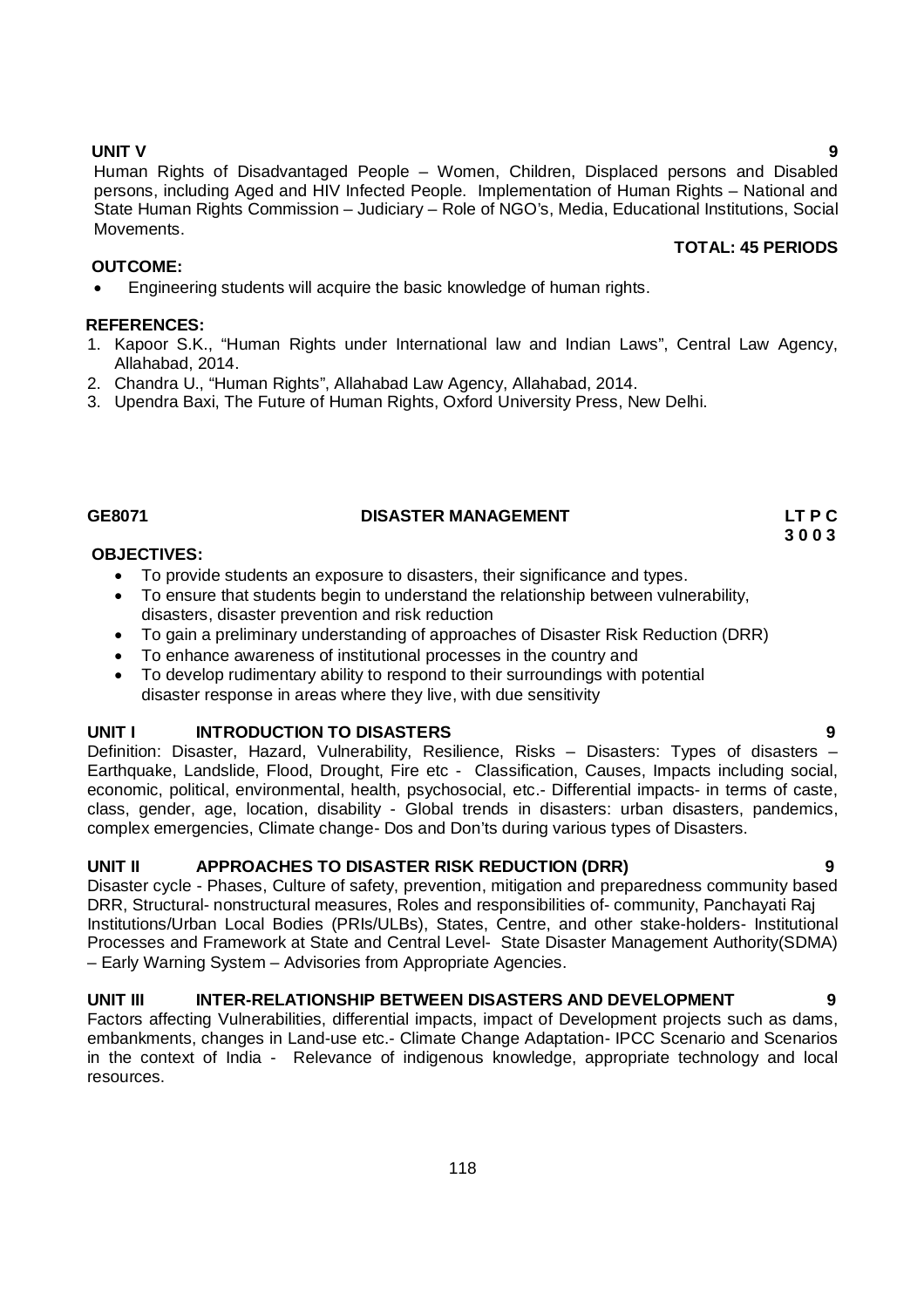#### **UNIT IV DISASTER RISK MANAGEMENT IN INDIA 9**

Hazard and Vulnerability profile of India, Components of Disaster Relief: Water, Food, Sanitation, Shelter, Health, Waste Management, Institutional arrangements (Mitigation, Response and Preparedness, Disaster Management Act and Policy - Other related policies, plans, programmes and legislation – Role of GIS and Information Technology Components in Preparedness, Risk Assessment, Response and Recovery Phases of Disaster – Disaster Damage Assessment.

# **UNIT V DISASTER MANAGEMENT: APPLICATIONS AND CASE STUDIES AND FIELD WORKS 9**

Landslide Hazard Zonation: Case Studies, Earthquake Vulnerability Assessment of Buildings and Infrastructure: Case Studies, Drought Assessment: Case Studies, Coastal Flooding: Storm Surge Assessment, Floods: Fluvial and Pluvial Flooding: Case Studies; Forest Fire: Case Studies, Man Made disasters: Case Studies, Space Based Inputs for Disaster Mitigation and Management and field works related to disaster management.

# **TOTAL: 45 PERIODS**

# **OUTCOMES:**

# **The students will be able to**

- Differentiate the types of disasters, causes and their impact on environment and society
- Assess vulnerability and various methods of risk reduction measures as well as mitigation.
- Draw the hazard and vulnerability profile of India, Scenarious in the Indian context, Disaster damage assessment and management.

### **TEXTBOOKS:**

- 1. Singhal J.P. "Disaster Management", Laxmi Publications, 2010. ISBN-10: 9380386427 ISBN-13: 978-9380386423
- 2. Tushar Bhattacharya, "Disaster Science and Management", McGraw Hill India Education Pvt. Ltd., 2012. **ISBN-10:** 1259007367, **ISBN-13:** 978-1259007361]
- 3. Gupta Anil K, Sreeja S. Nair. Environmental Knowledge for Disaster Risk Management, NIDM, New Delhi, 2011
- 4. Kapur Anu Vulnerable India: A Geographical Study of Disasters, IIAS and Sage Publishers, New Delhi, 2010.

### **REFERENCES**

- 1. Govt. of India: Disaster Management Act , Government of India, New Delhi, 2005
- 2. Government of India, National Disaster Management Policy,2009.

# **CS8085 SOCIAL NETWORK ANALYSIS L T P C**

 **3 0 0 3**

### **OBJECTIVES:**

- To understand the concept of semantic web and related applications.
- To learn knowledge representation using ontology.
- To understand human behaviour in social web and related communities.
- To learn visualization of social networks.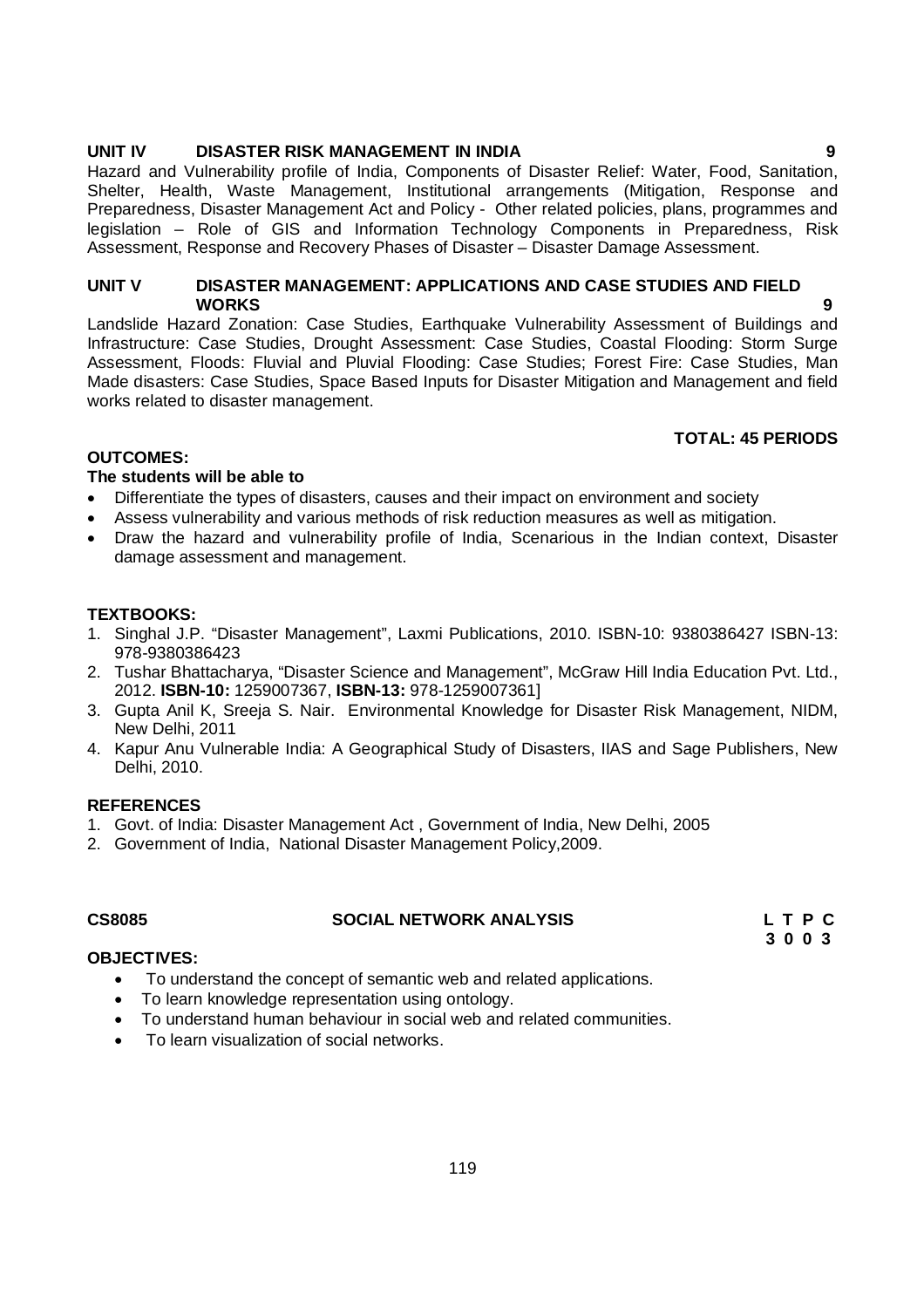### **UNIT I INTRODUCTION 9**

Introduction to Semantic Web: Limitations of current Web - Development of Semantic Web - Emergence of the Social Web - Social Network analysis: Development of Social Network Analysis - Key concepts and measures in network analysis - Electronic sources for network analysis: Electronic discussion networks, Blogs and online communities - Web-based networks - Applications of Social Network Analysis.

# **UNIT II MODELLING, AGGREGATING AND KNOWLEDGE REPRESENTATION 9**

Ontology and their role in the Semantic Web: Ontology-based knowledge Representation - Ontology languages for the Semantic Web: Resource Description Framework - Web Ontology Language - Modelling and aggregating social network data: State-of-the-art in network data representation - Ontological representation of social individuals - Ontological representation of social relationships - Aggregating and reasoning with social network data - Advanced representations.

### **UNIT III EXTRACTION AND MINING COMMUNITIES IN WEB SOCIAL NETWORKS 9**

Extracting evolution of Web Community from a Series of Web Archive - Detecting communities in social networks - Definition of community - Evaluating communities - Methods for community detection and mining - Applications of community mining algorithms - Tools for detecting communities social network infrastructures and communities - Decentralized online social networks - Multi-Relational characterization of dynamic social network communities.

# **UNIT IV PREDICTING HUMAN BEHAVIOUR AND PRIVACY ISSUES 9**

Understanding and predicting human behaviour for social communities - User data management - Inference and Distribution - Enabling new human experiences - Reality mining - Context - Awareness - Privacy in online social networks - Trust in online environment - Trust models based on subjective logic - Trust network analysis - Trust transitivity analysis - Combining trust and reputation - Trust derivation based on trust comparisons - Attack spectrum and countermeasures.

# **UNIT V VISUALIZATION AND APPLICATIONS OF SOCIAL NETWORKS 9**

Graph theory - Centrality - Clustering - Node-Edge Diagrams - Matrix representation - Visualizing online social networks, Visualizing social networks with matrix-based representations - Matrix and Node-Link Diagrams - Hybrid representations - Applications - Cover networks - Community welfare - Collaboration networks - Co-Citation networks.

# **OUTCOMES:**

# **Upon completion of the course, the students should be able to:**

- Develop semantic web related applications.
- Represent knowledge using ontology.
- Predict human behaviour in social web and related communities.
- Visualize social networks.

# **TEXT BOOKS:**

- 1. Peter Mika, "Social Networks and the Semantic Web", First Edition, Springer 2007.
- 2. Borko Furht, "Handbook of Social Network Technologies and Applications", 1<sup>st</sup> Edition, Springer, 2010.

# **TOTAL: 45 PERIODS**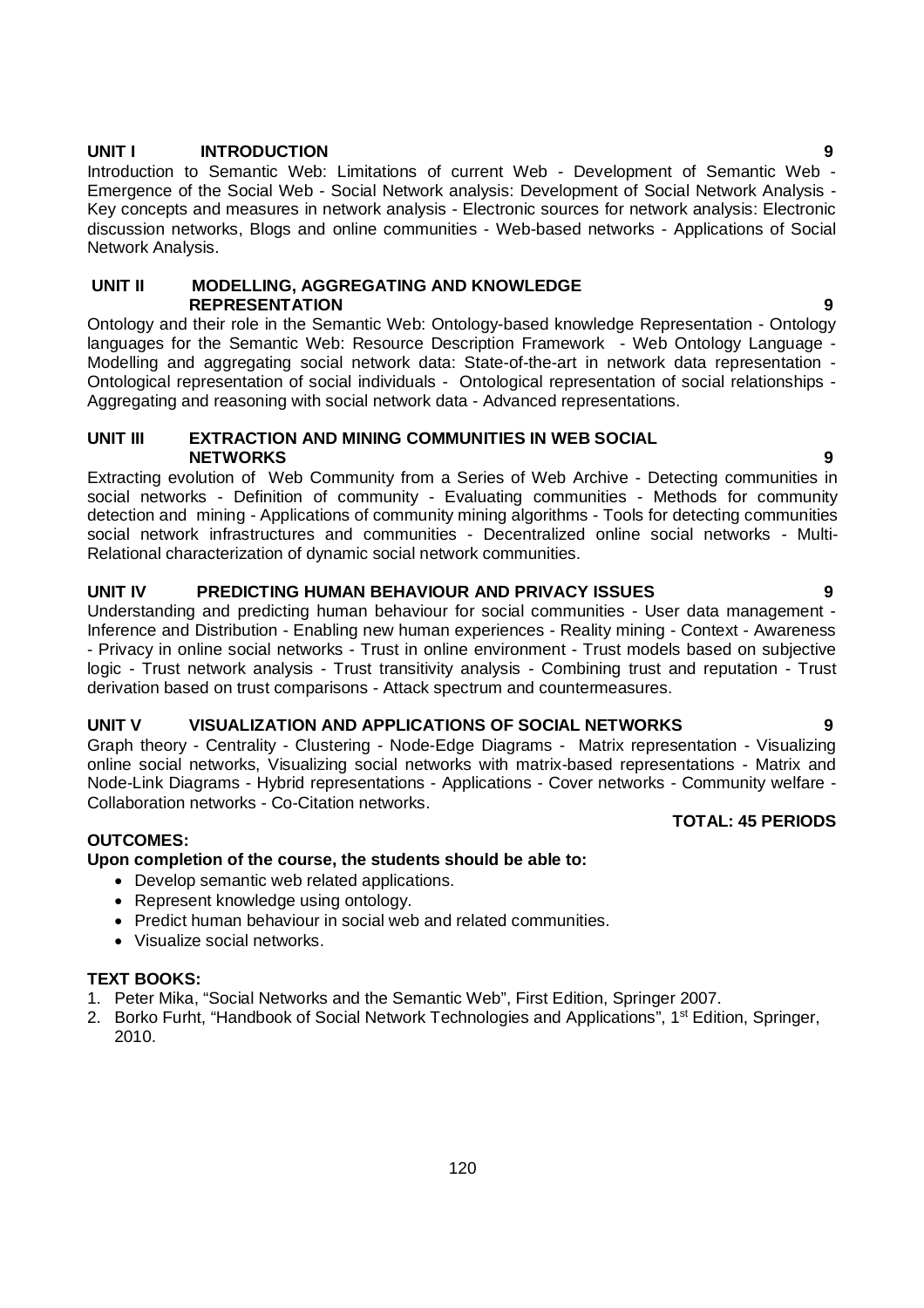### **REFERENCES:**

- 1. Guandong Xu ,Yanchun Zhang and Lin Li, "Web Mining and Social Networking Techniques and applications", First Edition, Springer, 2011.
- 2. Dion Goh and Schubert Foo, "Social information Retrieval Systems: Emerging Technologies and Applications for Searching the Web Effectively", IGI Global Snippet, 2008.
- 3. Max Chevalier, Christine Julien and Chantal Soulé-Dupuy, "Collaborative and Social Information Retrieval and Access: Techniques for Improved user Modelling", IGI Global Snippet, 2009.
- 4. John G. Breslin, Alexander Passant and Stefan Decker, "The Social Semantic Web", Springer, 2009.

| <b>CS8086</b> | <b>SOFT COMPUTING</b> | L T P C |
|---------------|-----------------------|---------|
|               |                       | 3 0 0 3 |

### **OBJECTIVES:**

- To learn the basic concepts of Soft Computing
- To become familiar with various techniques like neural networks, genetic algorithms and fuzzy systems.
- To apply soft computing techniques to solve problems.

# **UNIT I INTRODUCTION TO SOFT COMPUTING 9**

Introduction-Artificial Intelligence-Artificial Neural Networks-Fuzzy Systems-Genetic Algorithm and Evolutionary Programming-Swarm Intelligent Systems-Classification of ANNs-McCulloch and Pitts Neuron Model-Learning Rules: Hebbian and Delta- Perceptron Network-Adaline Network-Madaline Network.

### **UNIT II ARTIFICIAL NEURAL NETWORKS 9**

Back propagation Neural Networks - Kohonen Neural Network -Learning Vector Quantization -Hamming Neural Network - Hopfield Neural Network- Bi-directional Associative Memory -Adaptive Resonance Theory Neural Networks- Support Vector Machines - Spike Neuron Models.

### **UNIT III FUZZY SYSTEMS 9**

Introduction to Fuzzy Logic, Classical Sets and Fuzzy Sets - Classical Relations and Fuzzy Relations -Membership Functions -Defuzzification - Fuzzy Arithmetic and Fuzzy Measures - Fuzzy Rule Base and Approximate Reasoning - Introduction to Fuzzy Decision Making.

# **UNIT IV GENETIC ALGORITHMS 9**

Basic Concepts- Working Principles -Encoding- Fitness Function - Reproduction - Inheritance Operators - Cross Over - Inversion and Deletion -Mutation Operator - Bit-wise Operators -Convergence of Genetic Algorithm.

# **UNIT V HYBRID SYSTEMS 9**

Hybrid Systems -Neural Networks, Fuzzy Logic and Genetic -GA Based Weight Determination - LR-Type Fuzzy Numbers - Fuzzy Neuron - Fuzzy BP Architecture - Learning in Fuzzy BP- Inference by Fuzzy BP - Fuzzy ArtMap: A Brief Introduction - Soft Computing Tools - GA in Fuzzy Logic Controller Design - Fuzzy Logic Controller

# **TOTAL : 45 PERIODS**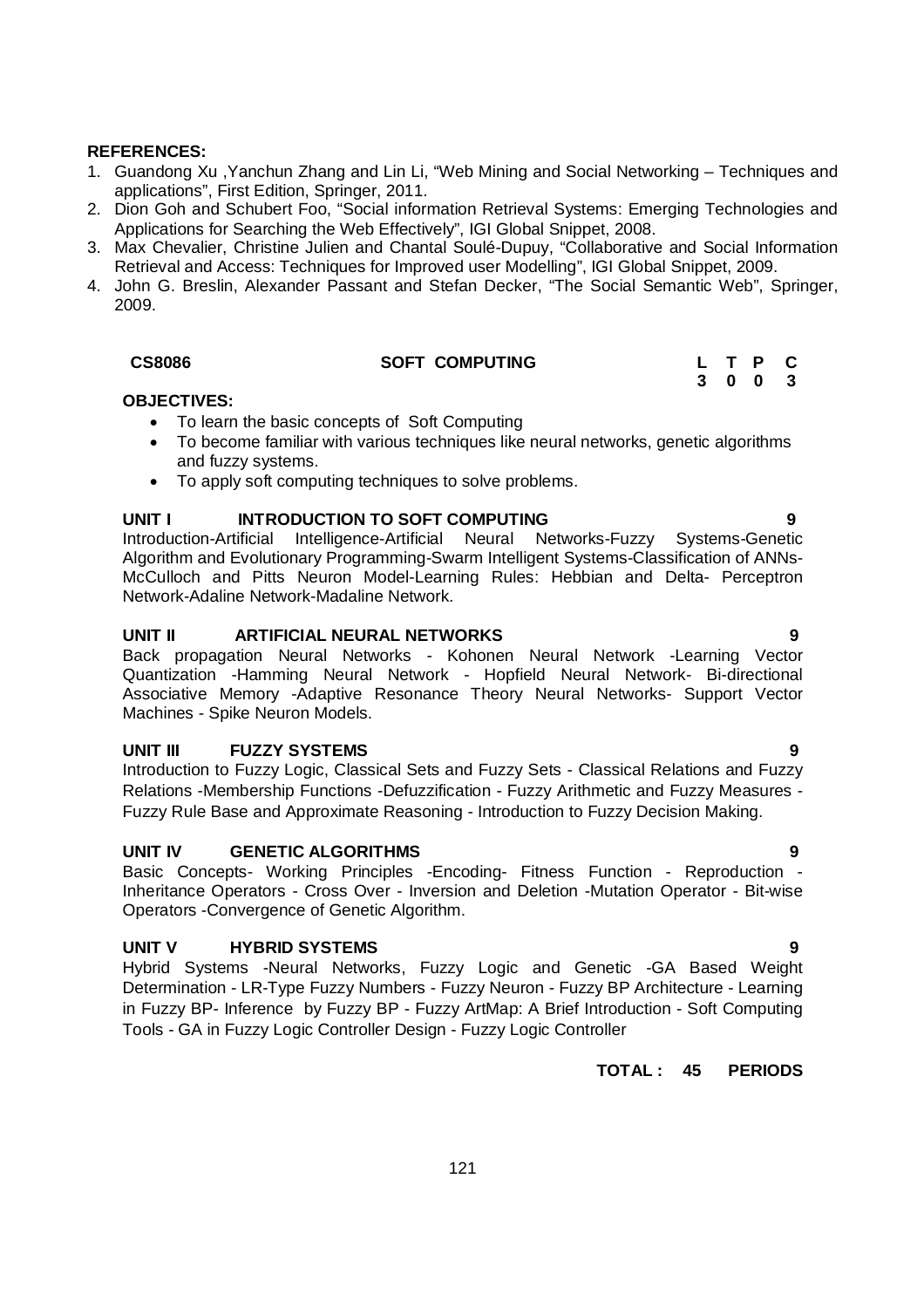# **OUTCOMES:**

# **Upon completion of this course, the students should be able to**

- Apply suitable soft computing techniques for various applications.
	- Integrate various soft computing techniques for complex problems.

# **TEXT BOOKS:**

- 1. N.P.Padhy, S.P.Simon, "Soft Computing with MATLAB Programming", Oxford University Press, 2015.
- 2. S.N.Sivanandam , S.N.Deepa, "Principles of Soft Computing", Wiley India Pvt.Ltd., 2nd Edition, 2011.
- 3. S.Rajasekaran, G.A.Vijayalakshmi Pai, "Neural Networks, Fuzzy Logic and Genetic Algorithm, Synthesis and Applications ", PHI Learning Pvt.Ltd., 2017.

# **REFERENCES:**

- 1. Jyh-Shing Roger Jang, Chuen-Tsai Sun, Eiji Mizutani, "Neuro-Fuzzy and Soft Computing", Prentice-Hall of India, 2002.
- 2. Kwang H.Lee, "First course on Fuzzy Theory and Applications", Springer, 2005.
- 3. George J. Klir and Bo Yuan, "Fuzzy Sets and Fuzzy Logic-Theory and Applications", Prentice Hall, 1996.
- 4. James A. Freeman and David M. Skapura, "Neural Networks Algorithms, Applications, and Programming Techniques", Addison Wesley, 2003.

| <b>CS8074</b> | <b>CYBER FORENSICS</b> | L T P C |
|---------------|------------------------|---------|
|               |                        | 3 0 0 3 |

### **OBJECTIVES:**

- To learn computer forensics
- To become familiar with forensics tools
- To learn to analyze and validate forensics data

# **UNIT I INTRODUCTION TO COMPUTER FORENSICS 9**

Introduction to Traditional Computer Crime, Traditional problems associated with Computer Crime. Introduction to Identity Theft & Identity Fraud. Types of CF techniques - Incident and incident response methodology - Forensic duplication and investigation. Preparation for IR: Creating response tool kit and IR team. - Forensics Technology and Systems - Understanding Computer Investigation – Data Acquisition.

# **UNIT II EVIDENCE COLLECTION AND FORENSICS TOOLS 9**

Processing Crime and Incident Scenes – Working with Windows and DOS Systems. **Current Computer Forensics Tools:** Software/ Hardware Tools.

# **UNIT III ANALYSIS AND VALIDATION 9**

Validating Forensics Data – Data Hiding Techniques – Performing Remote Acquisition – Network Forensics – Email Investigations – Cell Phone and Mobile Devices Forensics

# **UNIT IV ETHICAL HACKING 9**

Introduction to Ethical Hacking - Footprinting and Reconnaissance - Scanning Networks - Enumeration - System Hacking - Malware Threats - Sniffing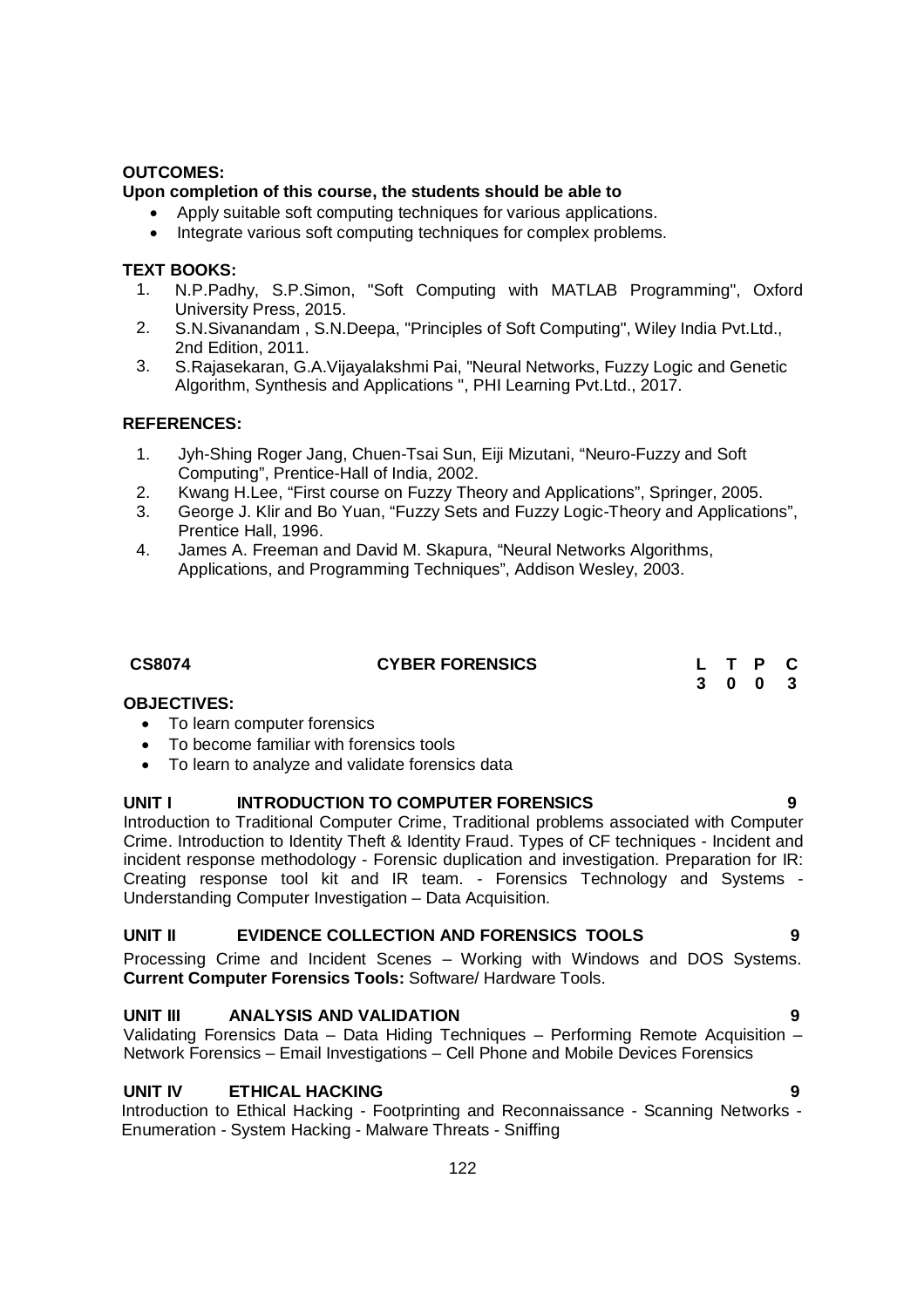# **UNIT V ETHICAL HACKING IN WEB 9**

Social Engineering - Denial of Service - Session Hijacking - Hacking Web servers - Hacking Web Applications – SQL Injection - Hacking Wireless Networks - Hacking Mobile Platforms.

## **TOTAL 45 PERIODS**

# **OUTCOMES:**

### **At the end of the course, the student should be able to:**

- Understand the basics of computer forensics
- Apply a number of different computer forensic tools to a given scenario
- Analyze and validate forensics data
- Identify the vulnerabilities in a given network infrastructure
- Implement real-world hacking techniques to test system security

# **TEXT BOOKS:**

- 1. Bill Nelson, Amelia Phillips, Frank Enfinger, Christopher Steuart, "Computer Forensics and Investigations", Cengage Learning, India Edition, 2016.
- 2. CEH official Certfied Ethical Hacking Review Guide, Wiley India Edition, 2015.

# **REFERENCES**

- 1. John R.Vacca, "Computer Forensics", Cengage Learning, 2005
- 2. MarjieT.Britz, "Computer Forensics and Cyber Crime": An Introduction", 3<sup>rd</sup> Edition, Prentice Hall, 2013.
- 3. AnkitFadia " Ethical Hacking" Second Edition, Macmillan India Ltd, 2006
- 4. Kenneth C.Brancik "Insider Computer Fraud" Auerbach Publications Taylor & amp; Francis Group–2008.

|               |                             |  | L T P C |  |
|---------------|-----------------------------|--|---------|--|
| <b>IT8073</b> | <b>INFORMATION SECURITY</b> |  | 3 0 0 3 |  |

# **OBJECTIVES:**

- To understand the basics of Information Security
- To know the legal, ethical and professional issues in Information Security
- To know the aspects of risk management
- To become aware of various standards in this area
- To know the technological aspects of Information Security

### UNIT **INTRODUCTION**

History, What is Information Security?, Critical Characteristics of Information, NSTISSC Security Model, Components of an Information System, Securing the Components, Balancing Security and Access, The SDLC, The Security SDLC

# **UNIT II SECURITY INVESTIGATION 9**

Need for Security, Business Needs, Threats, Attacks, Legal, Ethical and Professional Issues - An Overview of Computer Security - Access Control Matrix, Policy-Security policies, Confidentiality policies, Integrity policies and Hybrid policies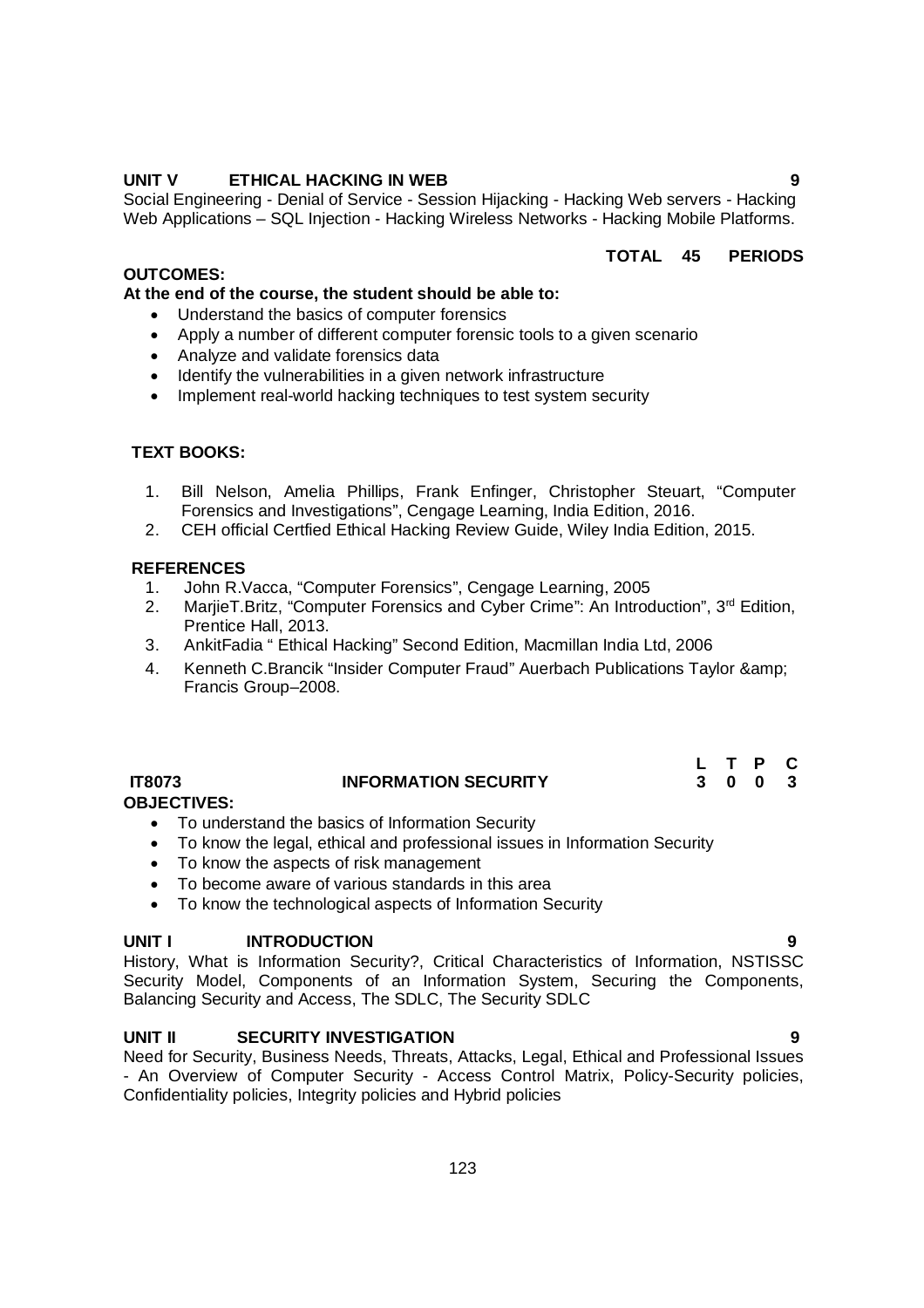# **UNIT V PHYSICAL DESIGN 9**

Security Technology, IDS, Scanning and Analysis Tools, Cryptography, Access Control Devices, Physical Security, Security and Personnel

**UNIT IV LOGICAL DESIGN 9** Blueprint for Security, Information Security Policy, Standards and Practices, ISO 17799/BS

**TOTAL 45 PERIODS**

# **OUTCOMES:**

Planning for Continuity

# **At the end of this course, the students should be able to:**

- Discuss the basics of information security
- Illustrate the legal, ethical and professional issues in information security

Systems: Access Control Mechanisms, Information Flow and Confinement Problem

- Demonstrate the aspects of risk management.
- Become aware of various standards in the Information Security System
- Design and implementation of Security Techniques.

#### **TEXT BOOK:**

1. Michael E Whitman and Herbert J Mattord, "Principles of Information Security", Vikas Publishing House, New Delhi, 2003

#### **REFERENCES:**

- 1. Micki Krause, Harold F. Tipton, " Handbook of Information Security Management", Vol 1-3 CRCPress LLC, 2004.
- 2. Stuart McClure, Joel Scrambray, George Kurtz, "Hacking Exposed", Tata McGraw-Hill, 2003
- 3. Matt Bishop, "Computer Security Art and Science", Pearson/PHI, 2002.

| <b>EC8093</b> | <b>DIGITAL IMAGE PROCESSING</b> |  |  |  |
|---------------|---------------------------------|--|--|--|
|               |                                 |  |  |  |

#### **OBJECTIVES:**

- To become familiar with digital image fundamentals
- To get exposed to simple image enhancement techniques in Spatial and Frequency domain.
- To learn concepts of degradation function and restoration techniques.
- To study the image segmentation and representation techniques.
- To become familiar with image compression and recognition methods

### **UNIT I DIGITAL IMAGE FUNDAMENTALS 9**

Steps in Digital Image Processing – Components – Elements of Visual Perception – Image Sensing and Acquisition – Image Sampling and Quantization – Relationships between pixels - Color image fundamentals - RGB, HSI models, Two-dimensional mathematical preliminaries, 2D transforms - DFT, DCT.

**UNIT III SECURITY ANALYSIS 9**

Risk Management: Identifying and Assessing Risk, Assessing and Controlling Risk -

7799, NIST Models, VISA International Security Model, Design of Security Architecture,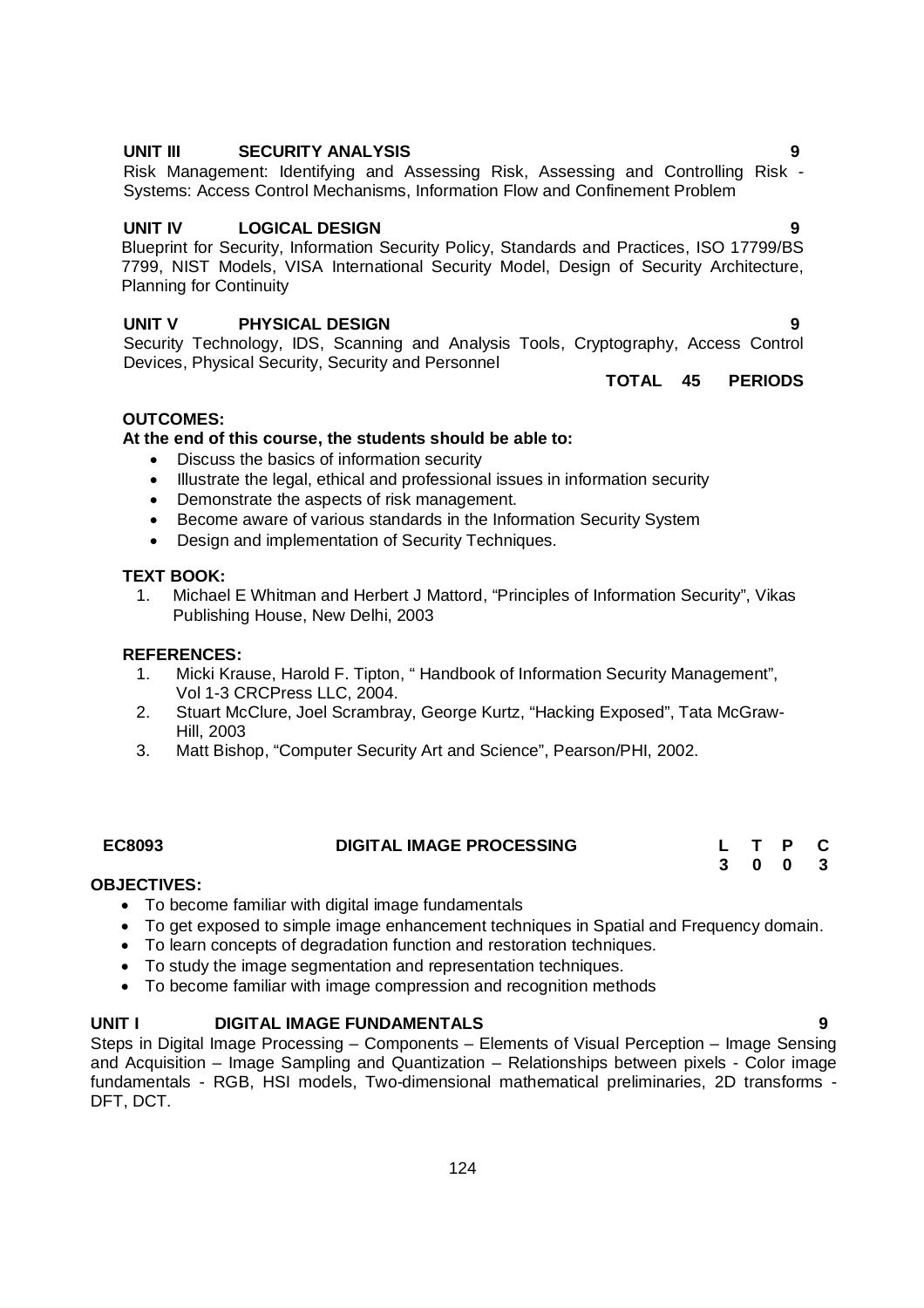#### 125

### **UNIT II** IMAGE ENHANCEMENT 9

Spatial Domain: Gray level transformations – Histogram processing – Basics of Spatial Filtering– Smoothing and Sharpening Spatial Filtering, Frequency Domain: Introduction to Fourier Transform– Smoothing and Sharpening frequency domain filters – Ideal, Butterworth and Gaussian filters, Homomorphic filtering, Color image enhancement.

# **UNIT III** IMAGE RESTORATION 9

Image Restoration - degradation model, Properties, Noise models – Mean Filters – Order Statistics – Adaptive filters – Band reject Filters – Band pass Filters – Notch Filters – Optimum Notch Filtering – Inverse Filtering – Wiener filtering

### **UNIT IV IMAGE SEGMENTATION 9**

Edge detection, Edge linking via Hough transform – Thresholding - Region based segmentation – Region growing – Region splitting and merging – Morphological processing- erosion and dilation, Segmentation by morphological watersheds – basic concepts – Dam construction – Watershed segmentation algorithm.

# **UNIT V IMAGE COMPRESSION AND RECOGNITION 9**

Need for data compression, Huffman, Run Length Encoding, Shift codes, Arithmetic coding, JPEG standard, MPEG. Boundary representation, Boundary description, Fourier Descriptor, Regional Descriptors – Topological feature, Texture - Patterns and Pattern classes - Recognition based on matching.

# **TOTAL 45 PERIODS**

# **OUTCOMES:**

# **At the end of the course, the students should be able to:**

- Know and understand the basics and fundamentals of digital image processing, such as digitization, sampling, quantization, and 2D-transforms.
- Operate on images using the techniques of smoothing, sharpening and enhancement.
- Understand the restoration concepts and filtering techniques.
- Learn the basics of segmentation, features extraction, compression and recognition methods for color models.

# **TEXT BOOKS:**

- 1. Rafael C. Gonzalez, Richard E. Woods, 'Digital Image Processing', Pearson, Third Edition, 2010.
- 2. Anil K. Jain, 'Fundamentals of Digital Image Processing', Pearson, 2002.

# **REFERENCES**

- 1. Kenneth R. Castleman, 'Digital Image Processing', Pearson, 2006.
- 2. Rafael C. Gonzalez, Richard E. Woods, Steven Eddins, 'Digital Image Processing using MATLAB', Pearson Education, Inc., 2011.
- 3. D,E. Dudgeon and RM. Mersereau, 'Multidimensional Digital Signal Processing', Prentice Hall Professional Technical Reference, 1990.
- 4. William K. Pratt, 'Digital Image Processing', John Wiley, New York, 2002
- 5. Milan Sonka et al 'Image processing, analysis and machine vision', Brookes/Cole, Vikas Publishing House, 2nd edition, 1999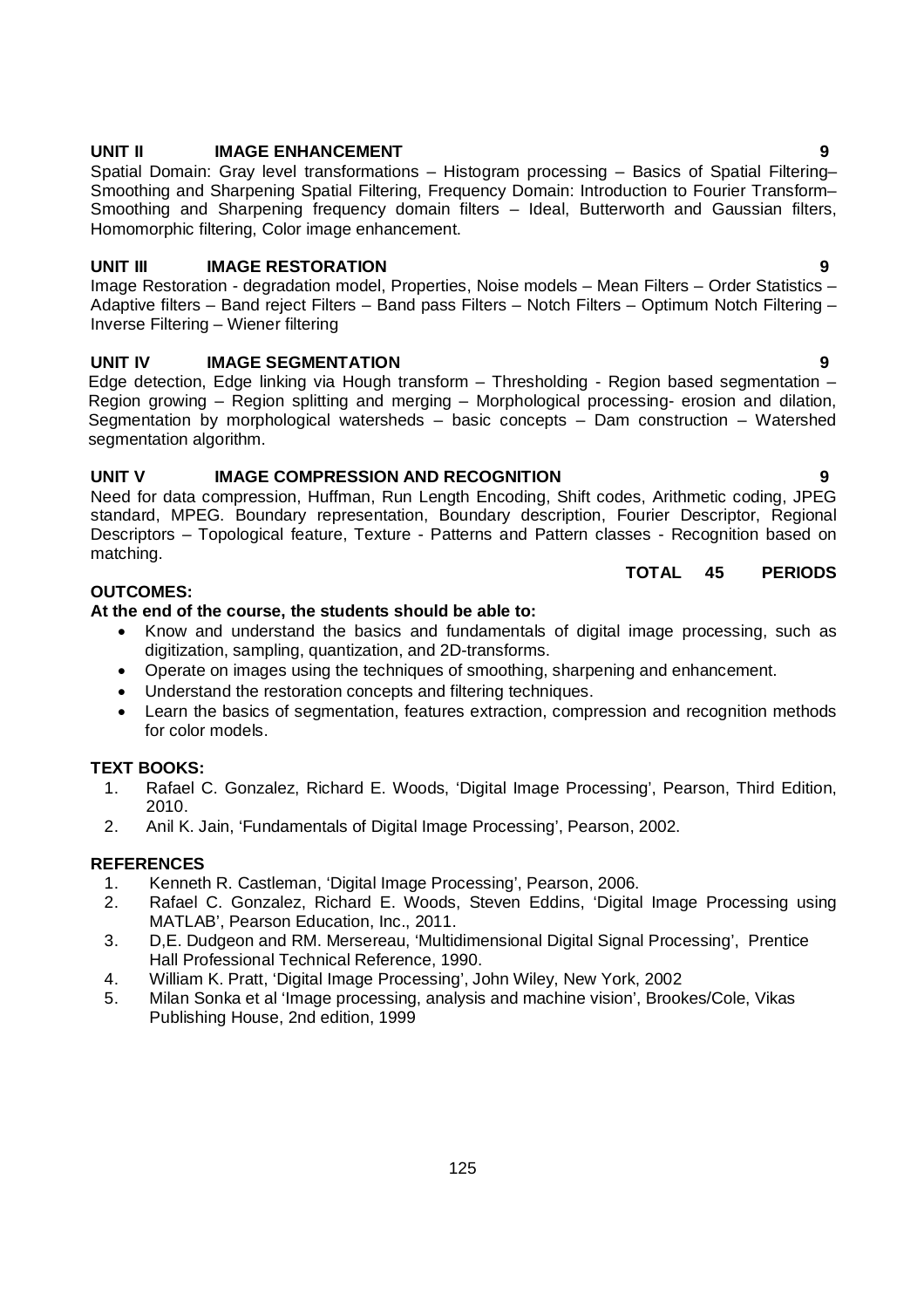# **IT8004 NETWORK MANAGEMENT <sup>L</sup> <sup>T</sup> <sup>P</sup> <sup>C</sup>**

### **OBJECTIVES:**

- Learn definitions of network analysis, architecture, and design and the importance of network analysis
- study about different types of requirements from the user, application, device and network component
- learn how to identify and characterize traffic flows
- learn several concepts about network design process
- Learn about SNMP

### **UNIT I A SYSTEM APPROACH TO NETWORK DESIGN AND REQUIREMENT ANALYSIS**

Introduction-Network Service and Service based networks- Systems and services- characterizing the services. Requirement Analysis: Concepts – Background – User Requirements- Application Requirements- Host Requirements-Network Requirements – Requirement Analysis: Guidelines – Requirements gathering and listing- Developing service metrics to measure performance – Characterizing behavior- developing performance threshold – Distinguish between service performance levels.

# **UNIT II FLOW ANALYSIS 9**

Individual and Composite Flows – Critical Flows - Identifying and developing flows – Data sources and sinks – Flow models- Flow prioritization – Flow specification algorithms – Example Applications of Flow Analysis\

# **UNIT III LOGICAL DESIGN 9**

Background- Establishing design goals- Developing criteria for technology evolution- Making technology choices for design-case study- Shared Medium- Switching and Routing: Comparison and contrast- Switching- Routing-Hybrid Routing/Switching Mechanisms – Applying Interconnection Mechanism to Design – Integrating Network management and security into the Design- Defining Network Management- Designing with manageable resources- Network Management Architecture-Security- Security mechanism- Examples- Network Management and security plans- Case study.

### **UNIT IV NETWORK DESIGN: PHYSICAL, ADDRESSING AND ROUTING 9**

Design Concepts – Design Process - Network Layout – Design Traceability – Design Metrics –Logical Network Design – Topology Design – Bridging, Switching and Routing Protocols- Physical Network Design – Selecting Technologies and Devices for Campus and Enterprise Networks – Optimizing Network Design

# **UNIT V NETWORK MANAGEMENT AND SNMP PROTOCOL MODEL 9**

Network and System management, Network management system platform; Current SNMP Broadband and TMN management, Network management standards. SNMPV1, SNMPV2 system architecture, SNMPV2, structure of management information. SNMPV2 – MIB – SNMPV2 protocol, SNMPV3- Architecture, Application, MIB, security user based security model, access control RMON

**TOTAL : 45 PERIODS**

**9**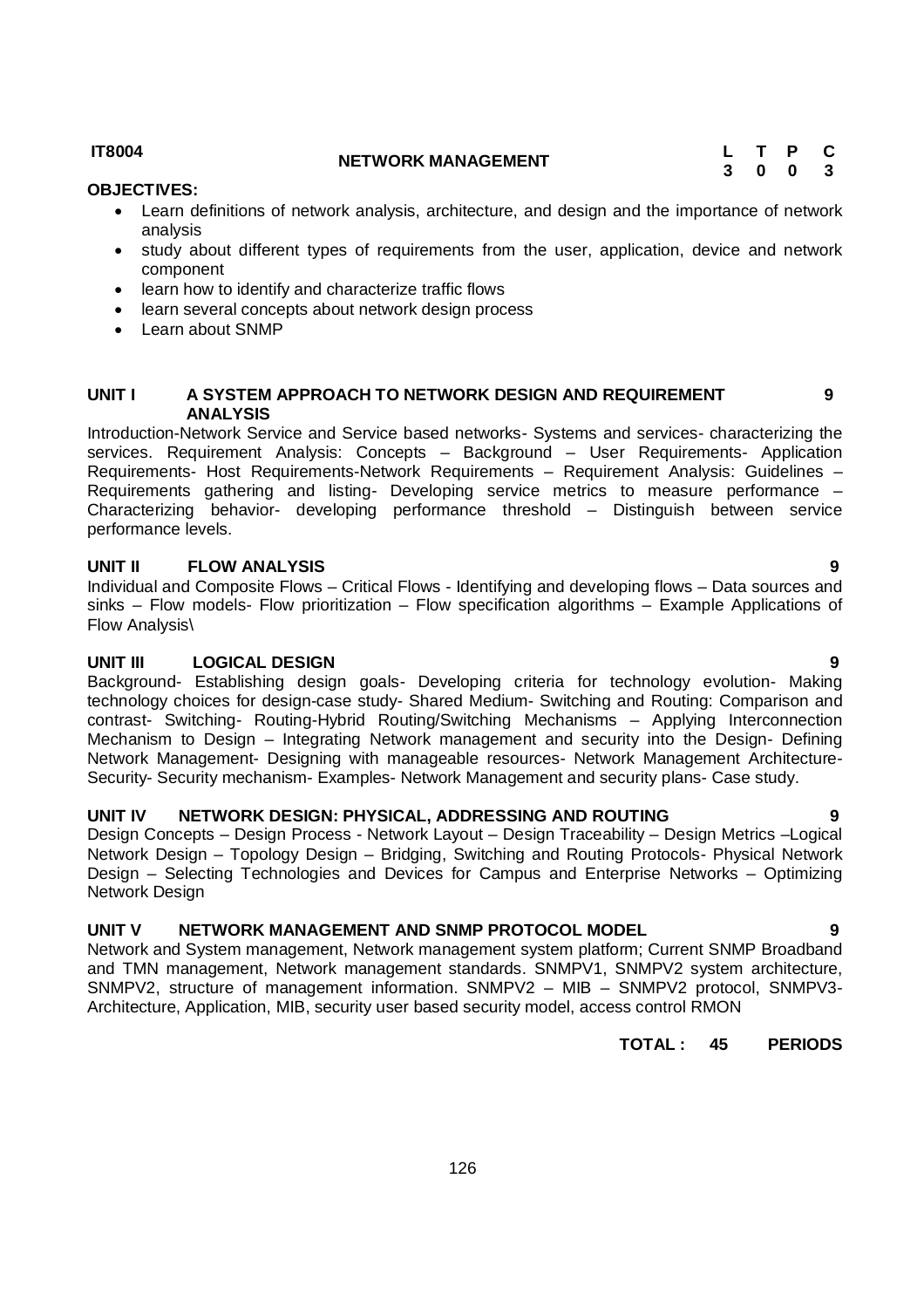# **OUTCOMES:**

On Successful completion of the course ,Students will be able to

- Gather, derive, define and validate real requirements for the specified network.
- Understand different types of requirements from the user, application, device and network component
- Develop traceability between requirements, architecture decisions, and design decisions
- Implement how and where addressing and routing, security, network management, and performance are required in the network.
- Use SNMPv1, v2 and v3 protocols.

# **TEXT BOOKS:**

- 1. James.D.McCabe, "Practical Computer Network Analysis and Design", 1st Edition, Morgan Kaufaman, 1997.
- 2. Mani Subramanian, "Network Management Principles & Practice" 2nd Edition Prentice Hall, 2012.

# **REFERENCES:**

- 1. Network Analysis, Architecture, and Design By James D. McCabe, Morgan Kaufmann, Third Edition, 2007.ISBN-13: 978-0123704801
- 2. Computer Networks: A Systems Approach by Larry L. Peterson, Bruce S. Davie 2007,Elsevier Inc.
- 3. Top-down Network Design: [a Systems Analysis Approach to Enterprise Network Design] By Priscilla Oppenheimer, Cisco Press , 3rd Edition, ISBN-13: 978-1-58720- 283-4 ISBN-10: 1- 58720-283-2
- 4. J.Radz,"Fundamentals of Computer Network Analysis and Engineering: Basic Approaches for Solving Problems in the Networked Computing Environment", Universe, 2005.
- 5. Mark Newman, "Networks: An Introduction",Kindle Edition,2010.
- 6. Laura Chappel and Gerald Combs ,"Wireshark 101: Essential Skills for Network Analysis",Kindle Edition,2013.
- 7. William Stallings., "SNMP, SNMP2, SNMP3 and RMON1 and 2", Pearson Education, 2004.
- 8. Daw Sudira, "Network Management", Sonali Publications, 2004.

# **GE8076 PROFESSIONAL ETHICS IN ENGINEERING L T P C**

#### **3 0 0 3 OBJECTIVE:**

 To enable the students to create an awareness on Engineering Ethics and Human Values, to instill Moral and Social Values and Loyalty and to appreciate the rights of others.

# **UNIT I** HUMAN VALUES 10

Morals, values and Ethics – Integrity – Work ethic – Service learning – Civic virtue – Respect for others – Living peacefully – Caring – Sharing – Honesty – Courage – Valuing time – Cooperation – Commitment – Empathy – Self confidence – Character – Spirituality – Introduction to Yoga and meditation for professional excellence and stress management.

### **UNIT II ENGINEERING ETHICS 9**

Senses of 'Engineering Ethics' – Variety of moral issues – Types of inquiry – Moral dilemmas – Moral Autonomy – Kohlberg's theory – Gilligan's theory – Consensus and Controversy – Models of professional roles - Theories about right action – Self-interest – Customs and Religion – Uses of Ethical Theories.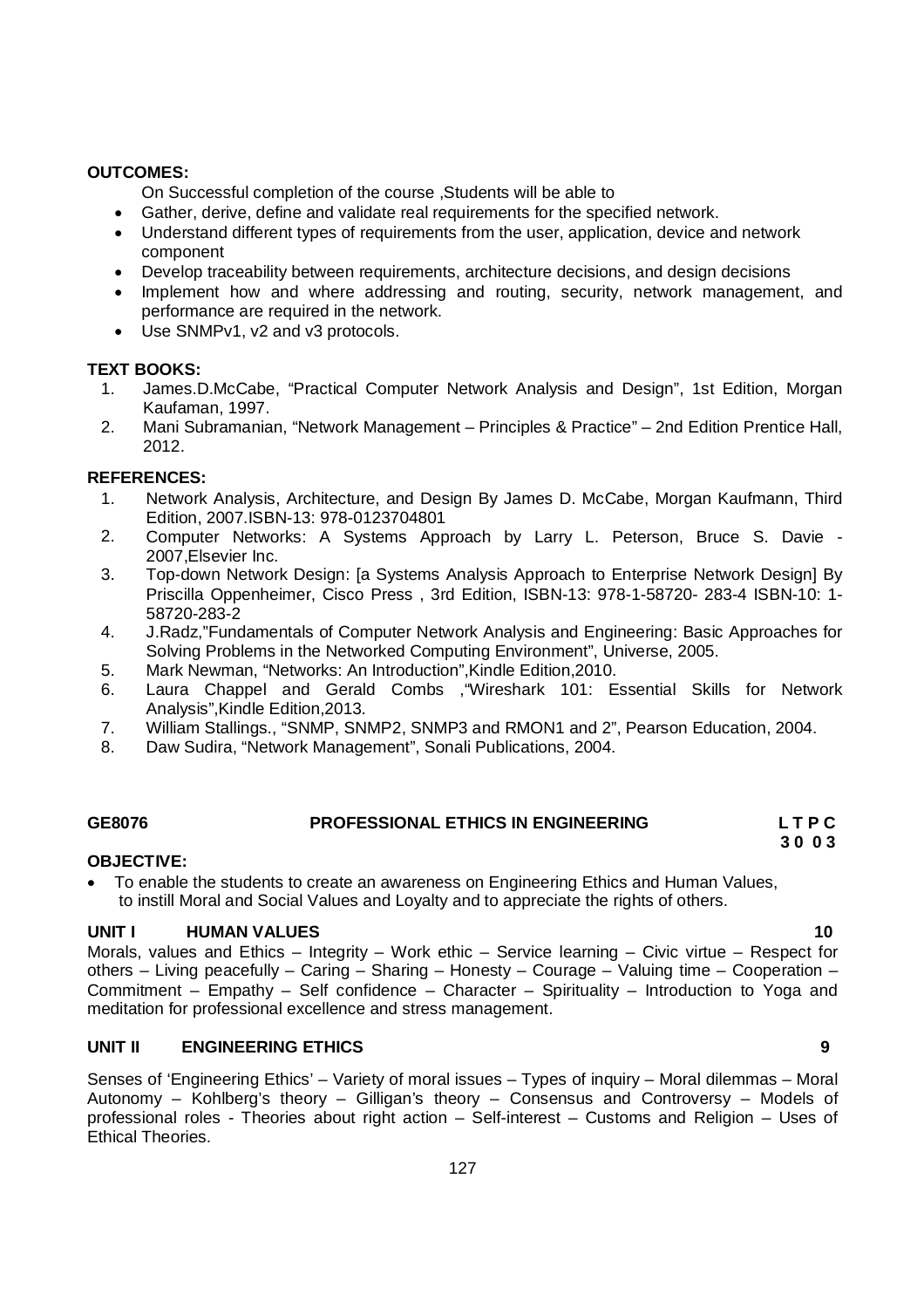#### **UNIT III ENGINEERING AS SOCIAL EXPERIMENTATION 9**

Engineering as Experimentation – Engineers as responsible Experimenters – Codes of Ethics – A Balanced Outlook on Law.

### **UNIT IV SAFETY, RESPONSIBILITIES AND RIGHTS 9**

Safety and Risk – Assessment of Safety and Risk – Risk Benefit Analysis and Reducing Risk - Respect for Authority – Collective Bargaining – Confidentiality – Conflicts of Interest – Occupational Crime – Professional Rights – Employee Rights – Intellectual Property Rights (IPR) – Discrimination.

#### **UNIT V GLOBAL ISSUES 8**

Multinational Corporations – Environmental Ethics – Computer Ethics – Weapons Development – Engineers as Managers – Consulting Engineers – Engineers as Expert Witnesses and Advisors – Moral Leadership –Code of Conduct – Corporate Social Responsibility.

#### **OUTCOMES:**

- **TOTAL: 45 PERIODS**
- Upon completion of the course, the student should be able to apply ethics in society, discuss the ethical issues related to engineering and realize the responsibilities and rights in the society.

### **TEXT BOOKS:**

- 1. Mike W. Martin and Roland Schinzinger, "Ethics in Engineering", Tata McGraw Hill, New Delhi, 2003.
- 2. Govindarajan M, Natarajan S, Senthil Kumar V. S, "Engineering Ethics", Prentice Hall of India, New Delhi, 2004.

#### **REFERENCES:**

- 1. Charles B. Fleddermann, "Engineering Ethics", Pearson Prentice Hall, New Jersey, 2004.
- 2. Charles E. Harris, Michael S. Pritchard and Michael J. Rabins, "Engineering Ethics Concepts and Cases", Cengage Learning, 2009.
- 3. John R Boatright, "Ethics and the Conduct of Business", Pearson Education, New Delhi, 2003
- 4. Edmund G Seebauer and Robert L Barry, "Fundamentals of Ethics for Scientists and Engineers", Oxford University Press, Oxford, 2001.
- 5. Laura P. Hartman and Joe Desjardins, "Business Ethics: Decision Making for Personal Integrity and Social Responsibility" Mc Graw Hill education, India Pvt. Ltd.,New Delhi, 2013.
- 6. World Community Service Centre, ' Value Education', Vethathiri publications, Erode, 2011.

#### **Web sources:**

- 1. www.onlineethics.org
- 2. www.nspe.org
- 3. www.globalethics.org
- 4. www.ethics.org

#### **CS8080 INFORMATION RETRIEVAL TECHNIQUES L T P C**

 **3 0 0 3** 

### **OBJECTIVES:**

- To understand the basics of Information Retrieval.
- To understand machine learning techniques for text classification and clustering.
- To understand various search engine system operations.
- To learn different techniques of recommender system.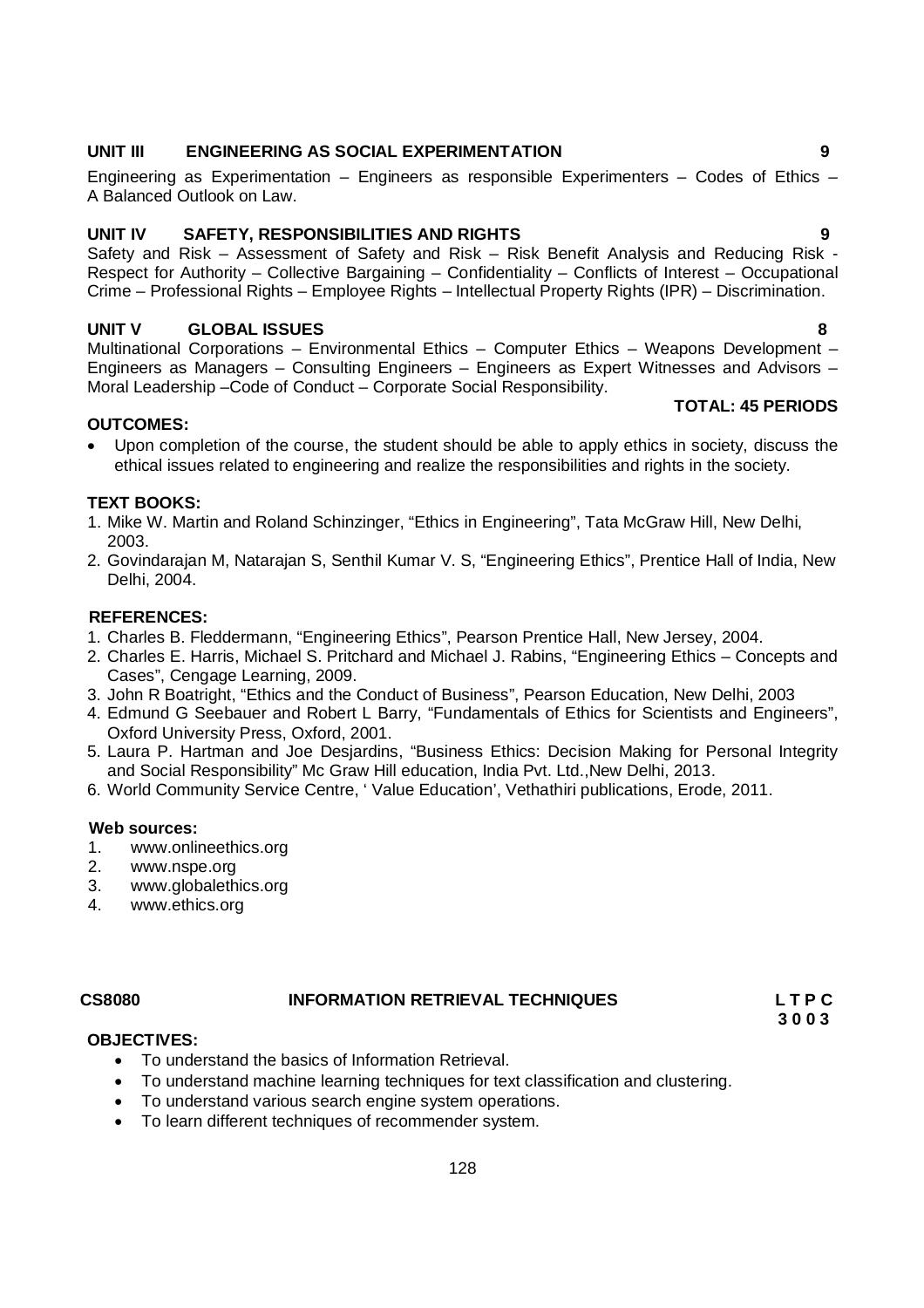### **UNIT I INTRODUCTION 9**

Information Retrieval – Early Developments – The IR Problem – The User's Task – Information versus Data Retrieval - The IR System – The Software Architecture of the IR System – The Retrieval and Ranking Processes - The Web – The e-Publishing Era – How the web changed Search – Practical Issues on the Web – How People Search – Search Interfaces Today – Visualization in Search Interfaces.

# **UNIT II MODELING AND RETRIEVAL EVALUATION 9**

Basic IR Models - Boolean Model - TF-IDF (Term Frequency/Inverse Document Frequency) Weighting - Vector Model – Probabilistic Model – Latent Semantic Indexing Model – Neural Network Model – Retrieval Evaluation – Retrieval Metrics – Precision and Recall – Reference Collection – User-based Evaluation – Relevance Feedback and Query Expansion – Explicit Relevance Feedback.

# **UNIT III TEXT CLASSIFICATION AND CLUSTERING 9**

A Characterization of Text Classification – Unsupervised Algorithms: Clustering – Naïve Text Classification – Supervised Algorithms – Decision Tree – k-NN Classifier – SVM Classifier – Feature Selection or Dimensionality Reduction – Evaluation metrics – Accuracy and Error – Organizing the classes – Indexing and Searching – Inverted Indexes – Sequential Searching – Multi-dimensional Indexing.

# **UNIT IV WEB RETRIEVAL AND WEB CRAWLING 9**

The Web – Search Engine Architectures – Cluster based Architecture – Distributed Architectures – Search Engine Ranking – Link based Ranking – Simple Ranking Functions – Learning to Rank – Evaluations -- Search Engine Ranking – Search Engine User Interaction – Browsing – Applications of a Web Crawler – Taxonomy – Architecture and Implementation – Scheduling Algorithms – Evaluation.

# **UNIT V RECOMMENDER SYSTEM 9**

Recommender Systems Functions – Data and Knowledge Sources – Recommendation Techniques – Basics of Content-based Recommender Systems – High Level Architecture – Advantages and Drawbacks of Content-based Filtering – Collaborative Filtering – Matrix factorization models – Neighborhood models.

# **TOTAL: 45 PERIODS**

# **OUTCOMES:**

### **Upon completion of the course, the students will be able to:**

- Use an open source search engine framework and explore its capabilities
- Apply appropriate method of classification or clustering.
- Design and implement innovative features in a search engine.
- Design and implement a recommender system.

### **TEXT BOOKS:**

- 1. Ricardo Baeza-Yates and Berthier Ribeiro-Neto, ―Modern Information Retrieval: The Concepts and Technology behind Search, Second Edition, ACM Press Books, 2011.
- 2. Ricci, F, Rokach, L. Shapira, B.Kantor, "Recommender Systems Handbook", First Edition, 2011.

### **REFERENCES:**

- 1. C. Manning, P. Raghavan, and H. Schütze, ―Introduction to Information Retrieval, Cambridge University Press, 2008.
- 2. Stefan Buettcher, Charles L. A. Clarke and Gordon V. Cormack, ―Information Retrieval: Implementing and Evaluating Search Engines, The MIT Press, 2010.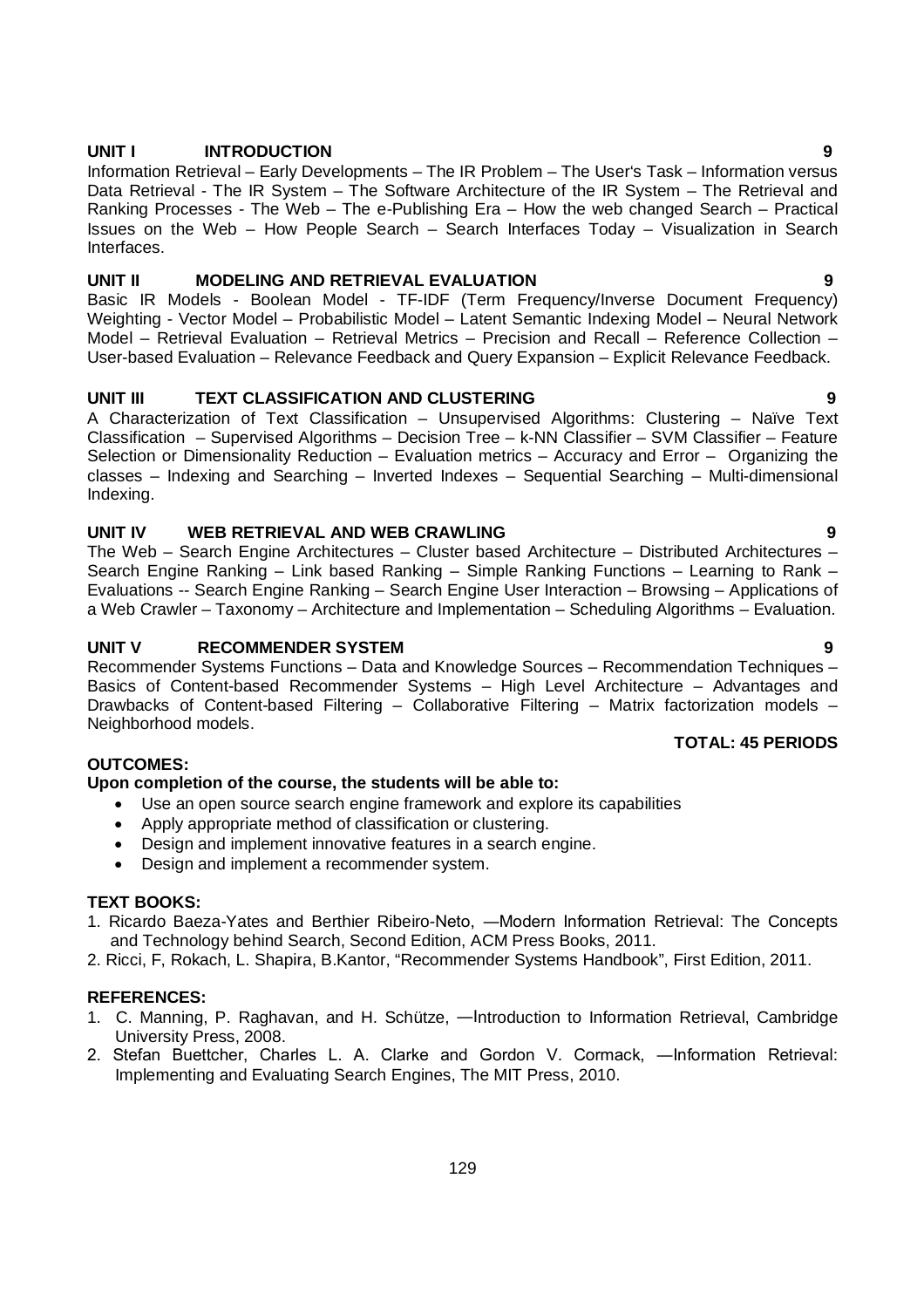To analyze the Green computing Grid Framework. To understand the issues related with Green compliance.

• To study and develop various case studies.

To learn the fundamentals of Green Computing.

# **UNIT** I **FUNDAMENTALS 9**

Green IT Fundamentals: Business, IT, and the Environment – Green computing: carbon foot print, scoop on power – Green IT Strategies: Drivers, Dimensions, and Goals – Environmentally Responsible Business: Policies, Practices, and Metrics.

# **UNIT II GREEN ASSETS AND MODELING 9**

Green Assets: Buildings, Data Centers, Networks, and Devices – Green Business Process Management: Modeling, Optimization, and Collaboration – Green Enterprise Architecture – Environmental Intelligence – Green Supply Chains – Green Information Systems: Design and Development Models.

# **UNIT III GRID FRAMEWORK 9**

Virtualization of IT systems – Role of electric utilities, Telecommuting, teleconferencing and teleporting – Materials recycling – Best ways for Green PC – Green Data center – Green Grid framework.

# **UNIT IV GREEN COMPLIANCE 9**

Socio-cultural aspects of Green IT – Green Enterprise Transformation Roadmap – Green Compliance: Protocols, Standards, and Audits – Emergent Carbon Issues: Technologies and Future.

# **UNIT V CASE STUDIES 9**

The Environmentally Responsible Business Strategies (ERBS) – Case Study Scenarios for Trial Runs – Case Studies – Applying Green IT Strategies and Applications to a Home, Hospital, Packaging Industry and Telecom Sector.

# **TOTAL : 45 PERIODS**

# **OUTCOMES:**

# **Upon completion of the course, the students will be able to:**

- Acquire knowledge to adopt green computing practices to minimize negative impacts on the environment.
- Enhance the skill in energy saving practices in their use of hardware.
- Evaluate technology tools that can reduce paper waste and carbon footprint by the stakeholders.
- Understand the ways to minimize equipment disposal requirements .

 **OBJECTIVES:**

#### **CS8078 GREEN COMPUTING L T P C 3 0 0 3**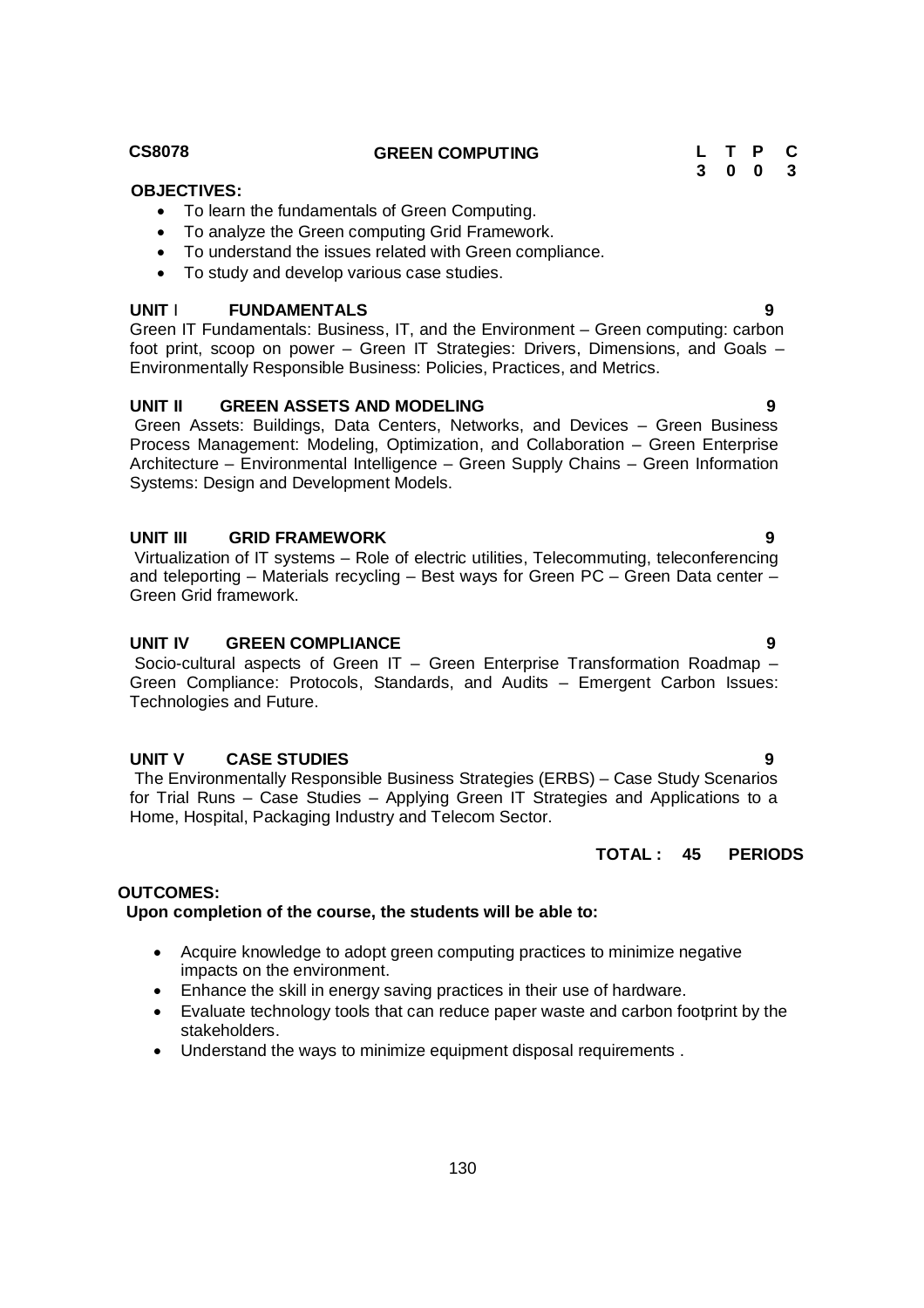#### **TEXT BOOKS:**

- 1. Bhuvan Unhelkar, "Green IT Strategies and Applications-Using Environmental Intelligence", CRC Press, June 2014.
- 2. Woody Leonhard, Katherine Murray, "Green Home computing for dummies", August 2012.

### **REFERENCES:**

- 1. Alin Gales, Michael Schaefer, Mike Ebbers, "Green Data Center: steps for the Journey", Shroff/IBM rebook, 2011.
- 2. John Lamb, "The Greening of IT", Pearson Education, 2009..
- 3. Jason Harris, "Green Computing and Green IT- Best Practices on regulations & industry", Lulu.com, 2008
- 4. Carl speshocky, "Empowering Green Initiatives with IT", John Wiley & Sons, 2010.
- 5. Wu Chun Feng (editor), "Green computing: Large Scale energy efficiency", CRC Press

# CS8084 **NATURAL LANGUAGE PROCESSING** L T P C<br>3 0 0 3

 **3 0 0 3** 

# **OBJECTIVES:**

- To learn the fundamentals of natural language processing
- To understand the use of CFG and PCFG in NLP
- To understand the role of semantics of sentences and pragmatics
- To apply the NLP techniques to IR applications

#### **UNIT I** INTRODUCTION 9

Origins and challenges of NLP – Language Modeling: Grammar-based LM, Statistical LM - Regular Expressions, Finite-State Automata – English Morphology, Transducers for lexicon and rules, Tokenization, Detecting and Correcting Spelling Errors, Minimum Edit **Distance** 

#### **UNIT II WORD LEVEL ANALYSIS 9**

Unsmoothed N-grams, Evaluating N-grams, Smoothing, Interpolation and Backoff – Word Classes, Part-of-Speech Tagging, Rule-based, Stochastic and Transformation-based tagging, Issues in PoS tagging – Hidden Markov and Maximum Entropy models.

#### **UNIT III SYNTACTIC ANALYSIS 9**

Context-Free Grammars, Grammar rules for English, Treebanks, Normal Forms for grammar – Dependency Grammar – Syntactic Parsing, Ambiguity, Dynamic Programming parsing – Shallow parsing – Probabilistic CFG, Probabilistic CYK, Probabilistic Lexicalized CFGs - Feature structures, Unification of feature structures.

### **UNIT IV SEMANTICS AND PRAGMATICS 40 10**

Requirements for representation, First-Order Logic, Description Logics – Syntax-Driven Semantic analysis, Semantic attachments – Word Senses, Relations between Senses, Thematic Roles, selectional restrictions – Word Sense Disambiguation, WSD using Supervised, Dictionary & Thesaurus, Bootstrapping methods – Word Similarity using Thesaurus and Distributional methods.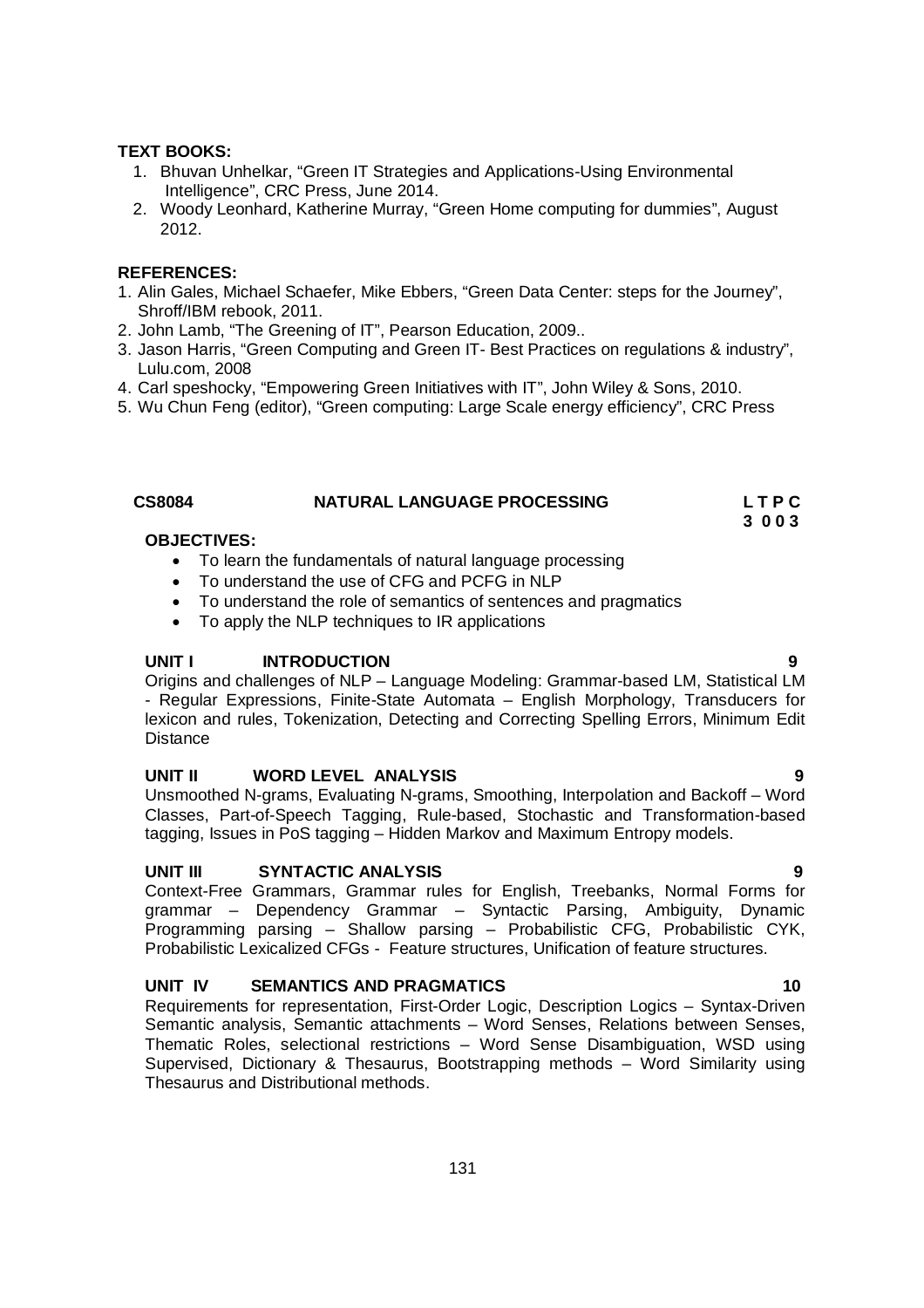# **UNIT V DISCOURSE ANALYSIS AND LEXICAL RESOURCES 8**

Discourse segmentation, Coherence – Reference Phenomena, Anaphora Resolution using Hobbs and Centering Algorithm – Coreference Resolution – Resources: Porter Stemmer, Lemmatizer, Penn Treebank, Brill's Tagger, WordNet, PropBank, FrameNet, Brown Corpus, British National Corpus (BNC). **TOTAL :45 PERIODS**

# **OUTCOMES:**

**Upon completion of the course, the students will be able to:** 

- To tag a given text with basic Language features
- To design an innovative application using NLP components
- To implement a rule based system to tackle morphology/syntax of a language
- To design a tag set to be used for statistical processing for real-time applications
- To compare and contrast the use of different statistical approaches for different types of NLP applications.

# **TEXT BOOKS:**

- 1. Daniel Jurafsky, James H. Martin―Speech and Language Processing: An Introduction to Natural Language Processing, Computational Linguistics and Speech, Pearson Publication, 2014.
- 2. Steven Bird, Ewan Klein and Edward Loper, ―Natural Language Processing with Pythonǁ, First Edition, O'Reilly Media, 2009.

# **REFERENCES:**

- 1. Breck Baldwin, ―Language Processing with Java and LingPipe Cookbook, Atlantic Publisher, 2015.
- 2. Richard M Reese, ―Natural Language Processing with Javaǁ, O'Reilly Media, 2015.
- 3. Nitin Indurkhya and Fred J. Damerau, ―Handbook of Natural Language Processing, Second Edition, Chapman and Hall/CRC Press, 2010.
- 4. Tanveer Siddiqui, U.S. Tiwary, "Natural Language Processing and Information Retrieval", Oxford University Press, 2008.

# **IT8077 SPEECH PROCESSING L T P C**

**3 0 0 3**

### **OBJECTIVES:**

- To understand the fundamentals of the speech processing
- Explore the various speech models
- Gather knowledge about the phonetics and pronunciation processing
- Perform wavelet analysis of speech
- To understand the concepts of speech recognition

### **UNIT I INTRODUCTION 9**

Introduction - knowledge in speech and language processing - ambiguity - models and algorithms - language - thought - understanding - regular expression and automata - words & transducers – N grams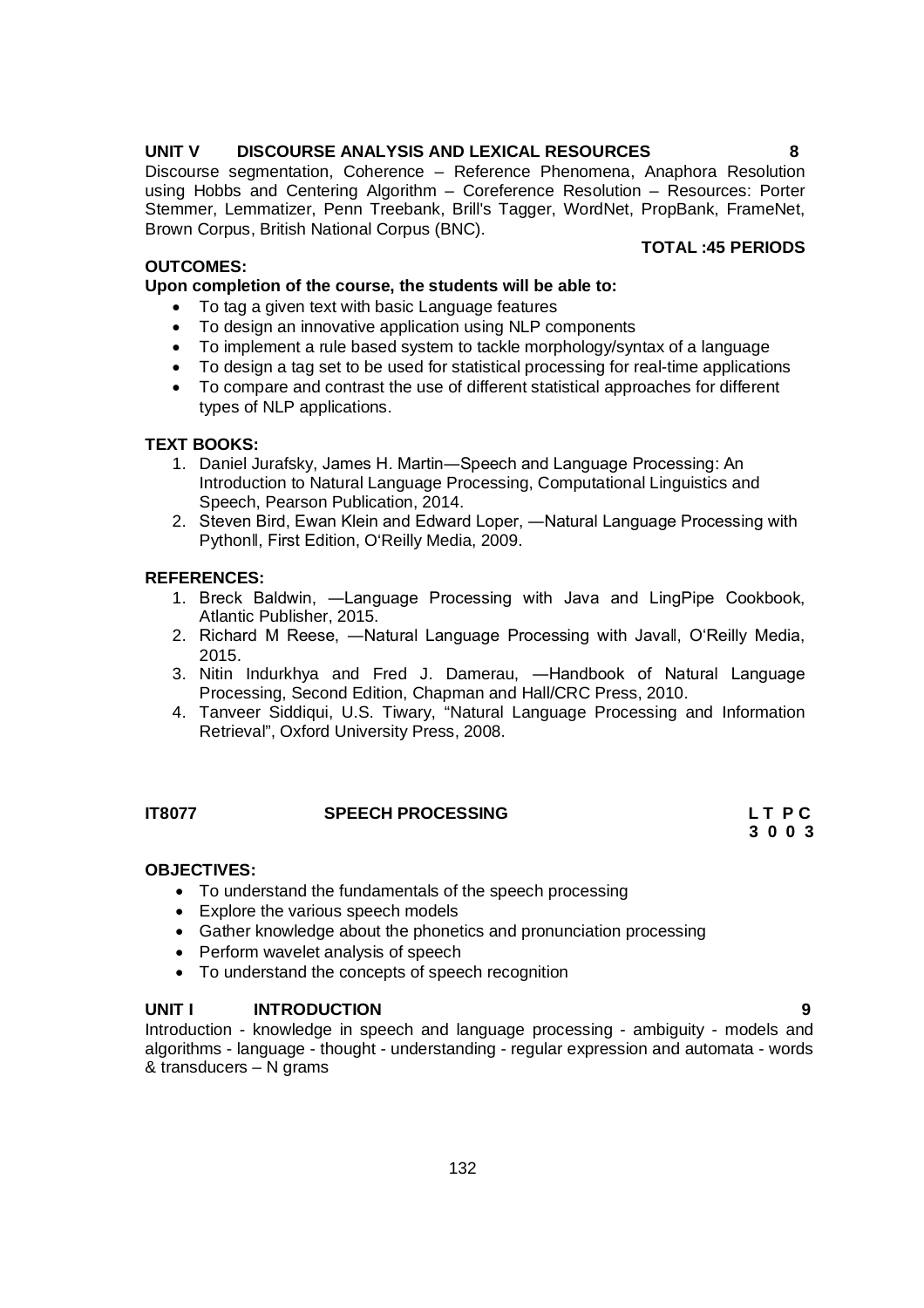- 
- Generate a new speech recognition system

#### **TEXT BOOK:**

1. Daniel Jurafsky and James H. Martin, "Speech and Language Processing: An Introduction to Natural Language Processing, Computational Linguistics and Speech Recognition", Person education,2013.

#### **REFERENCES:**

- 1. Kai-Fu Lee, "Automatic Speech Recognition", The Springer International Series in Engineering and Computer Science, 1999.
- 2. Himanshu Chaurasiya, "Soft Computing Implementation of Automatic Speech Recognition", LAP Lambert Academic Publishing, 2010.
- 3. Claudio Becchetti, Klucio Prina Ricotti, "Speech Recognition: Theory and C++ implementation",Wiley publications 2008.
- 4. Ikrami Eldirawy , Wesam Ashour, "Visual Speech Recognition", Wiley publications , 2011

# **UNIT II SPEECH MODELLING 9**

Word classes and part of speech tagging – hidden markov model – computing likelihood: the forward algorithm – training hidden markov model – maximum entropy model – transformation-based tagging – evaluation and error analysis – issues in part of speech tagging – noisy channel model for spelling

### UNIT III SPEECH PRONUNCIATION AND SIGNAL PROCESSING

Phonetics - speech sounds and phonetic transcription - articulatory phonetics phonological categories and pronunciation variation - acoustic phonetics and signals phonetic resources - articulatory and gestural phonology

### **UNIT IV SPEECH IDENTIFICATION 9**

Speech synthesis - text normalization - phonetic analysis - prosodic analysis – diphone waveform synthesis - unit selection waveform synthesis - evaluation

#### **UNIT V SPEECH RECOGNITION 9**

Automatic speech recognition - architecture - applying hidden markov model - feature extraction: mfcc vectors - computing acoustic likelihoods - search and decoding embedded training - multipass decoding: n-best lists and lattices- a\* ('stack') decoding context-dependent acoustic models: triphones - discriminative training - speech recognition by humans

# **TOTAL :45 PERIODS**

# **OUTCOMES:**

# **On Successful completion of the course ,Students will be able to**

- Create new algorithms with speech processing
- Derive new speech models
- Perform various language phonetic analysis
- Create a new speech identification system
- 

133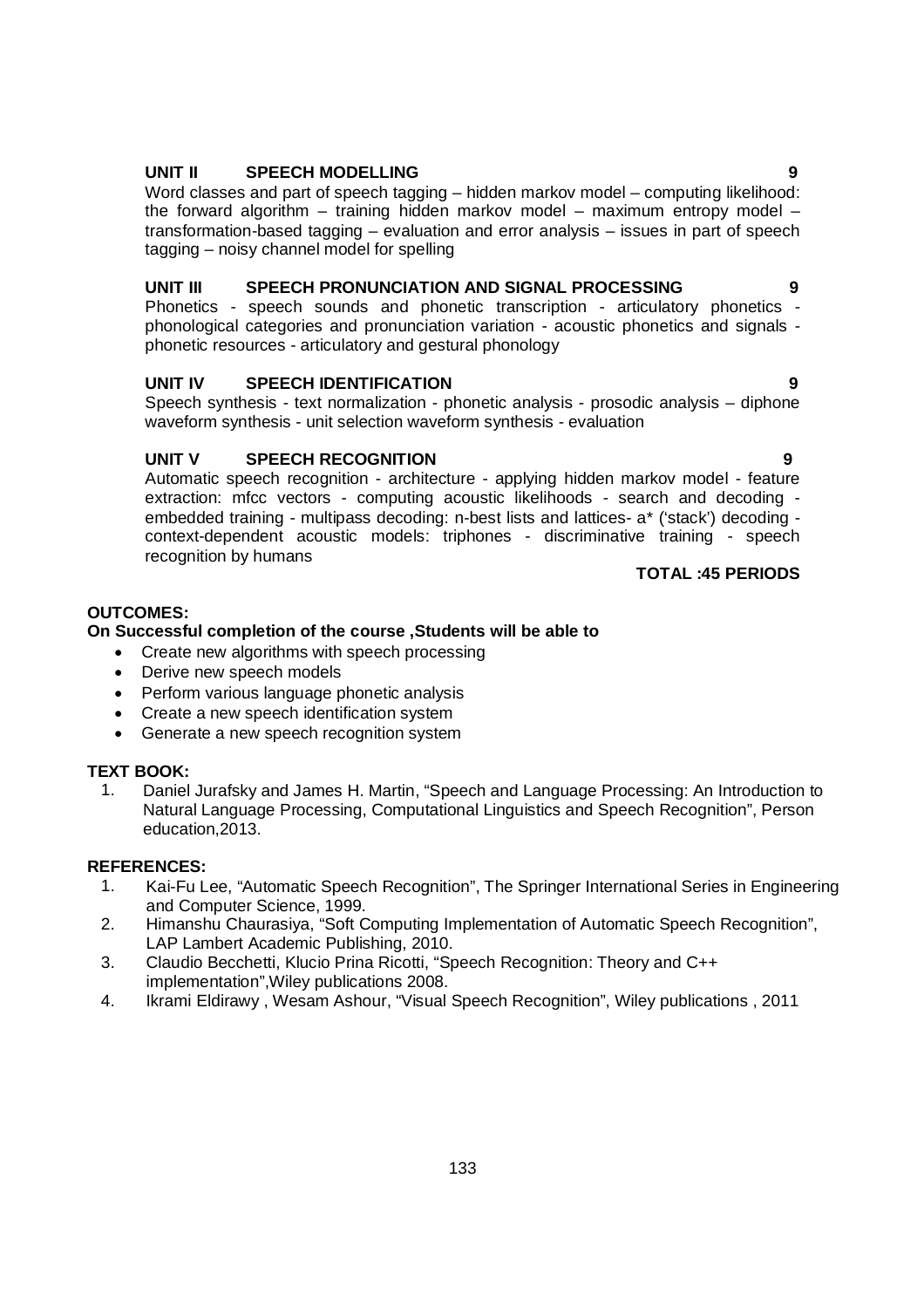**IT8078 WEB DESIGN AND MANAGEMENT <sup>L</sup> <sup>T</sup> <sup>P</sup> <sup>C</sup> 3 0 0 3**

# **OBJECTIVES:**

- To Learn the basic concepts in HTML, CSS, Javascript
- To Understand the responsive design and development
- To learn the web project management and maintenance process
- To Design a Website with HTML, JS, CSS / CMS Word press

# **UNIT I WEB DESIGN - HTML MARKUP FOR STRUCTURE 9**

Working of Web - HTML Markup for Structure - Creating simple page - Marking up text - Adding Links - Adding Images - Table Markup - Forms - HTML5

# **UNIT II CSS AND JAVASCRIPT 9**

CSS - Formatting text - Colours and Background - Padding, Borders and Margins - Floating and positioning - Page Layout with CSS - Transition, Transforms and Animation - Javascript - Using Java **Script** 

# **UNIT III RESPONSIVE WEB DESIGN 9**

Sass for Responsive Web Design - Marking Content with HTML5 - Mobile-First or Desktop-First - CSS Grids, CSS Frameworks, UI Kits, and Flexbox for RWD - Designing small UIs by Large Finger - Images and Videos in Responsive Web Design - Meaningful Typography for Responsive Web Design

# **UNIT IV WEB PROJECT MANAGEMENT 9**

Project Life Cycle - Project Definition - Discovery and Requirements - Project Schedule and Budgeting - Running the project - Technical Documentation - Development , Communicaton, Documentation - QA and testing -Deployment - Support and operations

# **UNIT V PROJECT CASE STUDY 9**

Using HTML, CSS, JS or using Opensource CMS like Wordpress, design and develop a Website having Aesthetics, Advanced and Minimal UI Transitions based on the project - Host and manage the project live in any public hosting

# **OUTCOMES:**

# **On Successful completion of the course ,Students will be able to**

- Design Website using HTML CSS and JS
- Design Responsive Sites
- Manage, Maintain and Support Web Apps

# **TEXT BOOKS:**

- 1. Jennifer Niederst Robbins, "Learning Web Design", O'REILLY 4th Edition
- 2. Ricardo Zea, "Mastering Responsive Web Design", PACKT Publishing, 2015
- 3. Justin Emond, Chris Steins, "Pro Web Project Management", Apress,2011

# **REFERENCES:**

- 1. Jon Duckett, "HTML and CSS: Design and Build Websites", John Wiley and Sons, edition 2014
- 2. Jon Duckett, Jack Moore, "JavaScript & JQuery: Interactive Front-End Web Development", John Wiley and Sons, edition 2014
- 3. Uttam K. Roy "Web Technologies" Oxford University Press, 13th impression, 2017
- 4. Wordpress http://www.wpbeginner.com/category/wp-tutorials/

# **TOTAL : 45 PERIODS**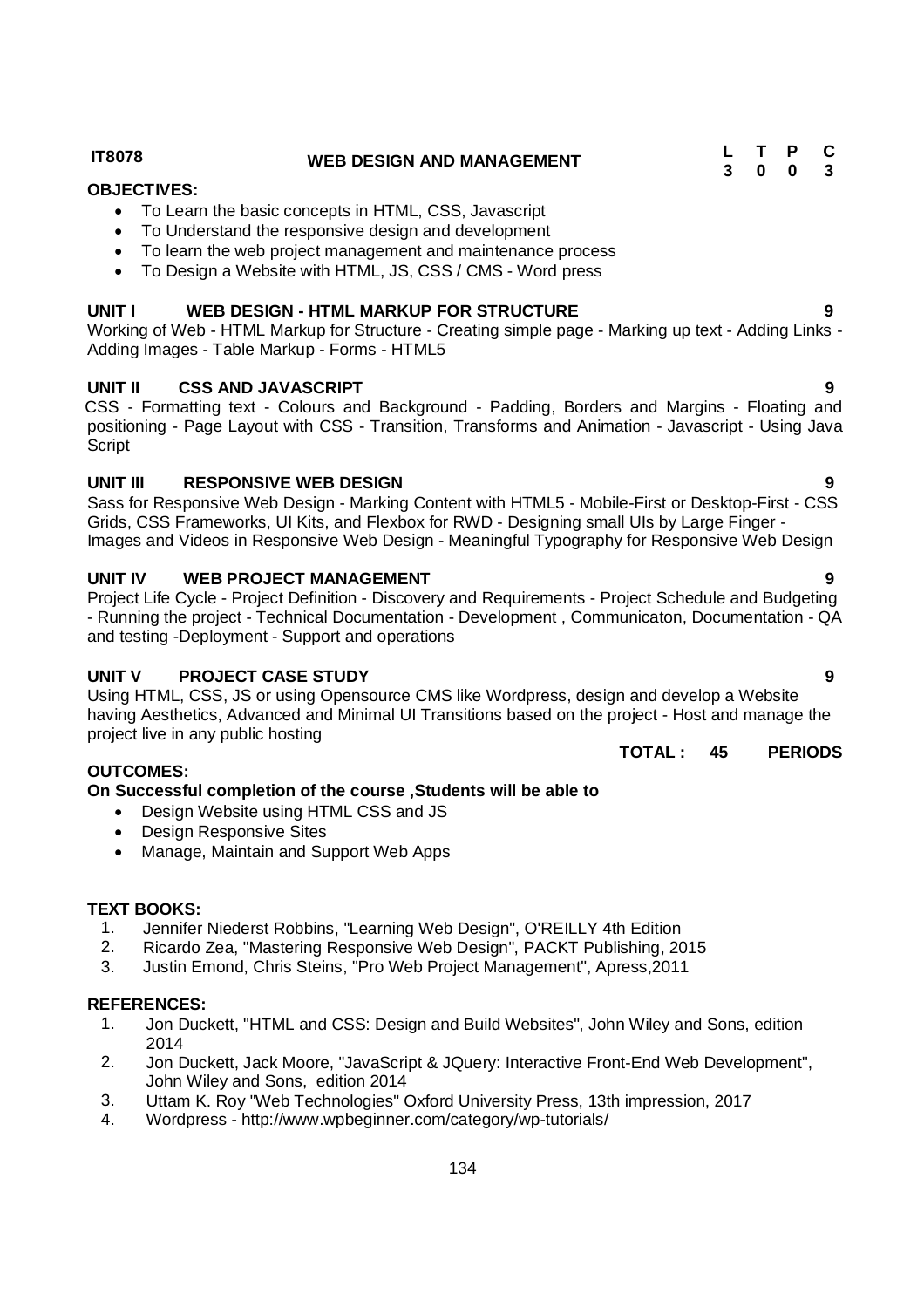**UNIT I INTRODUCTION TO E-COMMERCE AND TECHNOLOGY INFRASTRUCTURE 9**

Working of Web - HTML Markup for Structure - Creating simple page - Marking up text - Adding Links -

To Understand the Technology, infrastructure and Business in E-Commerce

**UNIT II BUILDING AN E-COMMERCE WEBSITE, MOBILE SITE AND APPS 9** Systematic approach to build an E-Commerce: Planning, System Analysis, System Design, Building the system, Testing the system, Implementation and Maintenance, Optimize Web Performance – Choosing hardware and software – Other E-Commerce Site tools – Developing a Mobile Website and Mobile App

# **UNIT III E-COMMERCE SECURITY AND PAYMENT SYSTEMS 9**

E-Commerce Security Environment – Security threats in E-Commerce – Technology Solutions: Encryption, Securing Channels of Communication, Protecting Networks, Protecting Servers and Clients – Management Policies, Business Procedure and Public Laws - Payment Systems

# **UNIT IV BUSINESS CONCEPTS IN E-COMMERCE 9**

Adding Images - Table Markup - Forms - HTML5

Digital Commerce Marketing and Advertising strategies and tools – Internet Marketing Technologies – Social Marketing – Mobile Marketing – Location based Marketing – Ethical, Social, Political Issues in E-Commerce

# **UNIT V PROJECT CASE STUDY 9**

Case Study : Identify Key components, strategy, B2B, B2C Models of E-commerce Business model of any e-commerce website - Mini Project : Develop E-Commerce project in any one of Platforms like Woo-Commerce, Magento or Opencart

**TOTAL : 45 PERIODS**

# **OUTCOMES:**

# **On Successful completion of the course ,Students will be able to**

- Design Website using HTML CSS and JS
- Design Responsive Sites
- Manage, Maintain and Support Web Apps

# **TEXT BOOK:**

1. Kenneth C.Laudon, Carol Guercio Traver "E-Commerce", Pearson, 10<sup>th</sup> Edition, 2016

# **REFERENCES**

- 1. http://docs.opencart.com/
- 2. http://devdocs.magento.com/
- 3. http://doc.prestashop.com/display/PS15/Developer+tutorials
- 4. Robbert Ravensbergen, "Building E-Commerce Solutions with WooCommerce", PACKT, 2<sup>nd</sup> **Edition**

135

# **IT8005 ELECTRONIC COMMERCE <sup>L</sup> <sup>T</sup> <sup>P</sup> <sup>C</sup>**

To Learn the E-Commerce Platform and its concepts

 To Understand the Security and Challenges in E-Commerce To Build an Own E-Commerce using Open Source Frameworks

**OBJECTIVES:**